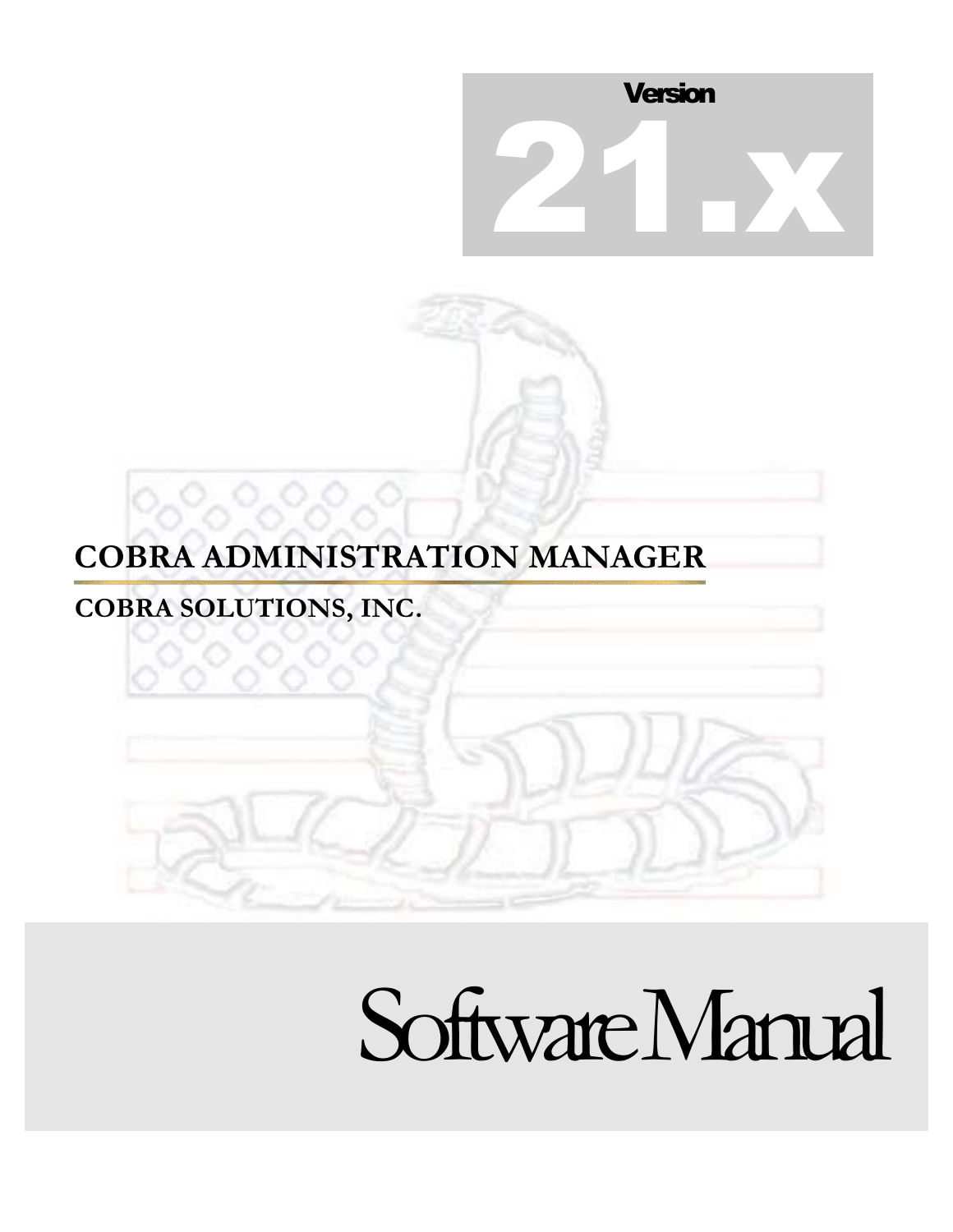COBRA ADMINISTRATION MANAGER

## Software Manual

 $©$  COBRA Solutions, Inc. 4500 S. Lakeshore Drive • Suite 420 Tempe, AZ 85282 Phone 480.831.6078 • Fax 480.820.2676 [www.cobrasolutions.com](http://www.cobra-solutions.com/)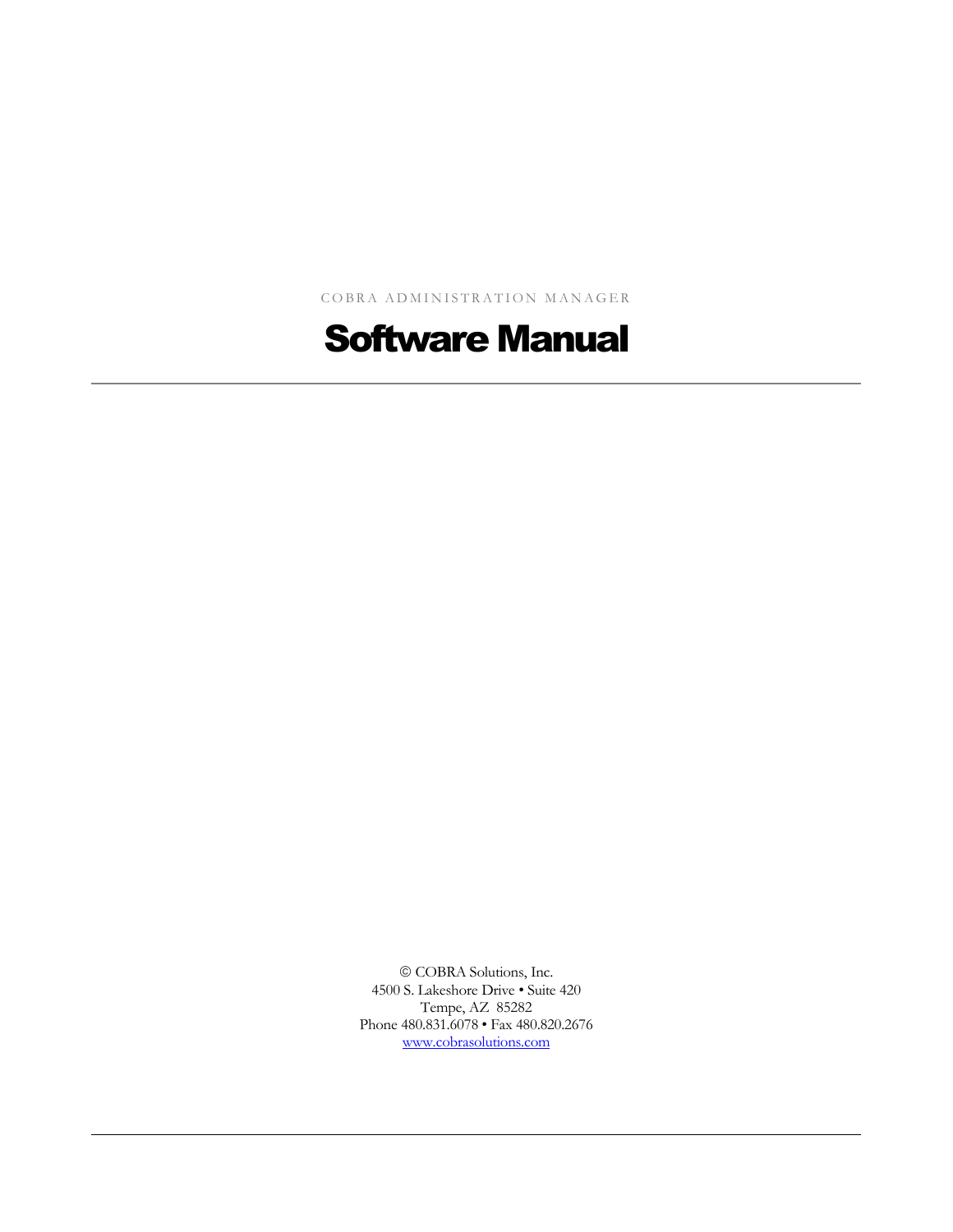# Liability Release

OBRA Solutions, Inc. has created the COBRA Administration Manager to meet the requirements of the Federal COBRA legislation. Some States may have additional requirements whereby the user is responsible for updating the COBRA notifications to satisfy State laws. C

It is not the responsibility of COBRA Solutions, Inc. to notify users of any changes to Federal or State law. If changes occur, it is the <u>user's</u> responsibility to contact COBRA Solutions, Inc. to see if an update has been produced satisfying the new requirements.

COBRA Solutions, Inc. utilizes the Department of Labor's (DOL) COBRA letters as base-model notifications. It may be required that the user receive approval by their legal council prior to the software's letters being distributed. Notifications may be edited (with the ability to insert variable information) so the user may change the letters to meet their legal council's recommendations. COBRA Solutions, Inc. (nor its software re-sellers) shall be held responsible for any legal action taken against the user (or user's organization) in any aspect of the program operation or its documents for COBRA noncompliance.

The COBRA Administration Manager should be used as a tool for the administration of the Consolidated Omnibus Budget Reconciliation Act of 1985. In no terms shall the user assume they will be held harmless from penalties or lawsuits if they utilize this software.

If the user does not agree to these terms, please return the software within thirty (60) days for a refund.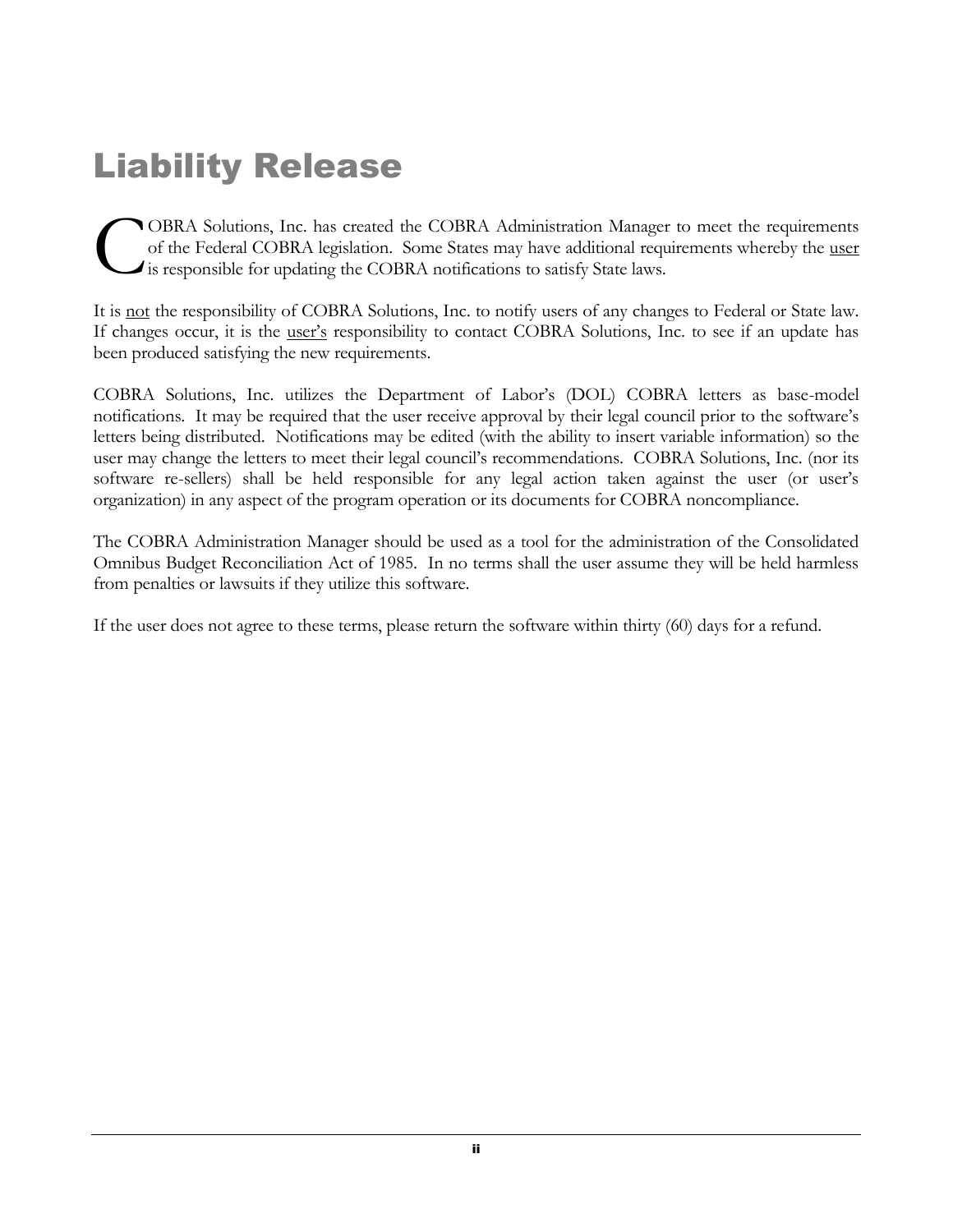# Year 2000 Compliance

This statement is designated as COBRA Solutions, Inc. "Year 2000 Readiness Disclosure" Pursuant to Sec. 7(b) of the "Year 2000 Information and Readiness Disclosure Act", (S.B. 2392, Oct. 1, 1998).

COBRA Solutions, Inc. redesigned the COBRA Administration Manager software so to process, store, record, create, correctly calculate, and present calendar dates falling before, on and after January 1, 2000 (including leap years). The COBRA Administration Manager will not lose any functionality before, on or after January 1, 2000, and will not lose any functionality with respect to the introduction of records containing dates falling before, on or after January 1, 2000.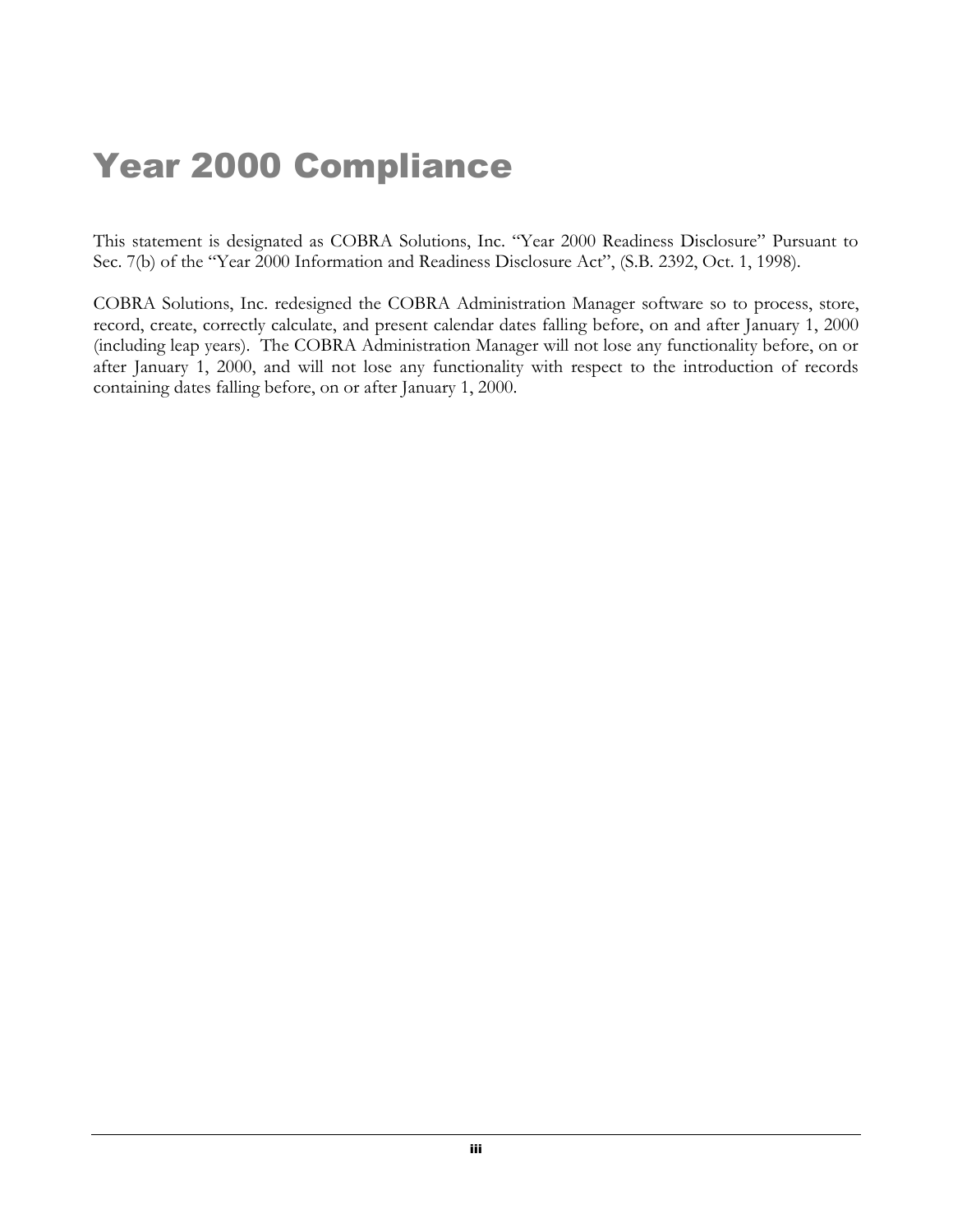## Table of Contents

#### SECTION 1

| <b>The COBRA Legislation</b>             |   |
|------------------------------------------|---|
| <b>History of COBRA and Your</b>         |   |
| <b>Responsibilities</b>                  | 1 |
| <b>COBRA Qualifying Events</b>           | 3 |
| <b>Important COBRA Time Frames</b>       | 5 |
| <b>Penalties for COBRA Noncompliance</b> | 7 |

#### SECTION<sub>2</sub>

| <b>Program Installation</b>                 | 8  |
|---------------------------------------------|----|
| <b>New Features</b>                         | 8  |
| <b>Upgrading From a Previous Version</b>    | 9  |
| <b>Upgrading From Demonstration Version</b> | 9  |
| <b>Minimum System Requirements</b>          | 10 |
| <b>Before Installing the COBRA Software</b> | 10 |
| <b>Installing the Software</b>              | 10 |
| Installing to a Network                     | 12 |
| <b>Product Identification Code</b>          | 12 |
| <b>Internet Settings</b>                    | 12 |
| <b>Program Execution</b>                    | 13 |

#### SECTION 3

| <b>Initial Set-Up Procedures</b> | 14 |
|----------------------------------|----|
| <b>COBRA Definitions</b>         | 14 |
| Thinas-to-do List                | 14 |
| <b>Navigator</b>                 | 16 |

#### SECTION 4 The FILE Menu 17 New COBRA Qualifier 17 Newly Hired (Active) Employees 21 New Retiree (for Billing) 23 Other Unique Files 24 Existing COBRA Participant 24 Re-hired Employees 27 Individual Ineligible for COBRA 27 Voluntary Removal from Group Plan 28 Open Qualifier File 28 Open Active Employee File 29 Open Retiree File 29 Open COBRA Participant's File 29 Archive Files 30 Deleting Files 31 Search for Entered Person's File 31 Search for Entered Payment 32 Back Up Data 32 Password 33 Export Data to Access 33 Import Data from Database 34 Update Software Via Internet 37 New Company/Sub Group 37 Change Working Groups 38 Delete a Company/Sub Group 39

Exit 39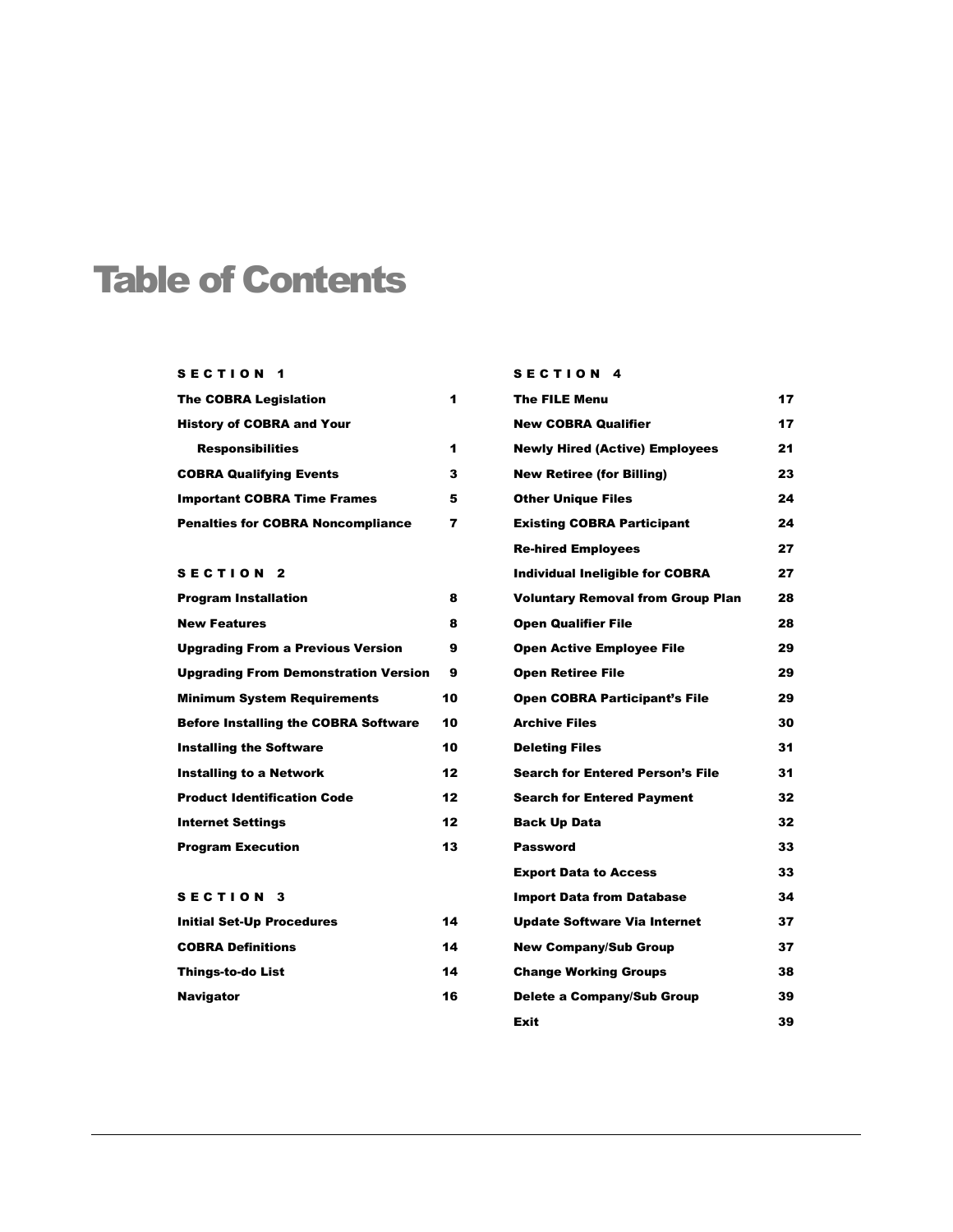|  |  |  |  |  |  | <b>SECTION 5</b> |  |
|--|--|--|--|--|--|------------------|--|
|--|--|--|--|--|--|------------------|--|

| The EVENTS Menu                     | 40 |
|-------------------------------------|----|
| <b>Qualifier Accepts COBRA</b>      | 40 |
| Participant Deemed Disabled by SSA  | 42 |
| <b>Multiple Qualifying Event</b>    | 44 |
| <b>COBRA Participant Dies</b>       | 44 |
| <b>Remove Individuals from Plan</b> | 44 |
| Open Enrollment/Plan Change         | 44 |
| Group Enrollment in a Plan          | 45 |
| Terminate COBRA Coverage            | 46 |
| Reinstate COBRA Coverage            | 46 |

| <b>Received Premium Payment</b>              | 68 |
|----------------------------------------------|----|
| <b>Review a Payment</b>                      | 69 |
| <b>Adjustments to Invoices</b>               | 70 |
| <b>Review Participant's Account</b>          | 70 |
| <b>Print Invoices for Multiple Companies</b> | 71 |
| <b>Enter Payments for Multiple Groups</b>    | 72 |
| Options                                      | 72 |

#### C H A P T E R 9

| <b>The REPORTS Menu</b>                       | 75 |
|-----------------------------------------------|----|
| <b>Print Monthly Reports for All Accounts</b> | 75 |
| <b>Show Things-to-do List</b>                 | 76 |

#### C H A P T E R 1 0

CHAPTER 11

|  |  |  | CHAPTER 6 |
|--|--|--|-----------|
|  |  |  |           |

| <b>The GROUP INFO Menu</b>             | 48 |
|----------------------------------------|----|
| <b>Company Information</b>             | 48 |
| <b>Third Party Administration Info</b> | 49 |
| <b>Enter New Insurance Plan</b>        | 50 |
| <b>Review or Edit Insurance Plan</b>   | 53 |
| Delete an Insurance Plan               | 54 |

#### CHAPTER 7

| <b>The NOTIFICATIONS Menu</b>              | 56 |
|--------------------------------------------|----|
| Prepare Letter (w/ Person's Data)          | 58 |
| <b>Edit/Review a Letter</b>                | 59 |
| <b>Create a letter</b>                     | 60 |
| <b>Delete a Created Letter</b>             | 63 |
| <b>Replace Edited Letter with Standard</b> | 63 |
| <b>Copy Letter to Other Groups</b>         | 63 |
| <b>COBRA Procedures</b>                    | 64 |
| <b>Print Mailing Labels</b>                | 64 |
| <b>Proof of Mailing Form</b>               | 65 |

#### The HELP Menu 28 Help 78 Internet Settings 78 On-line Technical Support 79

| <b>Recent Developments in COBRA</b>       | 79 |
|-------------------------------------------|----|
| <b>DOL &amp; IRS Info</b>                 | 79 |
| <b>CSI Logo</b>                           | 79 |
| <b>Software Registration</b>              | 80 |
| <b>About COBRA Administration Manager</b> | 80 |

#### CHAPTER 12

| <b>Customer Support</b>             | 81 |
|-------------------------------------|----|
| Warranty                            | 81 |
| <b>Annual Maintenance Agreement</b> | 81 |
| <b>Lifetime Service Agreement</b>   | 81 |

#### C H A P T E R 8

| The BILLING Menu         | 66 |
|--------------------------|----|
| <b>Prepare Coupons</b>   | 66 |
| <b>Create Invoice(S)</b> | 67 |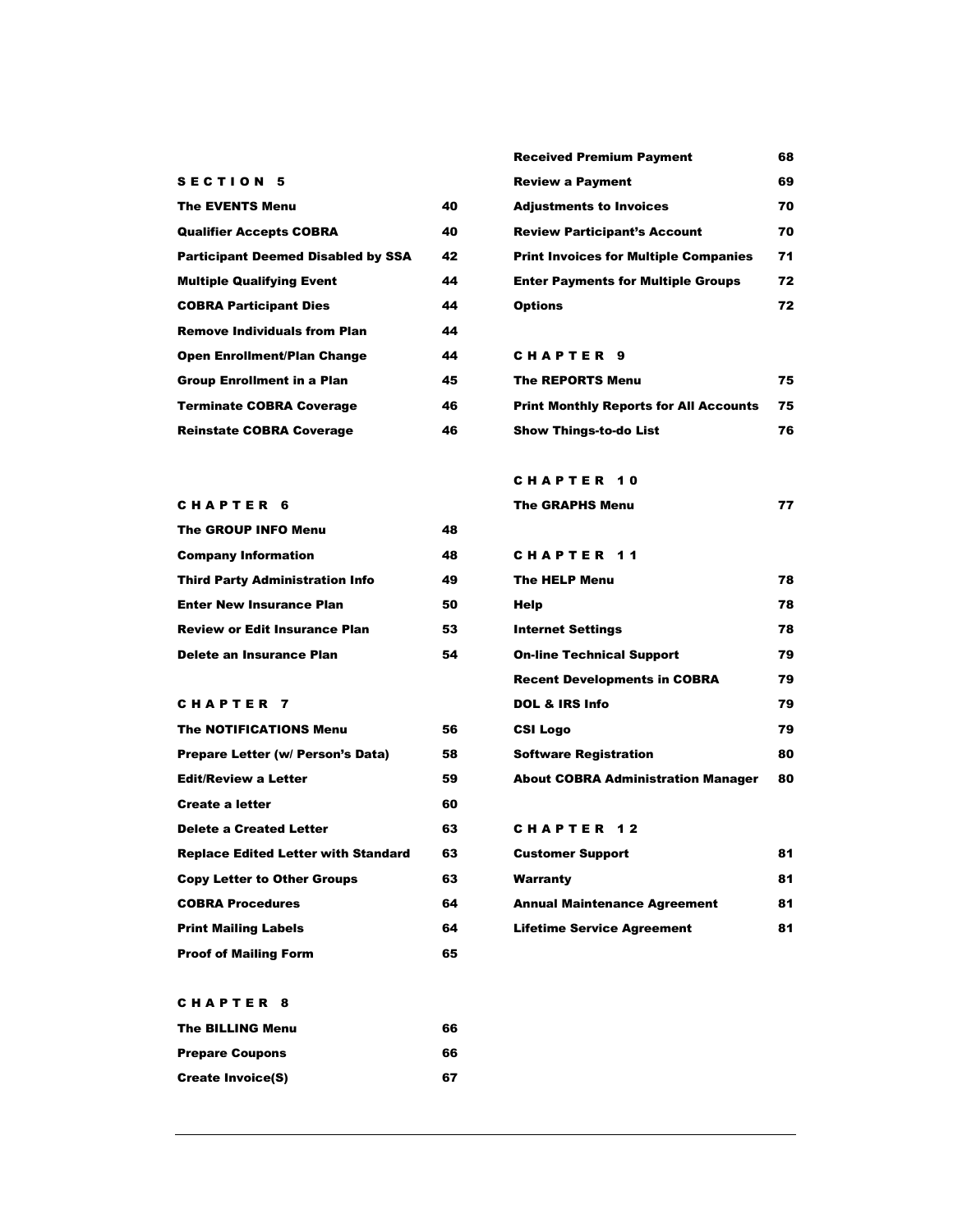# **Section** 1

## The COBRA Legislation

The following offers a brief description of the COBRA legislation. Please review so you'll have an understanding as to why and when you need to utilize this specialty software program.

#### History of COBRA and Your Responsibilities

n 1985, Congress passed the Consolidated Omnibus Budget Reconciliation Act (COBRA) which was a potpourri of legislation affecting defense, Medicare, agriculture, housing and numerous other Federal programs. For most employers, COBRA is the law that provides In 1985, Congress passed the Consolidated Omnibus Budget Reconciliation Act (COBRA) which was a potpourri of legislation affecting defense, Medicare, agriculture, housing and numerous other Federal programs. For most emplo continue their group health care coverage.

Congress viewed studies that indicated adequate health care coverage was not available to many Americans under age 65 due to pre-existing conditions, high premiums or difficulty in finding carriers to take them on an individual basis. The studies also illustrated that sixty-six (66%) percent of an estimated thirty-three million had some relationship to an employer or previous employer. Henceforth, the law's implementation now places the responsibility of offering continuation coverage on the employer.

The law was ambiguous in its original form and therefore has been changed or clarified six (6) times. In its current state, the legislation places the following requirements on all employers with twenty (20) or more employees that offer a group insurance program (with an exception of churches and the Federal Government):

- 1) COBRA's General Notice to all employees;
- 2) Notify employees/dependents who experience a "qualifying event";
- 3) Notify qualified beneficiaries if they are not eligible to continue coverage;
- 4) Monitor COBRA election periods;
- 5) Monitor COBRA Participant's time frames;
- 6) Collect funds for COBRA monthly premiums;
- 7) Notify COBRA Participants if their payment is short by an "insignificant" amount
- 8) Notify COBRA Participants of Conversion privilege; and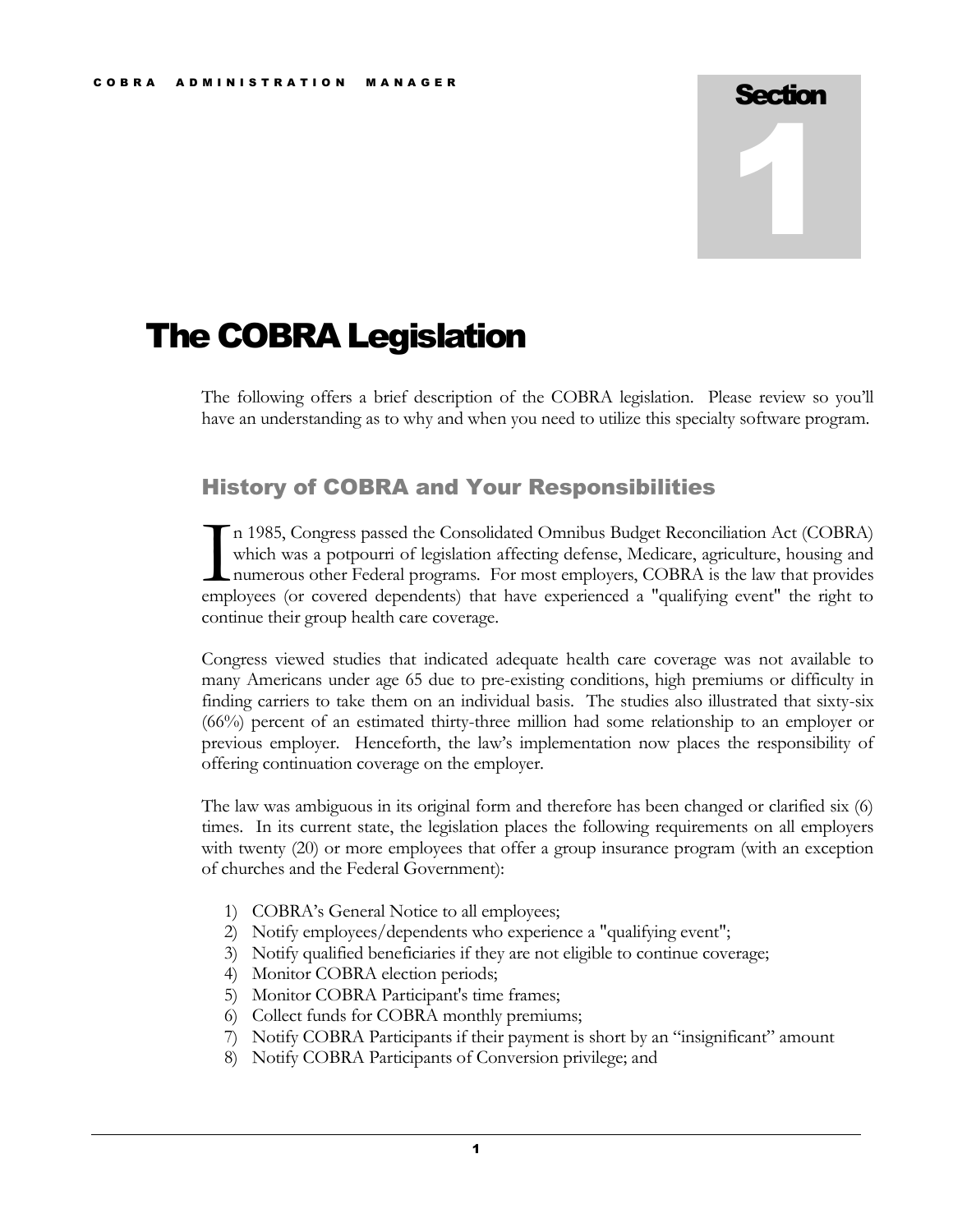9) Send notification of termination when coverage is cancelled prior to end the of the COBRA term.

The law asks that you provide initial COBRA notification to all employees and covered dependents explaining their rights under the law. It is recommended you send this "General Notice" to the employee and a second one to covered dependents if they reside at a different address. A copy of the General Notice should also be part of your new employee information packet and/or Sample Plan Description (SPD) provided to your employees. If possible, have employees sign that they received a copy and place it in their personnel file.

Effective August 21, 1996, the Health Insurance Portability and Accountability Act of 1996 (HIPAA) was signed into law. HIPAA both clarified and modified elements of COBRA and below are some of the major changes HIPAA made to COBRA:

- 1. The definition of a "Qualified Beneficiary" was expanded to include a child born to (or placed for adoption with) a COBRA Participant during the COBRA continuation period.
- 2. The "Disability Extension" was clarified to mean either the employee or covered dependent who was disabled prior to  $or$  in the first sixty (60) days of COBRA would</u> be eligible to continue COBRA coverage for up to twenty-nine (29) months. The disabled person still must be considered disabled by the Social Security Administration (SSA) within the initial eighteen (18) months and provide written documentation to the employer illustrating SSA's determination. Once received, all family members enrolled on the plan may continue coverage during the eleven (11) month extension.
- 3. HIPAA clarified when employers may terminate COBRA coverage on Participants that receive similar coverage under another group plan. Because the law limits the waiting periods place on medical pre-existing conditions (twelve months for timely enrollees, eighteen for late), employers may now terminate a COBRA participant if the person has enough prior coverage credit to eliminate any pre-existing condition limitation. (Even though this provision provides employers the right to terminate COBRA coverage, it will be one of the first issues challenged in court.)
- 4. Medical Savings Accounts (not to be confused with Medical Reimbursement Accounts/Flexible Spending Arrangements under a Cafeteria Plan) no longer must be included as a COBRA offered plan.
- 5. COBRA Participants may withdrawal funds from an IRA without the ten (10%) percent penalty to pay for COBRA premiums. For this provision to apply, COBRA Participants must have received unemployment compensation under Federal or State law for at least 12 weeks.
- 6. Anyone losing coverage from a group plan will receive "monthly credits" to reduce a new group plan's pre-existing condition limitation. A Certificate of Coverage must be provided detailing recent group insurance coverage under the plan the person is being terminated from which should be shown to the new employer. If the individual goes longer then sixty-three (63) days without coverage, the new employer does not have to provide any prior coverage credits. (The sixty-three days do not include the new employers "new hire waiting period").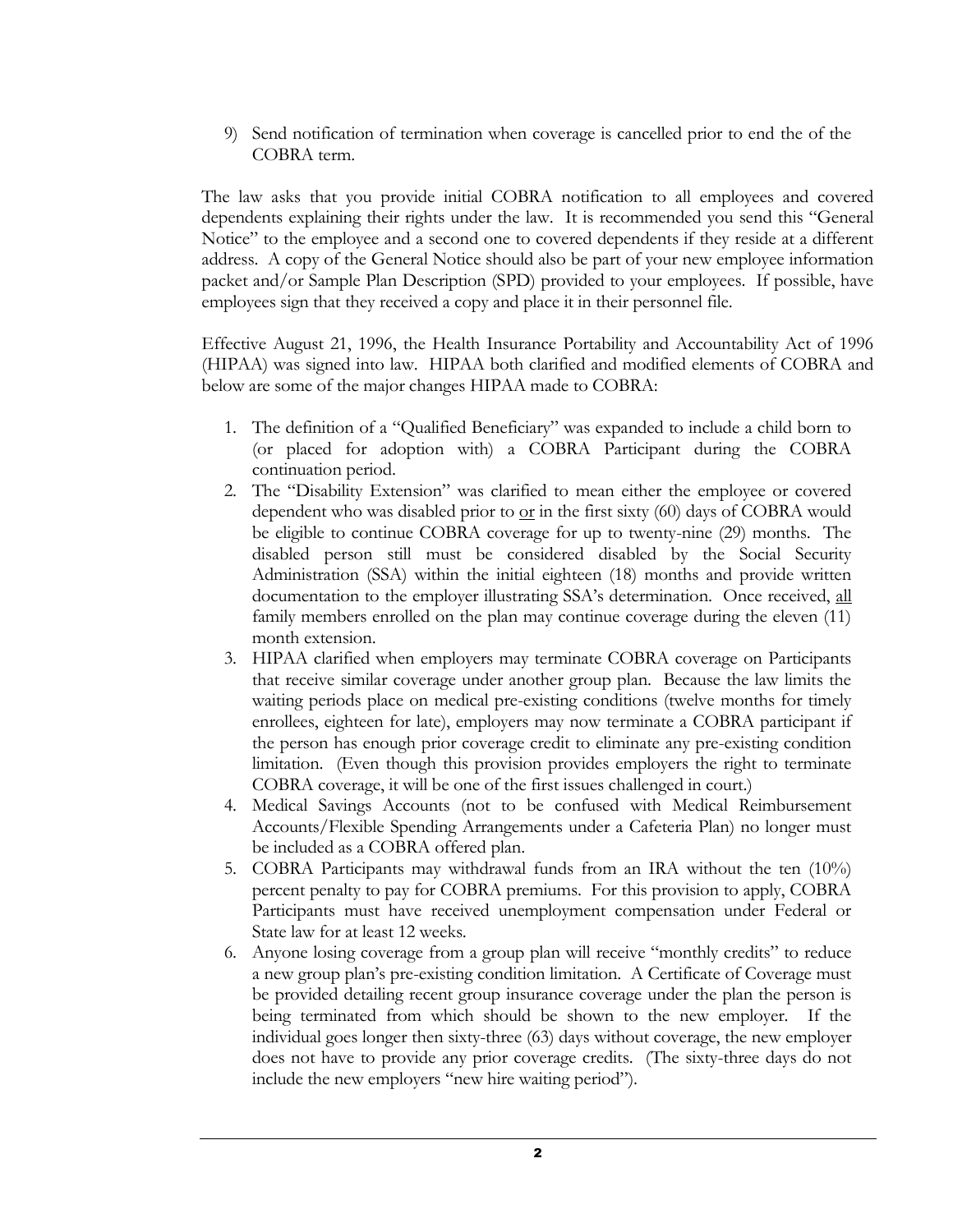- 7. Guaranty of Individual Insurance Availability will be offered to individuals that:
	- a) exhaust COBRA (either 18, 29 or 36 months);
	- b) are not eligible for other group coverage, Medicare (Parts A or B), or Medicaid;
	- c) have not been terminated for nonpayment of premiums.

These individual plans may not have any pre-existing condition limitations, nor refuse coverage to any individuals that meet the criteria.

This is just a brief overview of the changes HIPAA made to COBRA. Please seek further information from a Benefits Attorney to verify that you are administering COBRA in accordance with HIPAA.

This manual will be updated on the Internet from time to time. You have the ability to review the most recent release by clicking the COBRA Manual option found under the HELP Menu.

#### COBRA Qualifying Events

 $\mathbf{T}$  t is important to have a complete understanding of "qualifying events" because they trigger the beginning of the COBRA administration process. For the event to be considered as a "qualifying event," an employee, spouse or dependent child must have a loss of coverage under the group plan (unless the event was an active employee becoming entitled to Medicare followed by a termination or reduction in work hours). The following are the seven "qualifying events" that would require COBRA notification and begin the tracking process.  $\prod_{\text{loss}}$ 

- 1) Termination of Employment (maximum of 18 months);
- 2) Reduction in Work Hours (maximum of 18 months);
- 3) Divorce/Legal Separation (maximum of 36 months);
- 4) Death of Employee (maximum of 36 months);
- 5) Medicare Entitlement (maximum of 36 months);
- 6) Loss of "Dependent" status (maximum of 36 months); and
- 7) Corporate Bankruptcy (lifetime).

Termination of Employment can be either voluntary or involuntary. Examples of termination considered as a "qualifying event" are voluntary terminations, retirement, firing for cause (other than for "gross misconduct"), plant closing or layoffs, sales of subsidiaries or strikes

Most companies require an employee work a minimum number of hours to be eligible for benefits. If an employee (voluntary or involuntary) reduces their work hours, becoming ineligible for benefits under the company's eligibility requirements, they should be offered the right to continue under the COBRA legislation.

If an employee is currently providing coverage for a spouse and experiences a divorce or legal separation, it is the responsibility of the employee or spouse to notify the COBRA administrator of this "qualifying event" within sixty (60) days from it becoming legal. If they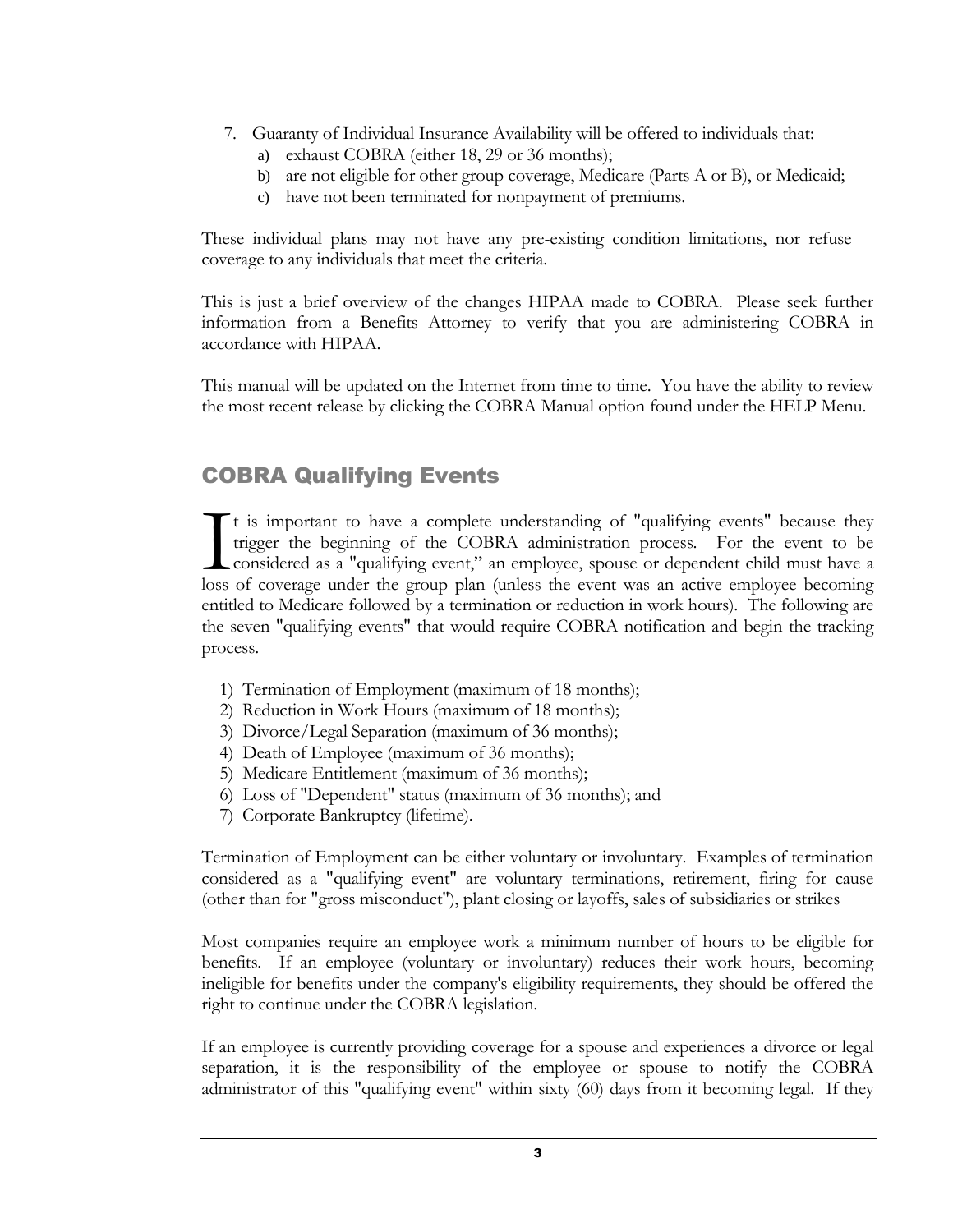do not provide this notification, the company is not required to offer continuation coverage. (Under the May 26, 2004 final regulations, employers must notify these individuals they are no longer eligible for continuation coverage.) If the spouse continues their coverage, they should be offered the same rights as an active employee - to add newly acquired dependents or change plans at open enrollment time.

The death of an employee is a unique situation handled differently by all companies. If your company offers payment of premiums for dependents of a deceased employee for a period of time, continuation coverage should be offered upon completion of that time frame. Otherwise, you should offer the COBRA continuation coverage within the fourteen (44) day notification time frame.

As employees become eligible for Medicare, it is possible for their dependents to lose their eligibility under the group plan. There are several ways a covered employee can become entitled to Medicare benefits. The rules for entitlement to Medicare are defined in Title XVII of the Social Security Act. Most become eligible at age 65. Others can become entitled without meeting an age requirement or Social Security eligibility standards and a few can enroll in Medicare by paying a premium, even if not technically "entitled" to Medicare benefits.

Medicare Entitlement is considered a "voluntary qualifying event" because an individual is not actually entitled to Medicare benefits until an application is filed. It is not common under most group plans to terminate coverage upon Medicare entitlement but it would be the responsibility of the employee or dependent to notify the administrator of the application. It is more likely that an employee takes an early retirement and becomes eligible for Medicare. To eliminate having to pay premiums for themselves and dependents, they terminate their coverage and continue their dependents under the group plan. If an employee is enrolled on Medicare (or another group plan) at the time of a qualifying event, the employer must offer the employee and covered dependents the right to continue under COBRA.

Insurance companies define the term "dependent" in their group contract which limits the age of children eligible for benefits under the group plan. Once a child becomes ineligible to continue under the group plan, it is the responsibility of the child or parent to notify the COBRA administrator of their ineligibility within sixty (60) days. If the Administrator is not notified within this time frame, continuation coverage does not have to be offered. If a dependent child marries, it may be considered as a loss of "dependent" status. Please contact your insurer for clarification.

Lastly, retired employees of a company that experiences a corporate bankruptcy are also eligible for continuation coverage. A bankruptcy proceeding means any case brought by an employer under Title 11 of the United States Code, including liquidation proceedings under Chapter 7 and reorganizations under Chapter 11. Congress did not elaborate greatly on this "qualifying event" and this software does not administer the law under this qualifying event.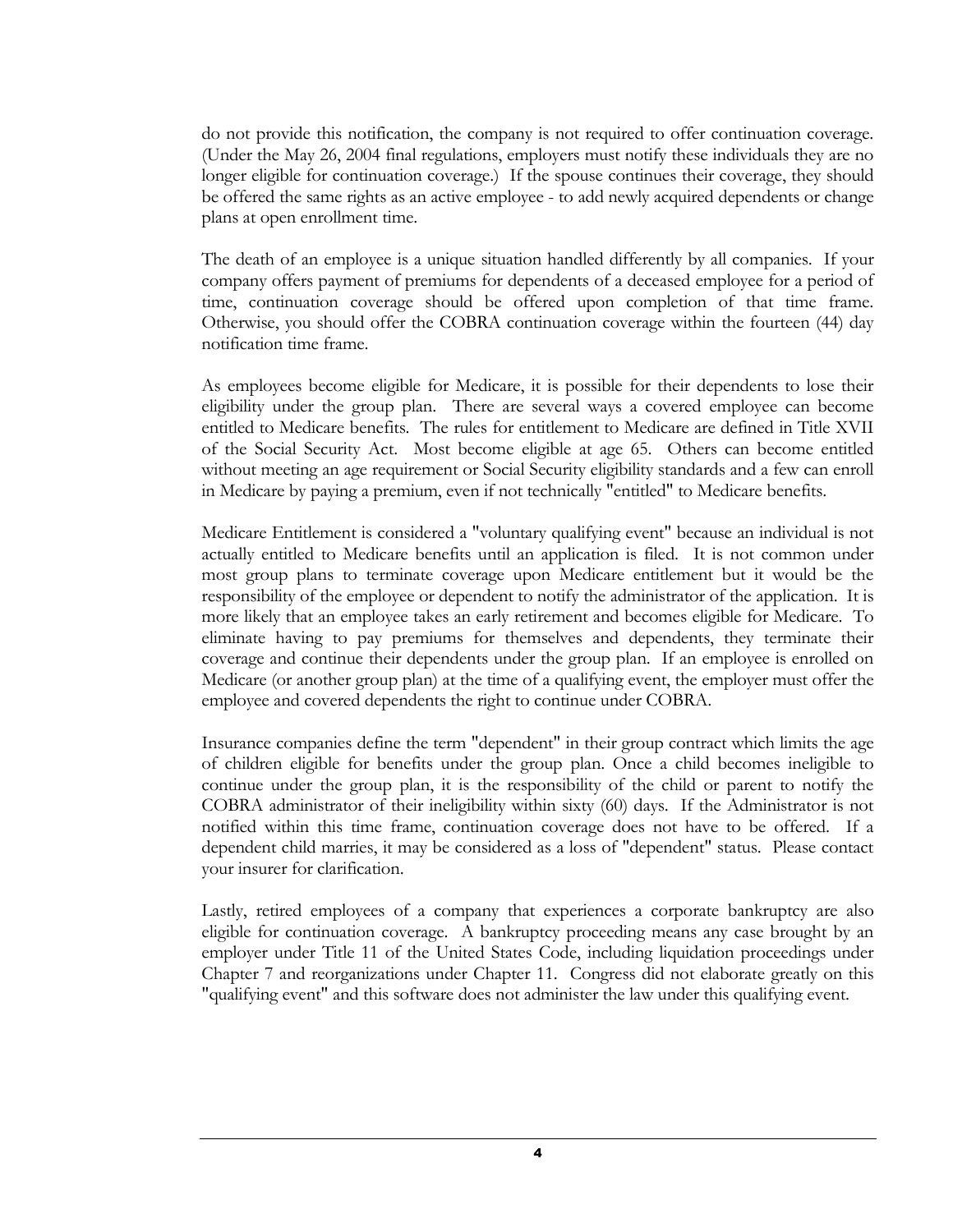#### Important COBRA Time Frames

OBRA is very specific on both employee and dependent time frame requirements. Below are the maximum time frames under COBRA. C

*Qualifying Events Receiving 18 Months Continuation (Employee Qualifying Events)*

- 1) Termination of Employment (other than "gross misconduct");
- 2) Reduction in Work Hours (making employee ineligible for benefits);

*Qualifying Events Receiving 36 Months Continuation (Dependent Qualifying Events)*

- 1) Death of Employee;
- 2) Divorce/Legal Separation of Employee;
- 3) Employee becomes Entitled to Medicare (and taken off insurance); and
- 4) Dependents no longer meeting the definition of a "DEPENDENT" under the Insurance Plan.

If a COBRA Qualified Beneficiary becomes disabled prior to the qualifying event or within the first sixty (60) days of COBRA continuation and is considered "disabled" under Title 11 or Title XVI of the Social Security, they are eligible for up to 29 months of continuation coverage.

What is the Administrator's responsibility if a divorce occurs in which you were unaware or an employee's child reaches the maximum age under the group plan? The employee/dependent is responsible for notifying the Administrator within sixty (60) days of the event, therefore if you are not notified, your responsibility is eliminated. (Caution: The General Notice explains when the spouse needs to contact the Administrator upon experiencing a divorce so make sure all covered spouses receive this notification.)

Once the Administrator notifies the "Qualified Beneficiary" of their COBRA rights, they have sixty (60) days (from the later of the benefits termination date or the date of your notification) to inform you if they want to continue their health coverage. After this time frame, the employer has met their responsibilities under COBRA.

The employee/dependent has an independent right to continue any or all of the group health plans they were enrolled on the day prior to the "qualifying event." In addition, any or all of the individuals enrolled on the plan(s) have the right to continue their coverage. For example, if an employee had a spouse and three children on his group plan, the spouse and one child can elect to continue the coverage without having the employee and other two children on their COBRA plan.

Qualified Beneficiaries electing to continue coverage have forty-five (45) days from the date they notify the Plan Administrator of their desire to continue to make their initial COBRA premium payment but are responsible for all premiums back to the date of group coverage termination. (One exception is if an individual is removed from the group plan "in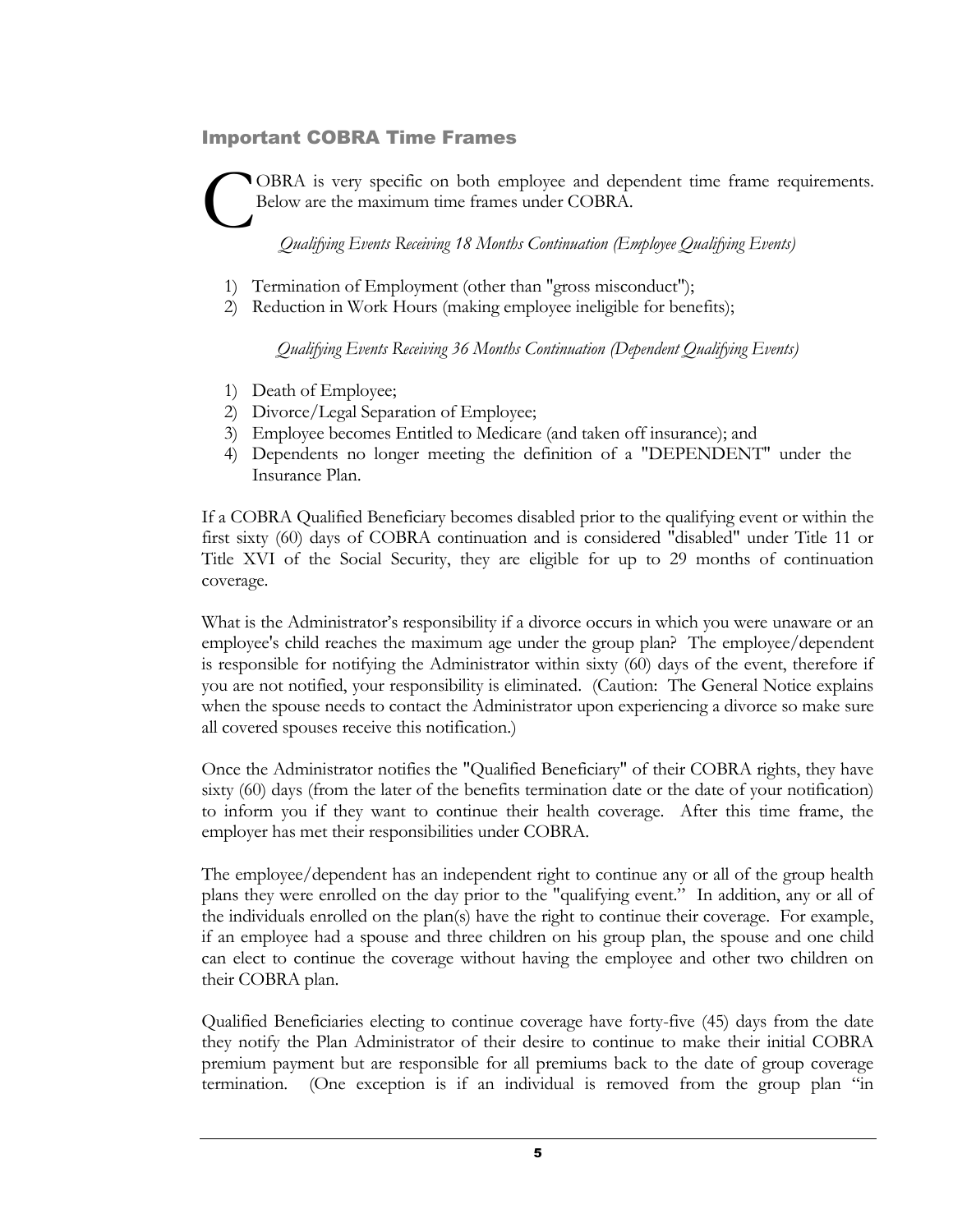anticipation" of a qualifying event. If an employee removes their spouse from the plan and subsequently divorces; the spouse would be placed on COBRA on the effective date of the divorce).

You have the right to charge the COBRA Participant 102% of the group premium costs during their time under COBRA. The additional two (2%) percent is to cover administration costs. Once the Qualified Beneficiary has made their initial COBRA payment (providing a forty-five day grace period), they have a thirty day grace period in which to make subsequent payments. If a Qualified Beneficiary is disabled at the time of the "qualifying event" or within the first sixty (60) days of COBRA continuation and provides the written determination from Social Security Administration within the eighteen (18) month COBRA period, they should be offered an eleven (11) month extension. During this eleven (11) month extension, the employer may charge up to a fifty (50%) percent administration fee and must allow all individuals on the plan to continue.

If at some time during continuation, a dependent experiences an additional "qualifying event," the employer must offer them the right to continue their benefits up to a maximum of thirtysix (36) months. For example, an employee with family coverage is terminated from your employment and agrees to continue their coverage for the eighteen (18) months. In the ninth month, the couple divorce. If the spouse notifies you within sixty (60) days of the divorce, you must offer the spouse (and covered children) up to thirty-six (36) months of continuation coverage from the original termination date. The maximum time any Qualified Beneficiary may remain on COBRA is thirty-six (36) months. (Recent development: The IRS has ruled that Medicare Entitlement is not a secondary qualifying event if the dependent would not be losing coverage.)

COBRA Participants should be treated as "similarly-situated active employees" during renewal or Open Enrollment time. If you offer optional plans and active employees are offered the right to change programs, we recommend that you contact the COBRA Participant and allow them to change plans. In addition, if you terminate a plan (in which a COBRA Participant is enrolled) and replace it with another plan, you will need to inform the COBRA Participant of the new plan. Your COBRA responsibilities will end in regards to a COBRA Participant if one of the following occurs:

- 1. They complete their maximum COBRA time frame (18, 29 or 36 months);
- 2. They receive alternative coverage under another group plan. (If they have a preexisting condition that the new plan does not cover, they have the right to stay under your group plan until their maximum COBRA time frame has expired). HIPAA offers employers the right to terminate COBRA coverage for individuals that receive other group coverage and have enough prior coverage credit to eliminate the preexisting condition limitation (but it is recommended that you exercise this option only in situations when no pre-existing conditions apply to any of the Qualified Beneficiaries) ;
- 3. They become entitled to Medicare (Parts A, B or both);
- 4. They fail to make timely COBRA premium payments;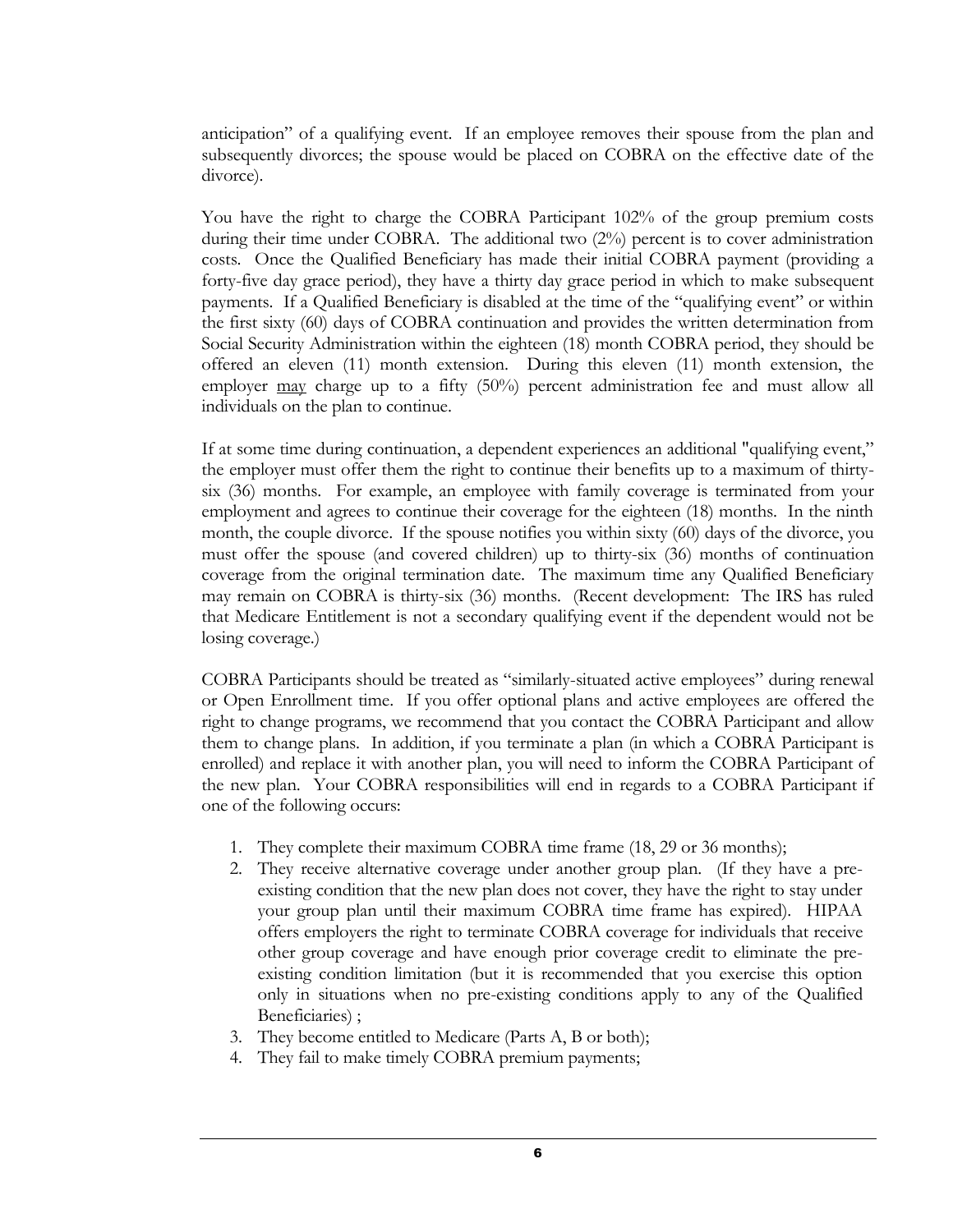- 5. If they move residence outside of the plan's "service area" and under the insurer's group service agreement does not meet the eligibility requirements. If another plan is available for Active Employees in the new location, COBRA Qualifiers and Participants should be offered the right to continue under that plan;
- 6. They are deemed to have filed "fraudulent claims" or other activities in which a similarly-situated active employee would be terminated from an insurance plan;
- 7. If a "disabled" participant is no longer deemed disabled during the eleven month extension, the entire family unit may be terminated; or
- 8. Your company decides to eliminate a group plan and not replace it with a similar group insurance plan.

#### Penalties for COBRA Noncompliance

s you can see, the COBRA legislation is complex and can be extremely timeconsuming to administer. Many companies have relaxed their COBRA administration procedures but may find themselves in hot water because in recent years, numerous s you can see, the COBRA legislation is com<br>consuming to administer. Many companies have r<br>procedures but may find themselves in hot water<br>employers have been sued successfully for noncompliance.

The legislation states that if an employer is found in noncompliance with the law, an excise tax in the amount of \$100.00 per day, per beneficiary (limit of \$200.00 per family per day) for every day of noncompliance. ERISA also has a similar excise tax for noncompliance (\$110.00 per day). It doesn't take a mathematician to figure this can add up to a large sum of money! But, this is only a hand slap by the government. You may also be sued by the employee or covered dependent under ERISA for damages for COBRA noncompliance. When an uninsured person is injured and seeks council, sharp attorneys are asking former employers to prove they were in compliance of the COBRA legislation. If not, the employer may be responsible for all medical bills and punitive damages for the person's suffering.

To reduce this liability, we have created the COBRA Administration Manager. This software product is designed to provide correct COBRA notification, monitor all "qualifying events" and associated time frames, provide a billing program, handle all of COBRA's unique circumstances and lastly, document everything in monthly reports.

COBRA Solutions, Inc. hopes this software product will make administrating the COBRA legislation an easier task while reducing the risks of a lawsuit. If the law should change at sometime in the future, COBRA Solutions will make the necessary software alterations. Updating the software will be handled by downloading new files from the Internet. For this service, an annual maintenance fee will be charged. If you elect not to renew your annual maintenance agreement, you will remain responsible for updating notifications and changing administration procedures to maintain compliance.

We recommend that if you have a question regarding a particular COBRA situation; please contact an attorney specializing in employee benefits. Due to the liability and amount of calls we would receive on a daily basis, COBRA Solutions will be unable to answer any law-related questions. Again, thank you for your purchase and please let us know if you have any suggestions or recommendations.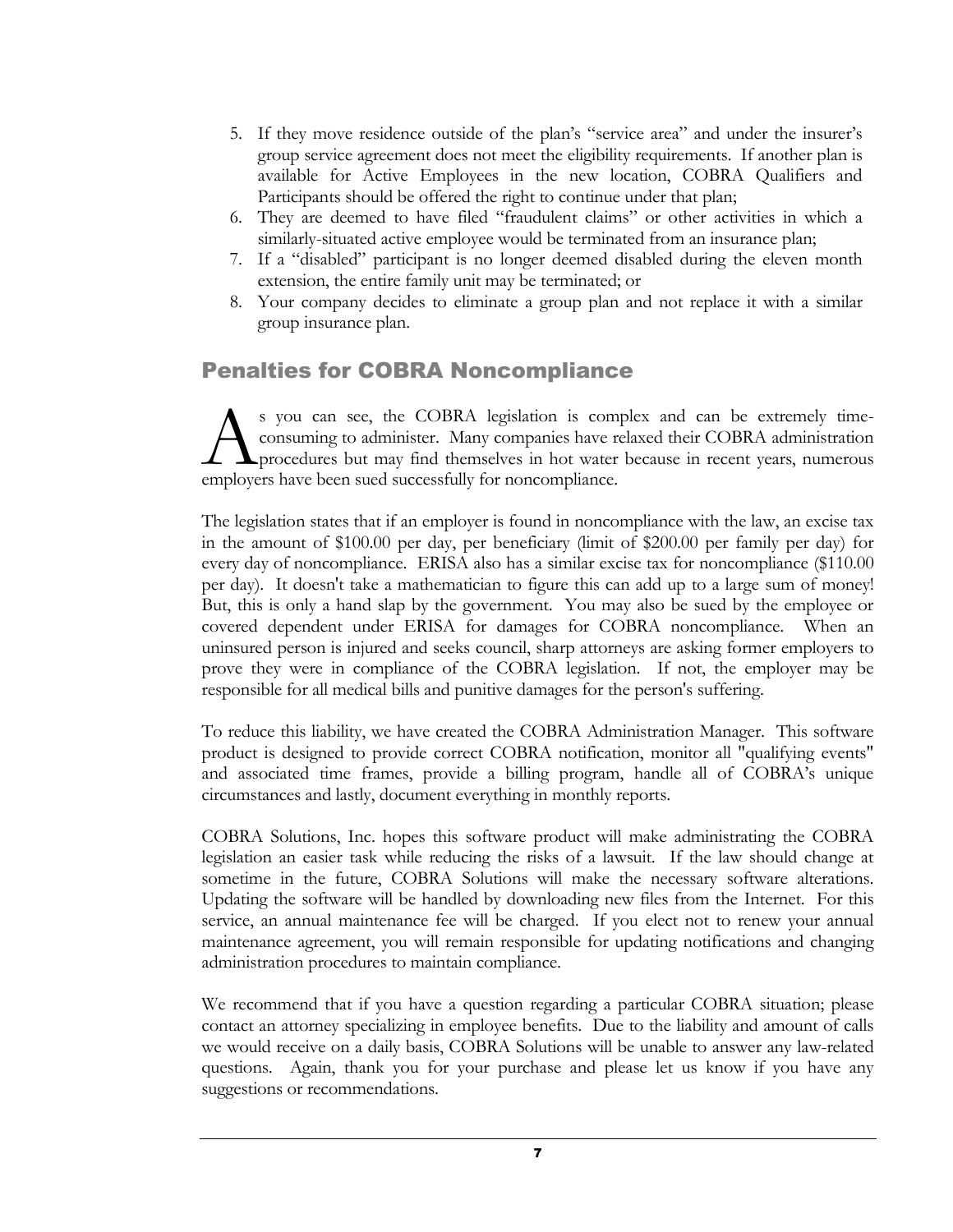

# PROGRAM INSTALLATION

If you are upgrading your COBRA Administration Manager to Version 11.x, it is important to have an understanding of the changes to the program as well as data integrity. If you are a new user, please skip to the section on Computer System Requirements.

#### New Features

OBRA Administration Manager remains easy to operate, walking the user through even the most difficult COBRA Administration procedures. This new version offers numerous changes; of which the most popular are the following features not **COBRA Administration Manage even the most difficult COBRA** numerous changes; of which currently found on previously releases:

- 1. The user is no longer limited to the space available for file "Notes" of Active employees, COBRA Qualifiers and Participants.
- 2. The system will automatically enter notes on events and changes made to qualified beneficiaries files which document most COBRA events.
- 3. Participant plan enrollment/history will be tracked to document their enrollment throughout their time on COBRA.
- 4. The system produces a "Certificate of Mailing" form which has been preapproved by the USPS.
- 5. Due to increased mailing costs, Version 11 allows the user to duplex (or create two-sided) notifications. (A duplex printer is required for this feature).
- 6. The system will track the ages of employees and Participants for age-rated plans/Medicare eligibility and inform the user with a statement in the Things-todo list.
- 7. Notifications have been updated, adding valuable information for qualified beneficiaries.
- 8. For users who have elected to add a picture (or company logo) into notifications, program has the ability to save the created notifications in a PDF format (which significantly reduces the size of the file and saves hard drive space).
- 9. Redesigned the Navigator to offer an easier access point to COBRA administration.
- 10. Added the ability to import Participants and Retirees with an auxiliary program called "COBRAImport."
- 11. And, over 50 other time-saving features.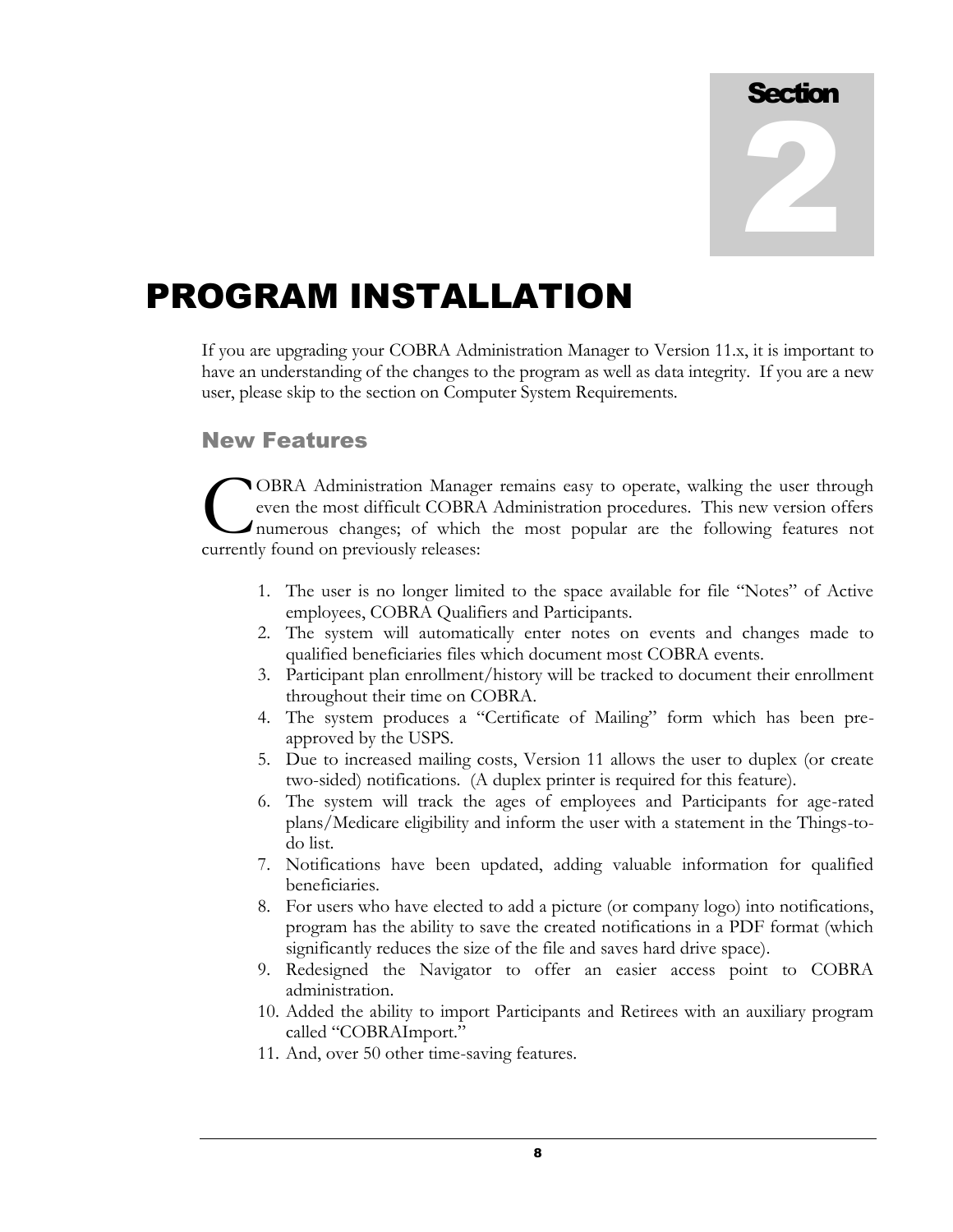## Upgrading From a Previous Version

dditional fields have been entered into the data structure to track new information as well as added features of the program. With this change, the system will need to re-format your data to the new structure. This is performed the first time you start the program dditional fields have been entered into the data structure to track new information as well<br>as added features of the program. With this change, the system will need to re-format<br>after install. Your current data will be sto problem during the upgrade process.

To make sure this transition takes place, you must install the new program to the same location as the original version. The default was the "C:\COBRA" directory. Make sure you know where the root program is located prior to installation. A simple way to find out where your current version of the COBRA Administration Manager is located is by right clicking on the COBRA Administration Manager icon on your desktop and selecting "Properties" from the menu list. Click on the "Shortcut" tab and review the "Start in" or "Target" textbox for the location of the COBRA Administration Manager program.

Not only will files be updated, many COBRA notifications will be changed to reflect the changes to the COBRA law. We have created a separate program that allows you the ability to edit the document found in the root directory and automatically update all the companies/subgroups with a click of a button (see "Update Notifications"). This new version utilizes different variables in many of the notifications so it is recommended that all letters be updated after installation. If the user has modified the notifications and wishes not to utilize the standard letters, please review the letters prior to sending to assure that the correct variable information has been imported.

## Upgrading From Demonstration Version

ome users may have received a demonstration disk or downloaded from the Internet and began entering data on their current COBRA Qualifiers and Participants. People upgrading to the actual program may either install to the demonstration directory (to maintain data integrity) or delete the demonstration directory and begin to re-enter COBRA information. A quick phone call to COBRA Solutions and Technical Support can walk you through the purchase of the actual program. For information on the cost of the program, click the HELP Menu followed by the Upgrade COBRA Program option. S



**COBRA Solutions, Inc.** 

If you had entered valid information into the demonstration version, simply installing to the same directory will maintain your data. The program will automatically update the COBRA Administration Manager program and the COBRA notifications.

Once the installation is complete, start the COBRA Administration Manager and right click on the COBRA Solutions, Inc. icon on the upper right hand corner of the screen. Change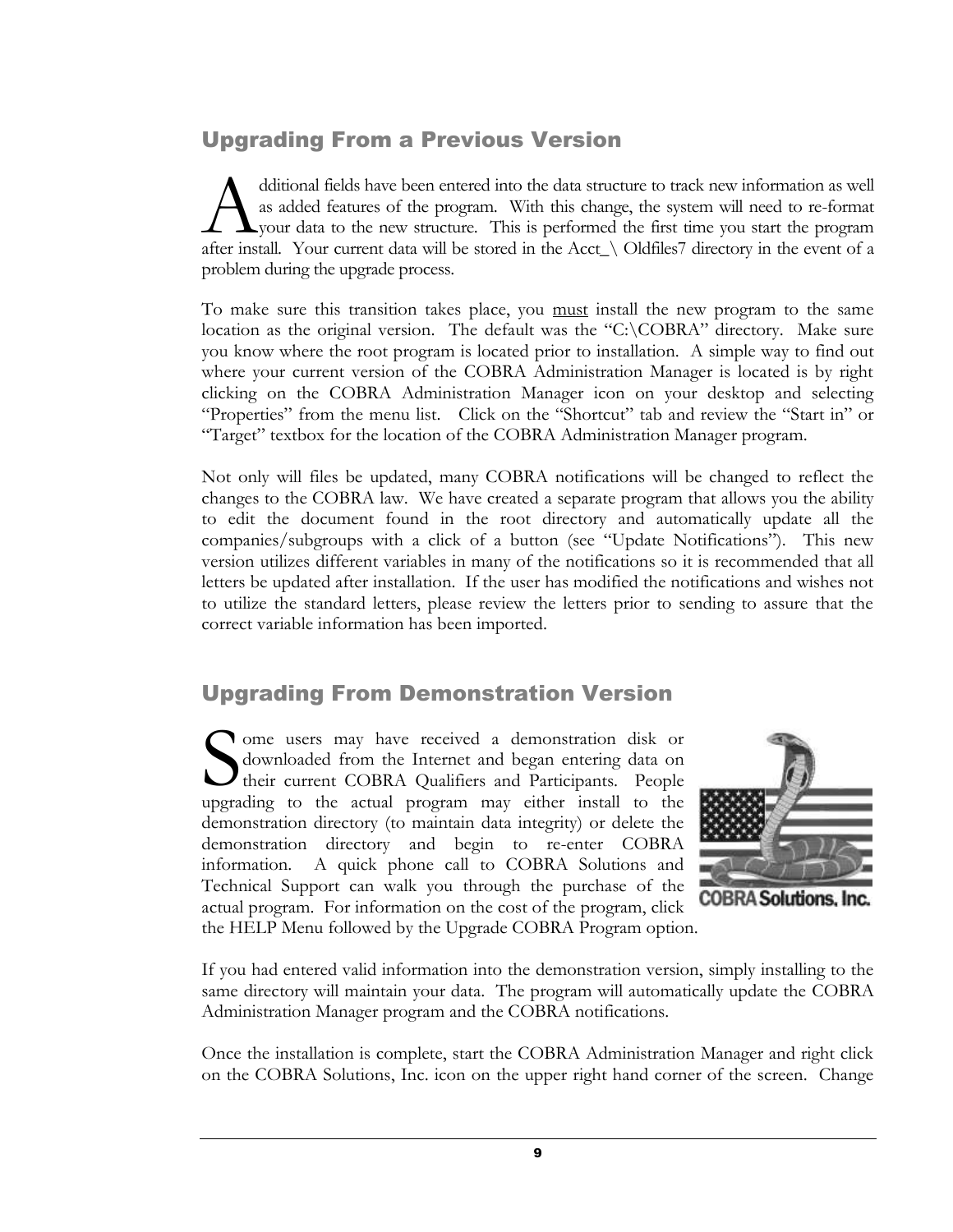the product ID code from "DEMO" to your new product ID code, which is located on the back of the CD case.

## Minimum System Requirements

or the maximum efficiency of this COBRA administrative program, we recommend the following computer capabilities: F

- Microsoft® Windows 10, Windows 8.x, Windows 7, Windows Server 2012, Windows Server 2008. The COBRA Administration Manager will not run on the Mac<sup>®</sup> OS using Windows-emulation Software.
- 1 gigahertz (GHz) or faster 32-bit or 64-bit processor.
- 2 gigabyte (GB) RAM.
- DirectX 9 graphics device with WDDM 1.0 or higher driver
- 50 MB of available hard drive space. If using the COBRA Administration Manager software to administer multiple Groups / Companies, expect at least 5 MB of hard drive space per group.
- A web browser is needed for some Internet features.
- An Internet connection to use the COBRA Administration Manager Internet features.
- 10X CD-ROM drive.
- Windows-compatible printer

## Before installing the COBRA Administration Manager

o avoid installation problems, complete the following steps before you begin installation: T

- 1. Disable all virus-protection programs running on your computer. Refer to your virus-protection on-screen help for instructions. After you install the COBRA Administration Manager, re-enable your virus protection software.
- 2. Close all open programs.
- 3. Run Scandisk to find and repair errors on your hard disk. See your Windows onscreen help for instructions.

#### Installing the Software

he installation of this software product is simple and should only take you a few minutes. To install the program onto your hard drive, follow these instructions: T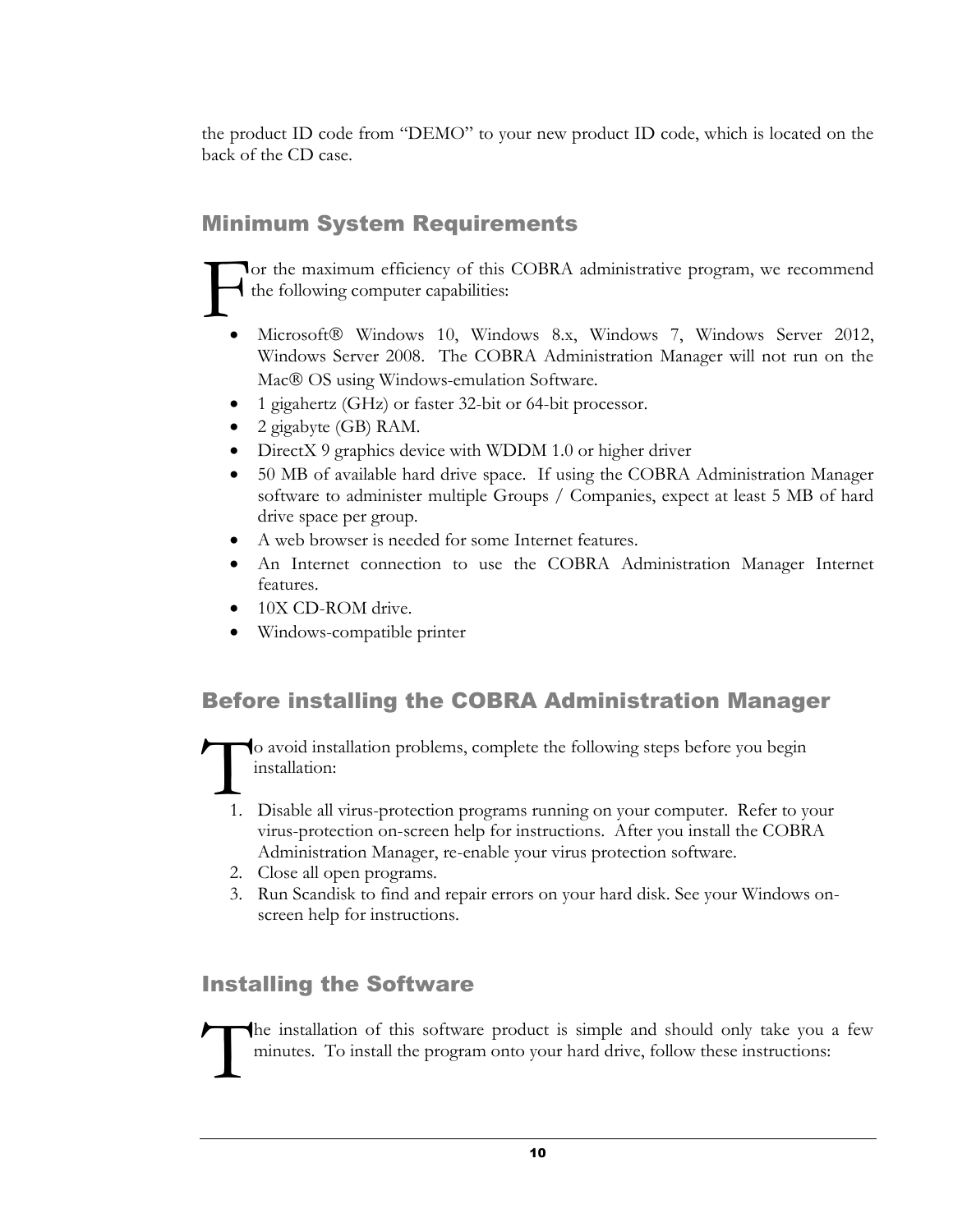- 1. Place the COBRA Administration Manager CD-ROM in the CD-ROM drive. A dialog box opens that asks which program you would like to install. Choose the COBRA Administration Manager button. If the install program does not automatically begin, click the START button followed by the RUN option. Type "X:\COBRA\SETUP" (substitute the letter of your CD-ROM drive for X).
- 2. In the Welcome dialog box, review the information, then select Next.
- 3. In the Software License Agreement dialog box, read the License Agreement and click Yes if you agree or No if you do not agree (If you select "No" you can not install the COBRA Administration Manager Software).
- 4. In the next dialog box there will be information about the different kind of installs, review and then click Next.
- 5. In the Type of Setup dialog box you will be offered three types of installations.

|                         | Click the type of Setup you prefer, then click Next.                                    |
|-------------------------|-----------------------------------------------------------------------------------------|
| <b><i>C</i></b> Typical | Program will be installed with the most common<br>aptions. Flecommended for most users. |
| Compact                 | Program will be installed with minimum required<br>aphons.                              |
| C Custom                | You may choose the options you want to install<br>Recommended for advanced users.       |
| C:VOJBRA                | Destination Directory<br>Browse.                                                        |

a) A Typical installation (recommended) will install all necessary files onto your hard drive. This option should be used when installing to a local computer.

b) A Compact installation will install all files with the exception of the COBRA Information Transfer Program (used for e-mailing data to a centralized administrator).

c) A Custom installation which allows you to select which files you wish to install; application, system and TPA files. The Custom installation is for installing to a network (Please read the following section). Lastly you will be asked which directory you want to install the COBRA Administration Manager. By default,

a directory called "COBRA" will be created on your hard drive. If you are upgrading the current version of the COBRA Administration Manager, you should select the directory that houses the current COBRA.exe (see Upgrading From a Previous Version).

6. The program will be copied onto your hard drive and a Program Item will be created called "COBRA Administration Manager" along with a Program Group Window called "COBRA Solutions." Upon completion, remove the disk and store in a safe place. The CD case will have your USER NAME and PASSWORD. You will need to enter this information into the program after installation. If you lose your USER NAME and PASSWORD, please go to www.csisupport.com and click on "Forgot User Name and Password." The system will search our database for your email address and notify you (if found in the database) by sending an email. If you did not purchase the product directly from COBRA Solutions, Inc., contact Technical Support.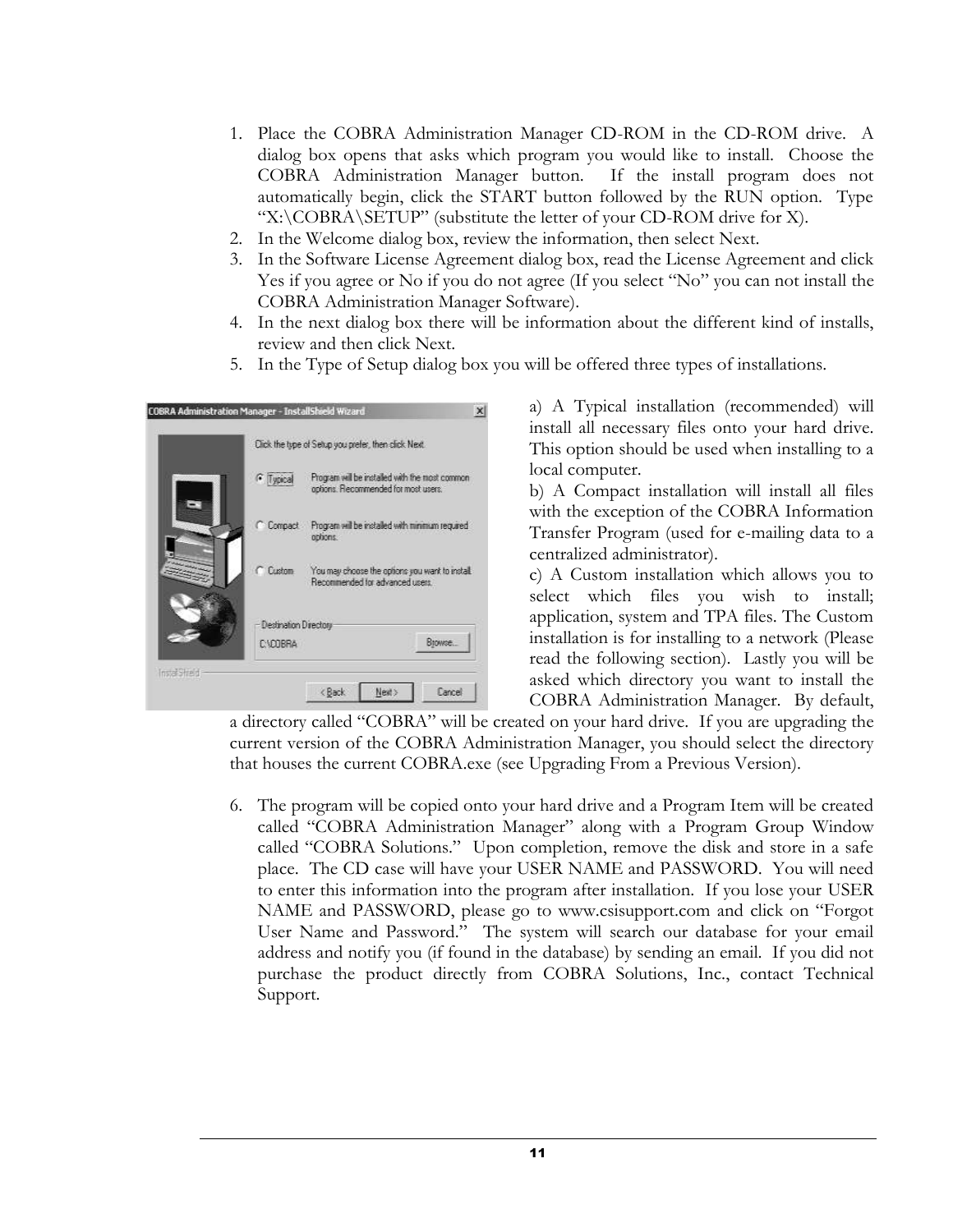#### Installing to a Network

The COBRA Administration Manager is a multi-user program that may be installed on a network server. Follow the first four steps as explained under "Installing to a Hard Drive." Select the "Custom" installation option and install the application and optional TPA files to the server. Next, install the system files/components in the same manner onto each of the local terminals needing access to the program and create a shortcut to the COBRA.exe on the server.

To create a shortcut, right click on the Desktop followed by "New" and "Shortcut." Use the Browse button to find the COBRA.exe file on the network drive. Once the icon has been created, change the name of the icon to "COBRA Administration Manager."

#### Product Identification Code

Upon starting the program, the user will be asked to enter their Product Identification Code, User Name and Password. These items will be found on the CD case. If you downloaded

|                        | Please enter the Pontuct ID Code for the DIREA Administration Manager. The<br>code will be on a sticker an the CD envelope lating with your User Name and<br>Password. If you downloaded as upgrade of the entre program from the<br>mitemet: the codes will be sent to you we email. If you demicil ind your pode.<br>cleave confact CBBRA Solutions at (803-325-1957) |
|------------------------|-------------------------------------------------------------------------------------------------------------------------------------------------------------------------------------------------------------------------------------------------------------------------------------------------------------------------------------------------------------------------|
| Enter Product ID Code: |                                                                                                                                                                                                                                                                                                                                                                         |
|                        |                                                                                                                                                                                                                                                                                                                                                                         |

an upgrade, you will be e-mailed the information. If you did not receive this information, please email COBRA Solutions at help@csisupport.com. If you are installing a DEMO, your user name, password and identification code will be "DEMO".

The Product ID Entry Form will appear and you should enter the product Identification Code. Click the Continue command button and the program will start.

#### Internet Settings

 $\sum$ ou must provide some initial information before the Document & Internet Wizard can access software updates. Under the HELP Menu, click the "Internet Settings" **L** option. You will be asked to enter your USER NAME and PASSWORD (found on Fou must provide some initial information before the Document & Internet Wizard can access software updates. Under the HELP Menu, click the "Internet Settings" option. You will be asked to enter your USER NAME and PASSWORD Proxy Server to process information being sent through a FTP port (port 21), you will need to click the button for Proxy Settings and complete the form.

Your Network Administrator should set your Proxy Settings. If you are using a Proxy Server, do not change the USER NAME and PASSWORD on the main Internet Settings page. The COBRA Administration Manager will still need that information for other tasks.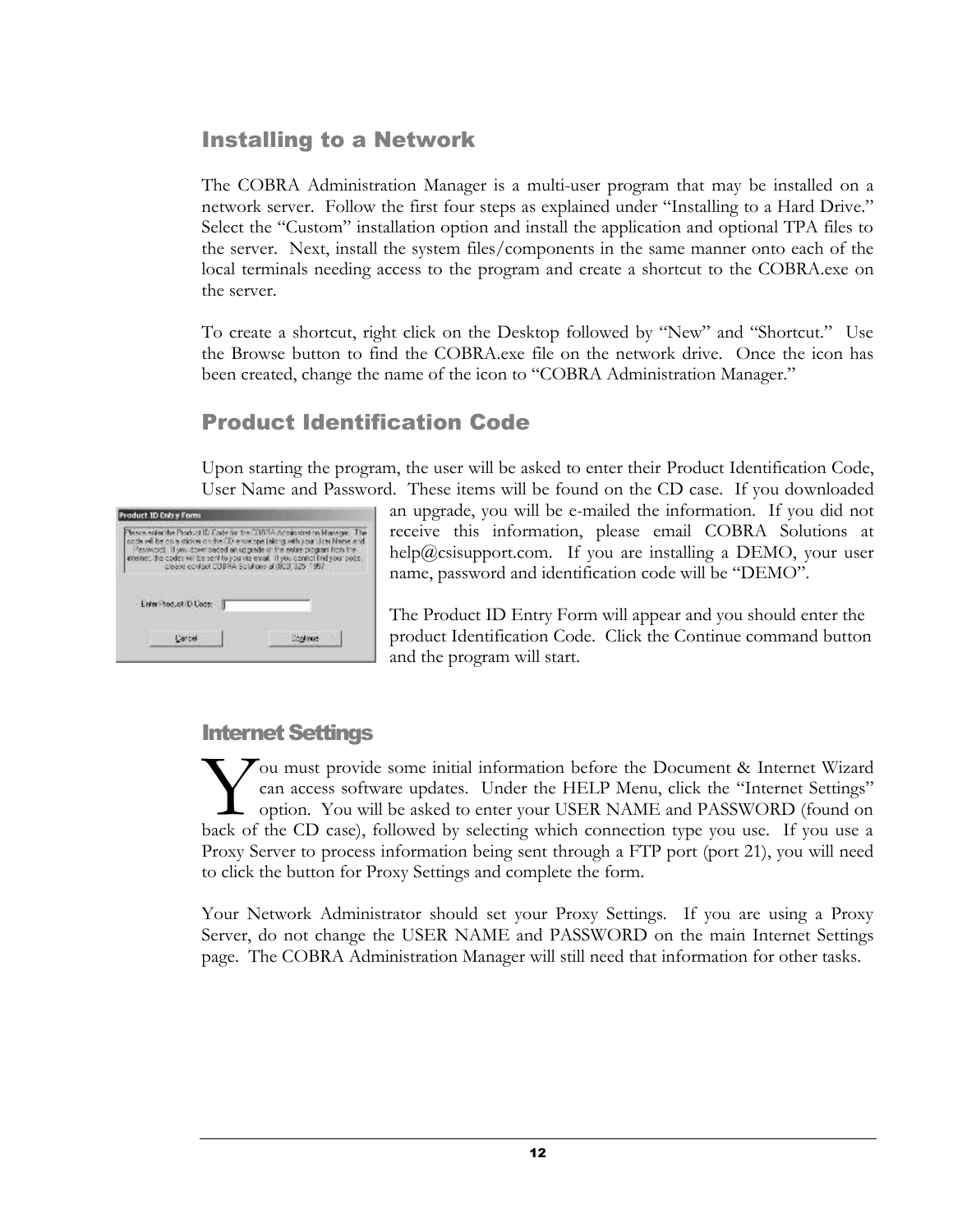Example of a typical proxy setting

User Name: username@csisupport.com Password: password Address: 192.168.1.1 Port: 21 (*Check the box to disable Passive mode*.)

#### Program Execution

o start the COBRA Administration Manager program, click the START button, move mouse over Programs followed by the COBRA Solutions group and select the COBRA Administration Manager program. You may also start the program from your Windows Explorer by clicking the COBRA.exe file found in the root directory. Many users have created an icon on their desktop and use it to start the program. T<br>Window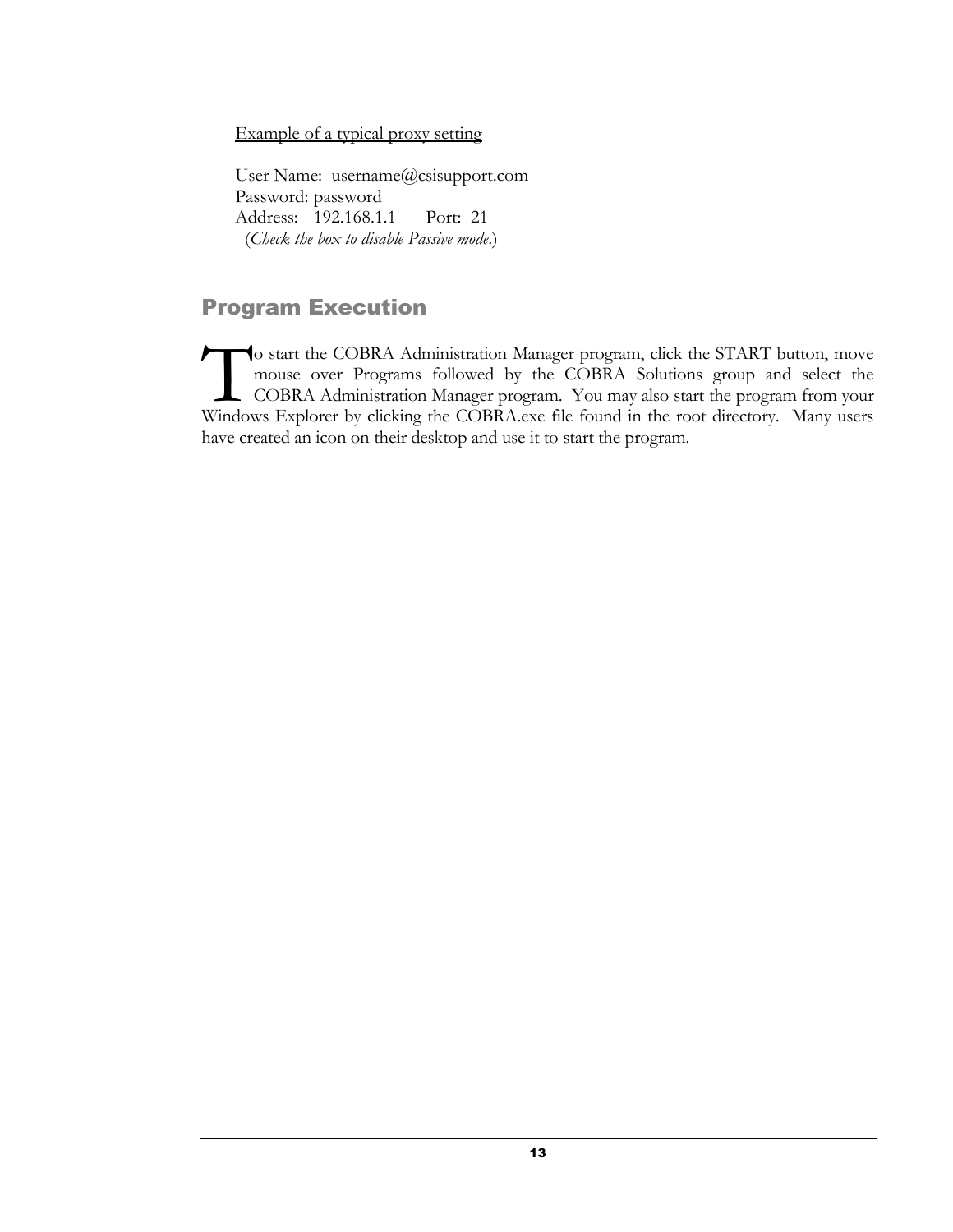

## INITIAL SET-UP PROCEDURES

efore you can begin to enter data on COBRA Qualifiers and Participants, you will need to provide the program with your company, insurance plan(s) and current COBRA Qualifier/Participant information. Please take the time now to review important COBRA definitions and enter data on COBRA Qualifiers and Participants, you will need to provide the program with your company, insurance plan(s) and current COBRA Qualifier/Participant information. Please take the time now program.

#### COBRA Definitions

**Active Employee** - A newly hired or current employee of the company. Newly hired employees are sent the COBRA General Notifice upon enrolling in the group plan(s).

**COBRA** - Consolidated Omnibus Budget Reconciliation Act of 1985 and its amendments.

**COBRA Participant** - An individual that has elected to continue COBRA coverage by completing the necessary paperwork and paying monthly premiums.

**COBRA Qualifier** (or Qualified Beneficiary) - An individual that has experienced a "qualifying event" (explained previously) but has not made an election to continue coverage.

**HIPAA** - The Health Insurance Portability and Accountability Act of 1996 and its amendments.

## Things-to-do List

The Things-to-do List is the monitoring system of the program. It keeps track of every COBRA-related event and notifies you when you need to perform a task. Events such as when to produce Qualifying Event, Conversion, and Termination letters will be tracked by the Things-to-do list as well as notify you of late paying Participants.

To perform the tasks stated in the Things-to-do box, you may double click on the item. Once the procedure is completed, it will disappear from the list. This tracking system is important in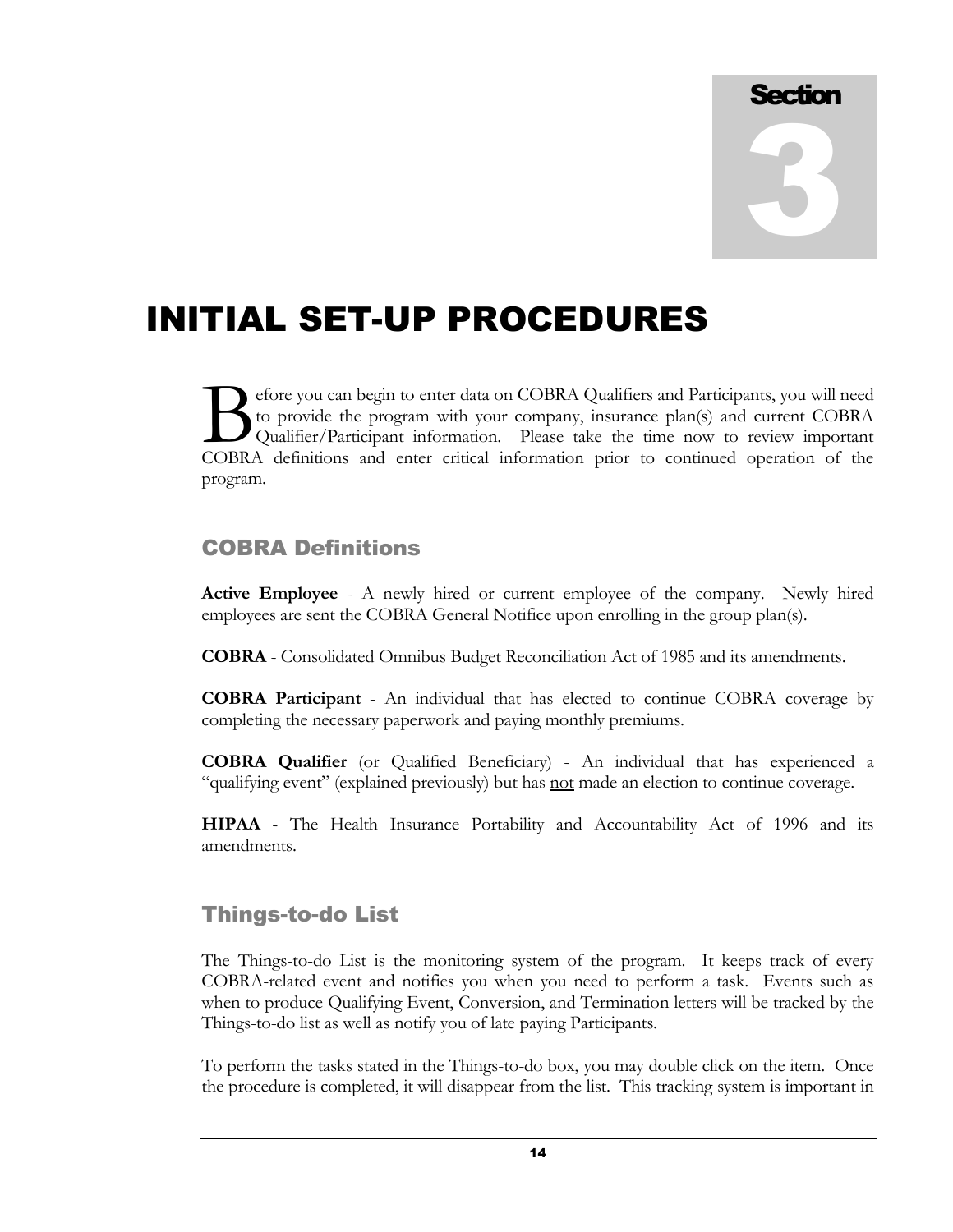the administration of COBRA, so it is highly recommended you perform all tasks in the list as soon as possible.

You will notice the form offers four unique buttons at the top of the form. The first button, "Print All Letters Now" will send all notices stated in the list to the printer at one time. If you have the Multi-Company Version of the program, the system will ask if you wish to send notices in all groups or just the current group being administered.

The second button will produce a list of all tasks in the list so you may print and prioritize. This feature will show the tasks for each group if you have the Multi-Company version. Many Third Party Administrators will print this notice at the beginning of the day and prioritize what needs to be accomplished that day. (For example, if you need rates for a renewing insurance company, you would want to ask for those early in the day to obtain them as soon as possible.)

The next feature is new with Version 11.x. The Things-to-do box will list all recommended terminations (in red) at the top of the list. You may terminate COBRA Participants one at a time by double clicking on each line in the list or click the "Auto Terminate" button. It will terminate everyone in the list that has been recommended for termination. Again, if you use the Multi-Company Version, you will be asked if you wish to handle the terminations in all of your groups or just the current one. When you combine this feature with the "Print All



Letters Now" feature, terminations for all your groups is handled in minutes. (WARNING: the COBRA program will recommend termination immediately after the forty-five/thirty-day grace period and not allow for time in the mail.)

The last button, "Save Letter as PDF" is also a new feature that offers the ability to save your letters in an Adobe PDF format. This feature will be used mainly

by Third Party Administrators wishing to email clients the notifications (instead of mailing a paper copy). In the future, it is believed that email will be a more accepted method of distributing COBRA notices and employers may be able to save in mailing costs. At this time, it is still recommended you print and send notifications to COBRA Qualified Beneficiaries via mail.

For users who wish to track other events or have a reminder list of their own, the system has a "My Things-to-do list." Users may wish to enter a task which will show immediately in the list or pop-up on a specific date. This feature can be very useful in a multiple-user environment to inform all users of a task. An example of how this feature may be used is to have it notify you to send monthly invoices to COBRA participants on a certain day of the month. In this example, the My Things-to-do list would remain blank until the day specified for invoicing.

The Things-to-do box tracks over 40 COBRArelated events. Just follow its instructions to stay in compliance.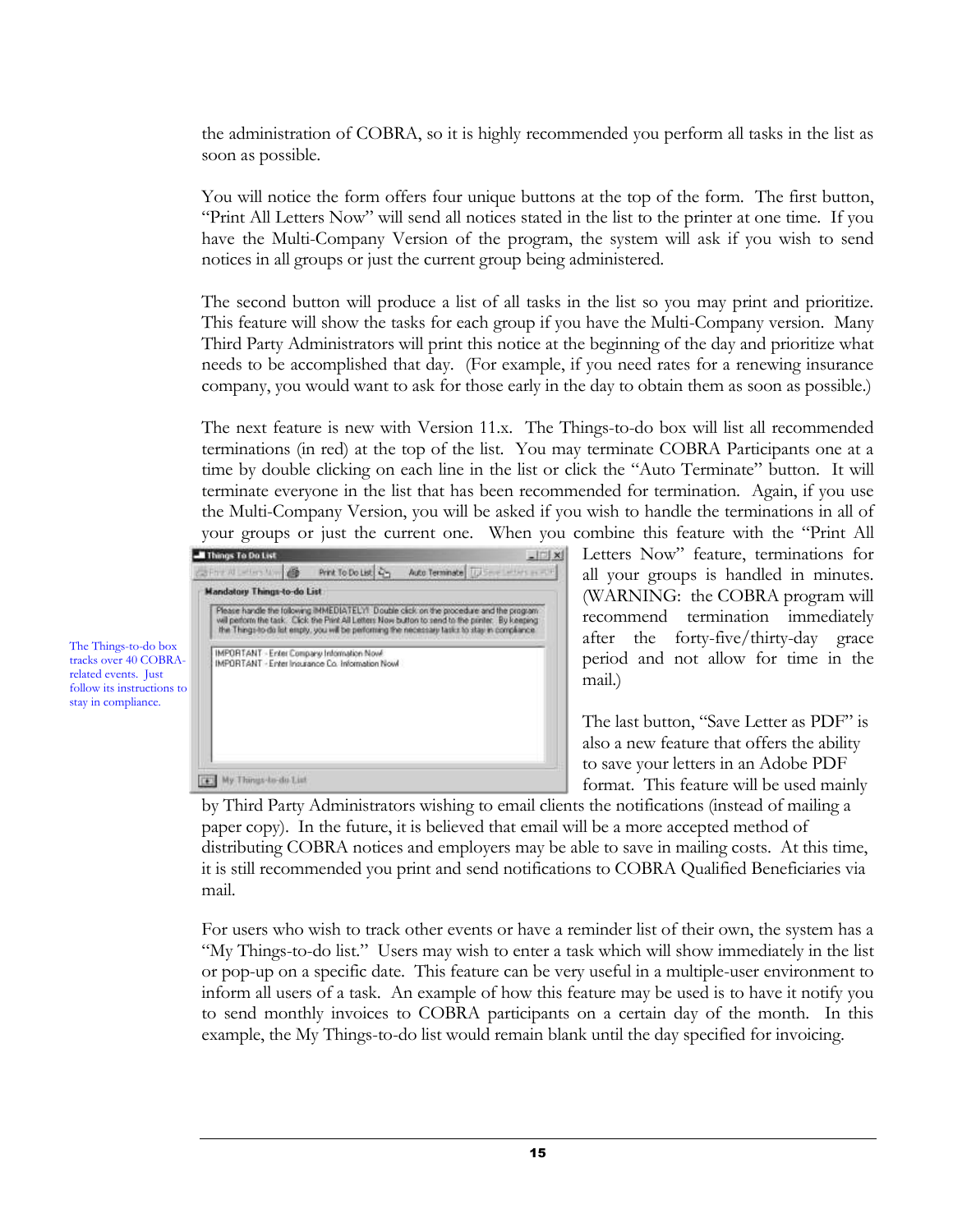#### **Navigator**

To offer a more graphical interface, Version 11 introduced a new Navigator. It provides pictures that may be click instead of selecting options under the menus. The Navigator has been divided into four types of files; General Information, Active Employees, COBRA Qualifiers and COBRA Participants.



When the Navigator is displayed the user may switch between the four file types and will still have access to the Things-to-do list. The Things-to-do list offers the same capabilities as described earlier and will notify the user when administrative procedures are needed.

To utilize the Navigator, select the file type you wish to manage by clicking on the label on the right-side of the Navigator. Single click on the picture representing the procedure you wish to perform. The Navigator will reside in the background and may only be used when a procedure has been completed.

The Navigator is an optional form which may be closed. When closed, the system will show the Things-to-do list when a procedure needs to be performed. (For users of previous versions, the program will operate as it had when the Navigator is closed.)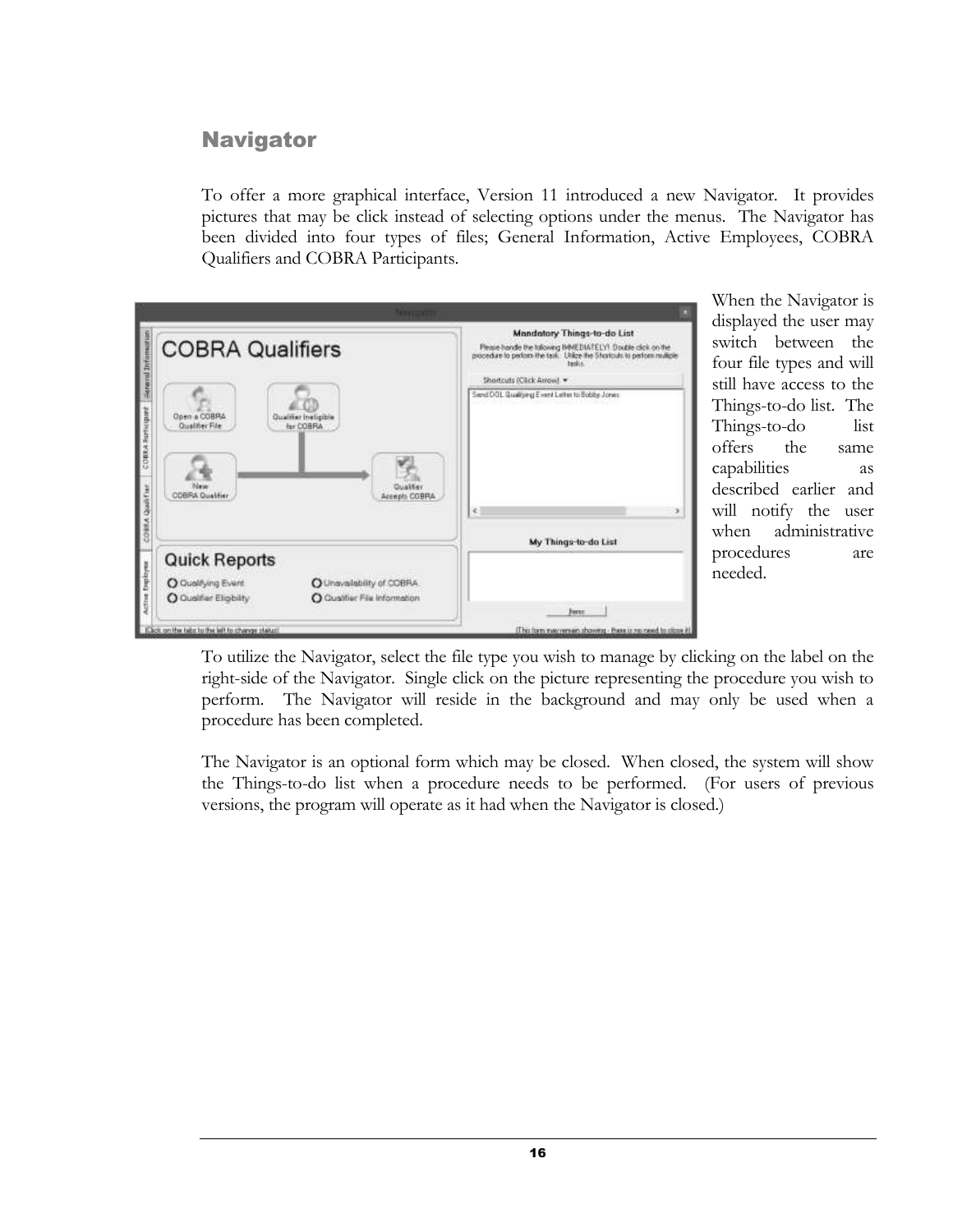# **Section** 4

# The FILE MENU

he FILE Menu creates and manages new employees, COBRA Qualifier, Participants and retired employee files. Under the FILE Menu, you may create new files, edit or delete existing files from the database. One of the most important features is the The FILE Menu creates and manages new employees, COBRA Qualifier, Participants and retired employee files. Under the FILE Menu, you may create new files, edit or delete existing files from the database. One of the most imp software changes can be received at the click of a button.

If you have purchased the Multi-Company Version, you will have the ability to create new Companies/Sub Groups, Import and Export Data. For further information of upgrading your system to the Multi-Company Version, click the Software Upgrade Information option found under the HELP Menu.

If you purchased the Single Company Version or until all necessary information is entered, some of the Options will not operate and will be light gray in color. The following will explain how to perform the procedures under the FILE Menu.

#### New COBRA Qualifier

Upon initial entry of the software, you may/may not want to enter information on COBRA Qualifiers in their sixty (60) day acceptance period. If they do not elect COBRA, it is not vital to have them in the system. If they do elect COBRA, you can enter them as an "Existing COBRA Participant" as explained in an upcoming section. Our recommendation is if you want the Qualifiers in their sixty (60) day acceptance period to show on your monthly reports then enter them now. If not, enter them as an existing COBRA Participant when they notify you of their COBRA acceptance.

The key to administrating COBRA is to document all "qualifying events." Once an employee or dependent has experienced a "qualifying event," you should enter the necessary information into the system. **Prior to entering Qualifier's data, it is essential that you have entered company and insurance plan information**. To begin entering information on Qualifiers, click the FILE Menu and "New COBRA Qualifier" which leads you to the Qualifier Entry Screen. (If you have entered your active employees, you will be able to select from a list.)

The COBRA Qualifier entry screen is displayed in the file tab format. The first screen shown is the Employee Data Tab where name, address, Social Security number, qualifying event date,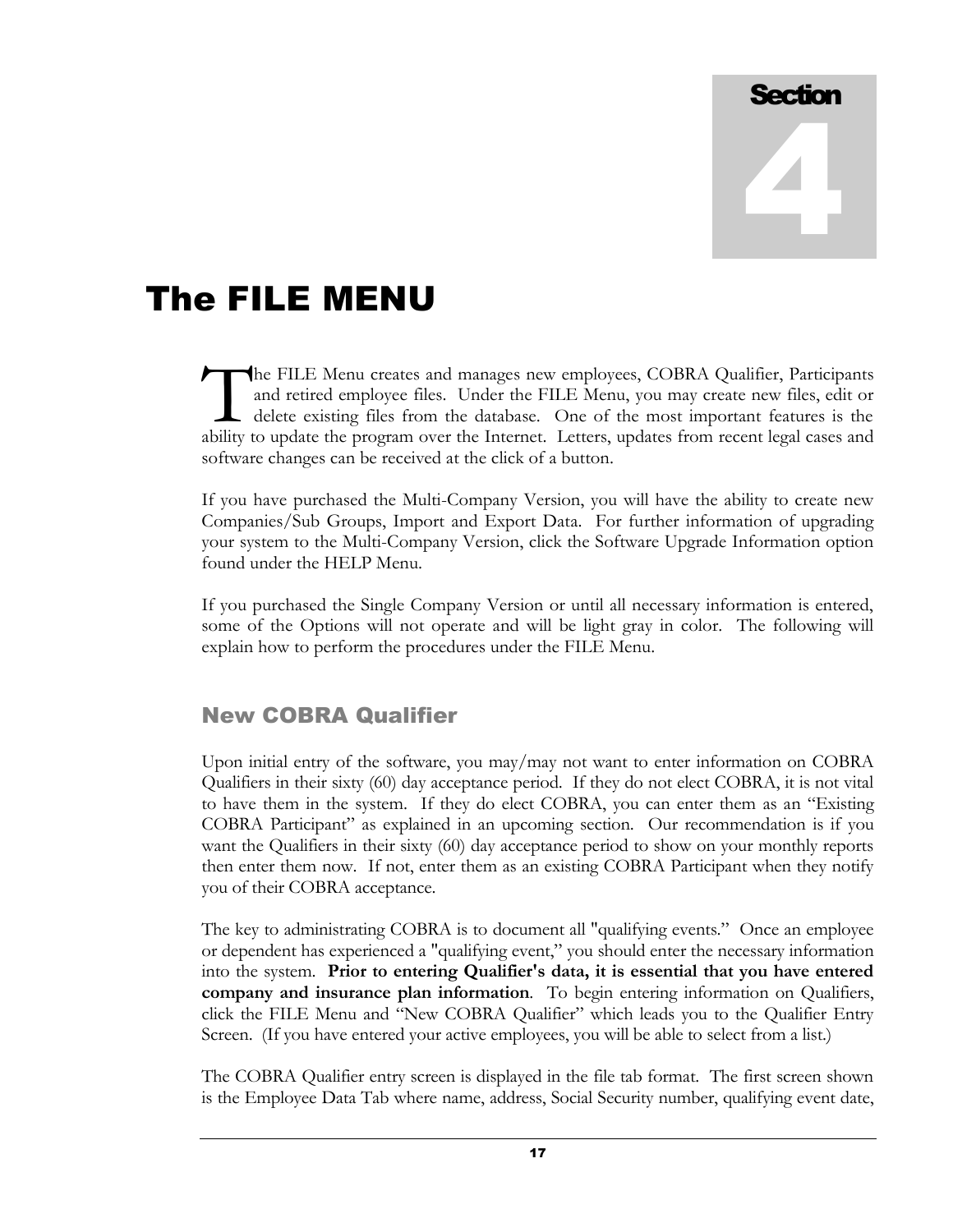reason for COBRA offering, insurance plan information is entered. Textboxes with captions in italics type are optional (i.e. Date of Birth), meaning you do not have to enter data in these fields.

The second tab is designed to illustrate available "Other" insurance plan options. If your company does not offer any "Other" plans, this tab will not be shown. The third tab is for Dependent information.

Even though the qualified beneficiary may be a dependent of the employee, you still need to enter information on the employee. Based upon how you answer questions on the "qualifying event" reason and dependent information, the program determines the qualified beneficiaries.

| Gualitying Event Reason and Date<br>Gualitying Event.   Tenuriation of Employment.   M. Gualitying Event Date: 03/01/2005                                              |                                  |              |                                    |
|------------------------------------------------------------------------------------------------------------------------------------------------------------------------|----------------------------------|--------------|------------------------------------|
| Employee Information<br>Social Security # 222-20-2222 Gender: Muje = Spanish QE Letter?                                                                                | Last Name: Jones - First: Pobert | <b>Index</b> |                                    |
| Maling Address 1414 East Avit Street<br>Address Overdoor<br>City, State 20th, Los Angeles, CA SECOD<br>EE Hire Date: (02/05/2002) EE Benefits Start Date: (24/01/2002) |                                  |              | <b>Dire of Birth</b><br>03/05/1996 |
| Engloyee Insurance Plan Intomation (what coverage did the engloyee have belore Q.E.7).<br>Medical Plan:   Gwen Cxsr: & Dienn Sheld   Y   Coverage:   Family            |                                  |              |                                    |

employee/dependent will lose coverage.

Begin by entering the qualifying event experienced by the employee/dependent. The captions of some of the fields may change based upon the qualifying event entered. Please observe these captions so you enter information correctly. If the caption reads "Qualifier," you should enter the spouse/dependent's information. If the captions state "EE," enter the employee's information. (Only the captions in the Employee Information section will change on the form.)

You may press either the TAB Key, ENTER Key or click the mouse into another textbox to change fields. Next enter the qualifying event date. The qualifying event date is the date the

The employee's Social Security number can be entered with or without the dashes separating the numbers. The program will automatically change it to the correct format for you. Upon completion, click the drop down box of the Gender category and select Male or Female. (To speed up entry, the program will allow you to simply press an "M" or "F" when the drop down box has the focus. This eliminates having to click the mouse button twice). If this employee/dependent's primary language is Spanish, you may click in the "Spanish QE Letter?" box and the DOL Qualifying Event letter will be produced in Spanish. (If you do not use the DOL letters, you will not be able to produce a Spanish version.)

Enter the employee/Qualifier's last and first name; their middle initial is optional. The employee's address should be their last known mailing address. If you think they have moved but do not have a new address, send it to the one you have. If the letter is returned to you for incorrect address, file the unopened letter in the employee's file with a note stating the date the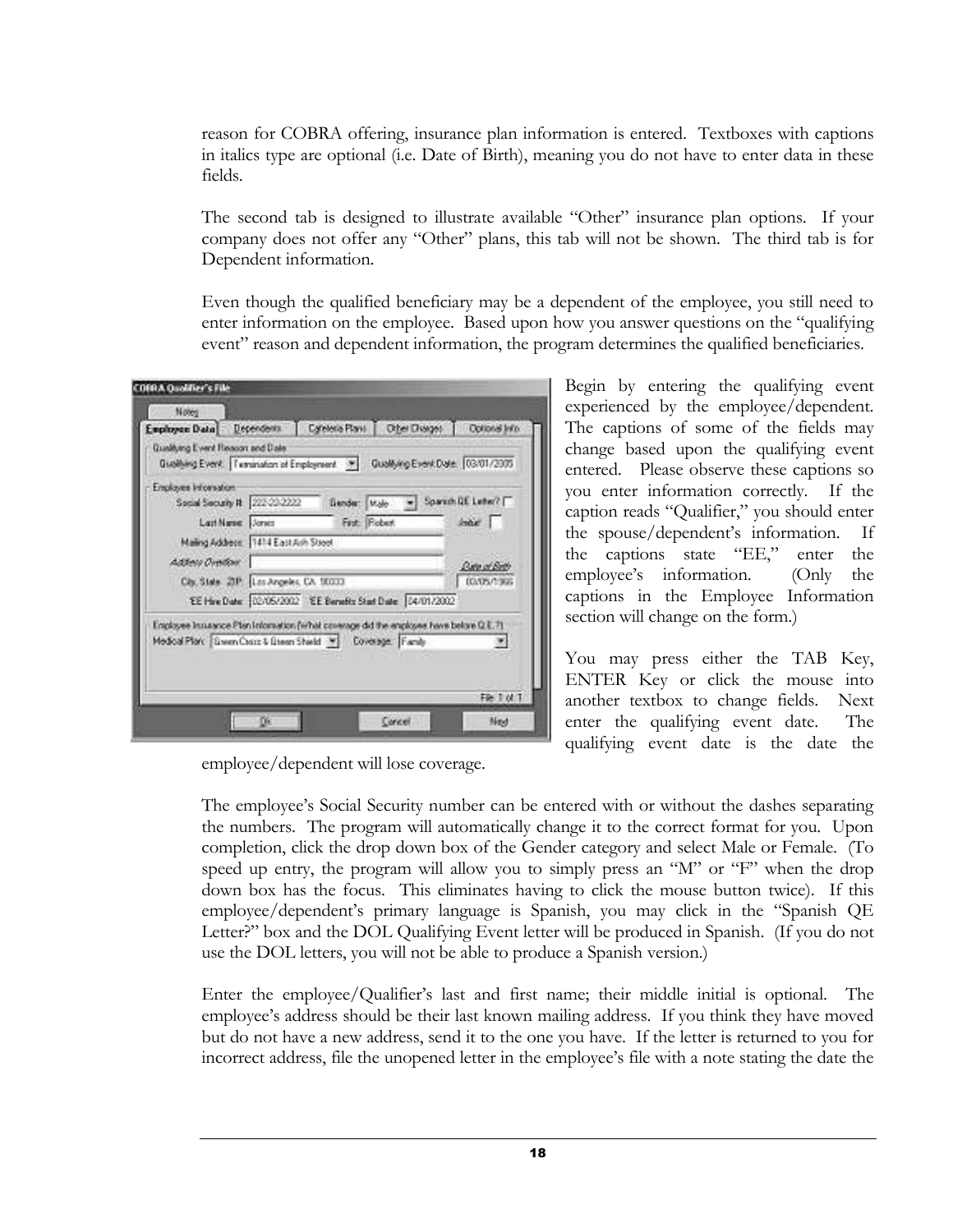COBRA notification letter was sent and that this was the person's last known address. If you do not have enough room for the employee's address, a second line is provided.

#### **All Date entries are entered as: Month / Day / Year (Example: 01/31/2005)**

The date field has a maximum length of ten characters. If you are trying to make a correction and you hear a beep, you must delete some of the characters prior to entering the corrected date.

The following fields detail the employee's benefits. Click the down arrow on either the Medical Plan and/or Dental Plan drop down boxes. They will display the plans that you initially entered. (If a plan is not shown, please review the section on Entering Insurance Plan Information). The bottom option will always read "Not enrolled in Medical" or "Not Enrolled in Dental."

Click the plan that the employee was enrolled on the day prior to the qualifying event. If they were not enrolled in a program, click the bottom option, "Not Enrolled in ...." (You must make a selection or the program will not store the information in the employee's file). If you select, "Not Enrolled in ...," the Coverage field will disappear. Once you have selected an insurance plan, click the down arrow of the Coverage field. The tier structures will be displayed. Click the tier (type of coverage) the employee was enrolled on the day prior to the "qualifying event." If the qualifier is a dependent, select the tier that the qualifier will be eligible for. (Example: In a Loss of Dependent status situation, you would select the "Single" option because that is what the dependent would be eligible for.

If your company offers an "Other" type of insurance plan and the employee is enrolled in it, from the Other Plans field, click "Yes." Next, change tabs to the Other Plans tab by placing your mouse pointer on the file folder tab labeled "Other Plans" and click the left mouse button. The screen will show a list of your "Other" plans.

To show that an employee was enrolled in an "Other" plan, click the checkbox next to the plan's name. An "X" will illustrate that the employee was enrolled in that plan and you should then click the down arrow of the Coverage field noting the tier structure the employee was enrolled on the day prior to the "qualifying event."

To de-select an insurance plan, click the check box with the "X" and it will turn into a blank box. Once you have entered the "Other Plan" information, you can begin entering information on the employee's dependents.

To switch to another Tab, click your mouse on the Tab where the name resides. For example, to switch to entering information on Dependents, place your mouse pointer on the "Dependents" tab of the file folder and click your mouse. Version 11 changed the way you enter dependent information (because the new method offers more information to be entered). Enter the spouse and children's information by clicking the Add button and entering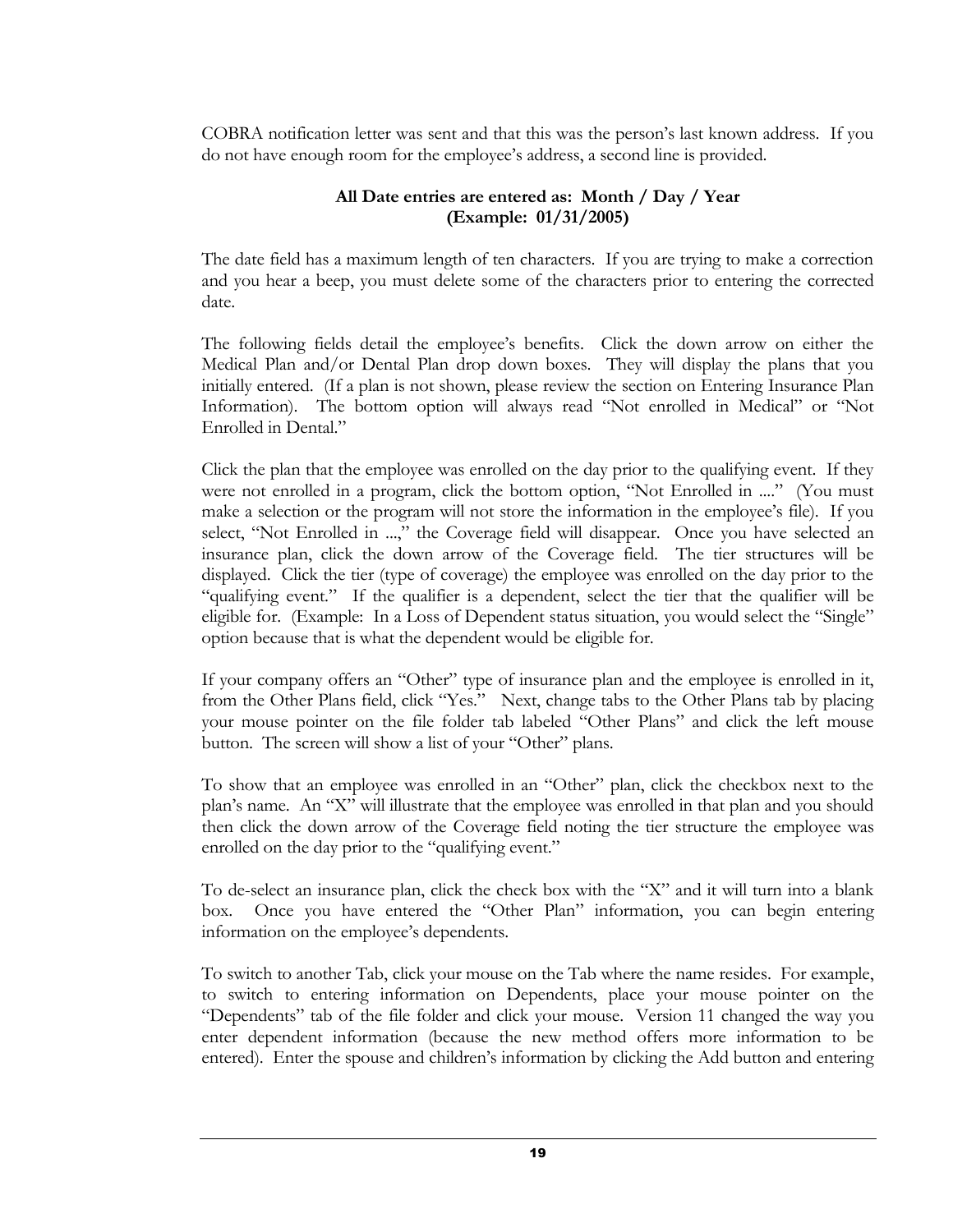the information. If information needs to changed, select the dependent in the list (by clicking the name) and then click the Edit button.

HIPAA requires employers to track Hire and Benefit Start dates so a Certificate of Creditable Coverage can be produced, illustrating prior group coverage. Please make sure this information is entered correctly to eliminate issues in the future. If a dependent has a different Benefits Start Date, you should enter it under the Dependent Tab so the Certificate of Coverage will designate this difference.

If your firm offers a Medical Flexible Spending Arrangement (FSA), you must offer employees and dependents the ability to continue to make after-tax payments to the plan. The reason an employee would want to continue their medical FSA is because they may have accumulated a significant amount during the beginning of the Plan Year in anticipation of an expense later in the year. If they are terminated, by law they may only submit receipts for services received prior to the termination date.



With COBRA, the individual can continue to make contributions to their account and submit receipts during the time frame under COBRA. There are two rules regarding medical FSAs and COBRA.

- 1. The employee does not have to be offered COBRA if they have a negative balance at the time of the employment termination; and
- 2. The person may only continue coverage until the end of the FSA's Plan Year.

The program also offers the ability to save some useful information that is not necessarily related to COBRA but could help the Administrator contact the COBRA Qualifier. The Optional Info tab allows the employee to enter information such as a separate address for a spouse/dependents, phone numbers, e-mail address and offers three "User Defined Fields." The User Defined Fields are captions with textboxes that allow the Administrator to enter their own criteria. These fields are great if you have another procedure that the software does not track and you wish to document it in the Qualifier's file.

Version 11 has added a Medicare Tab. The fact that an employee or dependent is enrolled on Medicare does NOT relieve an employer from offering COBRA. But it is an important field to track. If you know that the person is on Medicare, click the "Yes" option and enter the date started on Medicare on this tab. This information will be included in the person's file if/when they accept COBRA.

Employees may continue coverage under a medical FSA. (Review info under the Company Information section)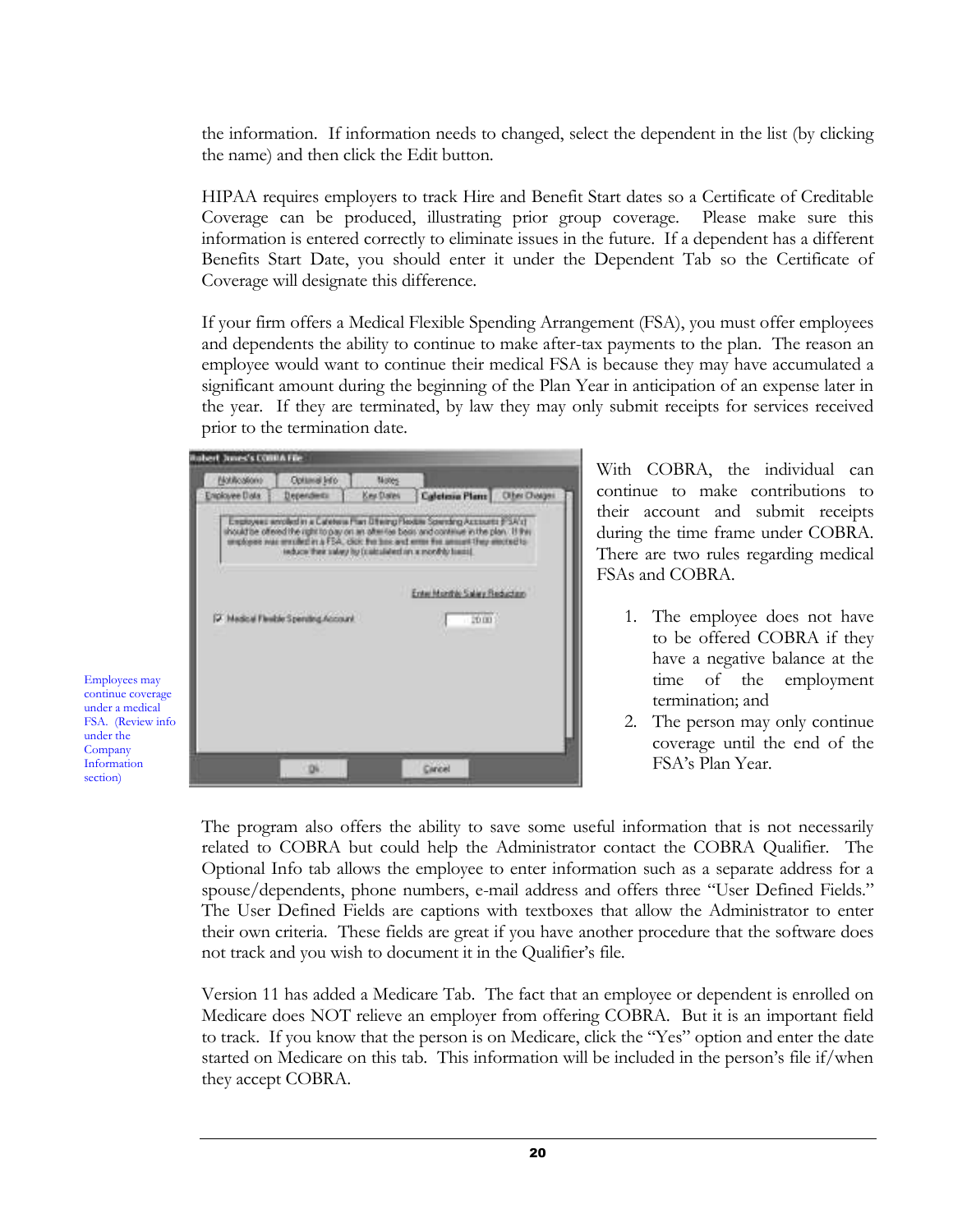Lastly, the Qualifier's file has a "Notes" tab. This provides space for the Administrator to place any relative information about the Qualifier. In earlier versions, the Notes tab was limited to 1000 characters. Version 11 has added a new Notes format. To enter a note, click the Add button. The system will default to today's date for the note and will put your computer's name as the person entering the note. Select a Category and enter a 'Subject' for the note. Next, enter a detailed note and click the Ok button. You may enter as many notes as you wish for the individual. Notes may be Edited or Deleted if desired.

The system has also been designed to automatically add notes when certain events occur. When I enter a qualifier, the system will automatically create a note stating when the qualifier was entered and by what user. This is important if you will to track which user performed a task.

Once all information is entered on the COBRA Qualifier, click the OK command button to save the information. If everything is in order, the information is saved and the form will disappear. If not, you will be notified of any inconsistencies. Follow the instructions to make the necessary corrections and click the Ok button upon completion. If you do not want to save the file (or just want to exit the form), click the Cancel button. The form will disappear and all entered information will not be saved.

Upon entering a new COBRA Qualifier, the Things-to-do List will show that you need to send a Qualifying Event Letter to the Qualifier. If you have already sent this person a letter (meaning you are entering this person during their 60 election period and sent a notification prior to the implementation of this software), you need to notify the program by entering the date of notification found on the Key Dates Tab.

To enter the date of notification, click the FILE Menu followed by the "Open Qualifier's File" option. This will return the Qualifier Entry Form with an addition of a tab called "Key Dates." The tab will illustrate important COBRA information. In the Qualifying Event Letter textbox, it will show "Not Sent." You must change both the Employee and Dependent Qualifying Event Letter Date to the date on the Qualifying Event Letter you sent the Qualified Beneficiaries. Once these dates are entered, the screen will update important information regarding the qualified beneficiary's last possible date to elect COBRA continuation coverage and the message will be removed from the Things-to-do box.

#### Newly Hired (Active) Employee

he COBRA legislation requires General Notice (or Initial COBRA Notification) be sent to new employees and their covered spouse enrolling on the group health plan(s). In the past, the law never stated when this document had to be sent. With the release of the May 26, 2004 final regulations, the Department of Labor placed a ninetyday window to produce this notice. We find flaws with this time frame and recommend you send it within thirty days.  $\prod_{\text{the rel}$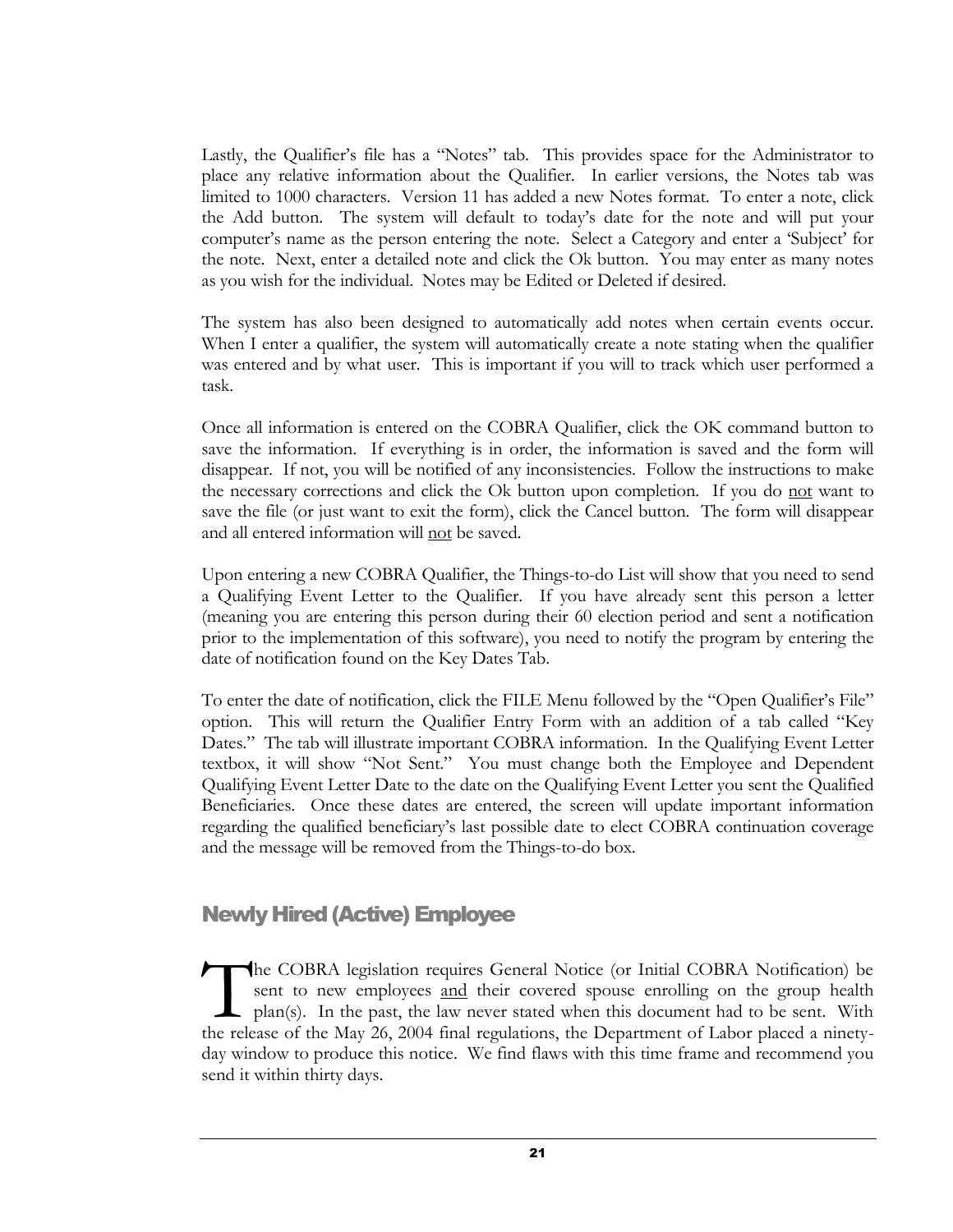You may see that the General Notice requires contact information for each plan the employee has enrolled in. The question has been asked, if a firm changes carriers, do you need to produce a new General Notice for employees and dependents. The DOL has not been specific in answering this question. So, until further notice, it is recommended you send a new General Notice when:

| New Hire Information                                 | Dependent Information<br>Insurance Plank()           |
|------------------------------------------------------|------------------------------------------------------|
| Last Name: Lones                                     | ML<br>Fest Name: Disched                             |
| Maling Addess: [1414 Eqst Ash Street                 |                                                      |
| Address Directors                                    |                                                      |
| City, State 20P: Los Angeles, EA 90333               |                                                      |
| Social Security # 222-22222                          | <b>Gender Italy</b>                                  |
| Date of Birth:   03/05/1966                          |                                                      |
| Date of Hire (wav/dd/jsys) covres/2002               |                                                      |
| Effective Date (in Tut Day of Coverage) [ 04/01/2002 |                                                      |
|                                                      | Produce General Notice in Spanish for this engiquee. |

- 1. A newly hired employee enrolls in any of the group plans;
- 2. An employee enrolls in a new plan being offered (i.e. a new dental plan implemented by the employer); or
- 3. An employee changes plans (i.e. from Blue Cross to CIGNA).

Not only will the program track the date Active employee's were sent the General Notice but will also track dependent children's eligibility under the group plans and the group plans they have enrolled in. Most plans will cover dependent children to a designated age (usually 19 and 23 if a full-time student). Under the

dependent's tab, when you enter a date of birth the system will track their eligibility. Tracking this information is optional to the user and will have italic captions designating it as optional. Since you will need to produce a General Notice with insurance plan contact information, you will need to enter the plan(s) the employee has enrolled in.

At the time when a newly hired employee enrolls in your group insurance plan(s), you will need to enter basic information so a personalized General Notice can be prepared. The system will record this date, report it on the Initial Notification Report, and enter it into the person's Qualifier file upon a qualifying event being experienced. It's important to understand that you are not required to enter all your active employees into the system. If you can prove they have already received the General Notice, you may begin entering just newly hired employees.

To prepare the General Notice, click the FILE Menu followed by the "Newly Hired (Active) Employee" option and begin entering information on the new employee. Since a letter should be sent to the spouse, it is recommended that you enter the Spouse under the Dependent tab. This information is usually found on the person's insurance application form.

Next, you will need to enter both a Date of Hire and Effective Date of insurance coverage. These dates will be stored and needed when/if the employee or dependent experiences a qualifying event. This data is essential in preparing a Certificate of Creditable Coverage which is required by HIPAA effective June 1, 1997.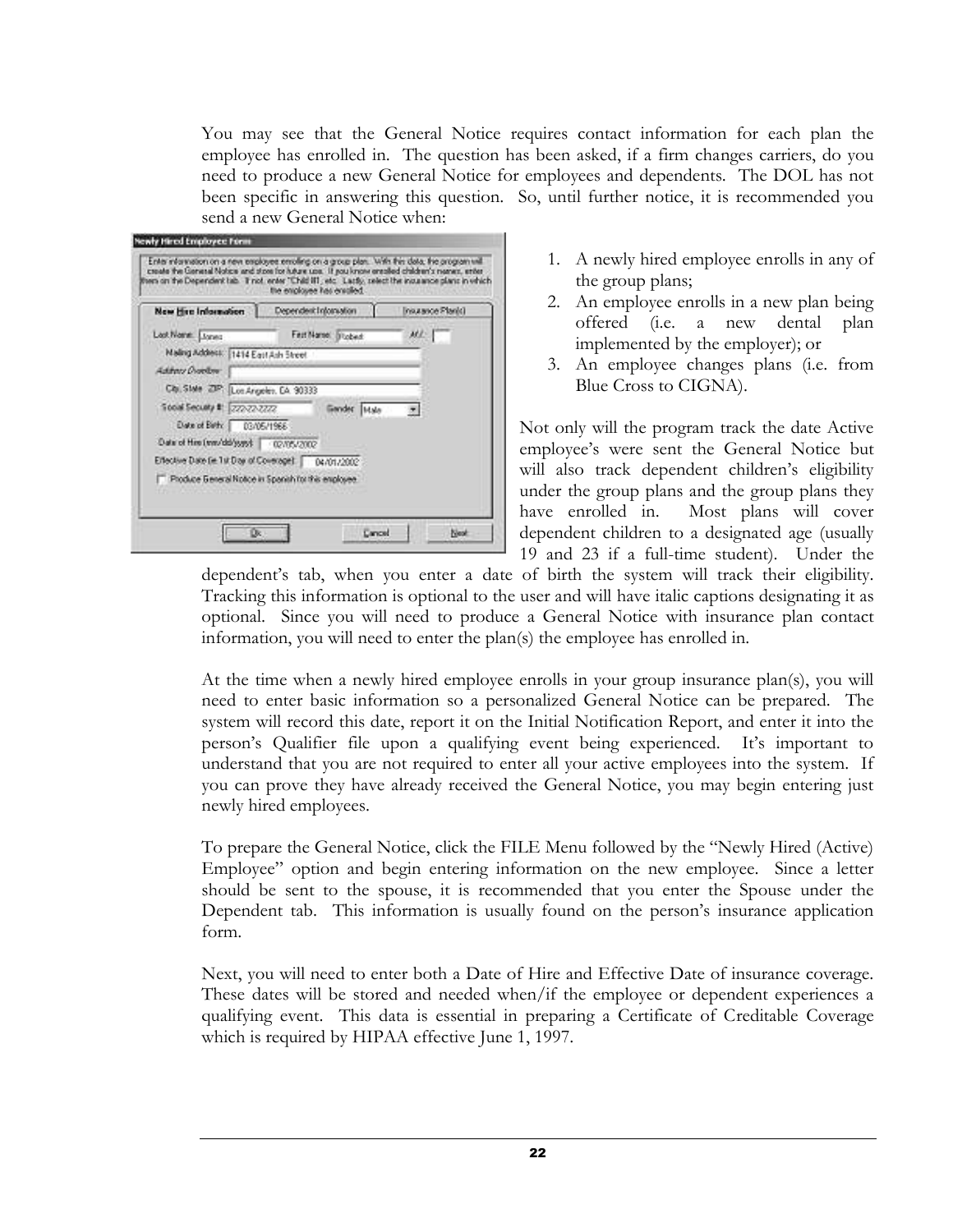If you elect to track dependent information, click the Dependent's tab and enter as much information as you have available. Again, the key elements would be the dependent's name, birth date and student status.

Many organizations have elected to have a standardized General Notice or use one part of the Sample Plan Description (SPD). If you elect not to personalize every new employee's General Notice, you should change the notice's heading (as explain in the NOTIFICATIONS Menu section) to a generic "Dear Employee and Covered

| Employee Information |                           | <b>Dependent Information</b> | <b>Insurance Planis!</b> |
|----------------------|---------------------------|------------------------------|--------------------------|
|                      |                           | Fast / Last Name             | <b>Birth Date</b>        |
|                      | spouse a hannel Salutores |                              | 05/09/1986               |
| Ghild.               | <b>FixEdow</b><br>504800  | <b>Fast / Lost Name</b>      | Birth Date               |
| H                    |                           | Kevin Jones                  | 11/22/2000               |
| ᄨ                    |                           |                              |                          |
| 113                  |                           |                              |                          |
| ш                    |                           |                              |                          |
| щ                    |                           |                              |                          |
| ĦВ                   |                           |                              |                          |

Dependents of XYZ Company" and send separate copies to the employee and covered spouse.

Failure to send Initial COBRA Notification will place your company in COBRA noncompliance and expose you to costly lawsuits and significant government fines!

#### New Retiree (for Billing)

sers of the COBRA Administration Manager have been so pleased with the program's invoicing and payment tracking procedures, many requested the ability to also collect insurance premiums from retired employees. This version of the Sers of the COBRA Administration Manager have been so pleased with the program's invoicing and payment tracking procedures, many requested the ability to also collect insurance premiums from retired employees. This version administration fee) for Retiree benefits. The retiree billing function is not part of the COBRA legislation; therefore if you do not have a retired employee insurance program, you should have no need to utilize this feature.

The information needed for Retired Employees is essentially the same as COBRA Participants. By clicking the FILE Menu followed by the "New Retiree (for Billing)" option, you will be shown a form similar to the COBRA Participant's entry file. **(If the "New Retiree for Billing" option is not shown, you must inform the system on the Company Information form found under GROUP INFO Menu.)**

Entering information on a retiree is the same as a COBRA Participant. Since COBRA rules do not apply, there is no need for data on a qualifying event date, COBRA reason, etc. The billing Start Date is the key date that must be entered. It is recommended that the Start Date be the first of a month and either be the current month or the first of the upcoming month. **This date does not represent the Retires start date on benefits but merely the date you are beginning the administration**. If you enter the date that the Retiree is paid through, you will not have to manipulate the person's account.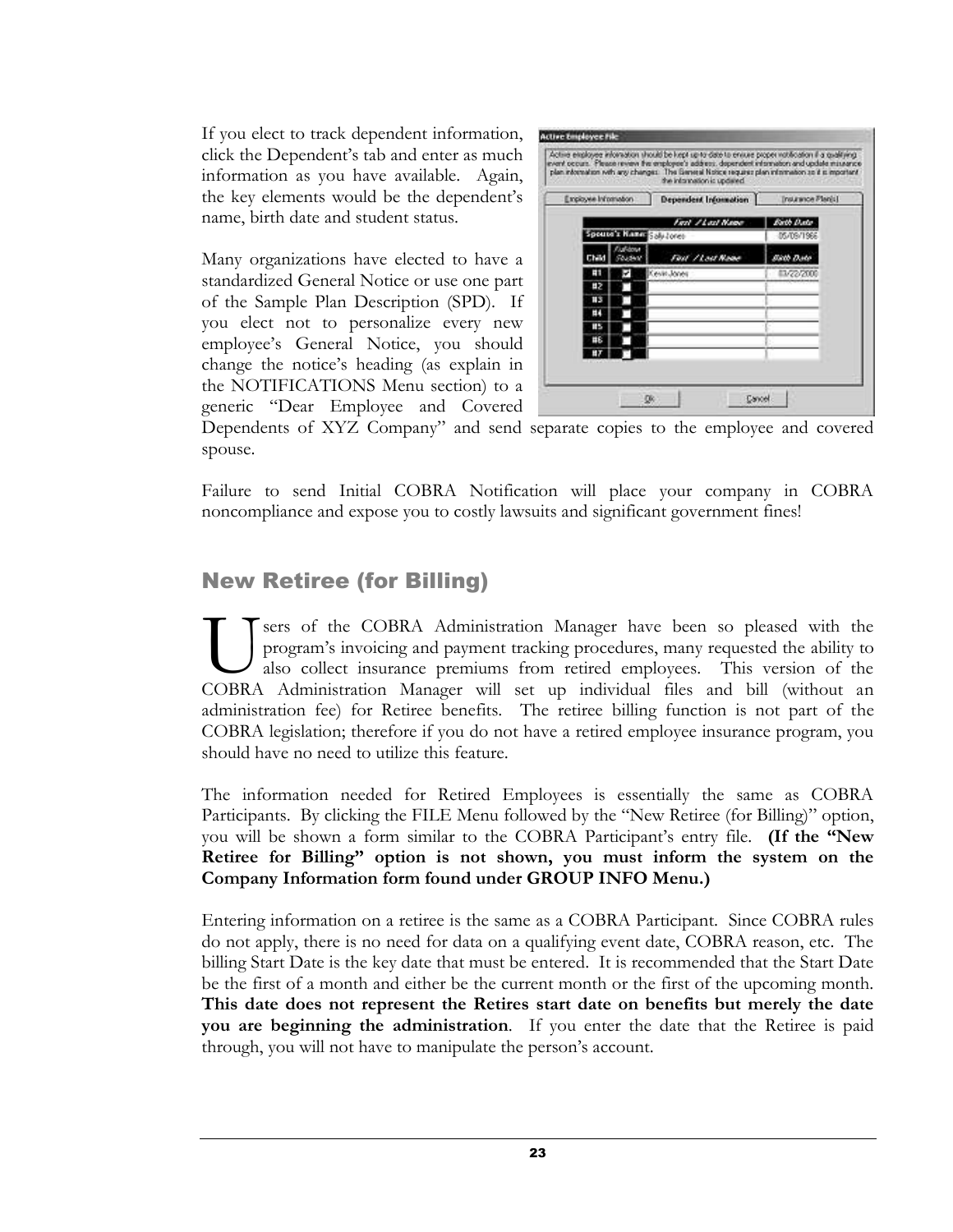Once the information has been entered, click the OK command button. You will be notified if the system needs further information. Even though you have completed the form you may need to adjust the Person's Account Review section if the Retiree owes for back premiums or has a credit balance.

To edit the Retiree's Account Review section, click the BILLING Menu followed by the Review Participant's Account. Select the Retiree from the drop down box and click the Select command button. Click your mouse either in the Premiums textbox if you are going to adjust premiums from a previous month or the Payment #1 textbox to enter a payment. When finished, press the ENTER Key and make sure the appropriate amount owed is visible in the most recent month's Balance textbox. Once the Balance is correct, click the Close button and the Retiree's file will be established and you may begin to send invoices or create payment coupons.

#### Other Unique Files

he Other Unique Files menu selection of the program is designed to create files not used on a daily basis. It offers the ability to enter: T

- 1. Existing COBRA participants (usually entered upon purchase of the software);
- 2. Former employees who have been re-hired;
- 3. Qualified Beneficiaries who have selected COBRA but are not eligible to continue coverage; and
- 4. Employees/dependents who voluntarily remove themselves from the group plan(s).

#### Existing COBRA Participant

pon initial installation of the program, you will need to enter your current COBRA Participants through this procedure to maintain billing integrity. This section may also be used if your organization acquires another firm that currently has COBRA The program, you will need to enter your current COBRA Participants through this procedure to maintain billing integrity. This section may also be used if your organization acquires another firm that currently has COBRA Pa entry method because all new COBRA Participant files will be created when a Qualifier

This procedure is used to enter your COBRA Participants upon implementation of the software. Thereafter, Qualifiers become Participants by "accepting" COBRA.

Accepts COBRA.

To enter COBRA Participants that were on COBRA prior to the implementation of this software program, click the FILE Menu followed by the "Other Unique Files" and "Existing COBRA Participant" option. The COBRA Participant Entry form will differ with the type and number of insurance plans your organization offers.

Unlike when entering a COBRA Qualifier, the information on the COBRA Participant form should be that of the person electing to continuing coverage. In other words, you may be entering information on the employee OR a dependent based upon who is the main subscriber to continue coverage. Begin entering the Participant's last name. You may either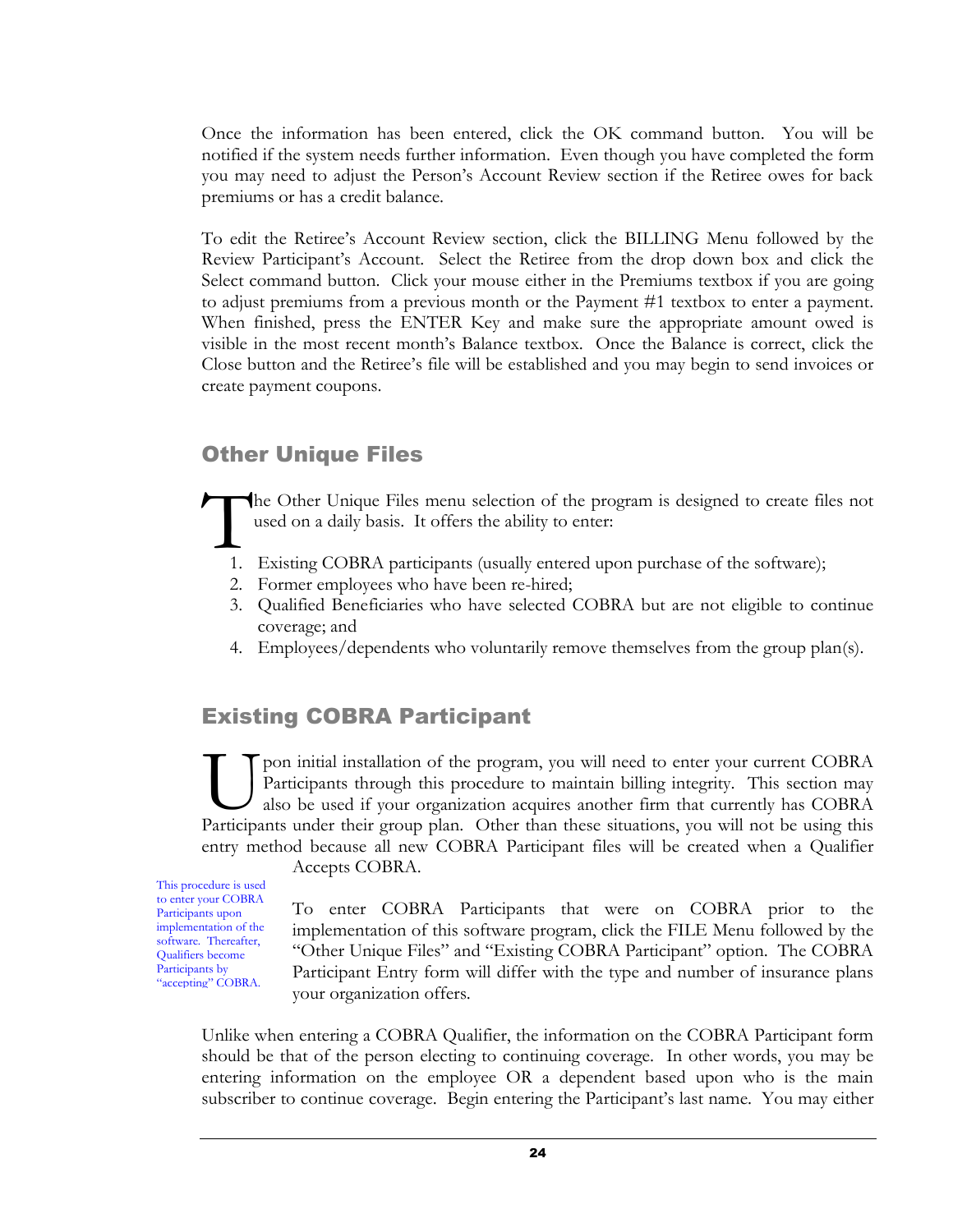tab or press the ENTER key to change textboxes. The Middle Initial textbox is an optional entry. Next enter the Participant's mailing address (if it is different from the street address because invoices will be addressed to this location).

The Social Security Number textbox is used for identification reasons. If your company uses employee identification numbers instead of Social Security Numbers, feel free to enter them. If you enter a nine (9) digit number, the program will automatically format it to a Social Security Number (i.e. ###-##+######).

When entering the Participant's gender, either press the "F" Key (for a Female), the "M" Key for a male or click the down arrow and select from the list. The Date of Birth field is necessary to determine Medicare eligibility. Please enter the subscriber's date of birth in the "mm/dd/yyyy" format.

The COBRA Acceptance Date is the date the COBRA Participant notified you of their acceptance of COBRA. When entering prior COBRA Participant's information, it is not critical to have the exact date because it is assumed they elected COBRA within the sixty (60) day election period. Although its importance is minimal, you must still enter an approximate date.

| General Date                                 | Deperatorist                                                                    | COBFIA Date    | Colotesu Plann | <b>Dites Charges</b>              | Dersey |
|----------------------------------------------|---------------------------------------------------------------------------------|----------------|----------------|-----------------------------------|--------|
| COTTA Fartcaset Information<br>Latitude Room |                                                                                 | FER FUSAL      |                | Ahitab Askal                      |        |
|                                              | Sheet Address 1414 East Act: Sboot                                              |                |                |                                   |        |
| AddwyCard)                                   |                                                                                 |                |                |                                   |        |
|                                              | Day, Share: 20  S. at Angeles, CA. 58333                                        |                |                |                                   |        |
| Social Security # 200-22-2222                |                                                                                 | Gender: Lingar |                | <b>Britisher</b> 10405-1966       |        |
|                                              | COBFIA And Houstries Plan Internation:<br>ESSERA Auceplance Diete: (LA/15/3075) |                |                | <b>BANK</b> Two-star of Englaneof |        |
| <b>Medical Part</b>                          |                                                                                 |                | Elivenide      |                                   |        |
| Désiré Plac                                  |                                                                                 |                | Contrage       |                                   |        |

When entering an existing COBRA Participant, make sure you review each tab to ensure you have entered all required information.

Click the COBRA Reason drop down box to get a list of "qualifying events." Position your mouse pointer over the appropriate event and click. This selection is critical because it determines the number of eligible months under COBRA; either 18 or 36 months. Remember, only dependents experiencing the following events: death, divorce, Medicare entitlement or loss of dependent status will be offered 36 months of continuation coverage.

Next you will need to enter the plans the COBRA Participant are enrolled in. Click the down arrow key of the medical insurance drop down box. Position your

mouse pointer over the appropriate insurer and click. If the COBRA Participant is not enrolled in a medical insurance plan, simply click the "Not Enrolled in Medical" option. Perform the same procedures for the dental plan (if your organization offers one).

Since HIPAA requires you to send a Certificate of Coverage upon termination from COBRA, please enter the individual's hire and original benefits start date. The Benefit Start Date needs to track the number of months on medical insurance and not just the time spent on the current plan. If the spouse or dependent child(ren) have a different benefits start date, enter the date on the dependent tab under the associated heading. If the COBRA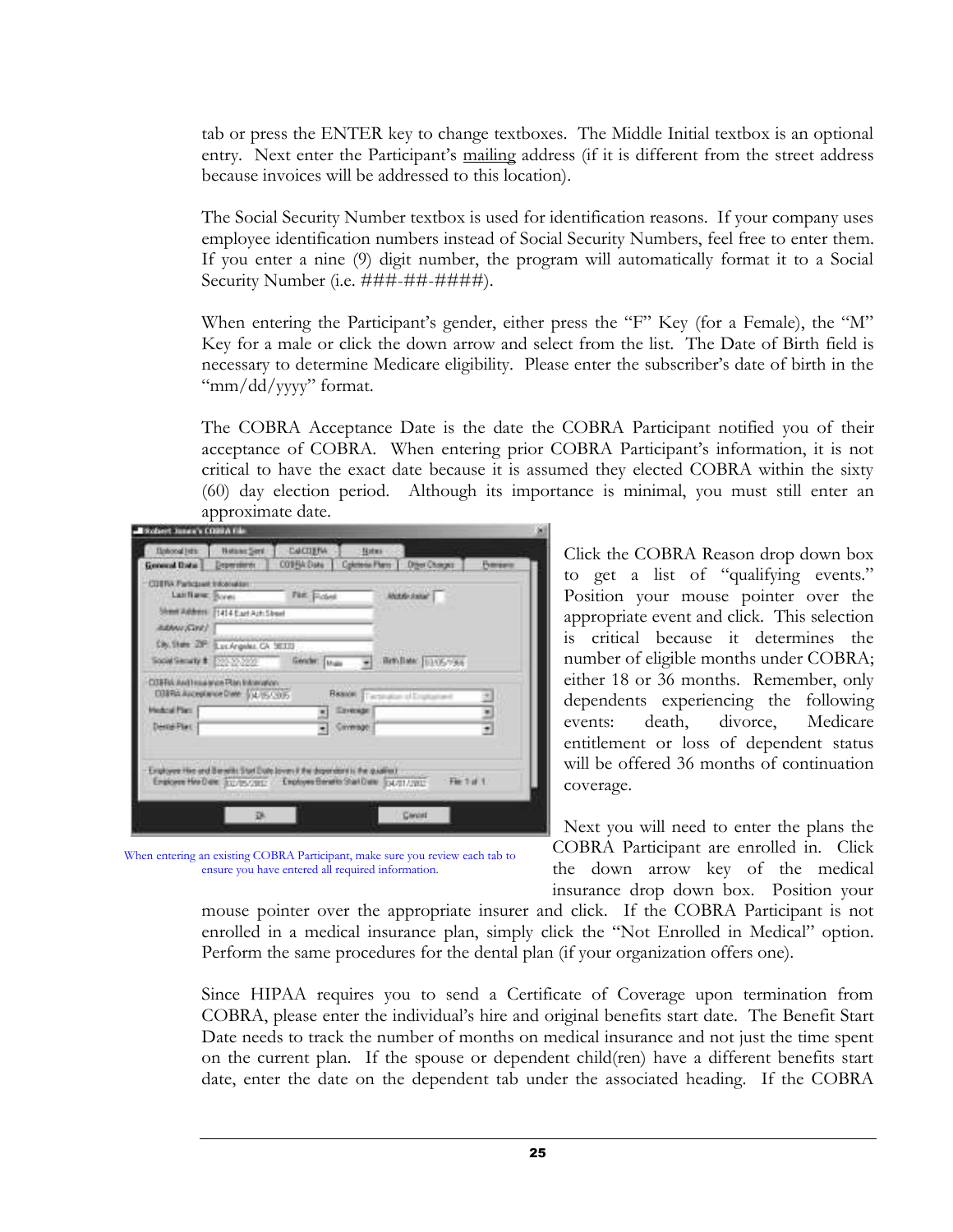Participant is a dependent (and not the employee), enter the employee's hire date and the dependent's benefits start date.

If your company offers what we call "Other" plans (as explained under Entering Insurance Plan Information), you will need to click the Other Plans drop down box followed by either "Yes" or "No." If the Person is enrolled in an "Other" plan, click the file folder tab called "Other Plans" and click the check boxes on the left side of the appropriate insurer's name. Next, click the Coverage Type down arrow and select the tier structure in which the Participant is enrolled.

If the COBRA Participant has any plans that cover dependents, you must enter the dependent's name on the Dependent file folder tab. Click the file folder tab called "Dependents" and enter the dependents by clicking the Add button. If you enter birth dates, the program will notify you in the Things-to-do List when a dependent child has reached the maximum age under your insurance plan, meaning a (possible) Multiple Qualifying Event. It is recommended you place children in order from oldest to youngest. If any dependent has a different benefits start date, enter it on the dependent tab. It is possible that dependents can have different benefits start dates because of Open Enrollments, marriage, birth or adoption and other instances when an employee may add a dependent to his/her plan. Perform this procedure until all covered dependents have been entered.

Important Step – remember to enter the COBRA Participant's "paid through" date.

Next, click the COBRA Statistics file folder tab. Enter the date the COBRA Participant has paid premiums through (i.e. 03/31/2008 if premiums are paid through March 31, 2008). Remember, you cannot have a qualifying event without the loss of coverage. If you initially informed the program that a person's termination date is the date of termination (and not the end of the month), the date entered here should be in a monthly coordination with their termination date. For example, if an employee terminated on January 18th, their premiums paid through date would be on the 18th of a

month.

If you have Date of Termination as your Termination Regulation and have selected to prorate the first and last bill, you should enter the end of a month in the Paid Through textbox.

Enter the COBRA Participant's COBRA Start Date. Again, this date will need to coordinate with the Participant's termination date. If you stated that terminations are at the end of the month, then the COBRA Start Date will need to be the 1st of a month. If terminations take place on the date of termination, the Participant's COBRA Start Date would be the day following the termination date. The Premiums Paid Through Date and COBRA Start Date are critical to proper operation of the program; please make sure they are entered correctly.

Upon entering the COBRA Start Date the program calculates the Maximum Number of Months and the COBRA Completion Date. If the Participant is considered "Disabled" by Social Security or the Qualified Beneficiary experienced the "Special Medicare Rule," click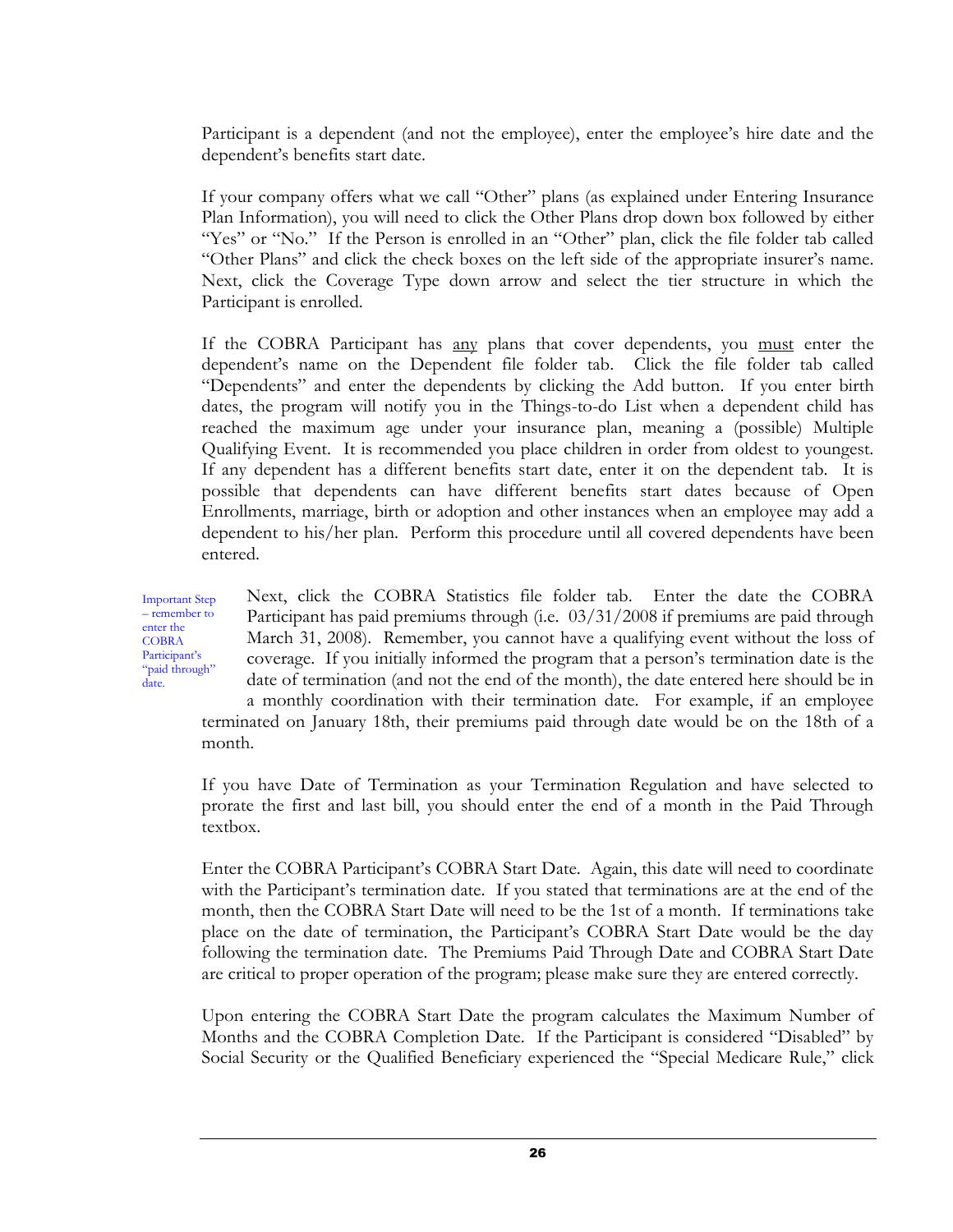the Disabled check box or replace the Maximum # of Months field with the correct length of coverage.

Upon completion, click the Ok command button to store the information and create this COBRA Participant's account. As always, you may select the Cancel command button to exit the form without saving any information.

#### Re-hired Employees

uring the course of administration, you may re-hire a former employee. When he/she experienced a qualifying event, their file was terminated from the active employee database. If this individual is re-hired, you may want to use this I uring the course of administrative course of administrative course and qualifyidemployee database. If this procedure to eliminate some data entry.

Select the "Re-Hired Employee" option found under the FILE/Other Unique Files menu. Select the employee's name from the drop down box and enter the re-hire date along with the date he/she will start on your insurance plan(s). When the form is populated, you will want to review the information for accuracy. Once verified, click the Ok command button to save the file.

## Individual Ineligible for COBRA

ne of the newer requirements of COBRA is to notify qualified beneficiaries if they elect COBRA but are not eligible (or no longer eligible) to continue coverage. In the past, a spouse may have sent back his/her COBRA acceptance paperwork but ne of the newer requirements of COBRA is to notify qualified beneficiaries if they elect COBRA but are not eligible (or no longer eligible) to continue coverage. In the past, a spouse may have sent back his/her COBRA accep false interpretation he/she had COBRA coverage and the Plan Administrator was not required to notify them of their "ineligibility." The 2004 final regulations eliminated this potential problem by requiring Plan Administrators to produce a notification explaining the person is not eligible for COBRA.

To produce this notification, select the Individual Ineligible for COBRA/New File option found under the FILE/Other Unique Files menu. Enter the information on the person who is considered "ineligible" (which could be the former employee or dependent). If the individual had elected to cover dependents, enter them under the dependent's tab. Next, select the plan(s) the person wished to continue under COBRA. Lastly, select the reason the person is considered "ineligible" for COBRA from the list. If the reason is not shown, you may enter your own description in the "Other" textbox. Click the Ok command button and the Thing-to-do box will inform you to produce the letter. You may double-click on the line in the Things-to-do box or click the Prepare Letter (with a person's data) under the NOTIFICATIONS Menu and select the letter and person from the associated drop down box.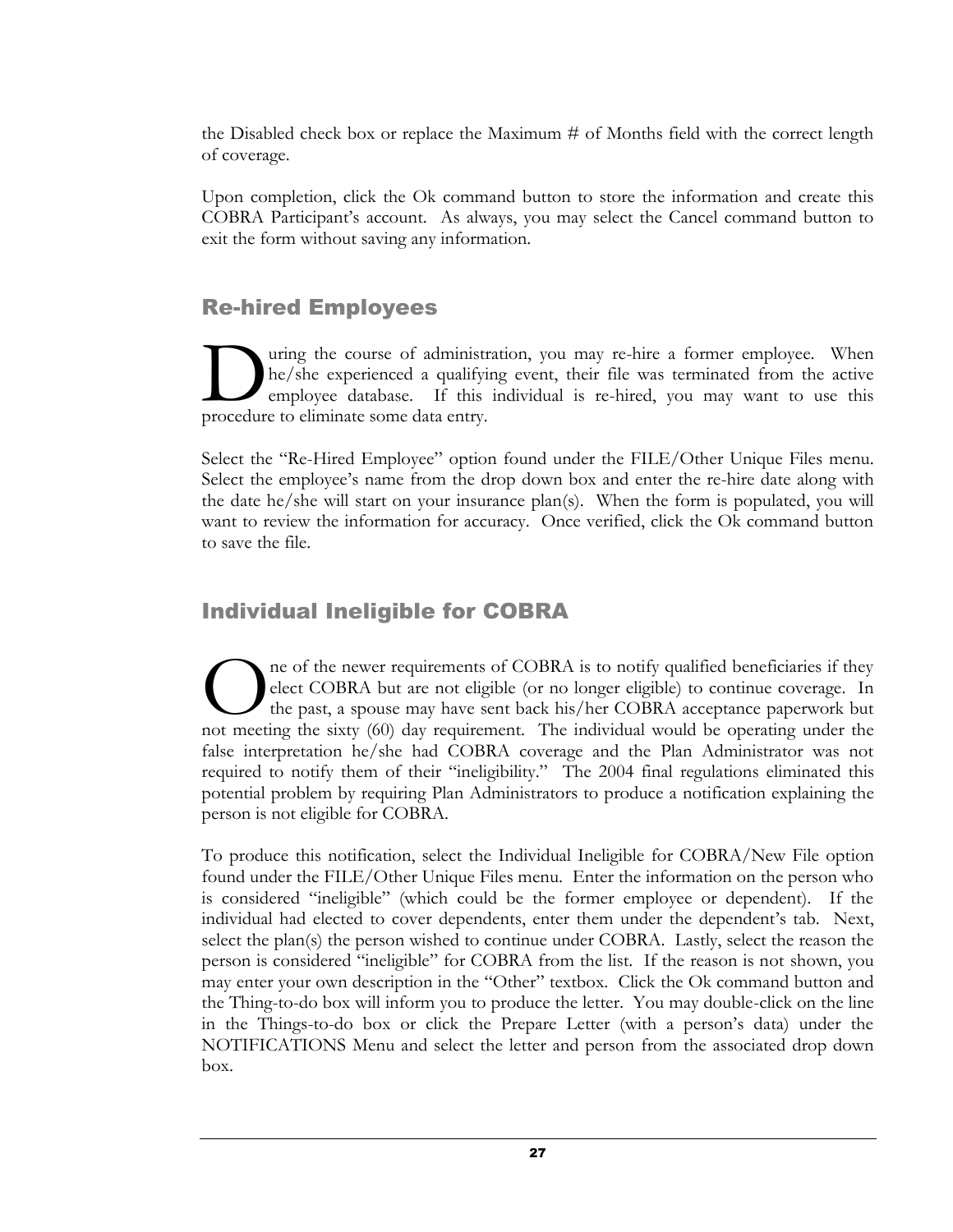#### **Voluntary Removal From Group Plan (No Qualifying Event)**

here are instances when an active employee may ask to remove his/her dependents from the group health plan. They may have received other group coverage, qualify for state/federal provided benefits or the employee can longer afford their portion of There are instances when an active employee may ask to remove his/her dependents from the group health plan. They may have received other group coverage, qualify for state/federal provided benefits or the employee can long does not require any COBRA administration. But, we feel it is common courtesy to notify the removed individuals of their loss of coverage. Keep in mind, if it later turns out the employee was removing the dependents "in anticipation" of a qualifying event (i.e. divorce), the dependent may be eligible for COBRA coverage.

To notify individuals of their removal from the group plan, select the Voluntary Removal From Group Plan/New File option found under the FILE/Other Unique Files menu. Complete the form, entering all individuals being removed from the group plan(s). Next, select the plans they are being removed from followed by the Ok button to save the file. The Things-to-do box will notify the user to send the Voluntary Removal from Group Plan notification. To produce the notice, double click on that line in the Things-to-do box.

#### Open Qualifier File

o edit information in a COBRA Qualifier's file, click the FILE Menu followed by "Open COBRA Qualifier File." Select the Qualifier's name from the drop down box followed by the Ok command button. T

The Qualifier Entry Form will appear with all the relevant information shown. You will notice that there is an additional tab called "Key Dates." The Key Dates tab illustrates the most recent Initial Notification (or General Notice) and Qualifying Event Letter Dates, sixty day decision time frame, COBRA Start and Completion dates. Changing any of these dates will change relative COBRA dates. If you want to re-print a COBRA Qualifying Event letter, simply delete the date in the associated textbox. Once the file is saved, you will notice the Things-to-do box will inform the user to send a new qualifying event letter.

The program offers a "digital file cabinet" to store all COBRA-related documents you sent to the Qualified Beneficiary. Under the Notifications tab, a list of mailed documents are displayed. Double click on them to review.

A recently added feature is the Notifications File Cabinet. The system tracks each notification produced for a Qualifier and Participant. He places them in person's File Cabinet so you may retrieve an exact copy of what was sent. These notifications can be found under the Notifications tab of either the Qualifier or Participant's file. If you have sent other documents and you wish to maintain them in this person's digital file cabinet, you may add them to the list by clicking on the Add button and selecting the document.

To save any changes to the employee's file, make the necessary changes in the textboxes or drop down boxes and click the Ok command button. All changes will be stored in the Qualifier's file. (If you wish not to save the changes, click the Cancel command button).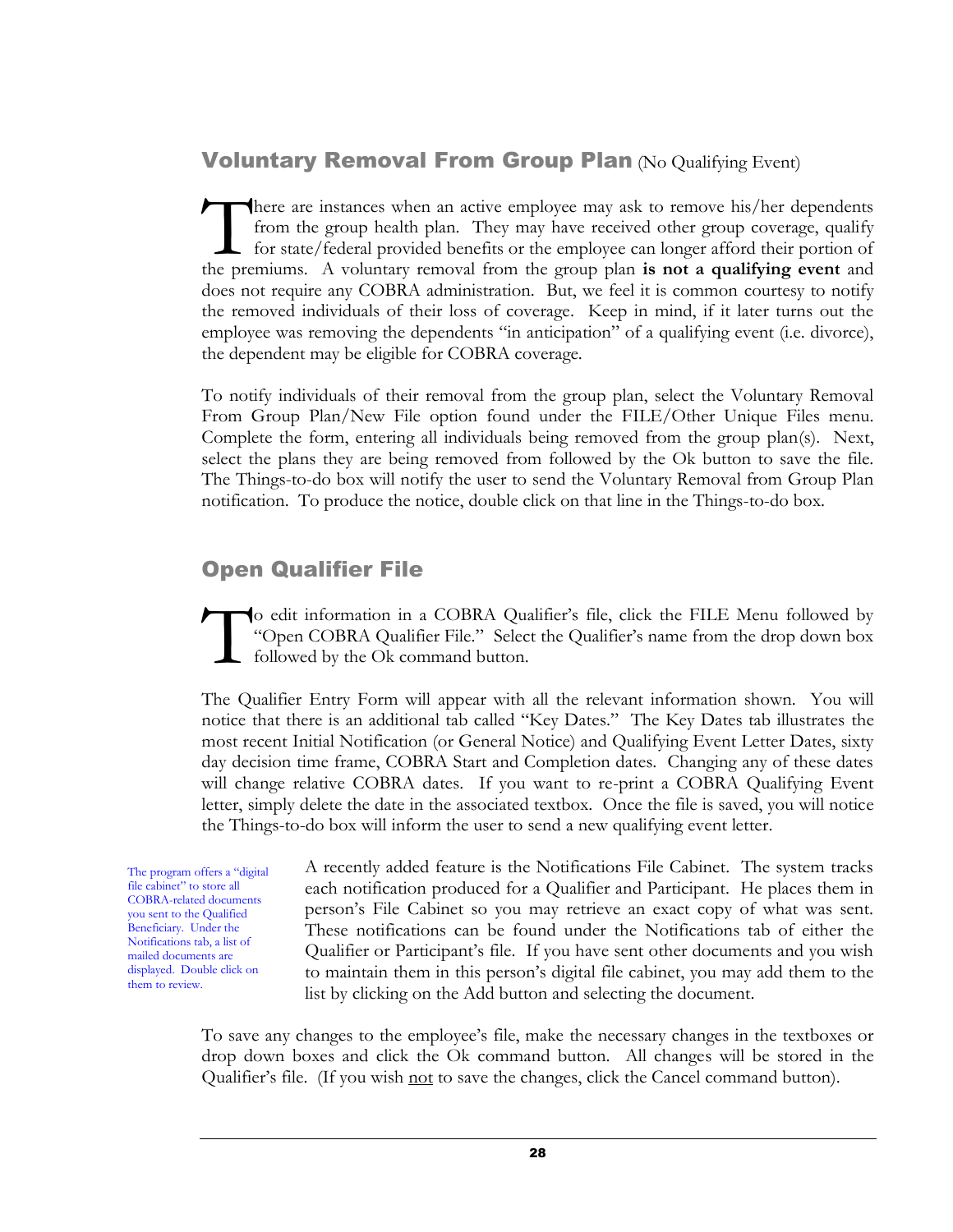## Open Active Employee File

Once an Active employee has been entered into the system, your administration is limited to adding a spouse/children, changing address information or enrolled insurance plans. To make these additions/changes, click the "Open Active Employee File" found under the FILE Menu. If an employee adds a spouse, the system will prompt you to send a General Notice explaining their rights under COBRA. If you add/change an insurance plan, you will be advised to produce and send a new General Notice. (The 2004 final regulations hint – but not specifically state you should send a new General Notice upon enrollment into a new plan.

## Open Retiree File

The Retiree's file should not require administration other than a change of address or insurance plan information. Please edit as required.

## Open COBRA Participant's File

COBRA Participant is a qualified beneficiary who has elected to continue coverage under the COBRA legislation. You have the ability to review and change a COBRA Participant's file throughout their COBRA time frame. There are numerous events COBRA Participant is a qualified beneficiary who has elected to continue coverage under the COBRA legislation. You have the ability to review and change a COBRA Participant's file throughout their COBRA time frame. There a handled through (and explained in) the EVENTS Menu.

The most common edits to a COBRA Participant's file are address changes and adding/deleting dependents from an insurance carrier. You may also open a COBRA Participant's File just to review information on the individual's account such as Premium Amounts/Fees, COBRA Start Date, Number of Months of COBRA Coverage, COBRA Completion Date, COBRA Acceptance Date, Enrolled Insurance Plans and dates of other important COBRA notifications.

To make a change or to review a COBRA Participant's File, click the FILE Menu followed by the "Open COBRA Participant File" option. Either enter the COBRA Participant's Social Security Number or select them from the drop down box followed by the Ok command button. The COBRA Participant File Folder will be displayed with the Participant's data previously entered.

The Participant's Data tab is shown and you may make changes to any of the fields. (If you are going to change the Participant's Start Date, you will need to delete the Participant's File and re-enter the data because all payment information could not be applied.) You may notice only one insurance plan will be shown under the medical and dental drop down boxes. This is because COBRA Participants are only eligible to continue under plans they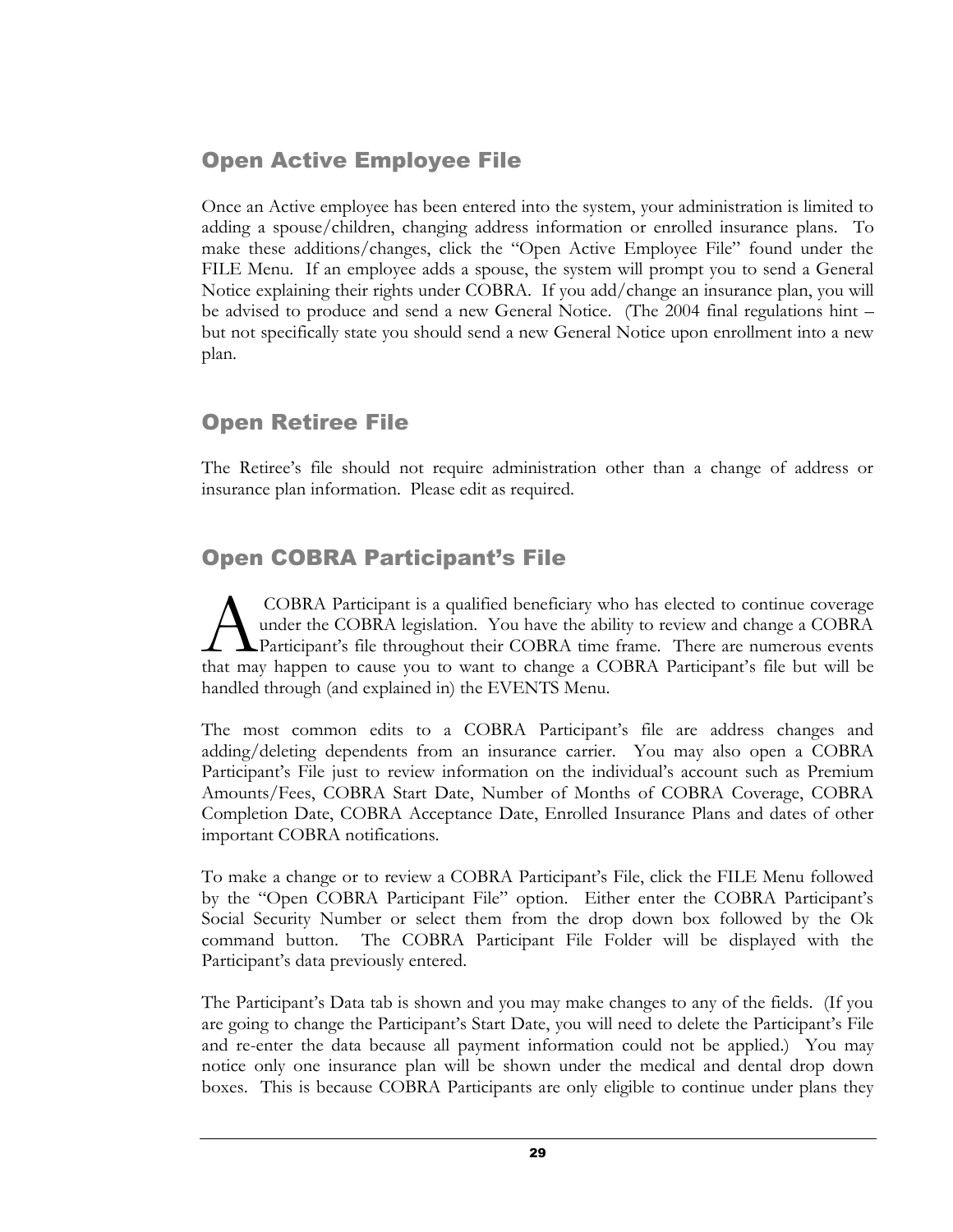were enrolled on the day prior to their "qualifying event**." If you wish to change plans, you will need to follow the instructions under the Open Enrollment section of the Events menu**.

To change to the "Other" plan information, Dependents or COBRA Statistics page, position your mouse pointer over the file folder tab and click the left mouse button. The selected page will come to the front for you to view.

If you are going to change insurance company tiers by deleting a dependent make sure you delete the dependent's name from the Dependents page and change coverage type under the Participant Data page.

#### Archive Files

ver time, the number of Qualifier and Participant files will grow. This may slow your system because it will constantly check records to see if further COBRA attention is needed. Since these files will be needed only for review, you may Over time, the number of Qualifier and Participant files will grow. This may slow your system because it will constantly check records to see if further COBRA attention is needed. Since these files will be needed only for procedure allows the user to send older files to the "archive file cabinet," return them to active administration, open and delete archive files. Archived files will show on reports and information may be retrieved easily. The main reason for archiving files is to increase the productivity of the software.

**Send Files to Archive** – You have the ability to send qualifier files or participant files (or both) which are over six month's out of the COBRA administration process to the archive file cabinet. Technically, it is moving some of the older records from one file folder to another, therefore reducing the size of the current database. This speeds up the review of files and decreases the user's time searching through a large list of qualifiers or participants. If neither of these are a problem for you, it is not necessary to send files to the archive file cabinet.

The main reason for archiving files is to increase the productivity of the software.

To send files to the archive file cabinet, select the FILE/Archive Files/Send Files to Archive option. Next, select which type of file (qualifier, participant or both) you wish to archive. Once selected, click the Ok command button.

**Return Archived File to Active COBRA Administration** – If you have archived older files and wish to return them to active administration, you may utilize this process. After performing this procedure, the files will be displayed in the normal drop down boxes. If needed, you may send them back to the archive file cabinet at anytime.

To return files from the archive file cabinet, select the FILE/Archive Files/Return Archive Files to Active COBRA Administration option. You may return one or all qualifier or participant files to active administration. Make you selection on the form and click the Ok command button.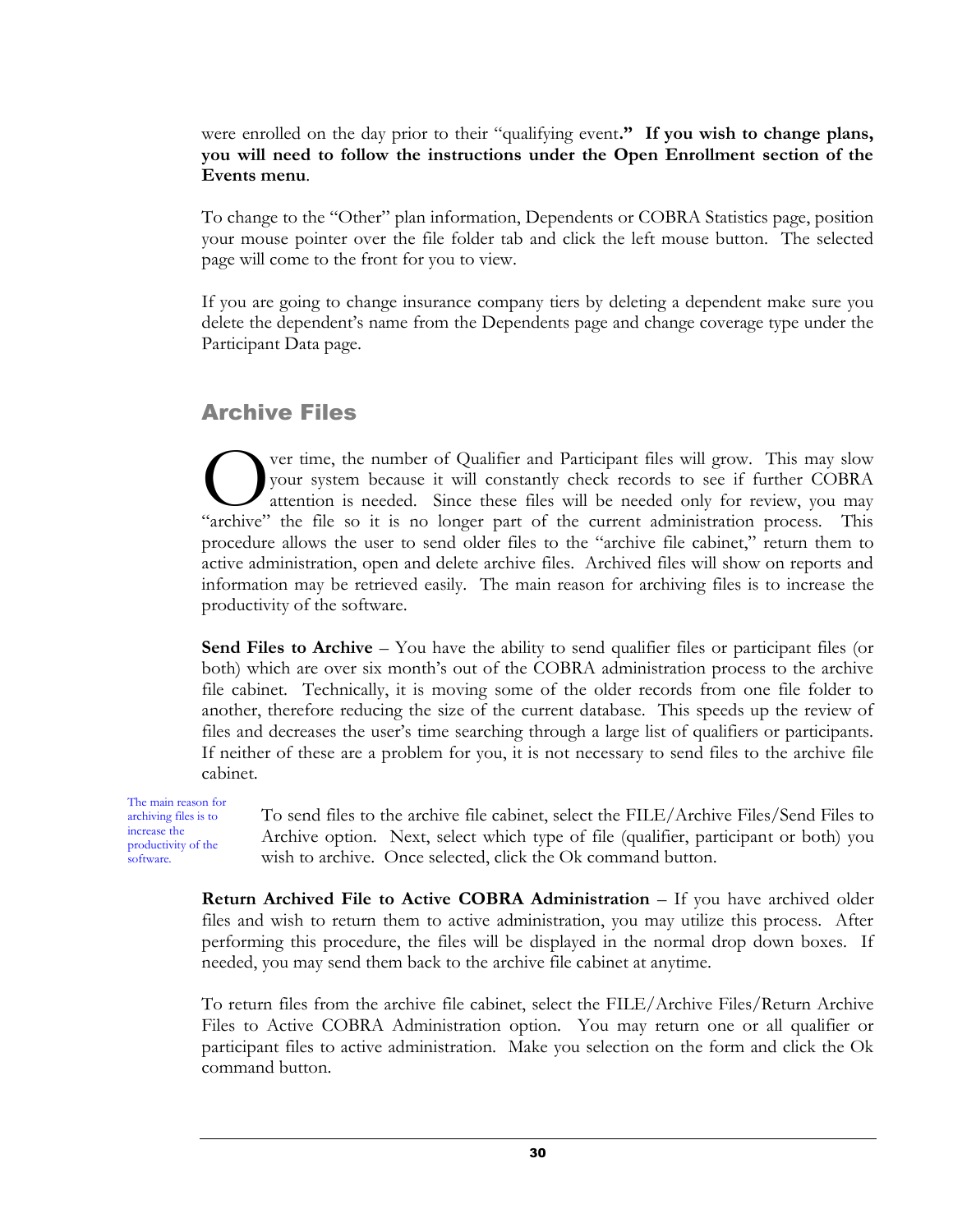**Open an Archive File** – You may open and review an archived file just as you would a qualifier/participant file. Changes may be made or notes added to the file. If the file is ever returned to active administration, the changes will be part of the active file.

To open an archive file, select the FILE/Archive Files/Open an Archive File option. Select the file type (qualifier or participant) followed by the person's name from the drop down box. When the file is displayed, you may edit it and changes may be saved by clicking the Ok command button.

**Delete an Archive File** – You may delete an archived file from the system. **Once deleted, it can not be retrieved or returned to active COBRA administration**. To delete an archived file, select the FILE/Archive Files/Delete an Archive File option. Next, select the type of file you wish to delete and click the Delete Now command button. Since qualifiers turn into participants, the file you wish to delete may be found in both the qualifier and participant drop down boxes.

### Deleting Files

Over time, your database will grow with Active Employee, COBRA Qualifiers and Participants; some of which you may wish to delete. Once a file is deleted it cannot be retrieved. Since documentation is a vital component of COBRA administration, we recommend you "archive" the file instead of deleting it. The reason most users delete a file is because they entered information incorrectly and need to re-enter the data.

To delete an individual file, click the down arrow of the top drop down box. You will be shown a list of files in which you may delete. Select the file to delete followed by clicking the Delete Now button.

The bottom list box displays all Qualifier's files that have exceeded their sixty (60) day election period. If you chose to delete these files, you will also lose the relationship to the saved notifications in their digital filing cabinet. Remember, all files in this list will be deleted and cannot be retrieved. Once you have reviewed the list, click the Delete command button directly to the right of the list box. To exit this screen, click the Close command button at the bottom of the form.

### Search for Entered Person's File

f you have more than one company you are administering COBRA for, you may receive an insurance payment and not know what group the person is associated with. The "Search for Entered Person's File" option will search the database and find a match with the person's last name or Social Security number. I<br>With

Click the "Search for Entered Person's File" and enter the person's last name/Social Security number and click the Ok command button. All individuals with the same last name will be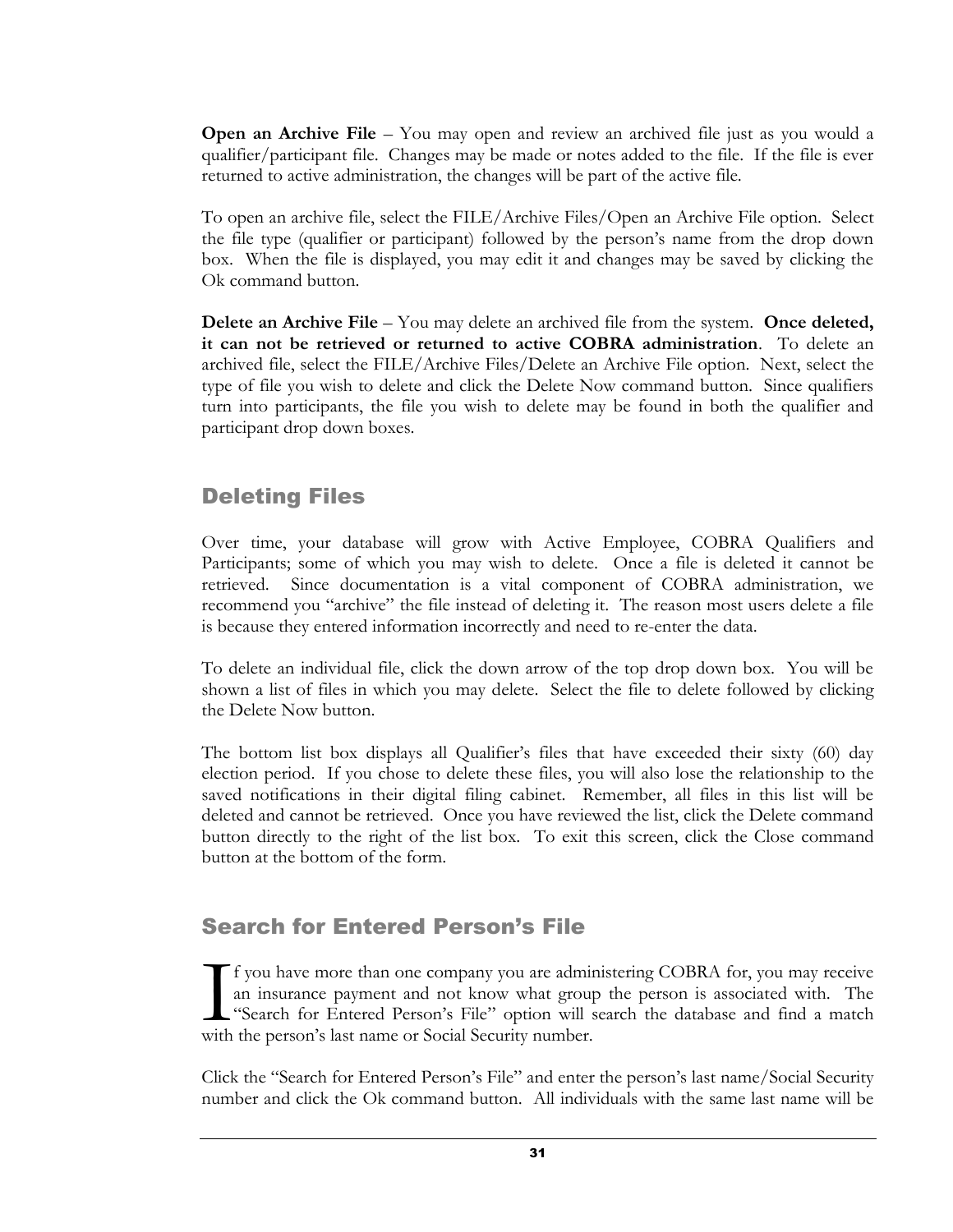displayed in the listbox with the name of the company/sub group associated with the person.

You should enter the last name of either the Employee, COBRA Qualifier or Participant. It will not find a dependent with a different last name than the subscriber. Once you have found the person's company/sub group, click the Cancel command button or double click on the line with the person's name and you will transferred to that company/subgroup.

### Search for Entered Payment

uring the administration process, you will receive COBRA premium payments. These payments are entered into the system and tracked to make sure the Participant has paid in a timely fashion. The 1999 final regulations allowed for These payments are entered into the system and tracked to make sure the Participant has paid in a timely fashion. The 1999 final regulations allowed for anyone to pay COBRA premiums for a participant. There is a chance you a check for someone incorrectly and do not know who's account it has been applied towards. The "Search for Entered Payment" will review every COBRA Participant's account and notify you of matching check numbers.

To find a premium payment by check number, click the "Search for Entered Payment" under the FILE Menu. Enter the check number or date checks were entered and click the Ok command button. All checks associated with your criteria will be displayed. If you are running the Multi-Company version, you may double click on the item and the system will change to the company/subgroup housing the participant.

### Back Up Data

he program recommends that you back up your data on a regular basis to eliminate having to re-enter information in the event of a hard drive crash. The program has a back up feature that will create a folder and store the COBRA data to it. In addition, The program recommends that you back up your data on a regular basis to eliminate having to re-enter information in the event of a hard drive crash. The program has a back up feature that will create a folder and store the click the "Back Up Data" option found under the FILE Menu.

| Computer Marie: SCDTTSPC<br>Lios Mane: Scott<br>Fold Date Space -25:356.4GLT36 Byes<br>nowledge Date Spieler 19:476.328.256 Bonni<br>Needed Space: 584,723 Sales<br><b>Died on Food</b><br>MCZ Estponistism<br>킈 | CB c<br>$-104$<br>000865millb<br><b>Charlin</b><br>$-140,173$<br>HACTH<br><b>EBADCIMS</b><br><b>FRANCITIS</b><br>ChACCT19 |  |
|------------------------------------------------------------------------------------------------------------------------------------------------------------------------------------------------------------------|---------------------------------------------------------------------------------------------------------------------------|--|
| <b>T. Tackup Recipient</b>                                                                                                                                                                                       | <b>EXAMINATION</b><br><b>KILFOODIVANITEE</b>                                                                              |  |

First, make sure the Account that you wish to Back Up is showing in the dropdown box. If you are administering for multiple companies, you may select the "All Companies" option. Next, select the drive location of where you wish to back up the data. The system will create a backup directory and recommends storage there or you may want to backup to another computer in the case of a hard drive crash. The system will verify that you have enough storage space on that disk. It is not necessary to create the ACCT\_ folder because the system will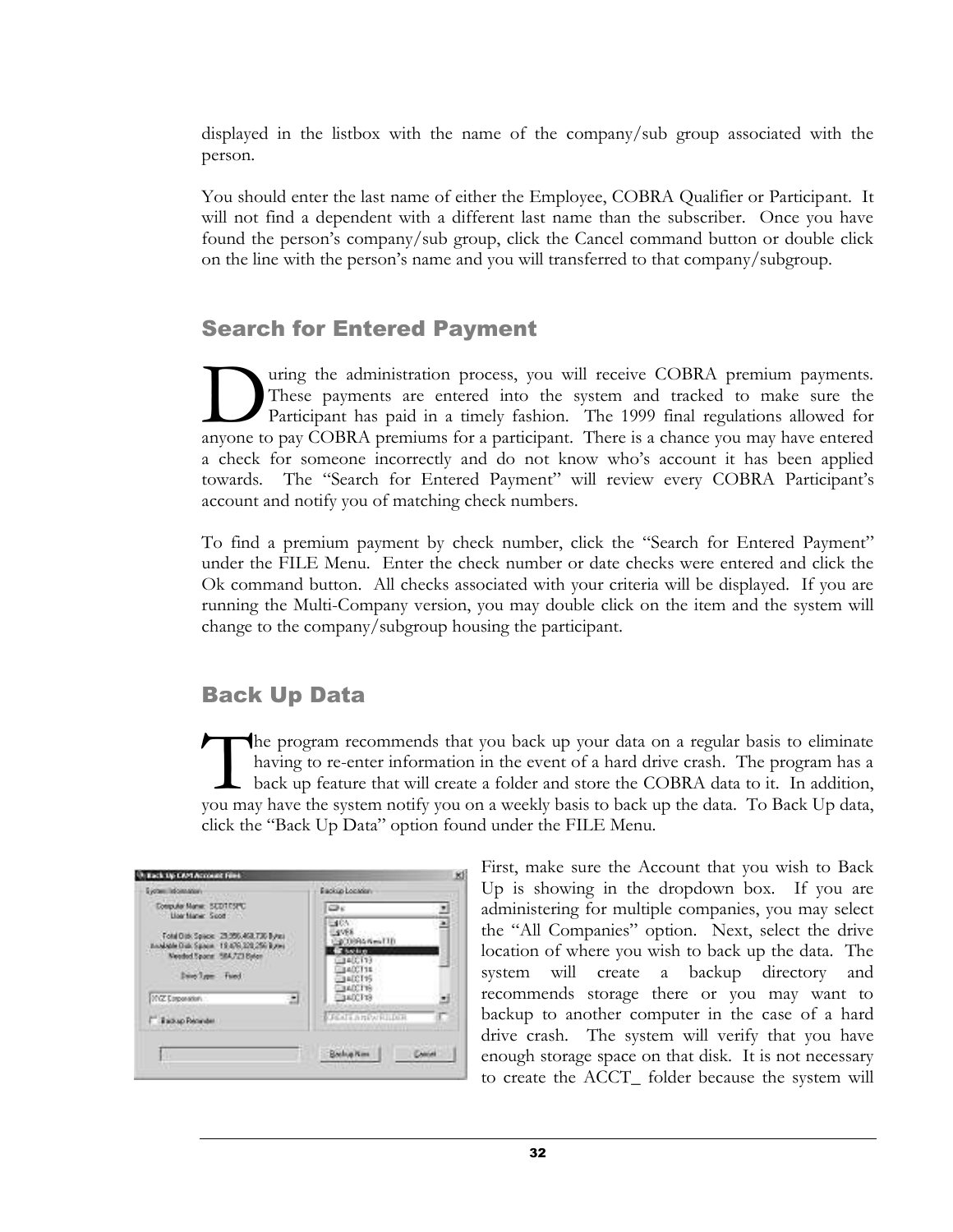automatically create it. If you want to create another folder, click the box to the left of the "Create a New Folder" option. Next enter the name of the folder to be created.

Once the desired company and drive location is showing, click the "Back Up Now" button. The system is designed not to back up a company's data into another company's folder but it is recommended that you maintain a list so that you know where data is being stored.

### Password

nformation entered into this program is considered confidential and you should use a Password to have access to the software. HIPAA classifies COBRA information as PHI (Protected Health Information). You are required to take steps to see this information Information entered into this program is conserved to have access to the software. HIF (Protected Health Information). You are requise not readily available to unauthorized individuals.

To setup a password entry screen, select the "Password" option under the FILE Menu. Enter your password and remember it. You will be asked to enter the password prior to each time you begin the program.

You may change your Password at anytime by clicking the "Password" option found under the FILE Menu. Enter your current Password followed by the desired one and click the Ok button.

To eliminate having to use a password, perform the same steps as above but do not enter a New Password (leaving it blank) in the textbox. By not entering anything, the Password entry feature will be eliminated.

If you do not remember your password, you may press a special combination of keys and your Password will be displayed. Select the "Password" option under the FILE Menu. Once the Change Your Password form is displayed, press the Control Key and letter "P" at the same time and your Password will be displayed.

### Export Data To Access Database

here have been requests to have the capability to export entered information to a database so users may create personalized reports. There are auxiliary programs that will create reports from a standardized database. One such program is Crystal There have been requests to have database so users may create per will create reports from a stan Reports, a Seagate Corporation product.

The COBRA Administration Manager will export the entered data into a Microsoft Access database (version Access 2000). The program utilizes a template database (COBRAMDB.MDB) that should NEVER be altered. You may open and review the template database to see if it is going to give you the type of report you desire but do not change the names of any of the tables or records.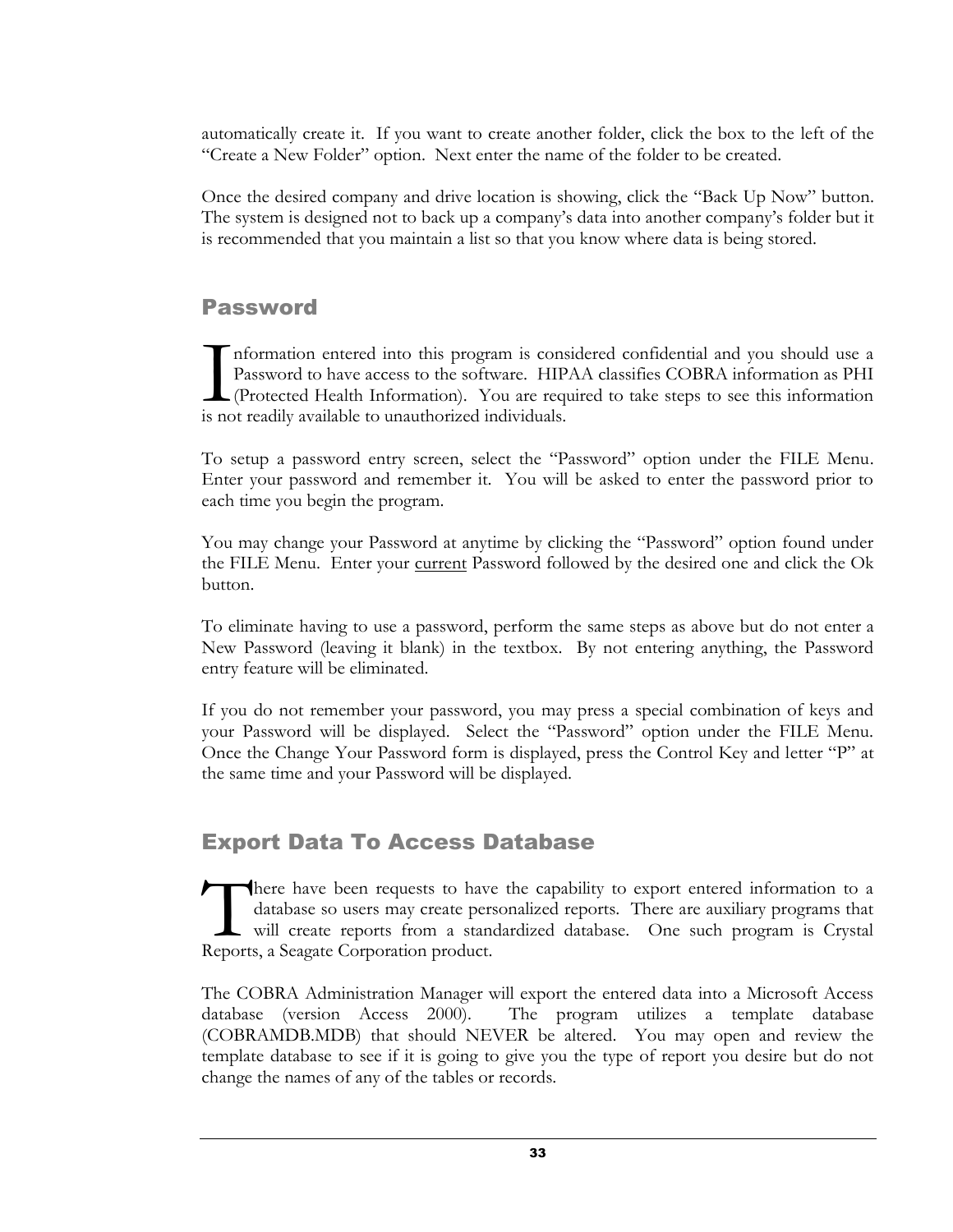The system will create a database called "COBRAExp.mdb" in the ACCT directory housing the organization's data. If you are unsure which ACCT folder, you may view the System files found in the About COBRA option under the HELP Menu. Every time you perform the Export Data to a Database procedure, you create an updated database. So, if you wish to maintain the current COBRAExp.mdb file, please copy it to disk/other folder prior to running the export procedure.

Once the database is created, feel free to utilize it as you wish. You may create reports or combine multiple databases or use as an information storing devise.

### Import Data from Database

Importing information from one system to another is a complex procedure. We have created a program designed to import data from your Microsoft Excel files provided you have all the required information. The import program called COBRAImport© will import information for Active employees, COBRA Qualifiers, Participants and Retirees provided you can create a TAB delimited file. A TAB delimited file creates records with a TAB between each record field. Programs like Microsoft Excel and Access have the ability to create a TAB delimited file (with a .txt extension). The Import process has three steps; Create the Tab Delimited file; Create the Database Import File and Import into the COBRA program.

### **Step #1: Create the Tab Delimited File**

You cannot import an Excel file. We have people call and state the COBRAImport program will not import their Excel file. We have to inform them they missed a step; creating the TAB delimited file. This file may be created with Microsoft Excel by following these steps.

- 1) Start your field headers/names in the "A1" box. (Headers may consist of only one row.)
- 2) Place ONLY fields that are shown below. If your Excel file has other fields/columns that are not needed in the COBRA software, you should delete that Column.
- 3) Under the File Menu, click the "Save As" option.
- 4) Select a location to save the file AND select the "Text (Tab Delimited) (\*.txt)" option in the "Save As Type" drop down list. Click the Save button.

You may enter two types of files; an Active Employee and a COBRA Qualifier (but not COBRA Participants or Retirees at this time). There are mandatory fields the program needs to operate in the COBRA environment. There are also optional fields you may want to import if available. When performing an install, you will need the following fields.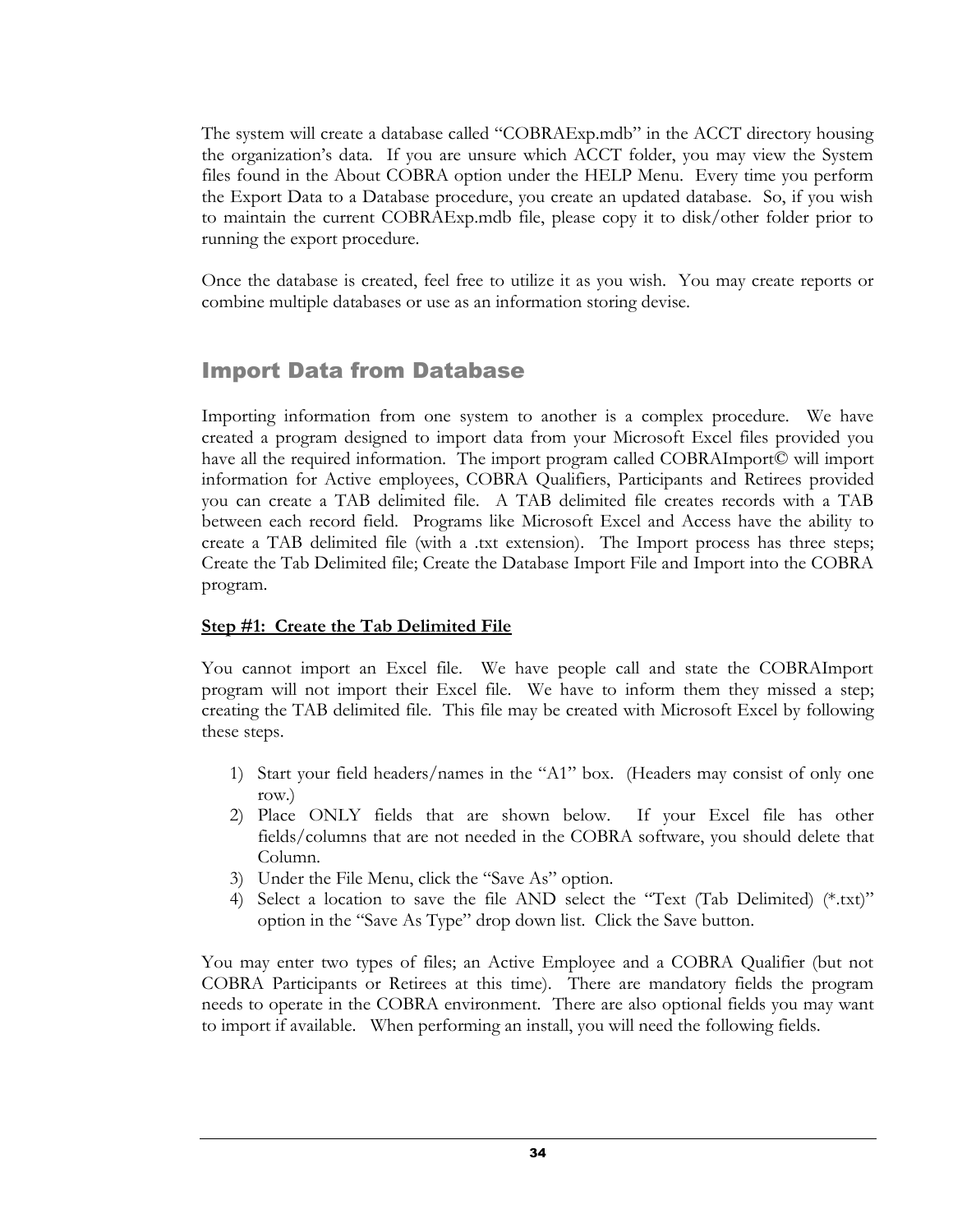### **Mandatory and Optional Fields Needed to Import Active Employees**

### **Mandatory Fields Optional Fields**

1-Last Name 1-Middle Initial 2-First Name 2-Address Overflow *4-Either 3 Separate fields*: "City," 4-Spouse's Full Name "State" and "Zip" 5-Spouse's Date of Birth

3-Mailing Address 3-Date General Notice was sent *Or* 6*-*Children's (up to 6) Full Name *One Field*: "City, State Zip" 7-Children's (up to 6) Date of Birth 5-Gender: "M" or "F" 8-Medical Ins. Plan Name and Cove 8-Medical Ins. Plan Name and Coverage type 6-Social Security Number (must match in COBRA software) 7-Date of Birth 9-Dental Ins. Plan Name and Coverage Type 8-Employee's Hire Date (must match in COBRA software) 9-Employee Benefit Start Date 10-"Other" Ins. Plan Name and Cov. Type (must match in COBRA software)

### **Mandatory and Optional Fields Needed to Import COBRA Qualifiers**

### **Mandatory Fields Optional Fields**

1-Last Name 1-Middle Initial 2-First Name 2-Address Overflow 3-Mailing Address 3-Date General Notice was sent *4-Either 3 Separate fields*: "City," 4-Spouse's Full Name "State" and "Zip" 5-Spouse's Date of Birth *Or* 6*-*Children's (up to 6) Full Name *One Field*: "City, State Zip" 7-Children's (up to 6) Date of Birth 6-Social Security Number (must match in COBRA software) 8-Employee's Hire Date (must match in COBRA software) 9-Employee Benefit Start Date 10-"Other" Ins. Plan Name and Cov. Type 10-Date Benefits will be terminated (must match in COBRA software) 11-Qualifying Event Reason 12-Monthly contribution towards medical FSA

5-Gender: "M" or "F" 8-Medical Ins. Plan Name and Coverage type 7-Date of Birth 9-Dental Ins. Plan Name and Coverage Type

[#10-Date Benefits will be terminated - should be the last day on the group plan(s)] [#11-Qualifying Event Reason – must be one of the following: "Termination of Employment", "Reduced Work Hours", "Employee's Death", "Divorce or Legal Separation", "Medicare Entitlement" or "Loss of Dependent Status".]

### **Step #2: Create the Import Database**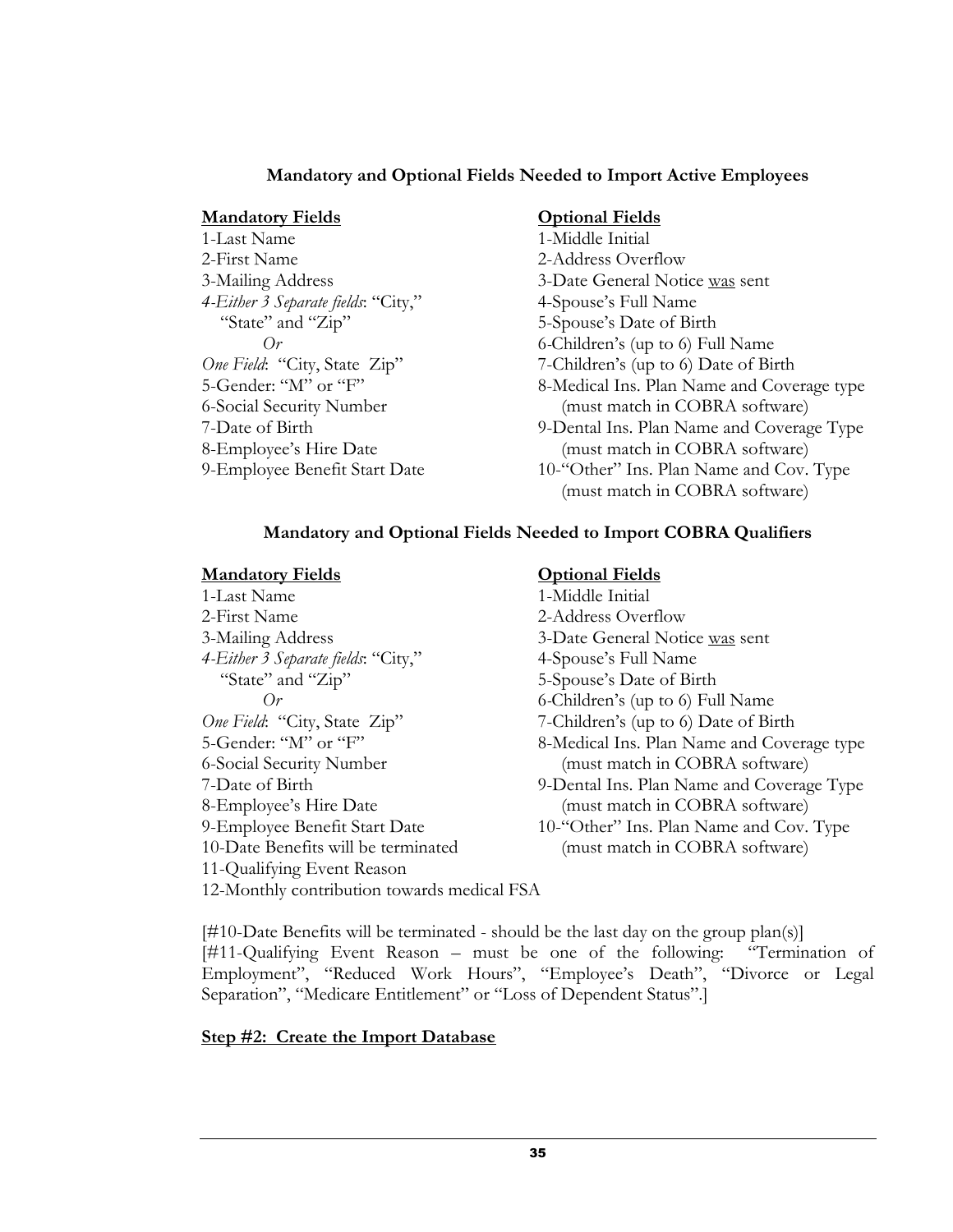Next, the user will need to create an import database. This import database is the appropriate structure for the COBRA Administration Manager. The COBRA software can only import files with certain tables and fields. The COBRAImport program will create this database file so it can easily be imported into the system.

The COBRAImport.exe will reside in the same folder as the COBRA.exe. You may want to right-click on the COBRA icon on your desktop and click the "Find Target" button. Once found, double click on the COBRAImport.exe.

After the program starts, click the desired type of import file you wish to create (either Active Employee or COBRA Qualifier). A screen will appear displaying all the import fields. You will want to make sure you change the order of the fields are in the same order as your Tab Delimited file. You may change the order by selecting the field you wish to change followed by the Up or Down arrow keys. If your file does not include an optional field (shown as not being flush to the left side of the list box), you must remove it from the list. To remove a field, select it followed by clicking the Remove Field button.

When completed, you should have the same number of fields in the list box as you had in your Excel spread sheet. They should also be in the same order. Next, you may want to save this structure for future imports. Click the Save Format button and enter a name (i.e. "John's Active Employee Import Structure") for the structure. Once saved, click the Next button.

A second form will be loaded and ask you "Browse" to find your Tab Delimited file. After finding and selecting the file, click the Verify Import File button. The system will check to see if the file is in a Tab Delimited format, has the same number of fields as you selected on the previous form and reviews to see if data fields have correct information (i.e. dates in date fields, numbers in number fields).

Next, you will be asked to review the first and second records. If your file had "Field Headers," they will show in record number one. Select the record which should be the first record to be imported. (Do not select the record with your Field Headers.)

Once verified, you will be asked where you wish to save the file. We recommend you save it to the Import folder in the root directory of COBRA. The COBRA program uses it as its default location when searching for import files.

Lastly, click the "Create" button to create the Import Database File. The system will notify you of problem records (with missing information or invalid data). Once the import database file has been created, you may exit the COBRAImport.exe program.

### **Step #3: Importing the Import Database File**

Start your COBRA program and select the "Import Data from Database" option under the FILE Menu. Select the created Import Database file (and not your Tab delimited file). The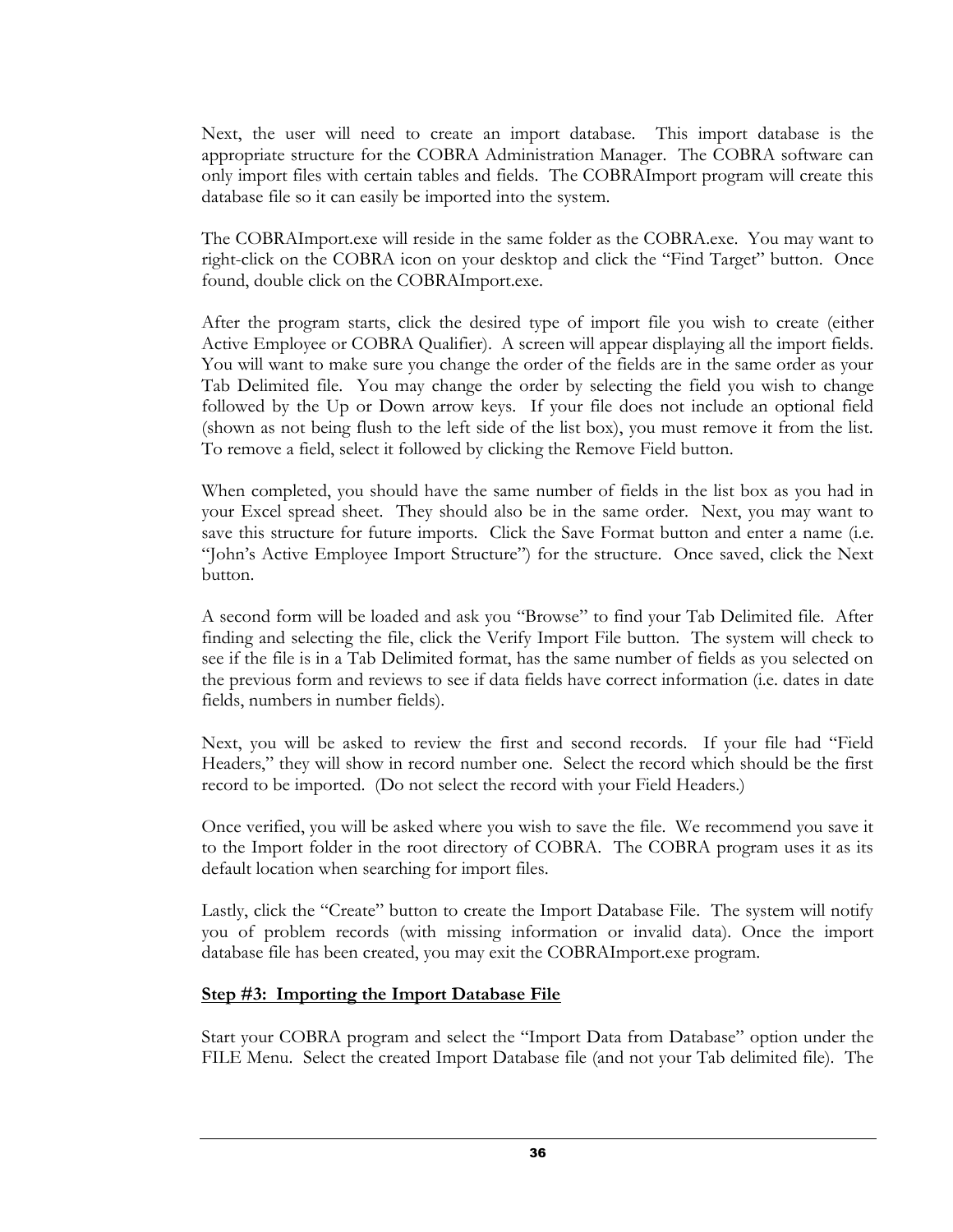system will import your information and place the necessary individuals in the Things-to-do list.

As stated earlier, importing information can be a complex procedure. Please read and try following the above steps prior to calling for technical support. It will be difficult for the technician to determine any issues with your Tab Delimited file and may need to be sent to us for review.

### Update Software Via Internet

ne of the most valuable features of the COBRA Administration Manager program is its ability to update the COBRA notifications and the software at the click of a button. No longer will you have to pay upgrade fees when the law changes or The of the most valuable features of the COBRA Administration Manager program<br>
is its ability to update the COBRA notifications and the software at the click of a<br>
button. No longer will you have to pay upgrade fees when t immediate.

This feature will remain functional as long as the annual maintenance fee is paid. If the fees are not received by COBRA Solutions by the designated Due Date, your account will no longer have access to this feature or others utilizing the Internet. If you notice this feature is not operating correctly, feel free to contact COBRA Solutions Technical Support at (480) 831-6078.

To update your software, click the Update Software Via Internet option found under the FILE Menu. The system will check to see if you entered your User Name and Password (found on the CD jacket or Software Agreement). Next, the program will download all new letters and an updated COBRA.exe, if needed. The program will only download files if a newer one exists so there may be times when nothing is downloaded. Since you have the ability to update the notifications, the system will prompt you to review the downloaded letters.

When you review the notifications, the changes will be in blue type designating the difference from the most recent notification. This program is a stand alone executable that may be run separately from the COBRA program. By clicking your Start button followed by the Programs, COBRA Solutions group, you will see the Document and Internet Wizard Utility Program. This program would allow you to update letters if they were not updated in your ACCT folder(s).

It is recommended that you run this procedure about once a week. Although Federal Law changes occur minimally, court cases that change interpretation of the law may happen on a monthly basis.

### New Company/Sub Group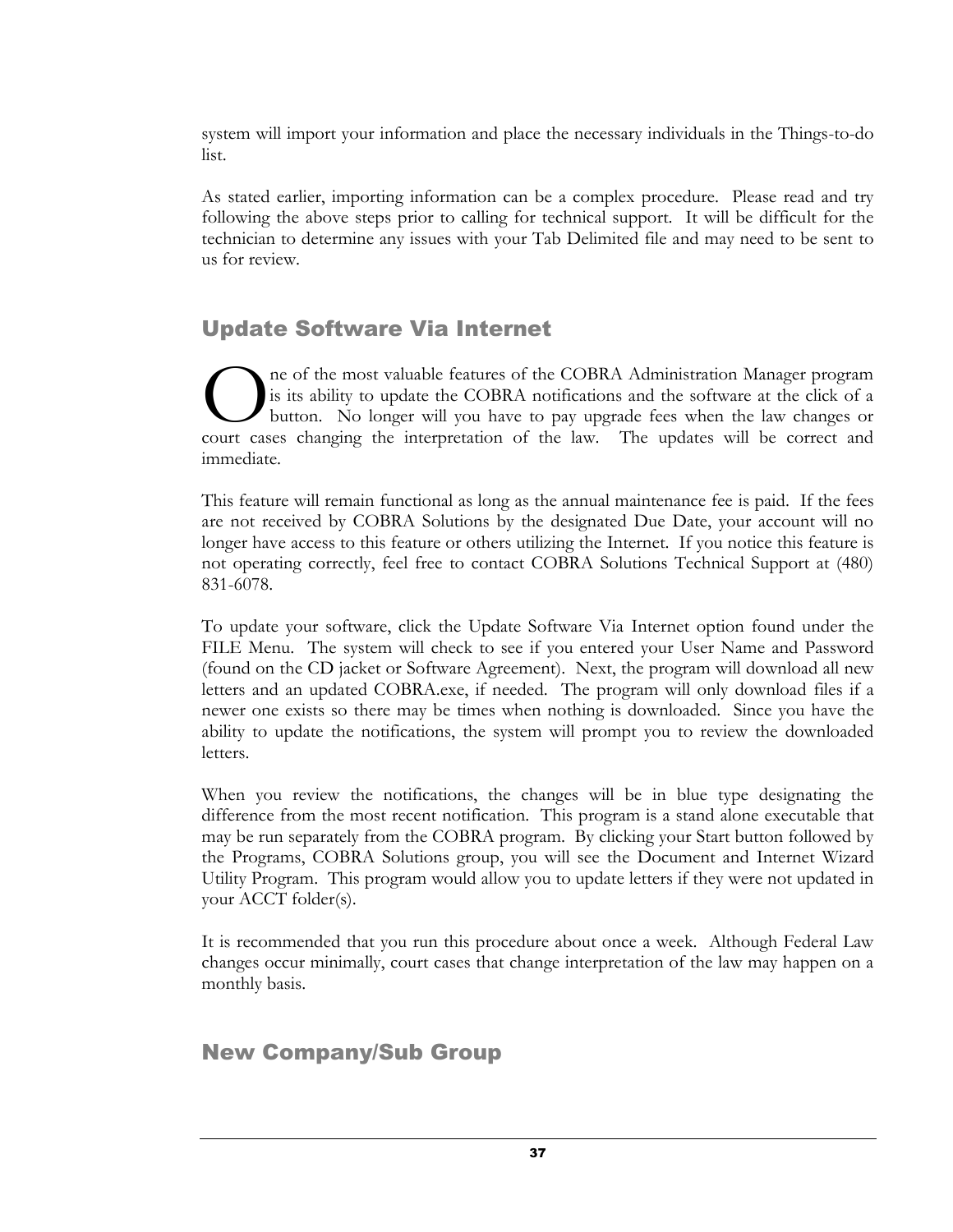Since Version 11.x offers two different versions, the Single Company version will not have the multiple company options. If you are interested in the Multi-Company version, please contact COBRA Solutions regarding upgrading your program. Cost for upgrading may be obtained by clicking the "Upgrade Program Capabilities" option found under the HELP Menu.

Many companies have multiple locations or divisions (with different insurance options) complicating the COBRA administration process. To assist with administration, you have the ability to separate groups, individualize a location/division's insurance plan(s) and provide separate monthly reports. (You don't want to get carried away with creating numerous divisions if they all have the same insurance options because it just increases your time, effort and disk space). Many Third Party Administrators (TPA's) may use this to administer COBRA for multiple companies.

By creating separate Company/Sub Group's, you are establishing a new directory to house that group's data. The initial company will be stored in " $\ACCT1\$ " of the root directory (usually C:\COBRA). When you create a new group, the files are then stored in directory " $\text{ACCT2}\$ " etc.

Once you have created a new group and entered Qualifier's and Participants, you will not be able to combine them with any other Company/Sub Group.

To enter a New Company\Sub Group, click the FILE Menu followed by "New Company\Sub Group." Next, you will be asked the name of the new group.

Once the new Company/Sub Group has been created, you will need to complete the Company and Insurance information as you initially did upon installation. It is essential to at least enter the Company Information prior to changing sub groups or exiting the program because the data is used to update the software's mapping procedure.

### Change Working Groups

Once you have more than one Company\Sub Groups, you may change between them without re-entering the program. **You can always see which Company\Sub Group you are currently working in by viewing the caption of the Main Menu**. It will list the Company\Sub Group after COBRA Administration Manager in the blue section at the top of the form.

To know what group you are administering at any given time, review the title bar in the upper left-hand corner of the program. The name will show after the software name.

To change from one Working Sub Group to another, simply click the FILE Menu followed by the "Change Working Groups" option.

A drop down box will list all eligible working groups you may switch to. To review those choices, click the down arrow on the drop down box, position the mouse arrow over the desired Company\Sub Group and click. Once selected, click the Ok command button to change to the new working group. You will notice that the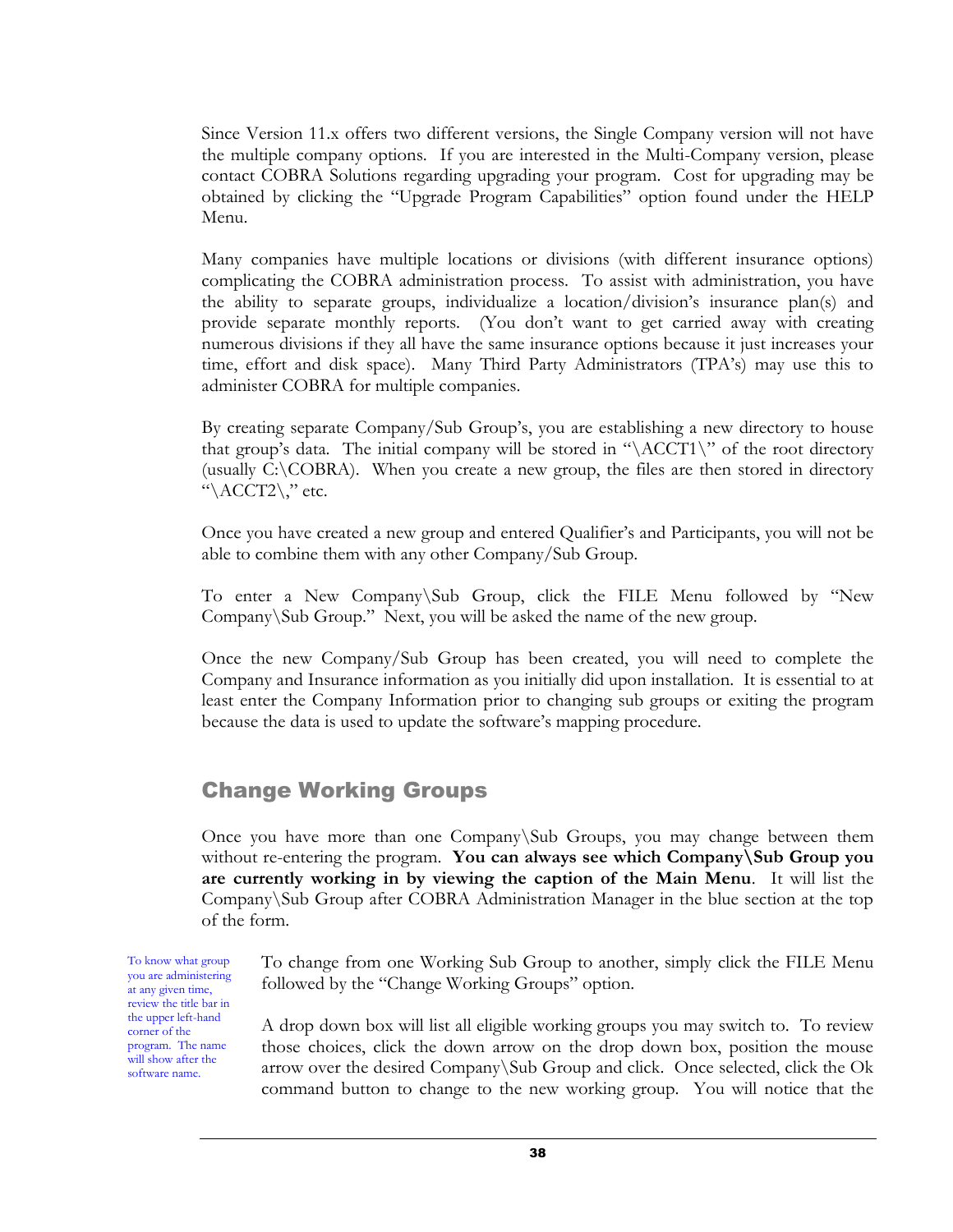caption in the Main Menu will change to illustrate the change in groups. If you do not want to change to a new Working Group, click the Cancel command button.

The program offers a faster way to change company/sub groups. By placing you mouse over the left side of your screen, the alphabet will show. By moving your mouse over the first letter of the company you wish to administer, a list of all companies beginning with that letter will be shown. Position your mouse over the company you wish and click. You should notice that the name at the top of your screen will change to the new organization.

### Delete a Company\Sub Group

If you have created a Company\Sub Group in error or are no longer responsible for administrating COBRA for a particular Company\Sub Group, you may delete it from the program. **Remember, once a Company\Sub Group has been deleted, it is difficult to restore**. A new feature of the program is the ability to make an account INACTIVE. Instead of deleting the group, you may open the Company Information under the GROUP INFO Menu and click the "Make Company Inactive" checkbox. The system will maintain the information but will not track its things-to-do.

If you elect to delete the company/sub group versus making it inactive, click the FILE Menu followed by "Delete Company\Sub Group." You will be shown a drop down box with a list of Company\Sub Groups to delete. To review that list, click the down arrow on the drop down box. Position your mouse pointer over the desired Company\Sub Group to delete and click. Once it is shown in the textbox, you may click the Ok command button to delete the directory. To exit without deleting a Company\Sub Group's directory, click the Cancel command button.

If you have a need to restore the files, they are sent to your Recycle Bin. You would need to first Create a New Company/Sub Group (as explained above) and then copy all the files from the Recycle Bin to the newly created folder.

### Exit

To exit the program, click FILE/Exit. You may be asked if you wish to backup your data. You may also exit the program by clicking the "X" in the upper right-hand corner of the program.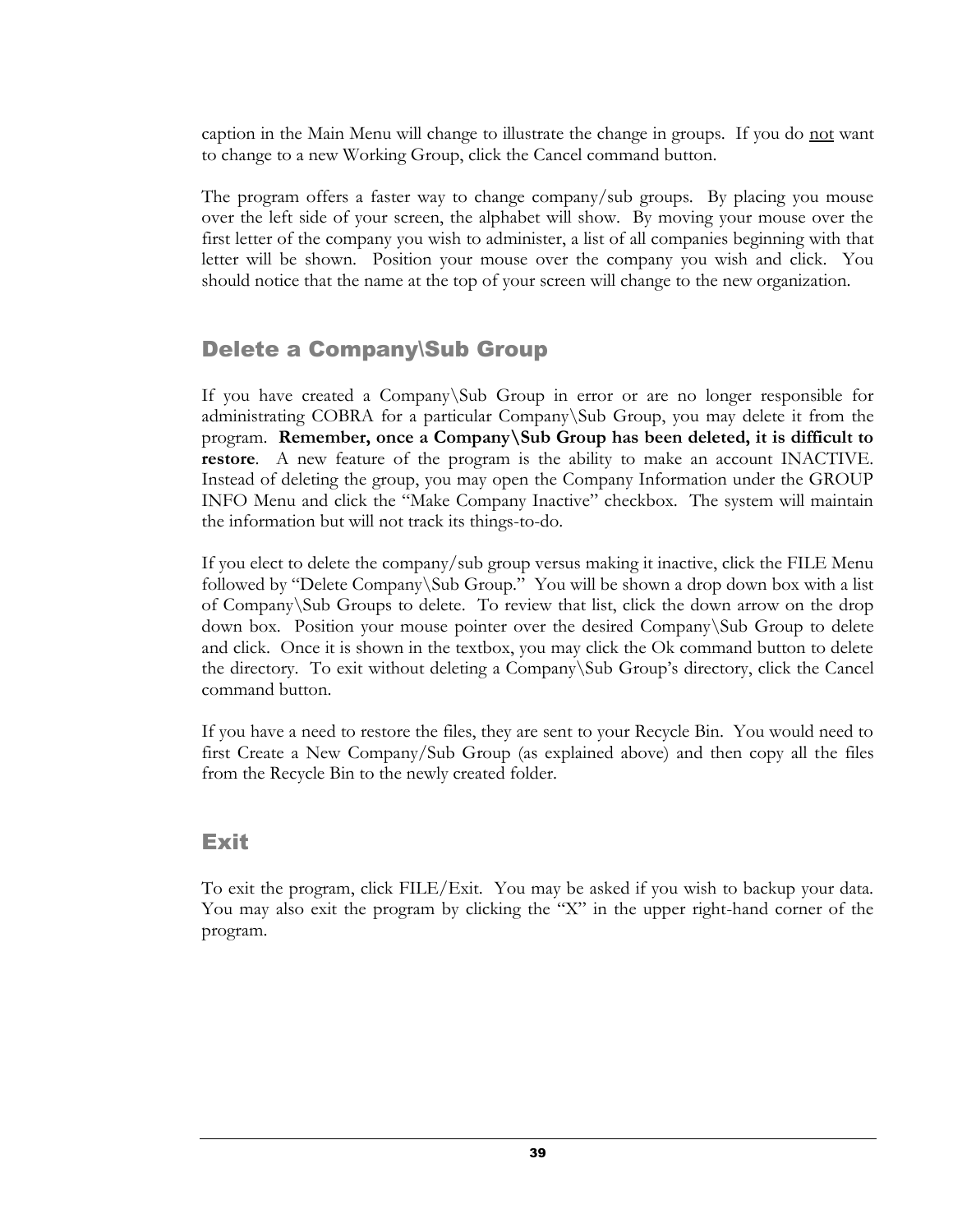# **Section** 5

## THE EVENTS MENU

The Event Menu handles COBRA issues from acceptance to multiple qualifying events. We called it the "Events" menu because when some event happens, most likely you will need to use this menu to update Qualifier and Participant's files.

### Qualifier Accepts COBRA

he COBRA legislation provides sixty (60) days from the later of termination of coverage or notification of COBRA rights to accept COBRA. Once you have entered information on a new COBRA Qualifier and sent them their COBRA The COBRA legislation provides sixty (60) days from the later of termination of coverage or notification of COBRA rights to accept COBRA. Once you have entered information on a new COBRA Qualifier and sent them their COBRA their Acceptance of COBRA. This event triggers you to enter additional information.

Upon acceptance you will need to inform the system that this Qualifier should become a COBRA Participant. To do this, you will need to know certain information. It is essential to know:

- 1. The Acceptance Date Has the Qualifier notified you within the sixty (60) day decision-making period?
- 2. Which insurance plan(s) is the Qualifier going to continue?
- 3. Who is enrolling? Since each person on the employee's plan is eligible to continue independently of each other, are they all to be enrolled on the same plan or separately?
- 4. Coverage Type For each plan you will need to know who will be enrolling so you may determine tiers and rating.

When a Qualifier accepts COBRA, you will need to send COBRA applications (forms provided by the insurance companies) to the Qualifier(s) for completion. Most insurance carriers will not accept the program's Summary and Election Form as a COBRA Acceptance form. Once received, you need to notify the database that this Qualifier should become a Participant.

Click the EVENTS Menu followed by the "Qualifier Accepts COBRA" option. The COBRA Acceptance Form will appear and you need to click the check box of the person (or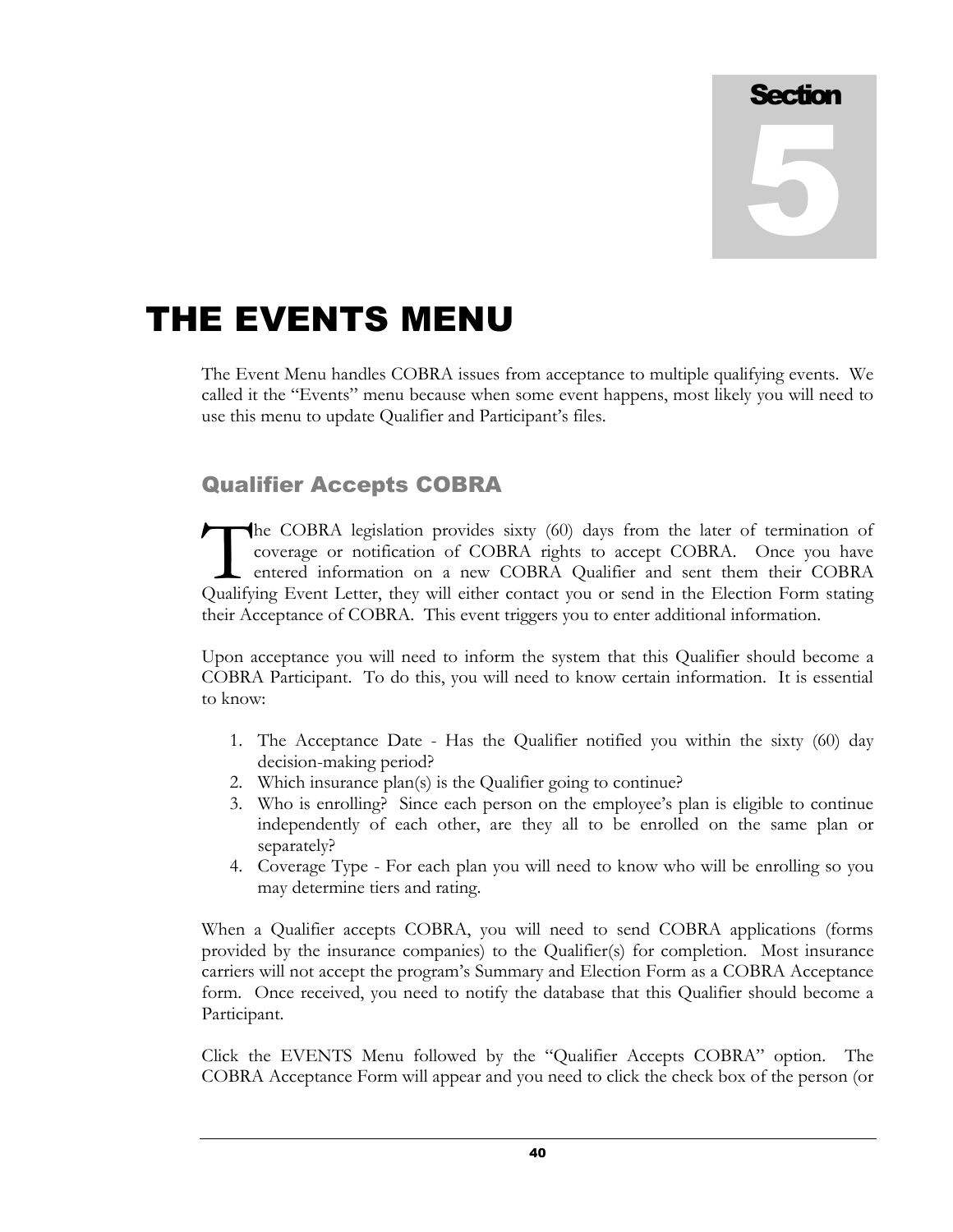

persons) that will be the subscriber continuing under COBRA. You should only click check boxes of people to be subscribers.

A subscriber is the person that will be billed for the insurance coverage. They may have dependents on their plan but you would not place a check by their name. The only time you would click more than one box is if there is more than one Qualified Beneficiary electing COBRA separately. For example, if you had a dependent that only wanted dental coverage while all others wanted medical only, you would check both the subscriber for the family and one by the dependent electing dental only.

When selecting the COBRA Qualifier, select only the Subscriber from the list. (The others will be considered dependents.)

Once you click the appropriate boxes, click the Ok command button. This will bring up the COBRA Participant Enrollment Screen. You will need to complete the general information on the Participant Data Tab. The Participant's address should be their mailing address so that invoices will be received in a timely fashion.

Enter the date the Qualifier first notified you of their continuation (usually the date on the COBRA application or COBRA Election Form). Next, you will need to select the plan(s) the Qualifier has chosen. To do this, click the down arrow on the Medical drop down box. Even though the Qualifier did not elect to continue the medical plan, you must choose a selection from this drop down box. If they are not continuing a medical plan, select "Not Enrolled in Medical." Follow the same procedures for selecting a dental plan.

You may notice under the plan information that not all plans are listed. In fact, the only plans that should be listed are the ones that the Qualifier was enrolled on the day prior to the "qualifying event." This is because they are not eligible to enroll in any other plan at this time. If the person has moved from their insurance plan's service area and another plan is available in the new location, you should enter them into the "invalid" plan and then perform the Open Enrollment/Plan Change procedure

If the person has elected to continue under an "Other" Plan, click the file folder tab called "Other Plans." Click the box next to the name of the insurance plan followed by the coverage box. Click the appropriate coverage type and click the Dependents file folder tab. Enter only dependents that are to be enrolled under the group plans.

At the bottom of the page, click the Ok command button which will save the new file as a Participant's file. If you select the Cancel command button, the information will not be saved and the Qualifier will not be shown as accepting COBRA.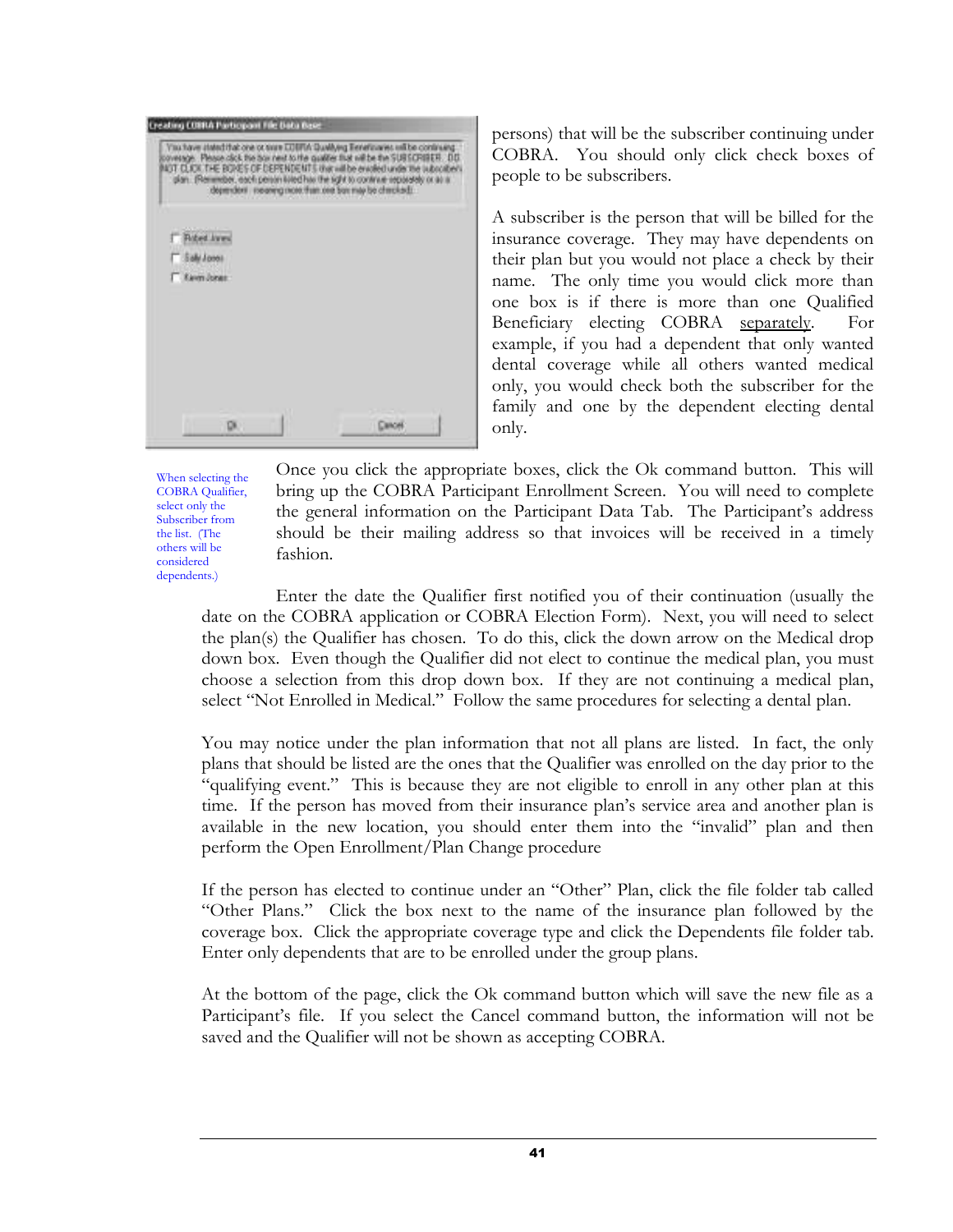If you have selected more than one subscriber, the program will display a new Participant Entry Form with their name entered. Complete this file in the same manner as just described.

### Participant Deemed Disabled by SSA

The COBRA legislation allows for COBRA Participants to extend their eighteen (18) months of continuation coverage an additional eleven (11) months if they were "disabled" prior to the "qualifying event" or in the first sixty (60) days of COBRA and are determined to be "Disabled" by the Social Security Administration within the first eighteen (18) months of COBRA coverage. Social Security will send notification regarding their acceptance of disability and a copy of this letter obligates you to offer a total of twentynine (29) months from the original COBRA start date. As the administrator, you have the ability to charge up to a 50% administrative fee in the eleven (11) additional months. This provision was placed in for self-funded programs that are assuming a greater risk with a disabled Participant in which claims may far exceed the premiums received. (If you do not want to charge this 50% fee, you may enter the desired fee under the Company Information screen.)  $\prod$ 

Both the Initial COBRA Notification and Qualifying Event Letter provides a brief explanation on the Participant's responsibility to notify you if they are considered disabled by the Social Security Administration (SSA). If they send a copy of their Social Security acceptance, you will need to update their file to illustrate their disability and increased time frame under COBRA.

To change a Participant to a Disabled Participant, click the EVENTS Menu followed by the "Participant Deemed Disabled by SSA" option. Select the Participant's name from the drop down box or type in their Social Security number in the upper textbox. Click the Ok command button and the Participant will be changed to a Disabled Participant.

Some States require that you offer more than twenty-nine (29) months of continuation for "Disabled Participants." If so, you may go into the Participant's File, click the COBRA Statistics file folder tab and change the Maximum Number of COBRA months to your state's mandate. If someone should be offered lifetime coverage, calculate the number of months the Participant has until his sixty-fifth (65th) birthday. This will provide coverage until the Participant is eligible for Medicare.

If an error was made and a COBRA Participant was granted the eleven (11) month extension and you need to correct the system, open the Participant's file, click the COBRA Statistics tab and turn off the Disability check box. The Maximum Months under COBRA and COBRA Completion Date will be recalculated.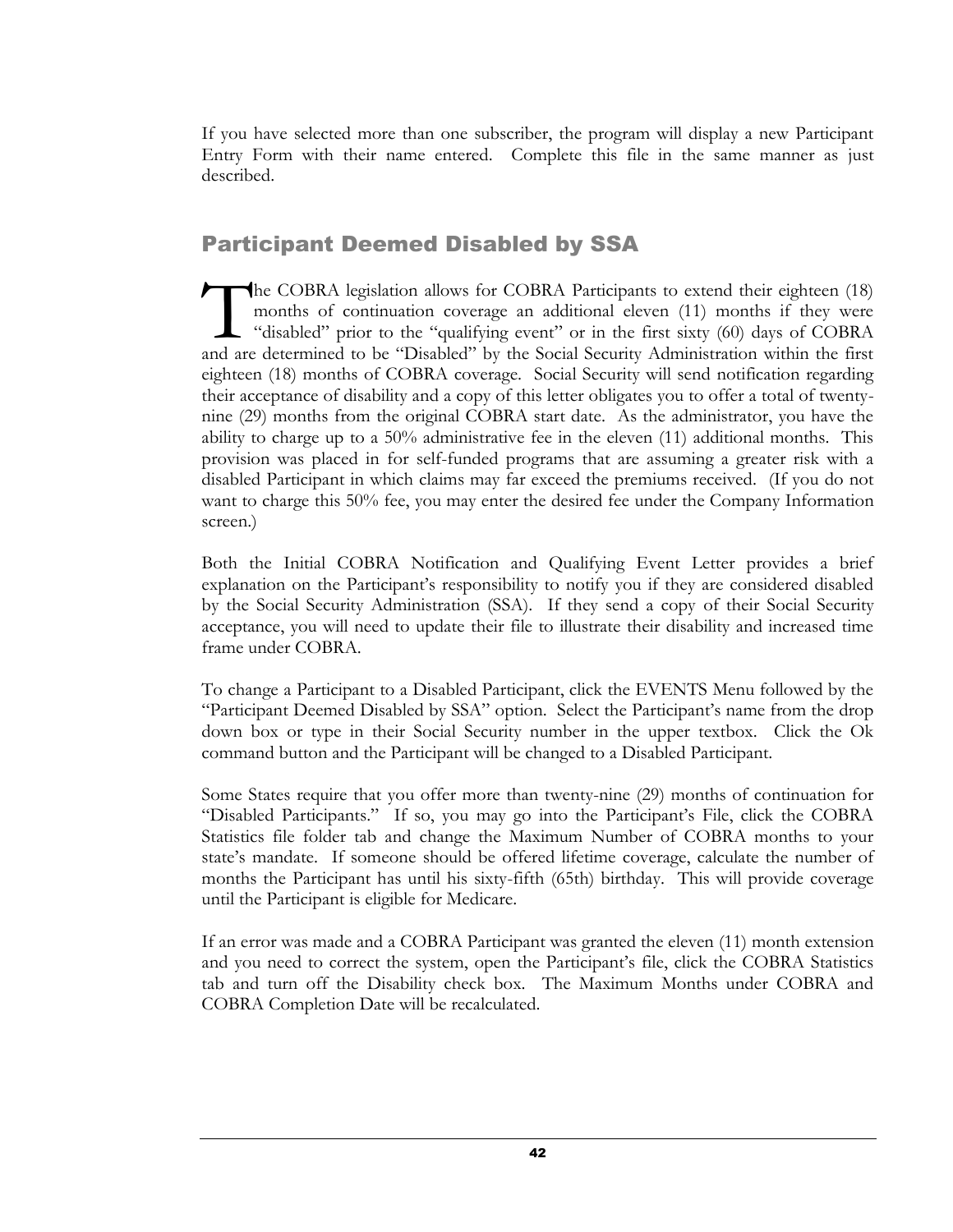### Dependent Experienced a Multiple Qualifying Event

The COBRA legislation, through some revisions and updates, basically offers COBRA Participant's the same rights as active employees. Many employers thought their job was

Only Dependents may experience a "Multiple" or "Secondary" qualifying event.

complete when they offered qualifying event notification but the reality is employers have responsibility throughout the COBRA time frame.

Multiple Qualifying Events may only occur to Dependent Qualified Beneficiaries that initially experienced a Termination of Employment or Reduction in Work

Hours (but also including newborn or adopted children). Dependents that experience another "qualifying event" while receiving coverage under COBRA are eligible to continue for up to thirty-six (36) months from the originally COBRA start date. For example, John Smith is terminated and accepts COBRA for him and his family. After sixteen months, John gets a divorce. His spouse notifies you of the divorce within sixty (60) days. You must offer her and the children the right to continue COBRA for a total of thirty-six (36) months. Effectively, John's COBRA coverage would terminate after eighteen (18) months while his spouse and children's coverage would continue for thirty-six (36) months.

Multiple Qualifying Events are explained in both the Initial COBRA Notification and Qualifying Event Letter. It is the responsibility of the COBRA Participant to notify you of a Multiple Qualifying Event (within sixty days from the date of the Multiple Qualifying Event).

When notified of a Multiple Qualifying Event, you must set up an account for the newly qualified beneficiary. To perform this task, click the EVENTS Menu followed by the "Dependent Experienced a Multiple Qualifying Event" option. From the drop down box, position your mouse pointer over the Participant's name and click. Click the OK command button and you will be shown a form asking three questions.

- 1) Which dependent experienced the qualifying event? (In the case that all dependents experience the event, select the adult or eldest child.)
- 2) What qualifying event was experienced?
- 3) What is the effective date of change (meaning on what date will the person start being charged their own premiums)?

The COBRA Participant Entry Form will be shown. It will have placed the selected person's name in the appropriate textbox and you must continue entering the new Participant's address, birth date, and enrolled plans. Enter any dependents under the Dependents file folder tab. Upon completion, click the Ok command button. This will store the new file and set up a billing file.

This will extend the person's COBRA coverage for a total of thirty-six (36) months from the original qualifying event experienced (termination or reduced work hours). Now, you need to go back to the original subscriber's file and delete this person (and any enrolled dependents) and change the coverage type to explain the deletion of the dependents. (If you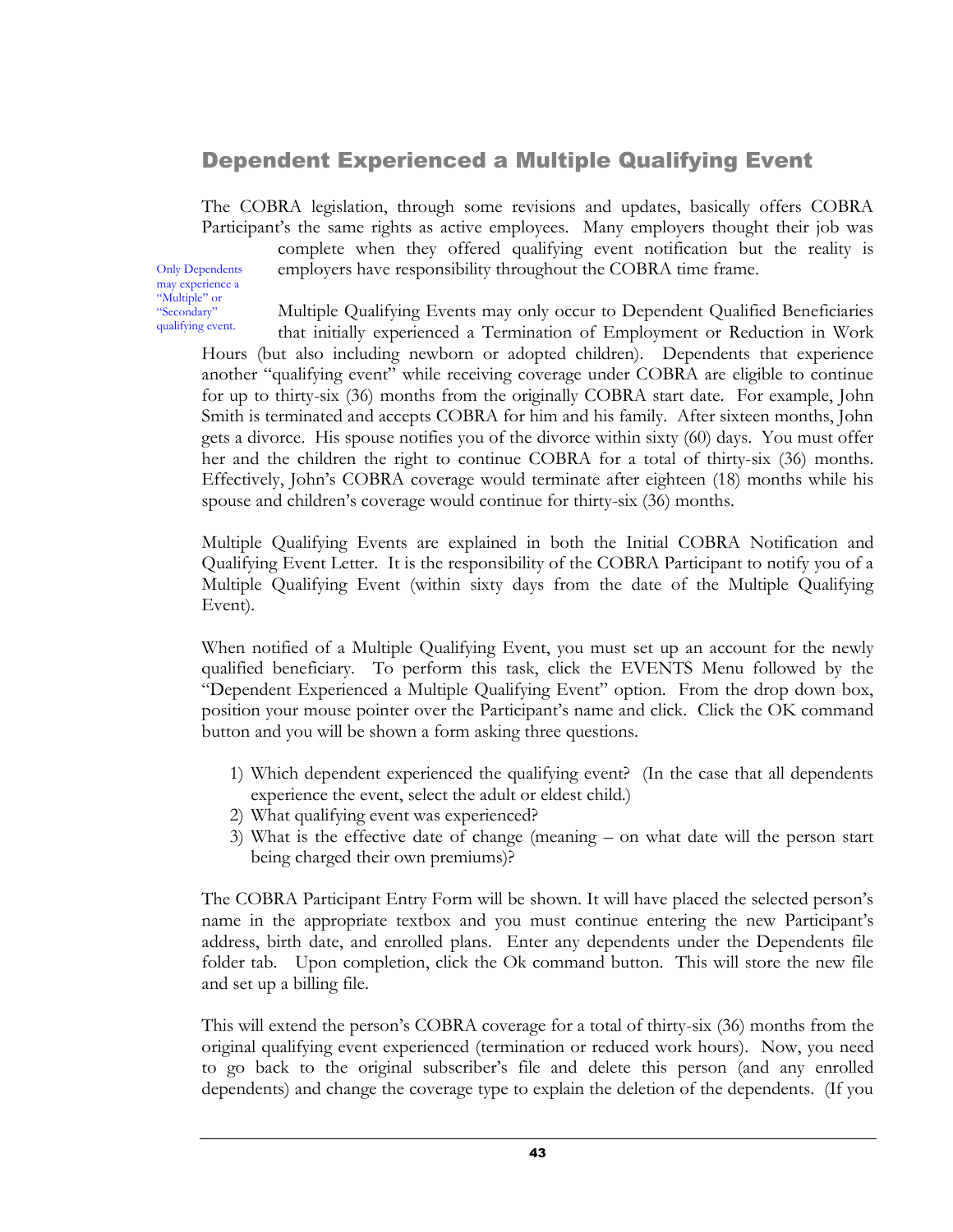forget to delete the new Qualifier from the original subscriber's plan, they may be billed incorrectly). If the system can determine the event, it may make the changes for you but we recommend that you ensure that it has taken place.

If the change is effective in a previous month, you will need to go to the BILLING Menu and review the Participant's account. Make sure the premiums are consistent with the change (i.e. premiums are Single coverage versus family).

### COBRA Participant Dies

n the rare event that the COBRA Participant (the subscriber) dies, the system will either terminate coverage or (if a dependent is present) lead the user through the Multiple Qualifying Event procedure. If the Participant did not have dependents on his/her In the rare event that the COBRA<br>terminate coverage or (if a deper<br>Qualifying Event procedure. If<br>plan, there is no notification produced.

### Remove Individual from Participant's Plan

here are times when a COBRA Participant may want to voluntarily remove himself, herself or a covered dependent from their continuation coverage. In the past, this may have confused some users so the process was simplified. Once the user selects the person to be removed, the system will determine the new rate for the Participant and produce a termination letter to be sent to the person being removed.  $\prod_{\text{the per}}$ 

### Open Enrollment/Plan Change

n Open Enrollment is a designated time of the year when active employees may change insurance plans. The COBRA law suggests that COBRA Participants should **L** be offered the same rights as a similarly situated active employee but many insurance <sup>n</sup> Open Enrollment is a designated time of the year when active employees may change insurance plans. The COBRA law suggests that COBRA Participants should be offered the same rights as a similarly situated active employe to change plans, please check with your insurance carriers to verify their acceptance of COBRA Participants during an Open Enrollment.

In addition, the "Open Enrollment/Plan Change" option allows the user to change COBRA Participant's to different insurance plans. You will notice that the Medical, Dental and Other plans shown on a Participant's file folder are the plans they have enrolled in. If your insurance carrier allows for COBRA Participants (the same way they allow active employees) to change to their plans during Open Enrollment, you will need to make the changes through the Open Enrollment procedure.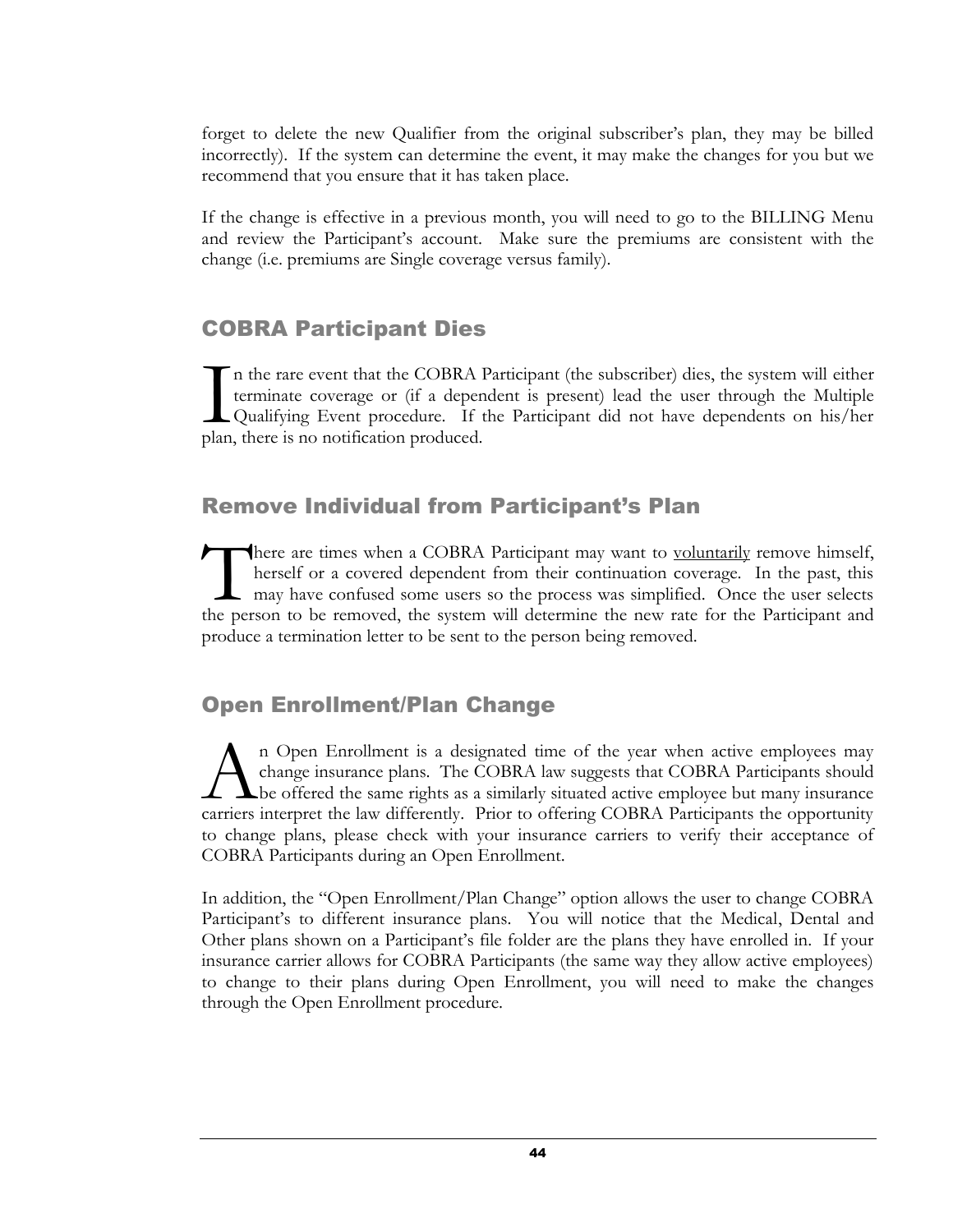| General Date   Depertisent    |                                                                              | CO'BFIA Date                                                                                                                                          | Colotes Plann                     | <b>Direct Changes</b> | <b>Bersen</b> |
|-------------------------------|------------------------------------------------------------------------------|-------------------------------------------------------------------------------------------------------------------------------------------------------|-----------------------------------|-----------------------|---------------|
| COTTA Farticlassi tracerulare |                                                                              |                                                                                                                                                       |                                   |                       |               |
| Latiture, Room                |                                                                              | FER FLOWE                                                                                                                                             |                                   | <b>Months Asklar</b>  |               |
|                               | Sheet Address 1414 East Ach Sheet                                            |                                                                                                                                                       |                                   |                       |               |
| AddwyCard                     |                                                                              |                                                                                                                                                       |                                   |                       |               |
|                               | Day, Share: 20  S. at Angeles, CA. 58333                                     |                                                                                                                                                       |                                   |                       |               |
|                               | Social Security # 223-22-2222                                                | Gender:   Main                                                                                                                                        |                                   | Britisher 1005-598    |               |
|                               | COBRA And Insurance Plan Intomation:<br>ESBRA Auceplance Diete: (UL/IS/2015) |                                                                                                                                                       | <b>BANK</b> Two-star of Englaneof |                       |               |
| <b>Hedical Pierr</b>          |                                                                              |                                                                                                                                                       | Eaveness:                         |                       |               |
| Désiré Plac                   |                                                                              |                                                                                                                                                       | Contrage                          |                       |               |
|                               |                                                                              | Englower Hier and Benefits Start Dute Joven it the departments the qualitat<br>Employee Him Date: Bootscopp: Employee Benefits Start Date: Bucht / WC |                                   |                       | Fie 1 at 1.   |

To change the plan(s) a COBRA Participant is enrolled in, click the EVENTS Menu followed by the "Open Enrollment/Plan Change" option. The COBRA Participant Entry Form appears with insurance plan information left blank. Please select the appropriate plans and coverage type. If a Participant is no longer enrolled in a medical or dental plan, please click that option so that all plan drop down boxes are completed.

To enroll a Participant in an "Other" plan, click the "Other Plans" file folder tab and then the box to the left of the desired plan. Complete the entry by selecting the

To change a COBRA Participant's insurance plans, follow the steps described under the Open Enrollment / Plan Change procedure.

type of coverage from the drop down box to the right of the carrier's name. Save the new plan information by clicking the Ok command button.

Since you have changed one or more insurance plans, the COBRA Participant's Account File may need to be altered to reflect the new premium amounts. Remember to Review the Participant's Account (part of the BILLING Menu) and see that the program has calculated rates correctly for the current month. If not, click your mouse into the Premiums textbox and enter the correct amount owed. The system will automatically adjust the balances to reflect the change.

### Group Enrollment in a Plan

Your COBRA administration software not only stores information on COBRA Qualified Beneficiaries, but retains import information on your enrolled active employees. With the recent requirement to offer plan specific information in the COBRA General Notice, new fields were generated in the software to store active employee plan information. Your software has recently been upgrade to assist you with entering employees into a new/replacement plan during an annual open enrollment.

In the past, you would have to open up each active employee's file to enter/change them into a new insurance plan. The program has been streamlined allowing the user to perform a "mass enrollment;" therefore eliminating the process of opening each individual file.

If your firm is changing or offering a new insurance plan, you will want to enroll your active employees into the correct plan(s). Under the Events Menu, you will notice a new option; "Group Enrollment in a Plan." To perform a group enrollment, click on this option and follow the steps below.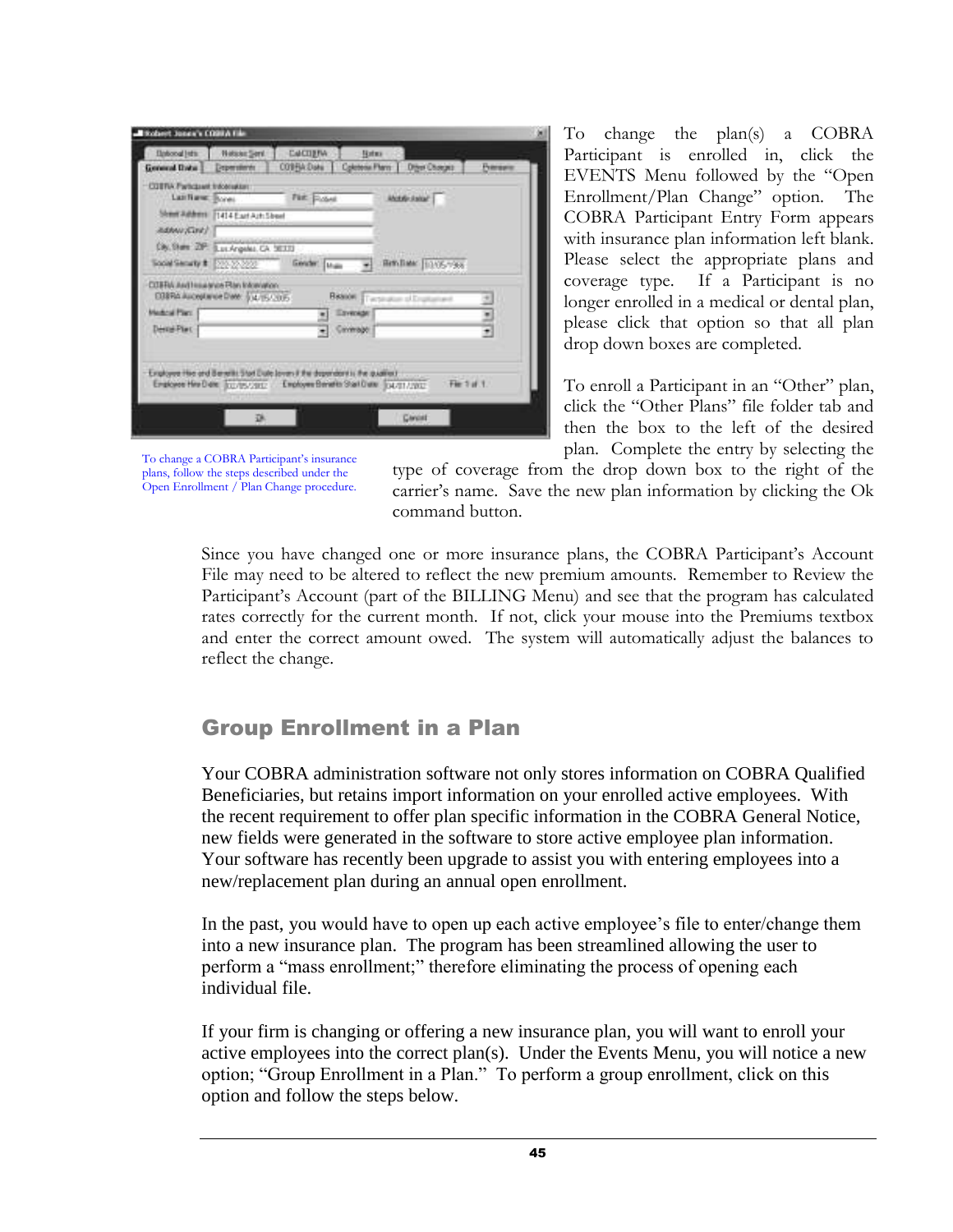- 1) Select the type of employee (either Active Employee or Current COBRA Participant) you wish to enroll in a plan.
- 2) Next, select the name of the plan from the dropdown list to enroll employees/Participants. (Only active plans show in the list.) Once a selection is made, a list of eligible employees/Participants will show in the enrollment list. If no employees/Participants show in the list, there are no eligible employees/Participants at this time. No one will show as having coverage. It is your responsibility to enroll them in the correct coverage type.
- 3) With the list of employees/Participants showing, the next step is to enroll them in the correct coverage type. To enroll employees/Participants in the selected plan, we first recommend creating a list of eligibles, separating them by the coverage type. For example, place all the employees/Participants who have selected "Single Coverage" in one list followed by those who selected "Family Coverage," etc. From that list, begin by clicking on the person's name in the list (which will highlight it). If more than one individual has enrolled in a coverage type, hold your Ctrl Key down and click on their name. Continue to select employees/Participants until all individuals who are enrolling in a similar coverage type are highlighted.
- 4) You will notice the "coverage types" listed in a listbox to the right. With the desired individuals highlighted, click on the correct coverage type in the list to the right. This will enter the coverage type in the field next to the names.
- 5) Continue step  $3 \& 4$  until all desired employees have been entered into a coverage type for the selected plan.
- 6) For employees/Participants who will NOT be enrolling in the plan you selected, do not select a coverage type for them. If you accidentally enter them into a coverage type, click on their name (and only highlight their name) and click the Remove Coverage Type button.
- 7) Once the desired individuals are enrolled in the correct coverage type, click the Enroll button.

You would continue this process for both employees and Participants and for all plans enrollment is to take place. The Group Enrollment Procedure will not show in your Things-to-do list so as insurance plans renew, you will want to keep a mental note to perform this procedure.

### Terminate COBRA Coverage

here are many reasons to terminate a Participant's COBRA coverage. Some may be voluntary, others may be required by law. The following are the most common reasons to terminate COBRA Coverage: T

- 1. Participant has reached the end of their maximum COBRA time frame;
- 2. Participant did not make monthly COBRA premium payments in a timely manner;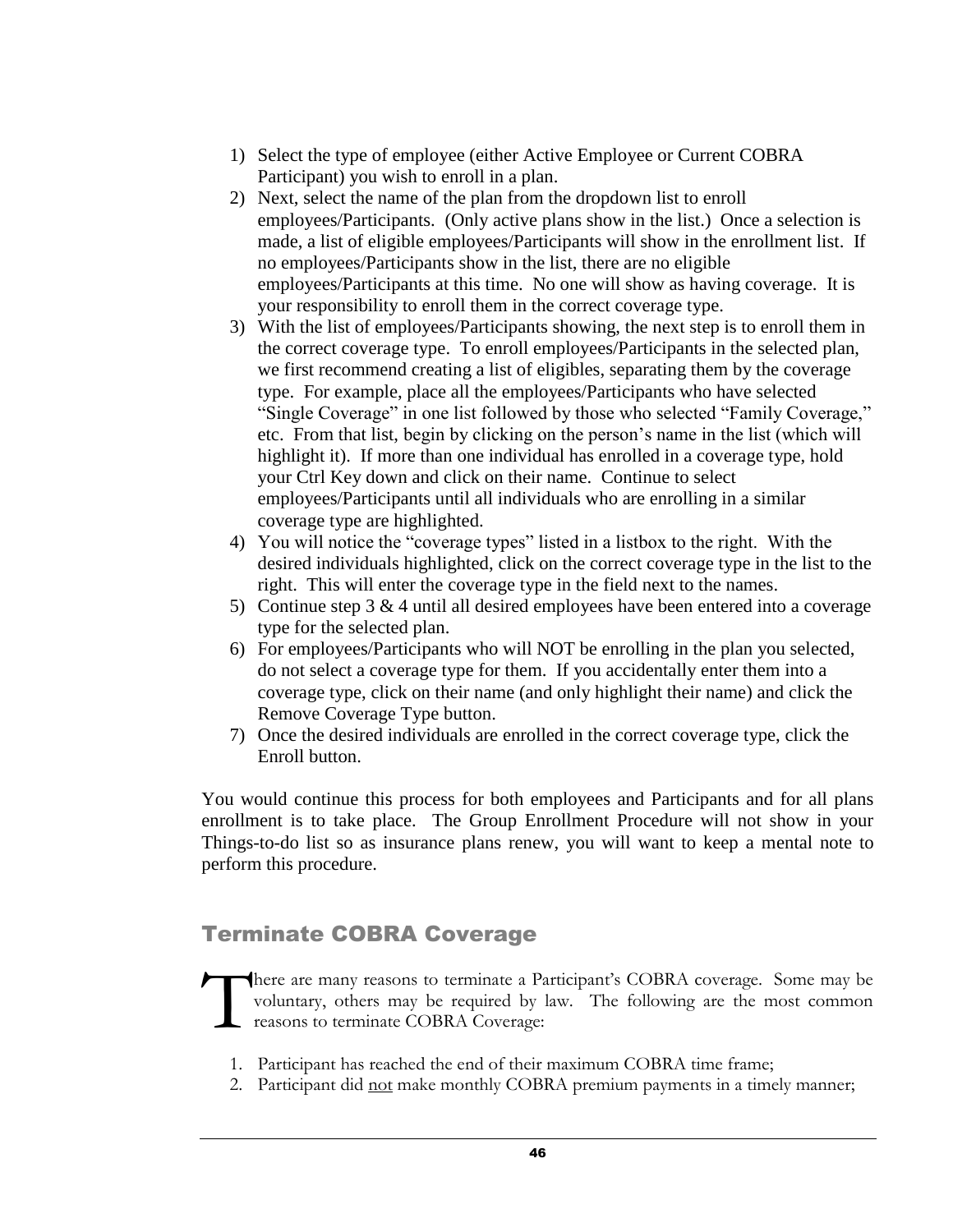- 3. Participant notifies you of their desire to voluntarily terminate coverage;
- 4. Participant becomes entitled to Medicare;
- 5. Participant receives coverage under another group plan (and does not have any medical pre-existing conditions that would not be covered under the new group plan); or
- 6. Participant moves from your insurance company's "service area" and is no longer eligible under the carrier's contract (or another plan available to similarly situated active employees in the new location).

If any of the above events take place, you may terminate the Participant's COBRA coverage by clicking the EVENTS Menu followed by the "Terminate COBRA Coverage" option. Select the Participant's name from the drop down box or type in their Social Security number in the upper textbox. Click the Ok button and you will be asked the reason for COBRA termination. Select a reason from the drop down box. You will notice that the system will calculate the termination date based upon the premiums paid through date. Make sure that you have entered all payments the Participant has made prior to terminating coverage. Click the Ok command button to authorize the termination. Once terminated, the system will advise you to send a COBRA Termination Notification. You may double click in the Things-to-do List and the letter will be prepared with the Participant's data. Print and send as soon as possible.

### Reinstate COBRA Coverage

t may become necessary to reinstate a Participant's coverage for an administration error or the Participant changes his/her mind prior to their voluntary termination date. To reinstate a COBRA Participant's coverage, click the EVENTS Menu followed by the "Reinstate COBRA Coverage" option. Select the Participant's name from the drop down box or type in their Social Security number in the upper textbox. Click the Ok command button and the Participant will be returned to active COBRA status. The Participant's Account will be updated to reflect if further premiums are owed for the time they were considered "terminated." I<br>"Rei

Because you have reinstated the Participant, the Things-to-do box will illustrate what should be done next for this Participant. If they have not paid in a timely fashion, it is going to recommend termination. Administer as you feel is appropriate.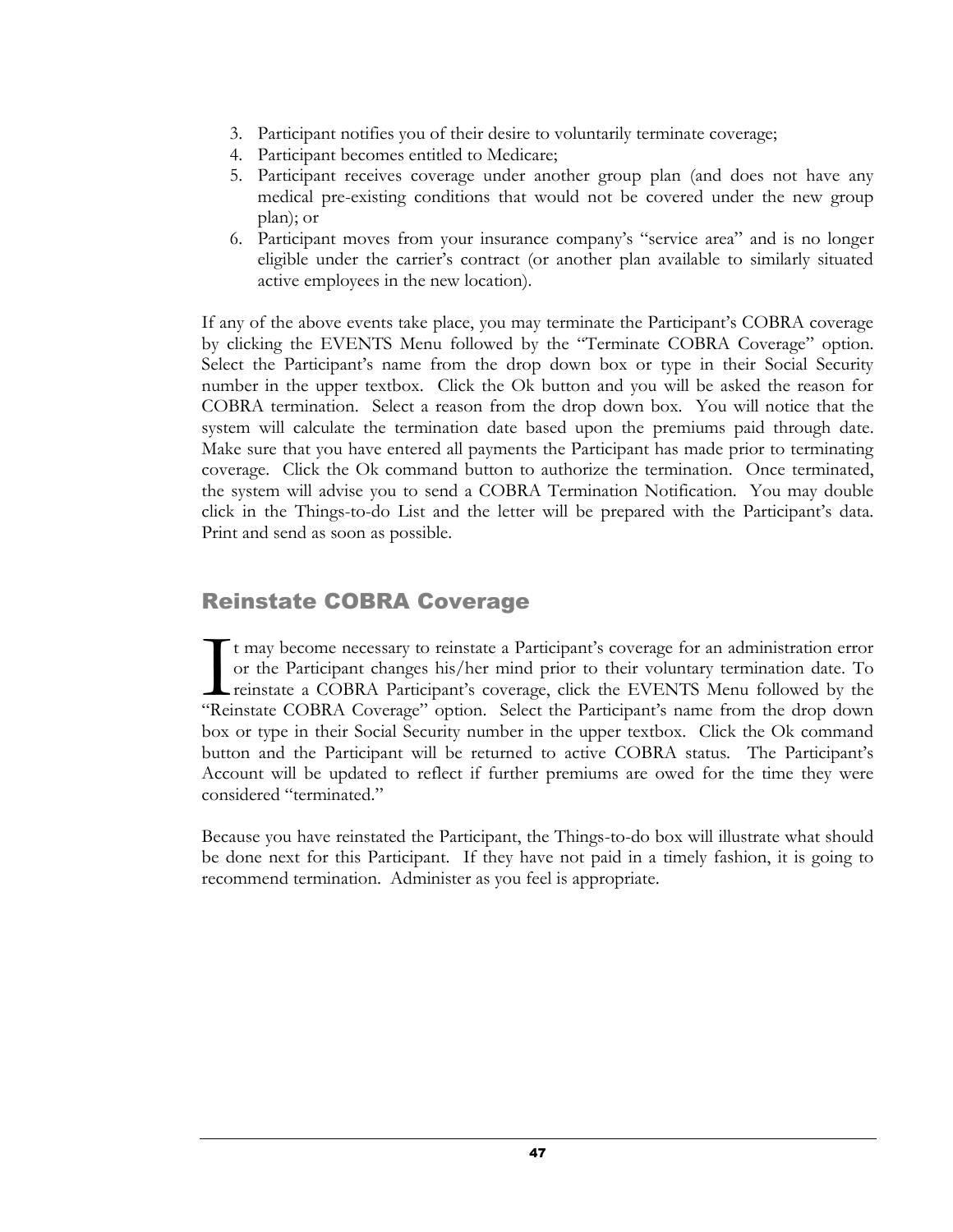# **Section** 6

## THE GROUP INFORMATION MENU

The Group Information (Group Info.) Menu is where you initially enter information on your company/organization, Third Party Administrator and insurance companies.

### Company Information

he COBRA Administration Manager uses information on both your company and the group insurance plans in notification letters, monthly invoices and reports. You must enter the information in these areas prior to entering Qualifiers/Participants. T

You may enter the information in two (2) ways. Either double click the "IMPORTANT - Enter Company Information Now!" in the Things-todo box that is shown on your screen when you start the program or click the Group Information Menu and select "Enter Company Information."

Type in the name of the company for which you are administering COBRA followed by the mailing address to which correspondence is to be received from a COBRA Qualifier or Participant. You are provided an

| <b>Company Information</b> | Adrin Fees/TPA                                   | Diver Programs                                                                                                                                                        | Noted |
|----------------------------|--------------------------------------------------|-----------------------------------------------------------------------------------------------------------------------------------------------------------------------|-------|
|                            |                                                  | Enter the information on the company being administered. Fields in italic font are optional. Once<br>completed, please review the other tabs for further information. |       |
| Company Data               |                                                  |                                                                                                                                                                       |       |
|                            | Company Name: INYZ Corporation                   |                                                                                                                                                                       |       |
|                            | Mailing Address: 123 East Main Street            |                                                                                                                                                                       |       |
| Ackhers Dyantow (Optimus)  |                                                  |                                                                                                                                                                       |       |
|                            | City, State and Zip Code: LAnycity, CA 90123     |                                                                                                                                                                       |       |
|                            | Company Contact: Uphin Doe                       |                                                                                                                                                                       |       |
|                            | Above Person's Job Title: Benefits Administrator |                                                                                                                                                                       |       |
|                            | (Area Code) Phone Number: (1918) 111-1111        |                                                                                                                                                                       |       |
|                            | Mau Guly/Ser Number 1918 111-1112                |                                                                                                                                                                       |       |
|                            | Carter's Email Address physiol@ujacorp.com       |                                                                                                                                                                       |       |

"Address Overflow" line if you need additional space for an address entry. Next, enter the name of the Administrator (i.e. the person signing COBRA notifications or the qualified contact at the company), job title, phone number, fax number and e-mail address.

After enter general company information, you will need to enter the percentage that your organization will be charging a COBRA Participant and a Disabled Participant for administration. By law you may charge up to two (2%) percent for common COBRA Participants and up to fifty (50%) percent for Disabled COBRA Participant during the eleven month extension. It is recommended this remain constant throughout your administration or you may expose the company to a discrimination suit. If you are a Third Party Administrator,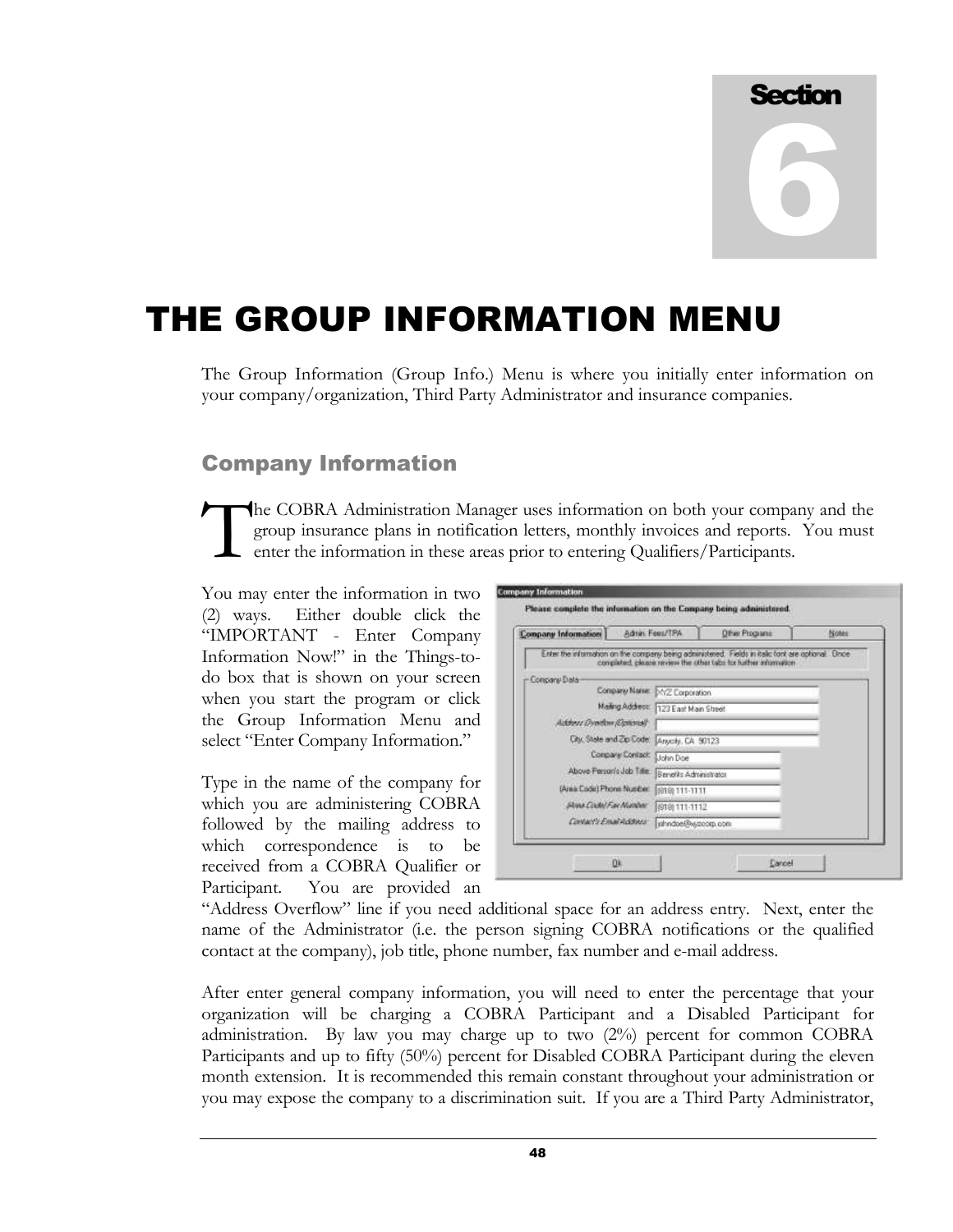click the designated checkbox and complete the form on TPAs (also under the GROUP INFO Menu).

Next, you must select any optional plans your firm is offering to employees. A Section 125 Cafeteria Plan that offers a Flexible Spending Account/Medical Reimbursement Account should be checked if available to active employees. If you just have a Premiums Only Plan (POP) style Cafeteria Plan, it is not necessary to check this option. If you would like the program to bill insurance premiums for Retired Employees, check the appropriate box. If your state requires you to offer life insurance as a COBRA plan, check the

| Admn Foot/IPA<br><b>Driver Frogmans</b><br>Company Intertundent                                                                                                                                                                                                                                                                                                                                                                                                                                                                          | <b>Moont</b> |
|------------------------------------------------------------------------------------------------------------------------------------------------------------------------------------------------------------------------------------------------------------------------------------------------------------------------------------------------------------------------------------------------------------------------------------------------------------------------------------------------------------------------------------------|--------------|
| CDEFIA allows employers to charge an admissimation has for thes services. You may charge up a 23 for<br>standard COBPA participants. Participants who became "deabled" within the first 60 days under COBPA<br>and receive a determination host \$\$8, justimy their eithnery specific CDBRA fine hannel may be clustged up to<br>a SER admin. for during the eleven month extension. In the second section, alease nebty the graters if you.<br>Ain a Third Party Administrator that will be administrating CDERA for this experiences. |              |
| Adsing nation Information:<br>75<br>2000 LAYER<br>COEFIA Administrative Fee 80% to 2%1.<br>$\overline{51}$<br>EDBRA.Azhan, Fae for Disabled Participants (EX to 5EX)                                                                                                                                                                                                                                                                                                                                                                     |              |
| - Third Parts Advances about                                                                                                                                                                                                                                                                                                                                                                                                                                                                                                             |              |
| I We are a Third Party Administrator (TPA) administering for the account.                                                                                                                                                                                                                                                                                                                                                                                                                                                                |              |
|                                                                                                                                                                                                                                                                                                                                                                                                                                                                                                                                          |              |

bottom check box. (The Federal COBRA law does not require COBRA continuation on life insurance but States such as Minnesota have state mandates requiring life insurance as part of COBRA). Lastly, you may enter any notes you wish on the company.

|                                     | <b>Judeau, Feeu/TRitc.</b>                                                                                                                                                                                                                                                                                                                                                                                                                 | <b>Hihar Programs</b> | <b>Bakes</b> |
|-------------------------------------|--------------------------------------------------------------------------------------------------------------------------------------------------------------------------------------------------------------------------------------------------------------------------------------------------------------------------------------------------------------------------------------------------------------------------------------------|-----------------------|--------------|
|                                     | There are other plans that sequee COSPUL administration that was unseen forget. If your organization offers<br>a Modelal Realtie Spending Amergenient ander the IRC Section 195 you must after the sign to continue<br>coverage. Sense states such as Difense ontal record that the most ancie also be objected under CCEFA.<br>Please select the aggrega ple County to adous the program of the Chine Programs that you wish to admission |                       |              |
| -Dike Prepare (Ouch boost the sept) |                                                                                                                                                                                                                                                                                                                                                                                                                                            |                       |              |
|                                     | 57 Clas link often a Calebraic Plannets Flexible Township Accounts.                                                                                                                                                                                                                                                                                                                                                                        |                       |              |
|                                     | Last Day of Medical FSA Plan Year: (13/31/2005)                                                                                                                                                                                                                                                                                                                                                                                            |                       |              |
|                                     | D. Our first offers and at 5000 managed plane to me Plateau' Englishers:                                                                                                                                                                                                                                                                                                                                                                   |                       |              |
|                                     | She fire in required by the State to other COEFA' on Life Insularon.                                                                                                                                                                                                                                                                                                                                                                       |                       |              |
|                                     | the contract property of the contract of the contract of the contract of                                                                                                                                                                                                                                                                                                                                                                   |                       |              |
|                                     | Engineer does/may have explorers eighte to Trade Adjustment Accidence as attendances the                                                                                                                                                                                                                                                                                                                                                   |                       |              |
| Trade Act of 2002                   |                                                                                                                                                                                                                                                                                                                                                                                                                                            |                       |              |

Here is where you enter if you have a Medical FSA, Retiree Benefits, state mandated life insurance continuation and if your firm is eligible for Trade Act Assistance.

of the form.

Upon completing the form, click the OK button to store the information. If for some reason you do not want to save the information, merely click the Cancel button to return to the Main Menu. Company information can be changed at anytime by recalling this form and making the necessary modifications.

The program offers the ability to make the company/sub group inactive. This means that it will retain all the entered information but will not track COBRA events any longer. It will not show in the Things-to-do box as having administration to perform. The advantage of this over deleting the account is that the data is saved for future inquiries. To make the company inactive, click the checkbox at the top

### Third Party Administration Info

he Third Party Administration Info option will be shown only if you have selected that option in the Company Information Form as described above. If you are administering COBRA for an account, you should enter information on your TPA or The Third Party Administre that option in the Comparation and the Comparative and administering COBRA form.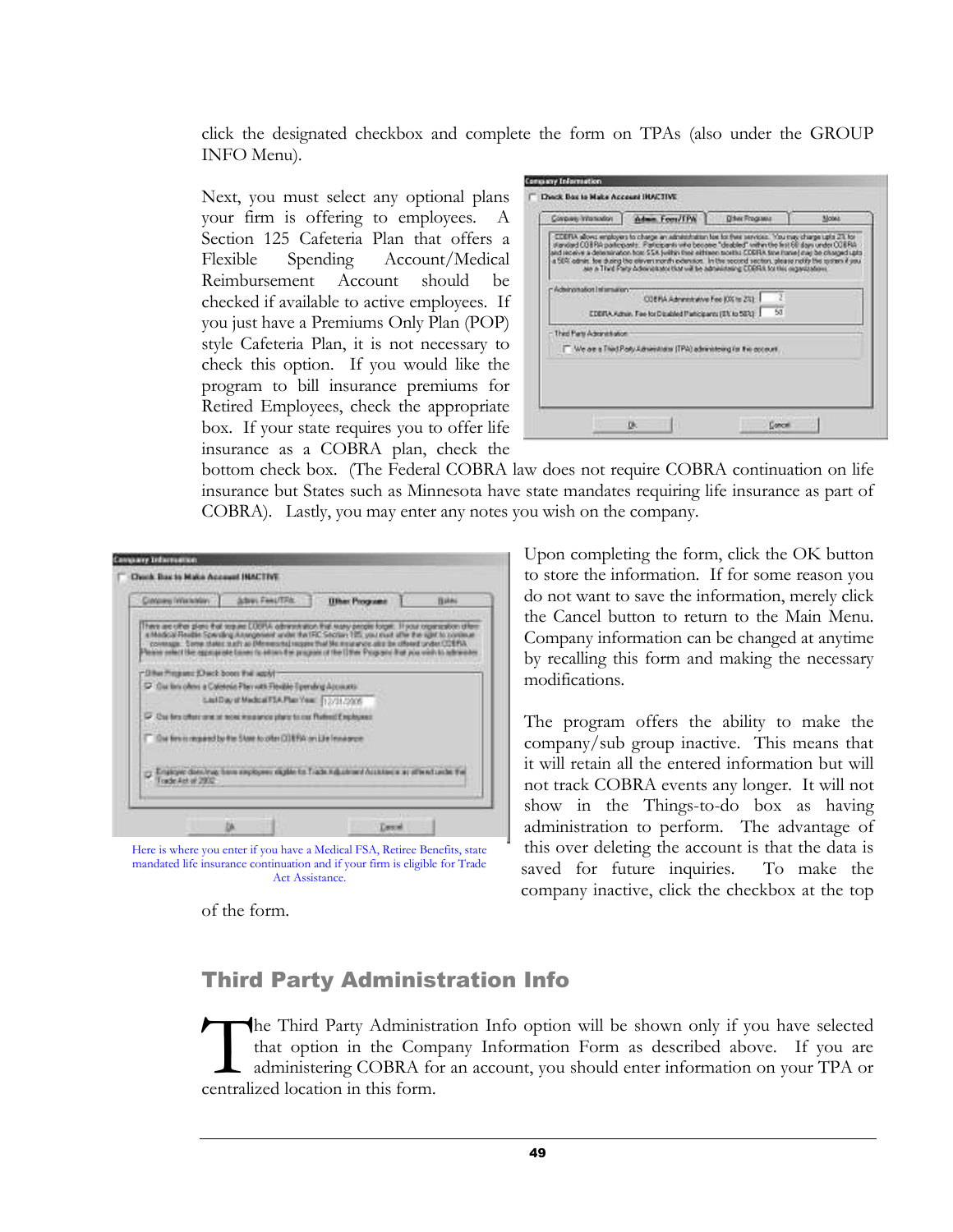Information on the form allows you to establish who will be signing the letters (TPA or Company Representative) and where COBRA payments are to be sent (TPA or Company). It also allows you to designate who the Plan Administrator will be. This is important because it will be entered into the Qualifying Event and General notices.

For new accounts you will need to make sure you check the appropriate box on the Company Information Form and then complete the TPA information.

A new feature of the software is to enter charges for certain events and produce a monthly invoice to the client. Since there is not a standard for billing, the program offers multiple options. You may use one or more of the selections or create your own. When you make changes, you will be asked if you wish to change the TPA information in your other groups. This will eliminate having to change to each group and making the change there.

There are a few other options you may change globally. You will have the ability to change which General Notice and Qualifying Event letter you prefer to use. Many clients have called and asked why we offer two sets of notices. In the past, we created our own letters which we updated as needed. With the release of the 2004 final regulations, the Department of Labor (DOL) released their own letters which satisfy the notification requirements. Since their letters have the "Good Housekeeping Seal of Approval," we elected to make them the default letters. On the other hand, we had numerous employers have their legal council update the letters we provided and feel they better meet their needs. It is your choice as to which letters to utilize. If you wish to globally make a change for all your groups, make the appropriate selections on the TPA information form.

### Enter New Insurance Plan

As with the company data, it is essential to enter information such as group insurance plan name, type of insurance and monthly rates prior to entering COBRA Qualifiers/Participants because the data actually become part of a their file. As you will see after a few minutes of entering Qualifier's/Participant's information, the program asks you to select insurance plan information from drop down boxes. If they are not entered, you will be unable to select the correct plan(s).

Prior to entering group plan information, it's important you have an understanding of plans eligible for COBRA continuation. The following are plans requiring the offering of COBRA Continuation Coverage:

- 1) Medical Indemnity Insurance Plans
- 2) Preferred Provider Organizations (PPO)
- 3) Health Maintenance Organizations (HMO)
- 4) Exclusive Provider Organizations (EPO)
- 5) Dental Indemnity Plans
- 6) Prepaid Dental Plans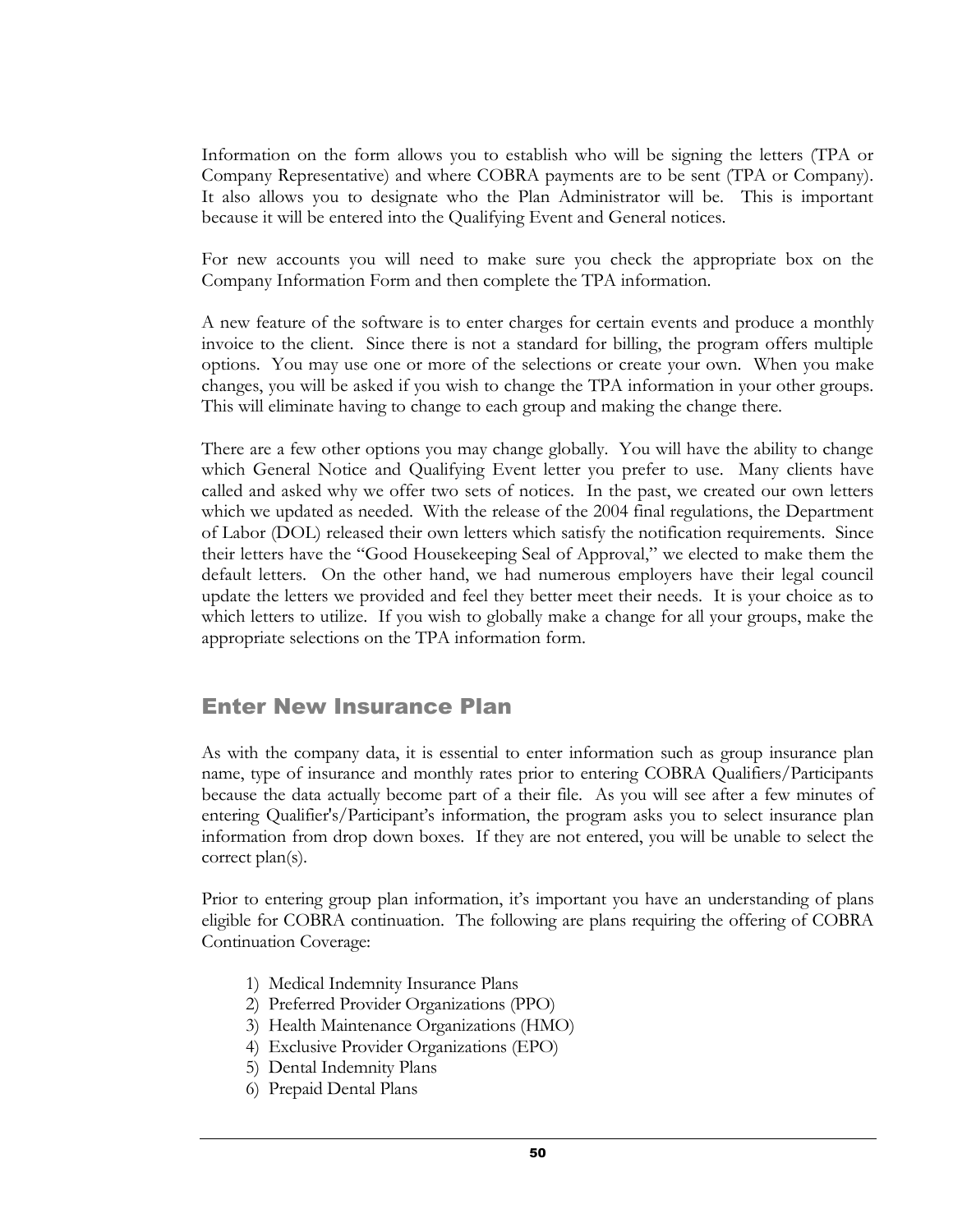- 7) Prescription Drug Plans
- 8) Drug/Alcohol Treatment Plans
- 9) Vision Plans
- 10) Hearing Plans
- 11) Long-term Care Plans
- 12) Free-standing Psychiatric Plans
- 13) Medical Reimbursement Accounts under Section 125
- 14) Life insurance is mandated in some States (MN)

Keep in mind that your group short-term and long-term disability programs, Worker's Compensation coverage or any wellness plans are not eligible for COBRA continuation.

This software divides COBRA eligible plans into three categories; medical, dental and "other" plans. Medical plans are represented by plans one through four of the list above. Dental plans are shown as five or six and "other" plans would be seven through fourteen in the list. These breakdowns are important when entering plan data.

To enter your plan information, either double click "IMPORTANT - Enter Insurance Co. Information Now!" or click the GROUP INFO Menu followed by "Enter New Insurance Plan."

The first section of the form is Insurance Company name, address and phone number for customer assistance. The system will also want to know if the insurance contract was written in California. If so, click the checkbox and the system will administer CalCOBRA for you.

| Group Health Insurance Plan Information                                   |                                                                                   |                                                                                            |  |  |  |  |
|---------------------------------------------------------------------------|-----------------------------------------------------------------------------------|--------------------------------------------------------------------------------------------|--|--|--|--|
| File 1 of 1                                                               | Insurance Company Name:                                                           | Green Cross & Green Shield                                                                 |  |  |  |  |
|                                                                           | Mailing Address:                                                                  | 3030 North Central                                                                         |  |  |  |  |
|                                                                           | City, State and ZIP Code:                                                         | Anycity, CA 90123                                                                          |  |  |  |  |
|                                                                           | Customer Service Phone #:                                                         | (818) 555-5555                                                                             |  |  |  |  |
|                                                                           |                                                                                   | ○ This Policy was issued in California AND is a fully-insured medical plan.                |  |  |  |  |
|                                                                           |                                                                                   | 01/01/2005<br>12/31/2005<br>First Day of Contract Year:  <br>Last Day of Contract Year:    |  |  |  |  |
|                                                                           | Type of Insurance Plan ("Other" means "Not a medical or a dental plan"):  Medical |                                                                                            |  |  |  |  |
| On what day does TERMINATION from the Plan become effective? End of Month |                                                                                   |                                                                                            |  |  |  |  |
|                                                                           |                                                                                   | May Participants CONVERT to an individual plan at the end of COBRA term? Yes               |  |  |  |  |
|                                                                           |                                                                                   | What if a Full-time Student?<br>Dependent Children are termed on what birthday? 19<br>123. |  |  |  |  |
|                                                                           | Rating Structure (Tiers):                                                         | Plan Number:<br>Single, 2 Party, 'EE + Child & Family                                      |  |  |  |  |
| <b>Single</b>                                                             | 2 Party                                                                           | $EE + Child$<br>Family                                                                     |  |  |  |  |
| Rates:                                                                    | 250.00                                                                            | 500.00<br>480.00<br>750.00                                                                 |  |  |  |  |
|                                                                           |                                                                                   | Enter the rate the Group/Company is billed. (Do NOT include the 2% administration fee)     |  |  |  |  |
|                                                                           | Πk                                                                                | Cancel                                                                                     |  |  |  |  |

The second section asks questions regarding the insurance company's administrative procedures. Enter the contract effective date (or the most recent renewal date). The date that you enter insurance information should be between the First and Last Day of the Contract Year entered. This is so monthly premiums will be calculated correctly for current COBRA Participants. The program retains rates from the prior seven years so if you are about to renew, you may want to first enter the existing rates, save them and then edit them with the new contract year and new rates.



The type of insurance plan is a comprehensive medical plan, a dental program or the remainder fall into the "Other" category. Push the down arrow to review the options and click the appropriate type of plan. You will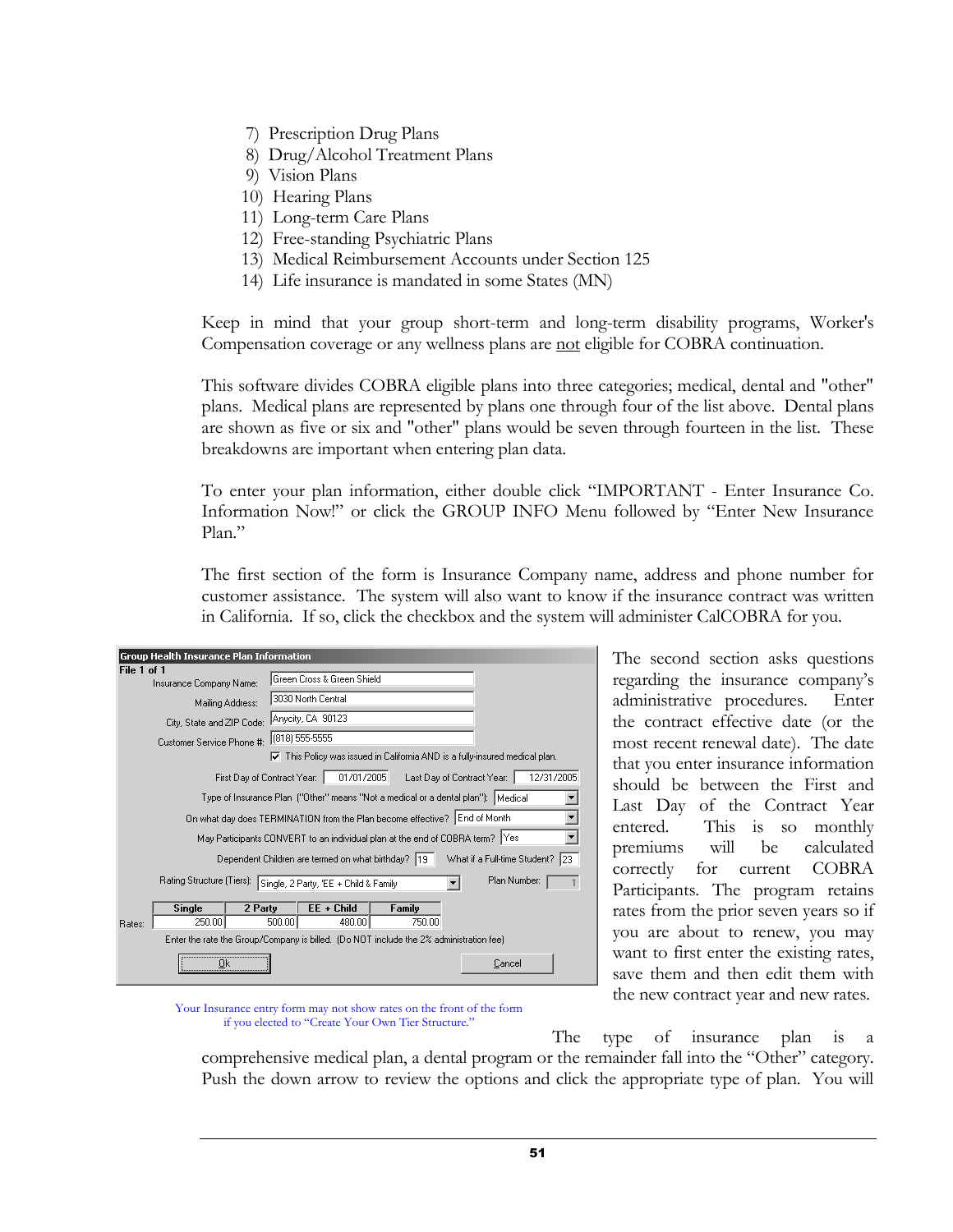have the ability to enter more plans so do not try to enter all your insurance information on this one form. It is recommended that you first enter all of the "medical" followed by the "Dental" and "Other" plans.

Next, the program requests your company's Termination Regulation. There are two choices; coverage terminates at the End of the Month in which an employee is terminated or coverage terminates the Date of Termination. Most companies have coverage terminating at the end of the month to limit the burden of tracking billing issues. If you are not sure, please contact the insurance company. This selection is very important! **You may only have one Termination Regulation (either End of Month or Date of Termination) so if you have plans with a different Termination Regulation, select the Date of Termination regulation and enter the qualifying event date based upon the actual date coverage will be lost**. If you elect the Date of Termination option, you will be given some billing options as explained in the BILLING Menu section of this manual.

Most insurers allow employees to convert to an individual plan upon termination of coverage. The reason is similar to COBRA, to allow people with medical pre-existing conditions to continue coverage on an individual basis without a lapse in coverage. There are two problems with conversions, many times the benefits are substantially reduced and premiums excessive.

Under the COBRA legislation, you must offer a person the right to convert to an individual plan upon completion of their COBRA term. If your state laws mandate something different, you have a self-funded plan or coverage cannot be converted, click "No."

The COBRA law suggests that a COBRA Participant should be offered the same rights as an active employee, therefore allowing them to change plans during an annual Open Enrollment. Many insurance companies argue this point, not allowing COBRA Participants to enroll in their plan during an Open Enrollment. Click "No" if you are not sure or "Yes" if you are positive of their acceptance of COBRA Participants.

Next, most insurance companies define what an eligible dependent is by age or marital status. The most common is to cover all legal dependents until age nineteen (19) or twenty-three (23) if they are a full-time student. This information is usually found in the insurer's contract.

Lastly, you will need to select an insurance plan tier and enter rates. The most common rating tiers are shown in the drop down box. If your insurance company offers something other than a 2, 3 or 4-tier plan, click the "Other" option. **If your firm offers 2, 3, or 4-tier plan but** 

The software does not track age-rated plans. You will be responsible for changing the Participant's file when then enter a new age bracket.

**the labels are slightly different, we recommend you still select the one that represents your plan because the functionality of the plan is more comprehensive then entering your own tiers**. The "Other" option allows you to enter the name of the tier (up to sixty tiers) and the associated rates. This can be useful if you have a plan that is age-rated. Keep in mind, this program will not automatically rate Participants based upon age. You are responsible for changing the Participant's file when they enter a new age bracket.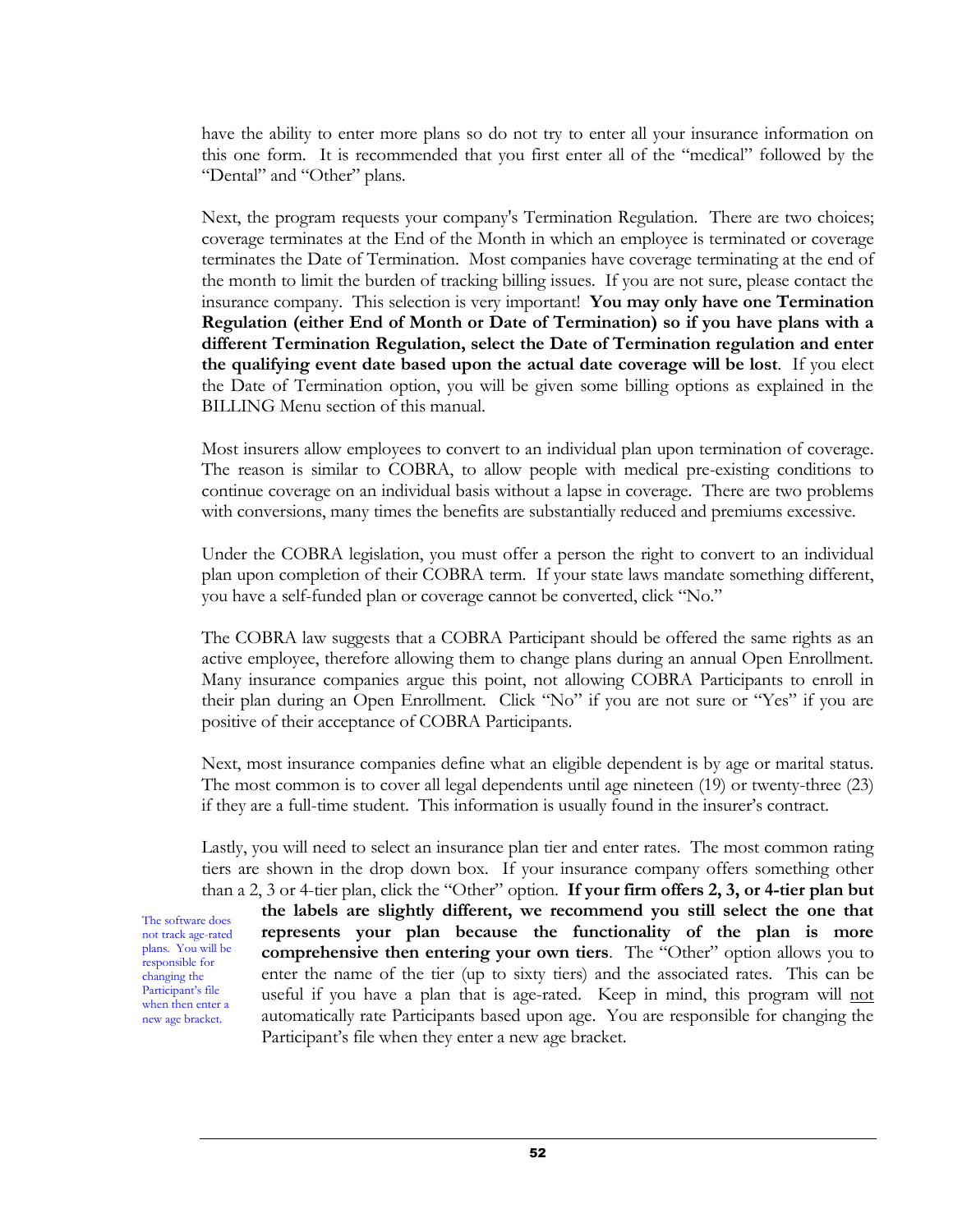Upon making your tier selection, the form adds rate entry textboxes. The tier names are located above the textbox that you are to enter rates. For example, you would enter the rate for single coverage under the textbox showing "Single."

### **Please enter the monthly rate the insurance company charges you for the associated tier. The program will automatically add the administrative charges that you specified in the Company Information form**.

If you selected "Other" as the tier structure, a new form will appear with sixty (60) empty textboxes. You must then designate a name for the tiers and enter the associated rate next to the tier name. Enter rates only in boxes that you have designated as a tier. Leave unused boxes empty and do not skip textboxes (i.e. don't use textboxes 1, 2, 3 & 5). If you have a need for more then the initial twenty boxes, click the Next 20 command button. When completed, remember to click the Ok command button to return to the Insurance Entry Form.

Do not try to enter all your plans under the Other tier option. You will go through the same "Enter A New Insurance Plan" process for each of the plans you offer.

Once the form is completed, click the OK button. This will store the information on your hard drive. (If you wish to exit the form without saving the information, click the Cancel button). Now, repeat the process for all eligible COBRA insurance plans.

The program will maintain rates for seven years. You may enter rates from a previous year but it is not necessary unless the program will need the old rates for calculation purposes. If you are within three months after the renewal of an insurance plan, it is recommended that you enter the last plan year's rates.

Since the company may change insurance companies over the years, you may make an insurance company inactive, meaning it will not be available for future Qualifiers. To make an insurance company inactive, click the associated checkbox at the top of the form and save it by clicking the Ok button.

If you are changing insurance plans, you will have to go through the Plan Change/Open Enrollment procedure for each COBRA Participant/Retiree. This will update the rates that need to be charged for everyone.

### Review or Edit Insurance Plan

 $\sum$  ou may have a need to change information on an insurance plan such as an address, phone number or any of the other fields. Probably the most important change you make will be to the rates on annual basis. The program will notify you Tou may have a need to change information on an insurance plan such as an address, phone number or any of the other fields. Probably the most important change you make will be to the rates on annual basis. The program will remains correct, it is essential that the renewal rates are entered in a timely manner.

In the month prior to the insurer's renewal, open the Insurance Company Review Form by clicking the Group Info Menu followed by the "Review or Edit Insurance Plan" option. From the drop down box, select the desired insurance company by positioning the mouse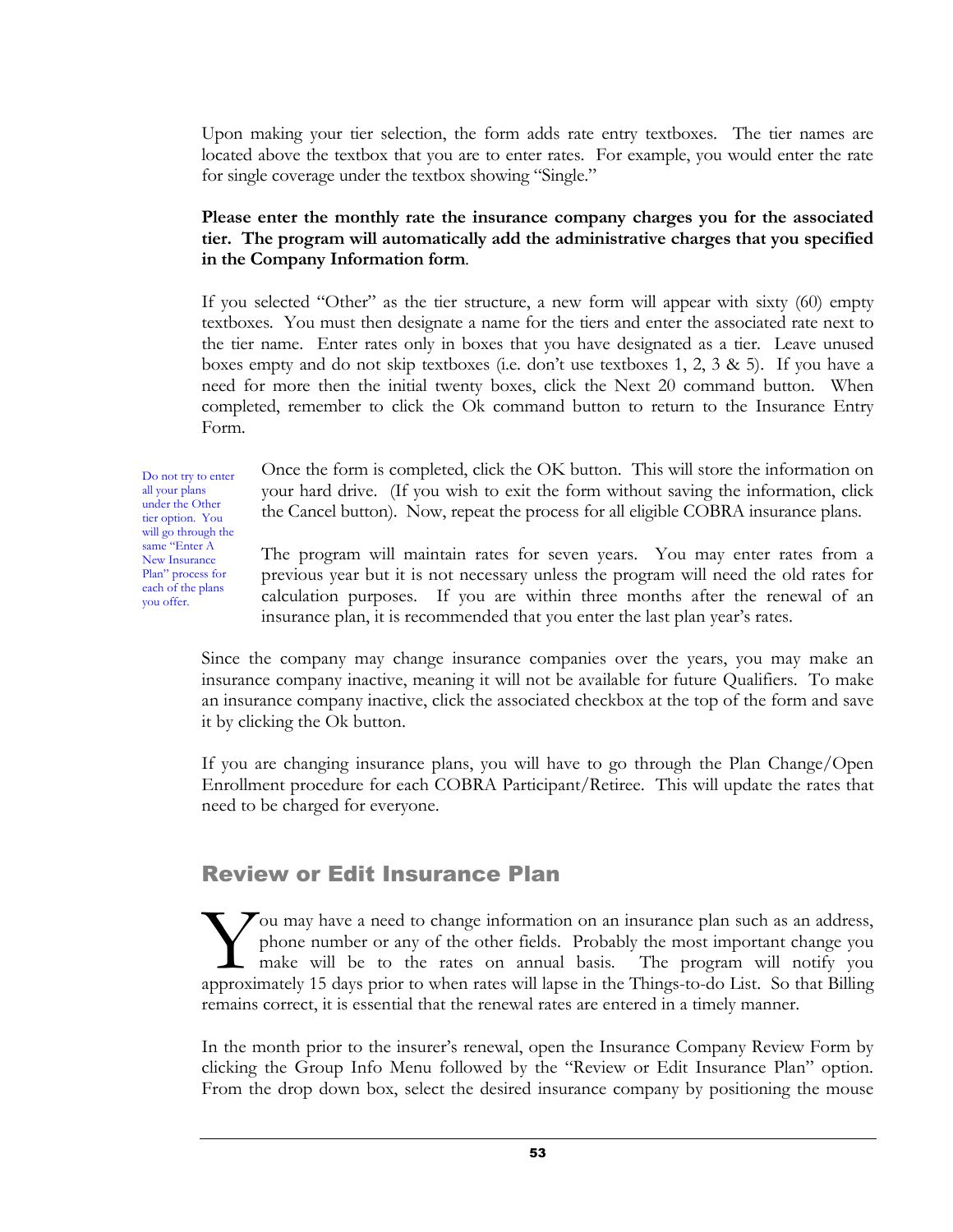pointer over the insurer's name and click. Once selected, click the Ok command button and the Insurance Company Information Form will illustrate the current data on the carrier.

When entering renewal rates, make sure you also change the contract year's start and completion date.

Changing rates requires you to change both the rates and the contract dates. First, position the I-Beam over the First Day of Contract Year field and click. This will position the cursor in the field waiting for your change. Usually, you will just need to change the year. Once correct, either press the ENTER or TAB key to change to the Last Day of Contract Year and update it to the renewal completion date.

Next, update the rates to the renewal rates. The old rates are automatically stored and the program has access to them when determining a prior month's premium. Once the rates have been updated, click the Ok command button to store the changes. If you wish not to save the changes, simply click the Cancel command button. Please do not hesitate to enter renewal rates. The system will not use the new rates until the appropriate date.

If you change the "On what day does TERMINATION from the plan take place" field, it will change it for all plans. This program does not support different start and completion dates for your different plans. If your dental carrier (or other plan) will not allow you to change their termination regulations to match the medical carrier (which we recommend you try to do), you will need to edit the COBRA General Notice and Qualifying Event letter and state the plans have different termination dates.

If you no longer offer a plan, you may want to make it "Inactive." By making the plan inactive will remove the "Enter Insurance Renewal Rates" from the Things-to-do list. It is recommended you make a plan inactive versus deleting it form the database.

### Delete an Insurance Plan

You may want to consider making the insurance plan inactive versus deleting it so that people's records will remain accurate. At other times, it may be easier to delete the plan so that you may automatically enroll existing Participants into a new plan.

The Deleting an Insurance Plan function will ask you to enroll COBRA Participants into another similar plan or just terminate them from the deleted plan. For example, if your firm changes insurance companies, you must offer COBRA Participants the right to enroll in a similar plan. For billing purposes, you will also need to input changes into this program. The COBRA Administration Manager tries to make the change as simple as possible. When deleting an insurance plan, the following screen will appear providing options on COBRA Participant's.

You must select one of the options for handling COBRA Qualifiers and Participants when deleting an insurance plan. The two options you have are to automatically enroll all COBRA Qualifiers and Participants into another similar (medical, dental or "Other" type plan) or unenroll all COBRA Participants because no similar plan has been implemented. If the new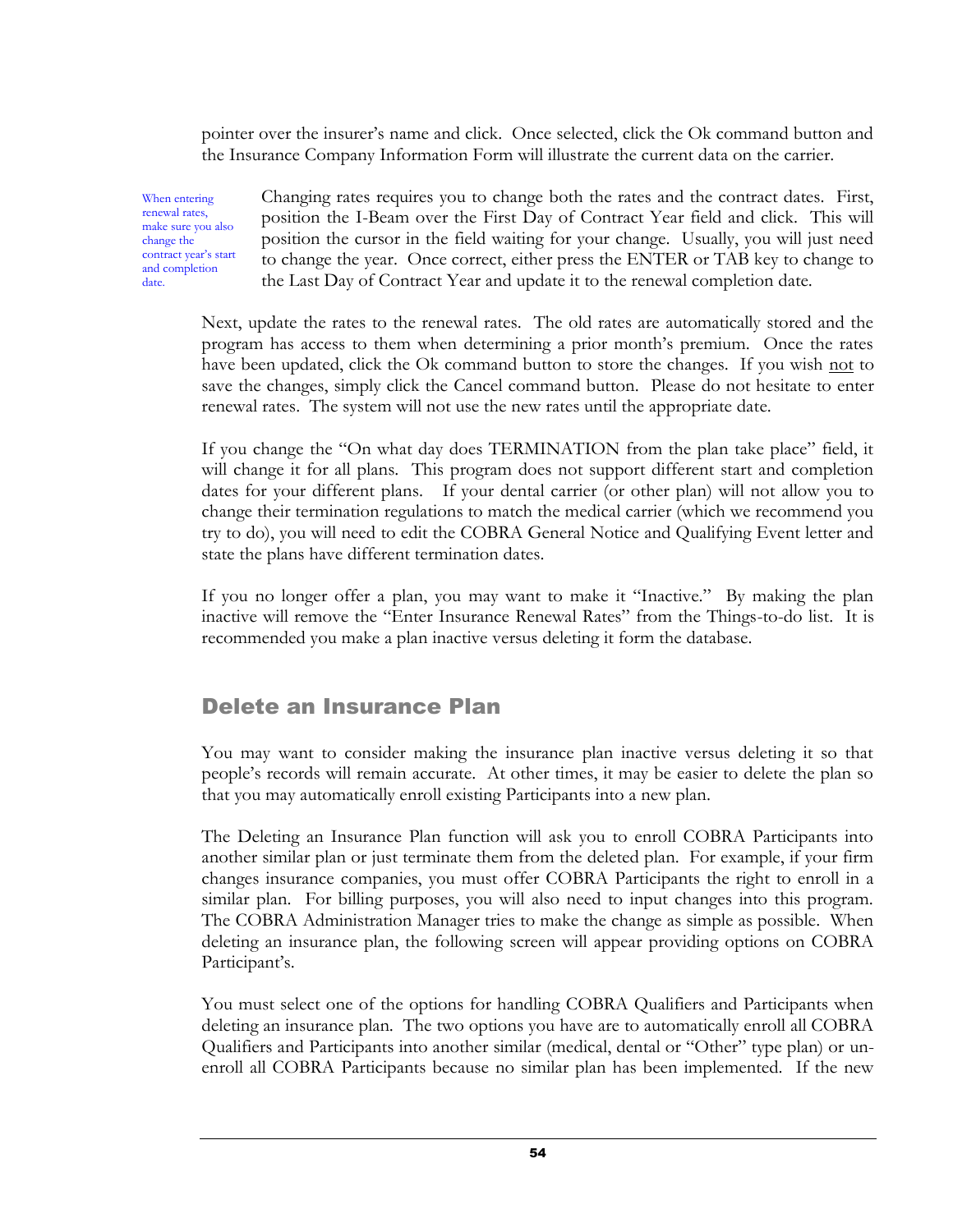plan does not have the same tier structure, you must un-enroll all affected COBRA people and enter them into the new plan through the Open Enrollment/Plan Change procedure.

Once you have made your choice of options, make sure the correct plan name is shown in purple and click the Delete command button. If you wish to escape without deleting the insurance plan, click the Cancel command button. If you elected to print a list of affected people, you will need to either open their files and un-enrolling them or enter them into a new plan.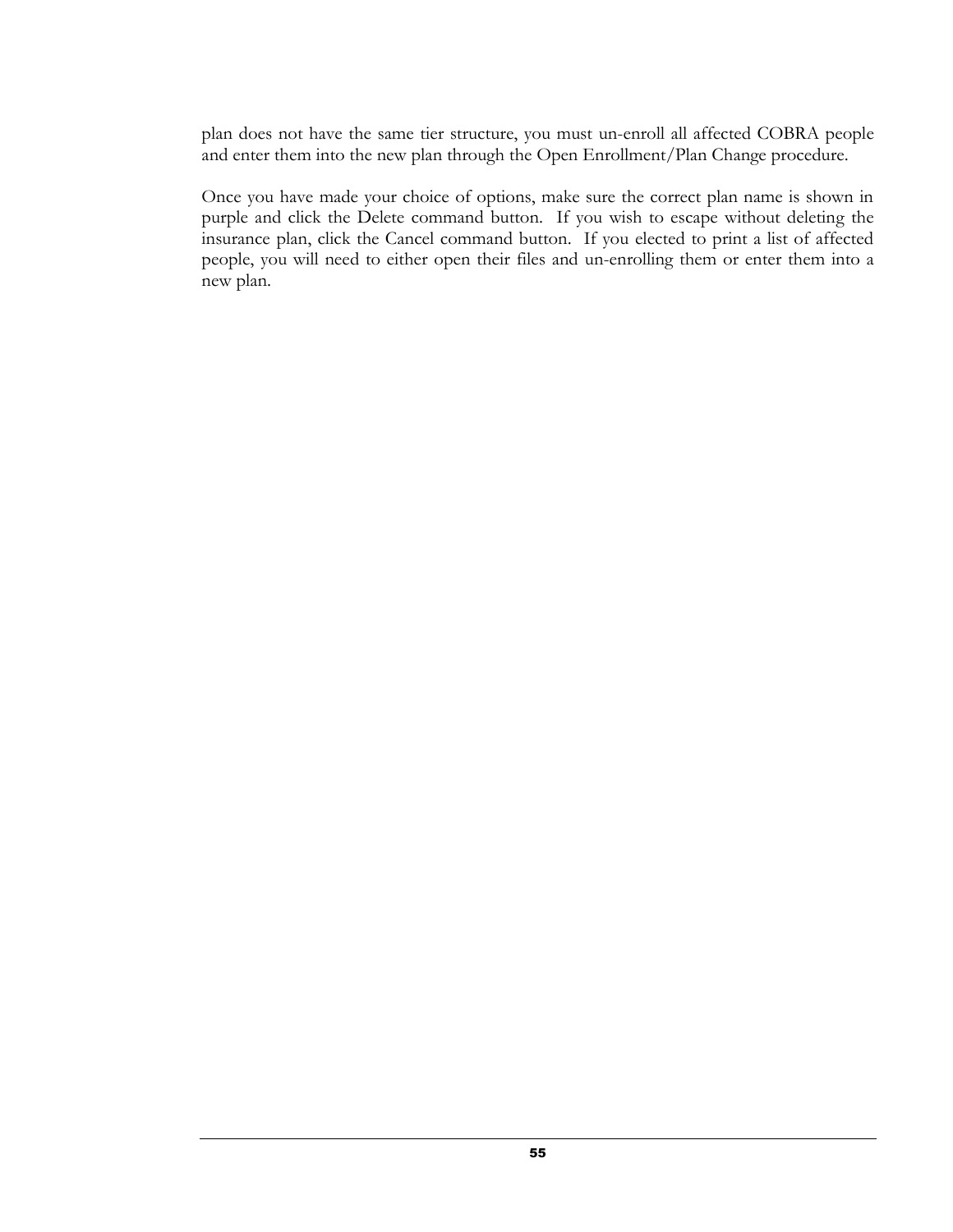# **Section** 7

## THE NOTIFICATIONS MENU

he NOTIFICATIONS Menu is the work horse of the COBRA Administration Manager. It allows you to print, edit, create and delete important COBRA notifications. The NOTIFICATIONS Menu houses a powerful word processor that The NOTIFICATIONS Menu is the work horse of the COBRA Administration Manager. It allows you to print, edit, create and delete important COBRA notifications. The NOTIFICATIONS Menu houses a powerful word processor that make by using standard variables located in the document.

The COBRA legislation states there are five (5) COBRA notifications that must be distributed. The first is the General Notice (formally known as the Initial COBRA Notification Letter) that explains the law and provides directions for dependents that experience a "qualifying event." This letter should have already been sent to all employees and their covered dependents that are covered under a COBRA eligible group plan.

The second required notification is the COBRA Qualifying Event Letter. It should be sent to "qualified beneficiaries" (the person or people that lose coverage because of the qualifying event) within forty-four (44) days from the date they will be terminated from the company's group plan. It explains their COBRA rights, important dates and provides an Election Form to be returned signifying their acceptance of COBRA. **Although you legally have fortyfour days to send the notification, it is recommended you send the notification as soon as you are aware of the qualifying event.**

The required third letter is a Conversion Notification. This notification should be sent to COBRA Participants in their last 180 days of COBRA continuation coverage. It explains their right to convert to an individual plan without having any medical pre-existing condition limitations. In theory, the letter is a good idea but not all insurance companies and selffunded plans are required to offer a conversion, and when they do the rates can be outrageous. If your plan does not allow for conversions, it is recommend that you contact a benefits attorney for advice and make sure the response to the associated question in the Insurance Plan Entry forms states "No."

Effective June 1, 1997, on your plan's renewal date, your firm is responsible for providing a Certificate of Coverage to individuals terminated from a group plan. Each letter that is sent dealing with a person being terminated from a plan will include a Certificate of Coverage. Many insurance companies may send a Certificate of Coverage upon termination from the plan but employers (not insurance companies) are responsible for providing this document.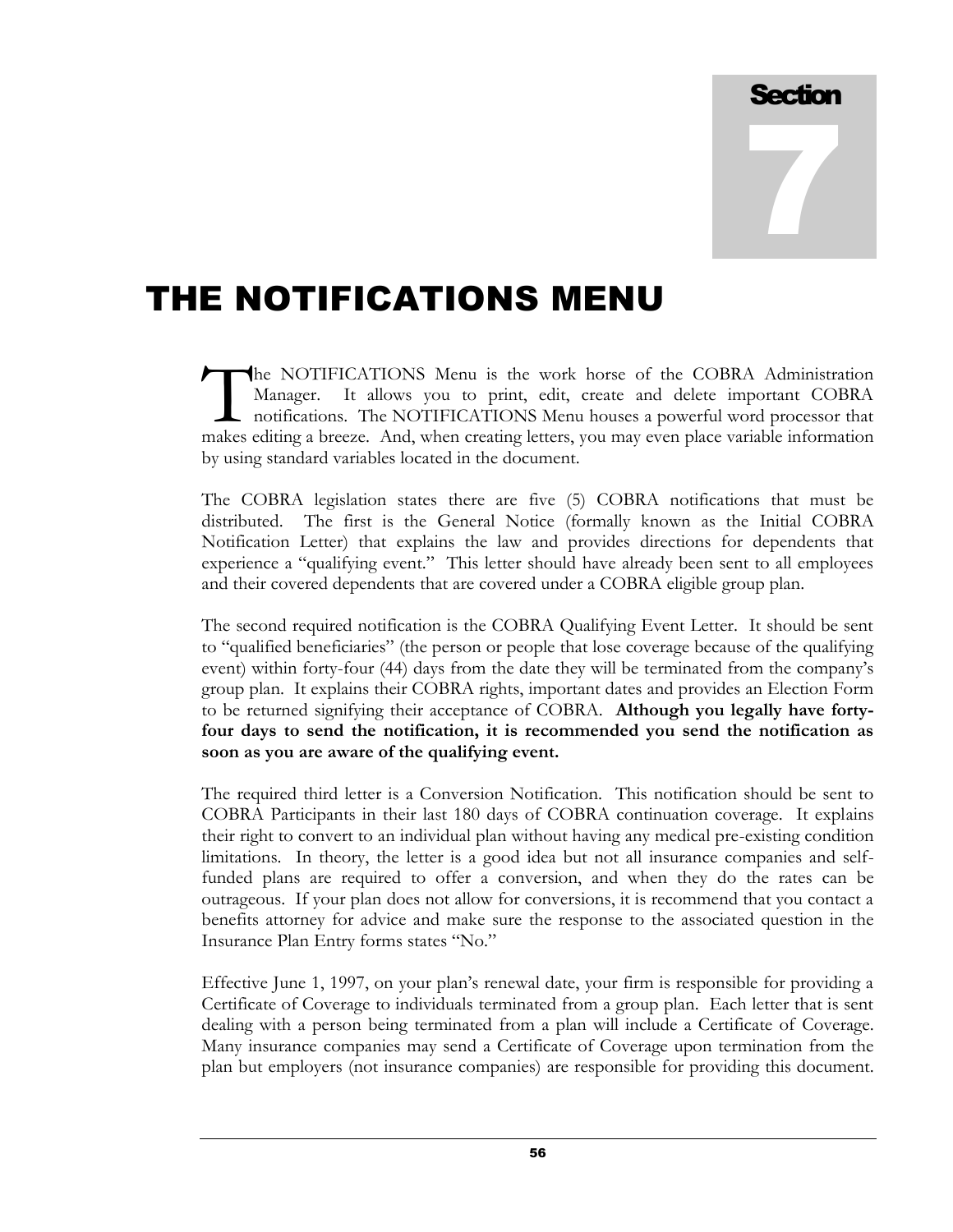The 2004 HIPAA final regulations changed the Certificate of Coverage. It only calculates time frames less than 18 months and provides a brief explanation of the HIPAA legislation.

The fourth required notification is the "Unavailability of COBRA Coverage" notification. In the event a Qualifier/Participant notifies you they wish to continue coverage but is not/no longer eligible to continue, you are required to send a letter explaining why their coverage will not be continued. This letter was required with the implementation of the 2004 final regulations.

The last required document is a COBRA termination letter in the event a Participant is terminated prior to the end of his/her maximum time frame under COBRA. The software has always offered this notice but also includes a letter upon completion of the entire COBRA time frame. The system has four unique termination letters and you will be prompted by the Things-to-do box to send the appropriate notice during normal administration of COBRA.

This program assumes that all employee and covered dependents have received their General Notice. If not, distribute it immediately. It is also recommended the General Notice be part of your new hire packet/Sample Plan Description (SPD) and sent to both the employee and covered spouse. (The law does not require a separate General Notice be provided to dependent children).

Prior to describing the options in the NOTIFICATIONS Menu, it is important you have an understanding of the word processor portion of the program. You will notice that the program will automatically load the word processor anytime there is printed material needed.

As you will notice, the word processor is very similar to many conventional word processing programs. It offers speed buttons such as the Save (a floppy disk), Cut (scissors), Copy (two documents), Paste (document on a clipboard), Bold ("B"), Italics ("I"), Underline ("U"), Text Layout (left justified, right justified, centered and both sides justified) and different types of Tabs. In addition, you may change the Type Style and Point Size to meet your needs.

The FILE Menu of the Word Processor offers many of the same features such as Save, Save As, Print Preview, Print and Close Word Processor. The Save option, as well as Save button will save any changes you make to your document. The "Save As" option is for saving newly created documents that you want to save and utilize in this program. The system also has the ability to save a document as an Adobe PDF file. PDFs are standardized documents that cannot be altered but most computers have the capability of opening them. This feature maybe used more in the future as notices are emailed to Qualifiers and Participants as an attachment to an e-mail.

To print letters, you would select from the FILE Menu the "Print" option followed by the Ok button in the Print Form. The Print Preview allows you to see how the document will fit onto a page.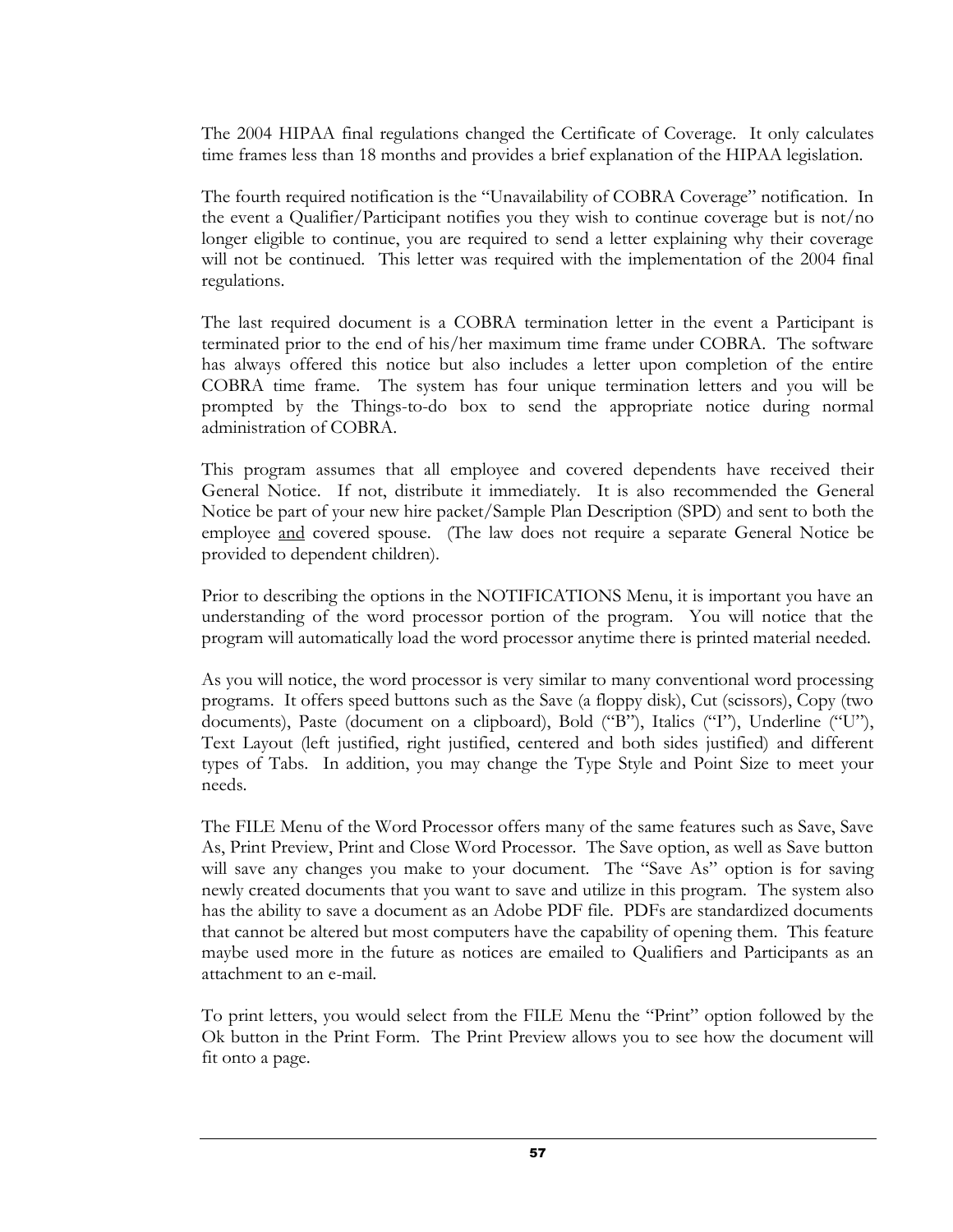To exit the word processor, click the FILE Menu followed by the "Close Word Processor" option and you will return to the COBRA Administration Manager's Main Menu.

The Edit Menu offers your normal editing features such as copy, cut, delete and paste. These features are used in conjunction with highlighting a section of text. To highlight text, place your mouse pointer at the beginning of where you want to begin editing and hold down your mouse clicker. Drag the mouse pointer to the last portion of text that you want to edit and release the mouse clicker. Then, click the Edit Menu followed by the desired editing option. The cut and delete option will remove the highlighted area from the screen. The copy option will copy the highlighted area to a "clipboard" and hold it there until you paste it elsewhere in a document. Once you select Copy, position the cursor in the exact location you want to insert the highlighted area. Click the Edit Menu followed by the "Paste" option and the highlighted area will be entered and reformatted.

The Format Menu offers incredible flexibility to making the document print as desired. The "Character" option allows you to enter unique characters such as ® and others. The "Text Color" is used to color text. The "Paragraph" option allows you to indent paragraphs. The "Document" option allows you to change margins (for the selected document only). Lastly, the "Page Break" will start a new page (but does not show any indication on the screen).

Obviously, the word processor offers more features than most COBRA Administrators are going to utilize but it is nice to know that you have many capabilities in meeting the ever changing world of technology.

Remember, the word processor document is a What You See Is What You Get (WYSIWYG) on your printed page. If you change the Background Color to Blue because you find it easier on your eyes, the printer will try to print as shown - virtually all black.

The COBRA Administration Manager comes with authorized letters ready for your use. You can edit these or design your own. If you want to start over again, you can easily change back to the original. The letters are copy written and cannot be sold or distributed without the written consent of COBRA Solutions, Inc.

Feel free to play with the word processor becoming comfortable with its features. Once you have an understanding of its capabilities, the following Menu items will assist with the administration. Most letters will have variables (a short description between the Less Than  $(\le)$  and Greater Than  $(\ge)$  signs. Preparing Letter with person's data will automatically input an employee, Qualifier or Participant's variable information.

### Prepare Letter (With Person's Data)

ost of the time you will be able to double click from the Things-To-Do Box to bring letters to the word processor with the variable information entered. Other times it may be necessary to "Prepare a Letter (With Person's Data)" to be **distributed** to an active employee, Qualifier or Participant.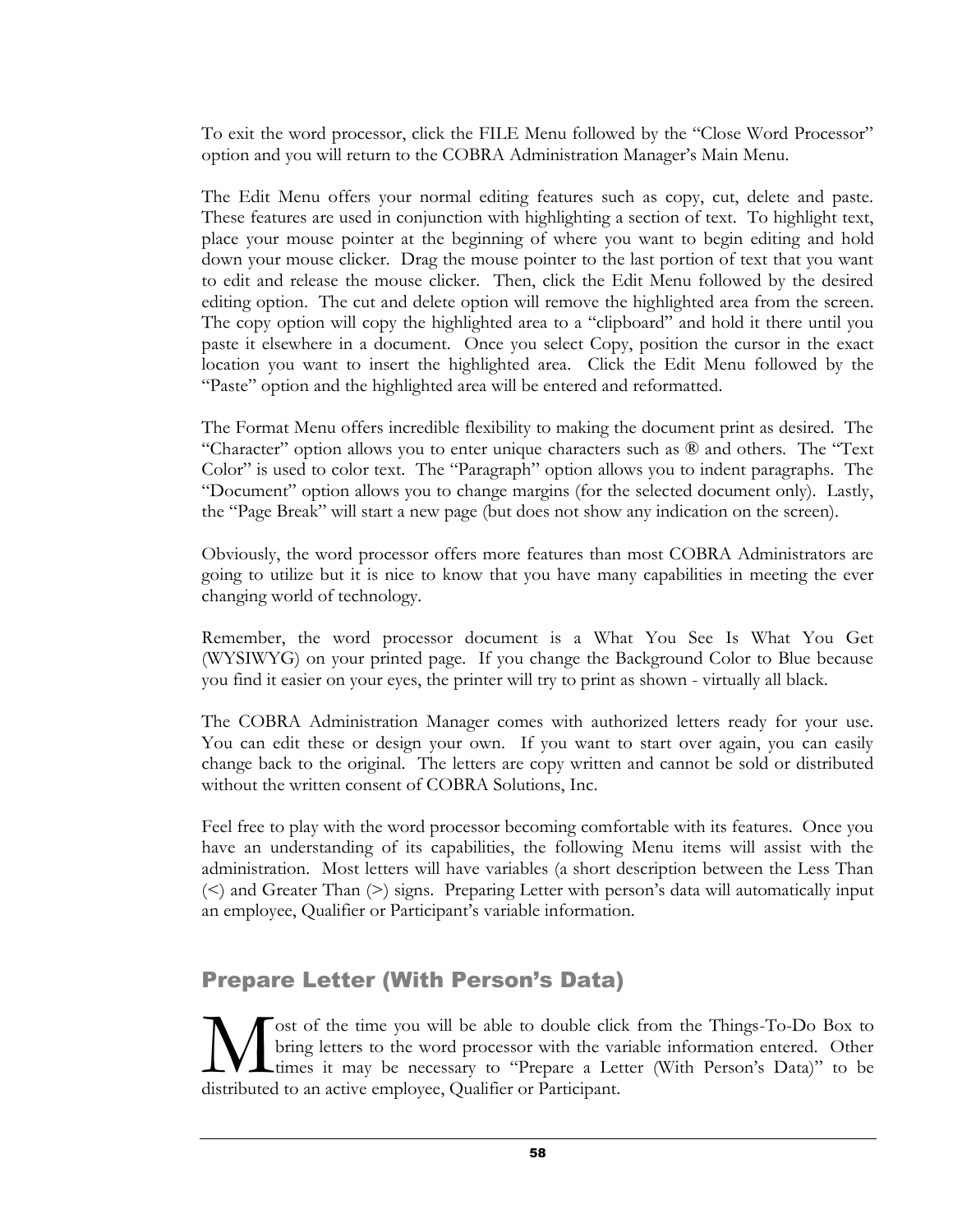To Select a Letter to Print, click the NOTIFICATIONS Menu followed by the "Select a Letter (With Person's Data)" option. A form will appear with all eligible letters to be printed. To view the letter names, click the down arrow on the drop down box. To select a letter, position your mouse pointer over the desired letter and click. Upon selecting a letter, click the Ok command button.

If you have created a letter, the system will need to know what file type the person receiving the letter is in so that it may obtain the correct information.



If the program knows what letter you want to send, it checks the database to see what employees, Qualifiers or Participants have not received the selected letter. If you click the arrow on the drop down box to view the people needing the selected letter and there are no names, simply click the Show All command button. It will provide a list of all people that would have been eligible to receive the selected letter.

Click the person's name followed by the Select

command button. With this information the word processor module is loaded and the variable information is entered on the Qualifier/Participant. You may add/delete information, change the notification and then print it. Changes will not be saved to the Template but merely prints the letter in its changed form and saves that letter to the digital file cabinet.. To print the document, click the FILE Menu followed by the Print option. Review your options in the Print Form and click the Ok command button to begin printing.

### Edit/Review a Letter

You may edit any of the provided letters to meet your needs. You may want to add information on your State requirements, delete information if not applicable for your situation or add variable information that is not currently in the Standard/Template Letter. Once you save the changes to a Standard Letter, it will remain that way until changed again or you "Replace Edited Letter with Standard Letter" (explained later in this section).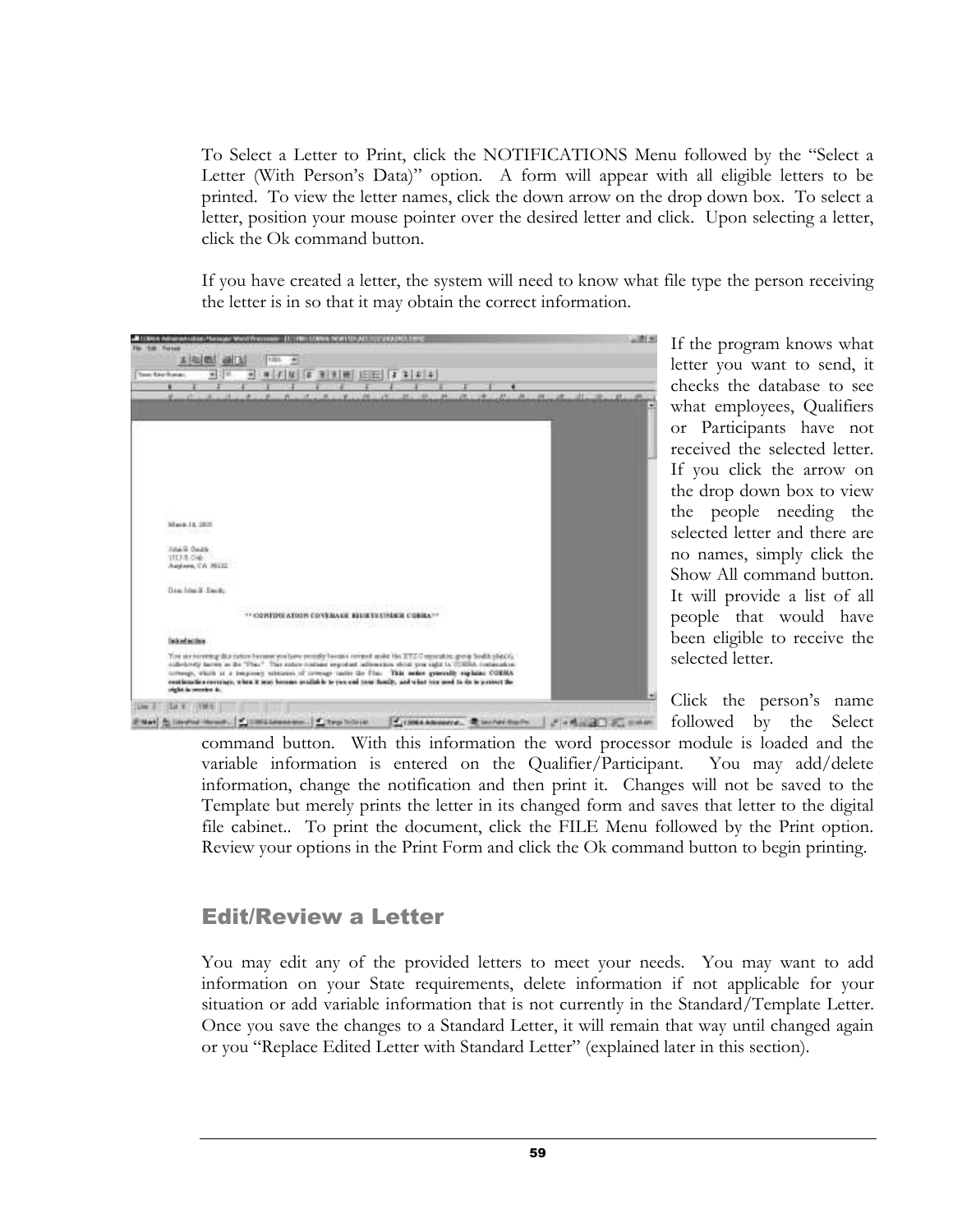For editing procedures, please review the word processing overview at the beginning of this section. It explains how to delete, copy and paste text in a document. Don't worry about destroying our letter, we have created a way to change back the letter to its original form.

Once you have made all the desired changes, click the FILE Menu followed by the Save option. Your edited version will be saved and used in letters. Exit the word processor by selecting the "Close Word Processor" option from the FILE Menu.

### Create a Letter

You may create COBRA letters to be sent to Active Employees, Qualifiers or Participants. If the letter is going to be generic - not addressed to anyone specifically, the creation process is very similar to creating a letter in any word Vou may cre<br>
Participants.<br>
specifically,<br>
processing program.

To create a letter, click the NOTIFICATIONS Menu followed by the "Create a Letter" option. The word processor will be loaded and you should make sure the settings are where you desire. Review the Type Style, Point Size and select the desired justification button.

All letters initially have a one inch margin surrounding the page. If you wish to change this, click the Format Menu followed by the "Document" option. Change the margins to the desire level and click the Ok command button.

Now you are ready to begin typing your letter. You have access to many features such as Bolding, Italics and Underlining. Once your letter is completed, click the FILE Menu followed by the "Save As" option. A form will appear asking what you want to call this created document. Type in a descriptive name (up to 40 characters) and click the Ok command button when completed. You may exit the word processor by clicking the FILE Menu followed by the "Close Word Processor" option.

The newly created letter will only appear in the current working group's directory, meaning that if you have other working groups you will need to copy the letter to all the different directories. The easiest way to accomplish this is to click the "Copy Letter to Other Groups" option found under the NOTIFICATIONS Menu. You will be asked to select the letter(s) you want copied and to which groups. It is a convenient way to create letters and have all groups access them.

To print this letter, click the FILE Menu followed by the "Print" option. Make sure the settings are correct in the Print Form and press the Ok command button.

To print this letter when you are in the Main Menu, first open the word processor by clicking the Edit Standard Letter option from the NOTIFICATIONS Menu. (If you enter the word processor through the "Prepare Letter (With Person's Data)" option, it will ask who you want to send the letter to. Since it is a generic letter, their will be no variable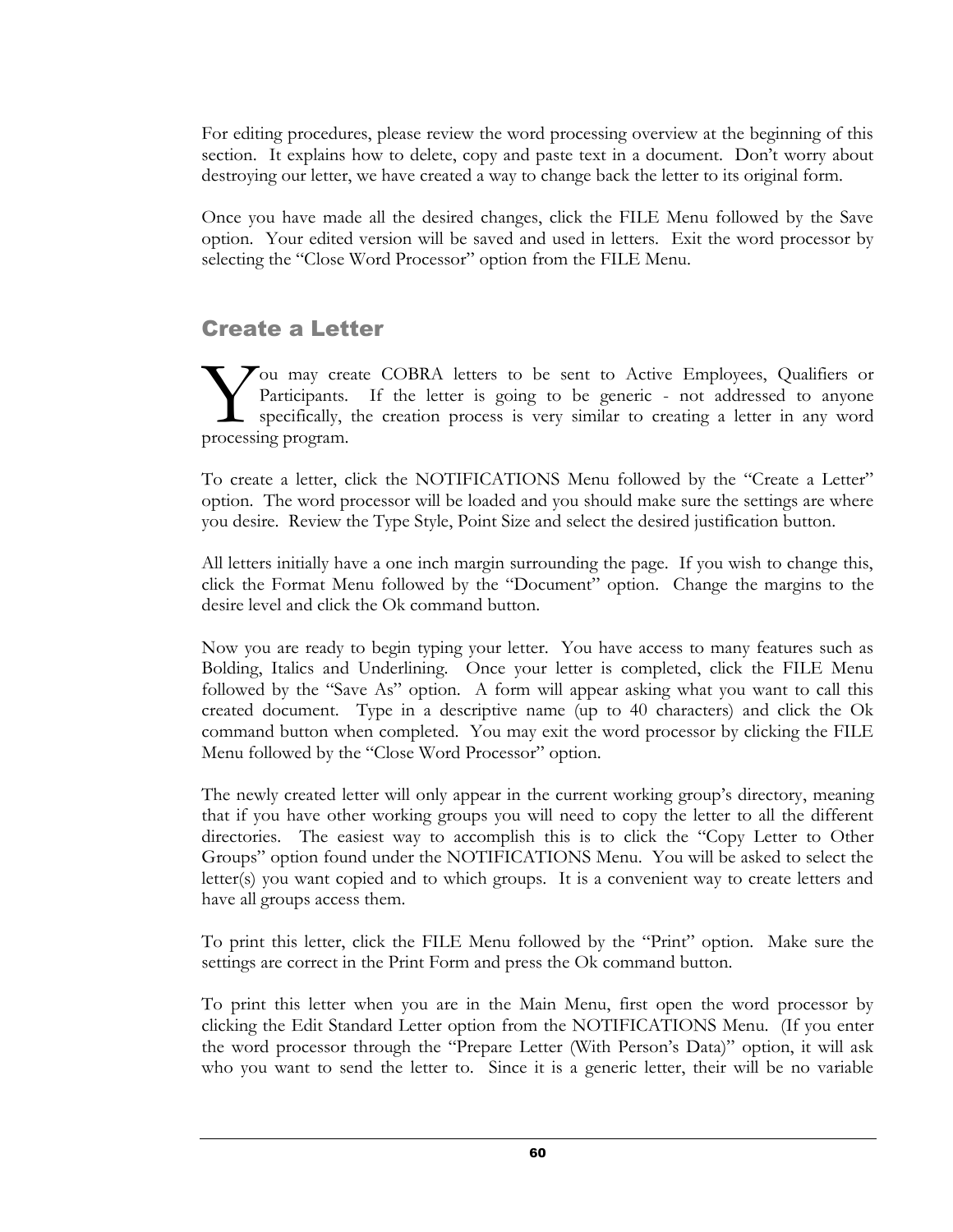information to enter). Follow the above instructions to print the letter once it has been loaded in the word processor.

If you review some of the standard letters that we provide, you will notice words having brackets ("<" or ">") surrounding them. Once the letter is displayed in the word processor the program looks for these variables and inserts the appropriate text. When you create a letter, all you have to do is enter the correct variable indicator and the variable information will be inserted.

To Create a Letter with variable information, follow the instructions described above but placing the following variable inserts where desired. Remember, the variables must be typed in all Caps and surrounded by the "<" and ">" symbols.

General Information

<DATE> - Current Date

### Company Information

<COMPANY> - The current working group's company name <COMPANY ADDRESS> - Company's Address <COMPANY CITY> - City, State and Zip Code of Company <COMPANY ADMIN> - Person Signing Letters <COMPANY TITLE> - Job Title of Administrator <COMPANY PHONE> - Company's Phone Number <COMPANY FAX> - Company's Fax Number <COMPANY EMAIL> - Company Contact's email address

### TPA Information

<ADMIN FIRM> - Either Company or TPA's name (based upon who is the Plan Administrator) <ADMIN ADDRESS> - <ADMIN FIRMS>'s mailing address <ADMIN CITY> - <ADMIN FIRMS>'s City, State and Zip code <ADMIN PHONE> - <ADMIN FIRMS>'s phone number <ADMINISTRATOR> - Individual selected to sign letters <TITLE> - Individual signing letters' title <ADMIN FEE> - 0% - 2% fee charged for administration <DISABLED FEE> - 0%-50% fee charged for disabled person <SIGNEDBY> - The person designated to sign notices <BILLTO ADMIN FIRM> - Organization receiving COBRA payments <BILLTO ADMIN ADDRESS> - Organization receiving payments address <BILLTO ADMIN CITY> - Organization receiving payments city, state and zip <BILLTO ADMIN ADDRESS> - Organization receiving payments Administrator <BILLTO ADMIN PHONE> - Organization receiving payments phone number

Recipient Information

<WHO> - Person you designated to receive the Letter <ADDRESS> - Above Person's Street Address <CITY> - City, State and Zip Code of above person <SOCIAL> - Social Security Number <QUALIFYING EVENT> - Name of Event Experienced <TIME FRAME> - Maximum Number of Months of COBRA <ELIM PERIOD> - Last day Qualifier may elect COBRA <DISABLED LIMIT> - Date QB must have be disabled by to be eligible for 11 month extension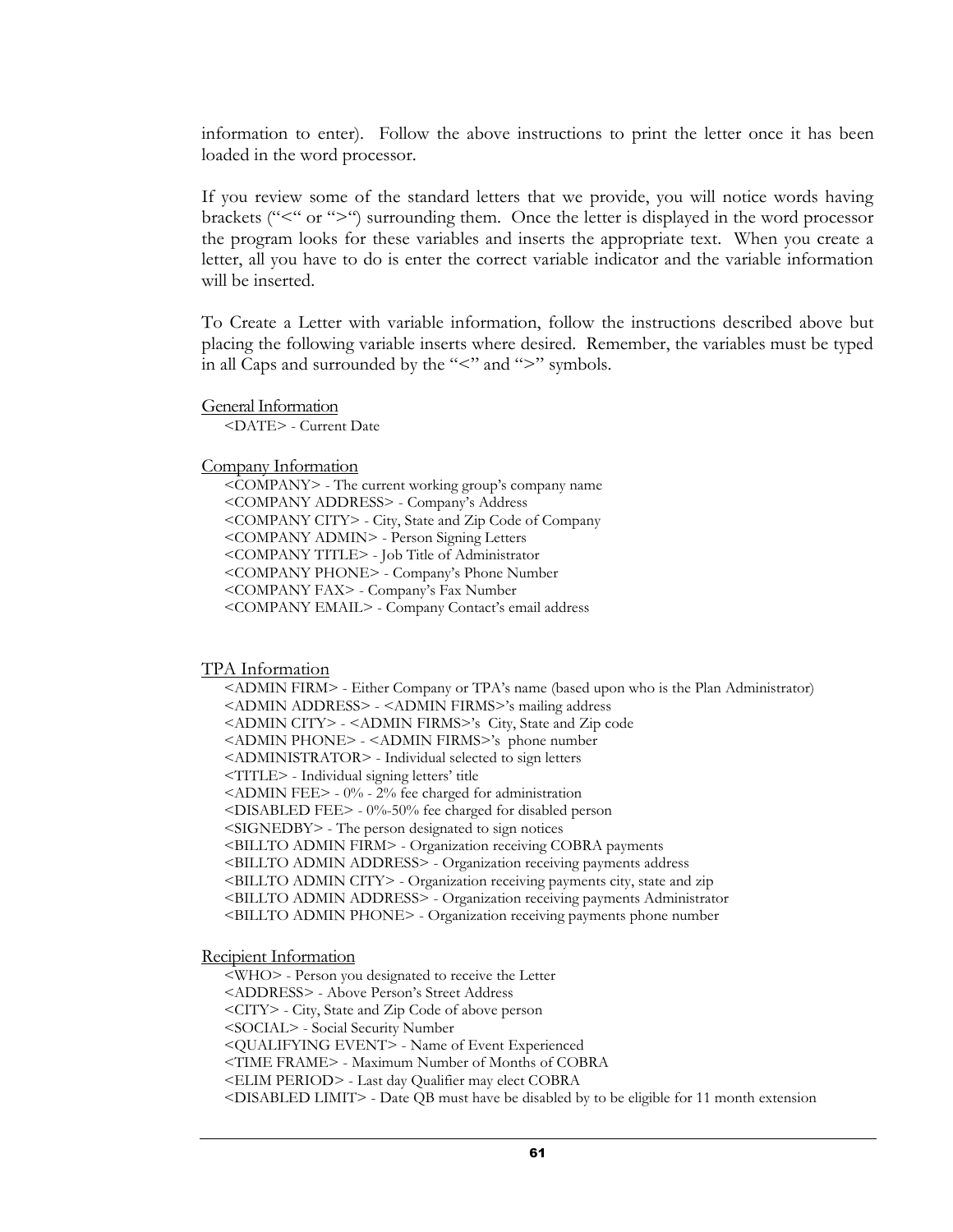<COVERAGE ENDS> - Non-COBRA Group Coverage Termination

<EMPLOYEE> - Employee's Name (but not necessarily the qualifier)

<EENAME> - Name of the person receiving the letter (Active EE, Qualifier or Participant)

<SPNAME> - Spouse's name (if available)

<ALLKIDS> - Names of entered children

<ELIGIBLEQB> - Names of all "Qualified Beneficiaries"

<NOTIFICATION DATE> - Qualifying Event Letter Date

<QUALIFYING EVENT DATE> - Qualifying Event Date

<COBRA START> - COBRA Start Date

<COBRA END> - Last Possible Day of COBRA Continuation

<PLAN YEAR> - Medical FSA completion date

<TERM DATE> - Date terminated from COBRA

<PAID> - Participant's paid through date

<STATE INFO> - Information on state continuation options

<DEPENDENTS> - lists the dependents of Qualifier/Participant

<HIRE DATE> - Employee's Date of Hire

<BENEFITS START> - Employee's Benefit Start Date

<BENEFITS END> - Last day covered under the insurance plans

<MONTHS ON BENEFITS> - Creditable months of coverage

### Qualifying Event Specific Variables

 $\leq$ XTERM $>$  - Produces checkbox ("[X]") if the qualifying event was a termination

 $\leq$ XHOUR $>$  - Produces checkbox ("[X]") if the qualifying event was reduced work hours

 $\langle$ XDEAT> - Produces checkbox ("[X]") if the qualifying event was death

 $\langle$ XDIVO> - Produces checkbox  $\langle$ "[X]") if the qualifying event was divorce

<XMEDI> - Produces checkbox ("[ X ]") if the qualifying event was Medicare Entitlement

 $\langle$ XDEPT $>$  - Produces checkbox ("[ X ]") if the qualifying event was loss of dependent status

 $\langle XEMPL \rangle$  - Produces checkbox ("[ $X$ ]") if the Qualifier was the employee

<XLOSS> - Produces a checkbox ("[ X ]") if the Qualifier is a specific child

 $<$ XSPOU> - Produces a checkbox ("[X]") if the Qualifier was a spouse

Insurance Plan Information

<PLAN CONTACTS> - Name, address and phone number of enrolled insurance plans

<CURRENT PLANS> - Provides a list of enrolled plans (but needs formatting)

<ALL RATES> - Provides Plan Names, Tiers and Rates

<MED PLAN> - Name of Medical Insurance Company

<DEN PLAN> - Name of Dental Insurance Company

<PLAN & RATES> - Eligible insurance plans and rates

<PLAN NAME & TYPE> - Eligible plans (Formatting needed)

Variables that may only be used with the Short Payment Notification

<CHK DATE>, <CHK NUM>, <CHK AMT>, <CHK MTH>, <DIFF>, <AMT OWED>, <PAID>, <SHORT GRACE PERIOD> and <SHORT DUE DATE>

### Variables that may only be used with the Unavailability of COBRA Notification

<UN-RECEIVED>, <UN-QE>, <UN-LO>, <UN-60>, <UN-PA>, <UN-SS>, <UN-DI>, <UN-GP>, <UN-MO>, <UN-OT>, <UN-OTHER>, <UN-DEPTS>, <UN-PLANS>, <UN-BENENDS>

### Variables used only with the Open Enrollment Letter

<OE PAPER>, <OE DATE>, <OE CURRENT>, <OE MEDICAL>, <OE DENTAL>, <OE OTHER>, <OE 125>, <OE PLANS>, <OE DEPENDENTS>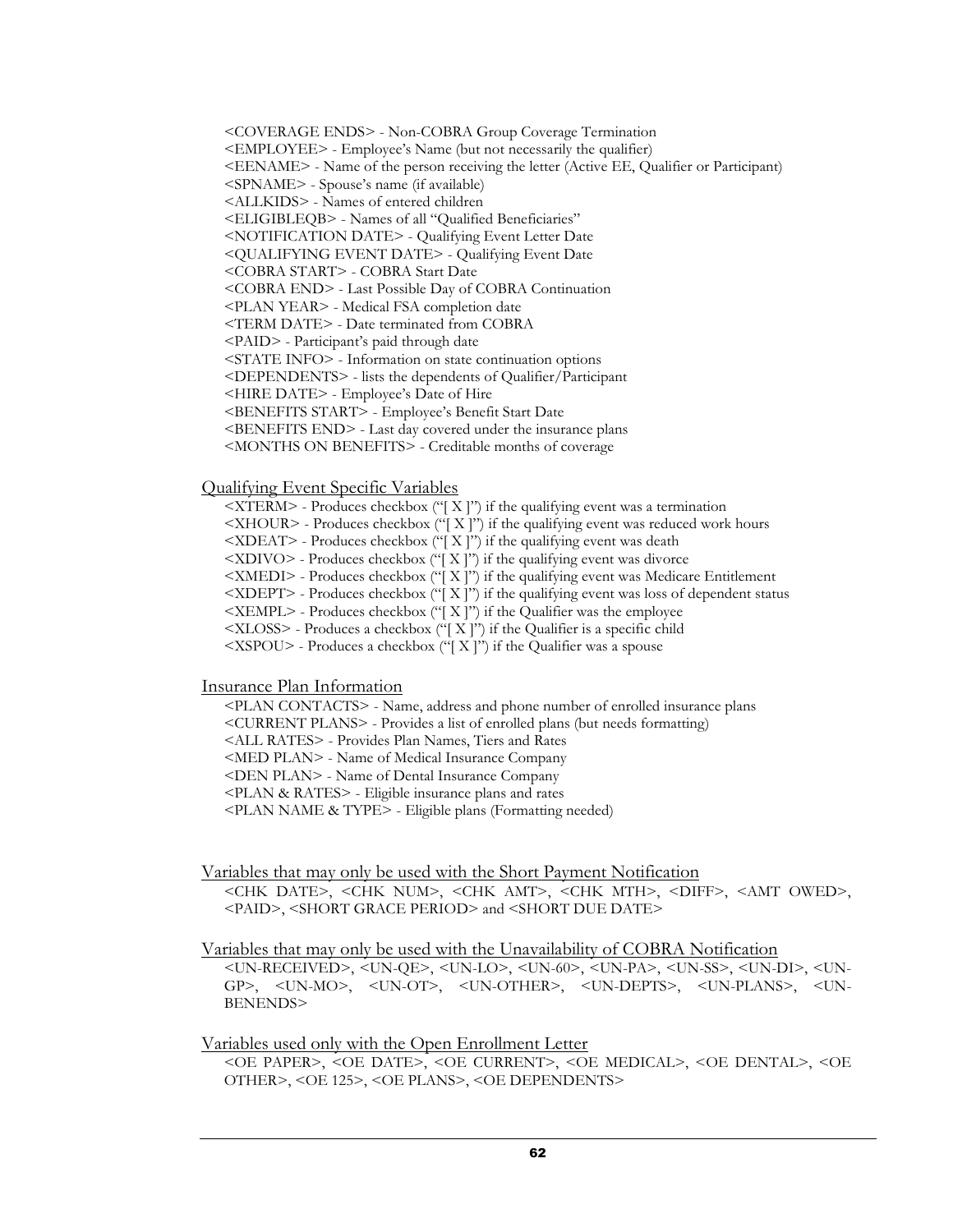To print this Created Letter, click the NOTIFICATIONS Menu followed by the "Select a Letter (With Person's Data)" option. Select from the drop down box, the name you gave your letter followed by the Select Command button. Next, you need to inform the system the type of employee (i.e. Active Employee, Qualifier or Participant) to receive the letter. Next, select the person's name from the drop down box.. Click the Ok command button and the word processor will be loaded with the variable information inserted.

To print the letter, click the FILE Menu followed by the "Print" option. After examining the options, click the Ok command button to begin printing.

### Delete a Created Letter

 $\tau$  ou have the ability to delete created letters (but not any of the provided Standard Letters). If you have created a letter that you no longer use or wish to store, simply delete it in the following fashion. Y

Click the NOTIFICATIONS Menu followed by the "Delete a Created Letter" option. You will be provided a list of created letters in a drop down box. Click the down arrow to review, position mouse pointer over desired letter to delete and click. Once you have selected the letter, click the Ok command button and the letter will be deleted. **Once this letter has been deleted, it cannot be recovered**. Remember the Back up will backup all letters so your letters should be safe when you use the Backup procedure.

### Replace Edited Letter with Standard

f you have made changes to one of the provided letters (Standard Letters) and want to return it to its original form, click the NOTIFICATIONS Menu followed by the "Replace Edited Letter with Standard." You will be asked to select from a drop down box, the letter to return to its original form. Select the letter by positioning your mouse over the desired letter name and click. Once selected, click the Ok command button and the original letter will replace the letter that you have edited.  $\prod_{\text{box.}}$ 

### Copy Letter to Other Groups

f you have the Multi-Company version of the program, you have the ability to edit or create documents and have them copied to one or more of your groups. This eliminates having to change groups being administered and then copy and paste information to a If you have the Multi-Company version of the program, you have the ability to edit or create documents and have them copied to one or more of your groups. This eliminates having to change groups being administered and then allowing them to be different based upon the needs of that group.)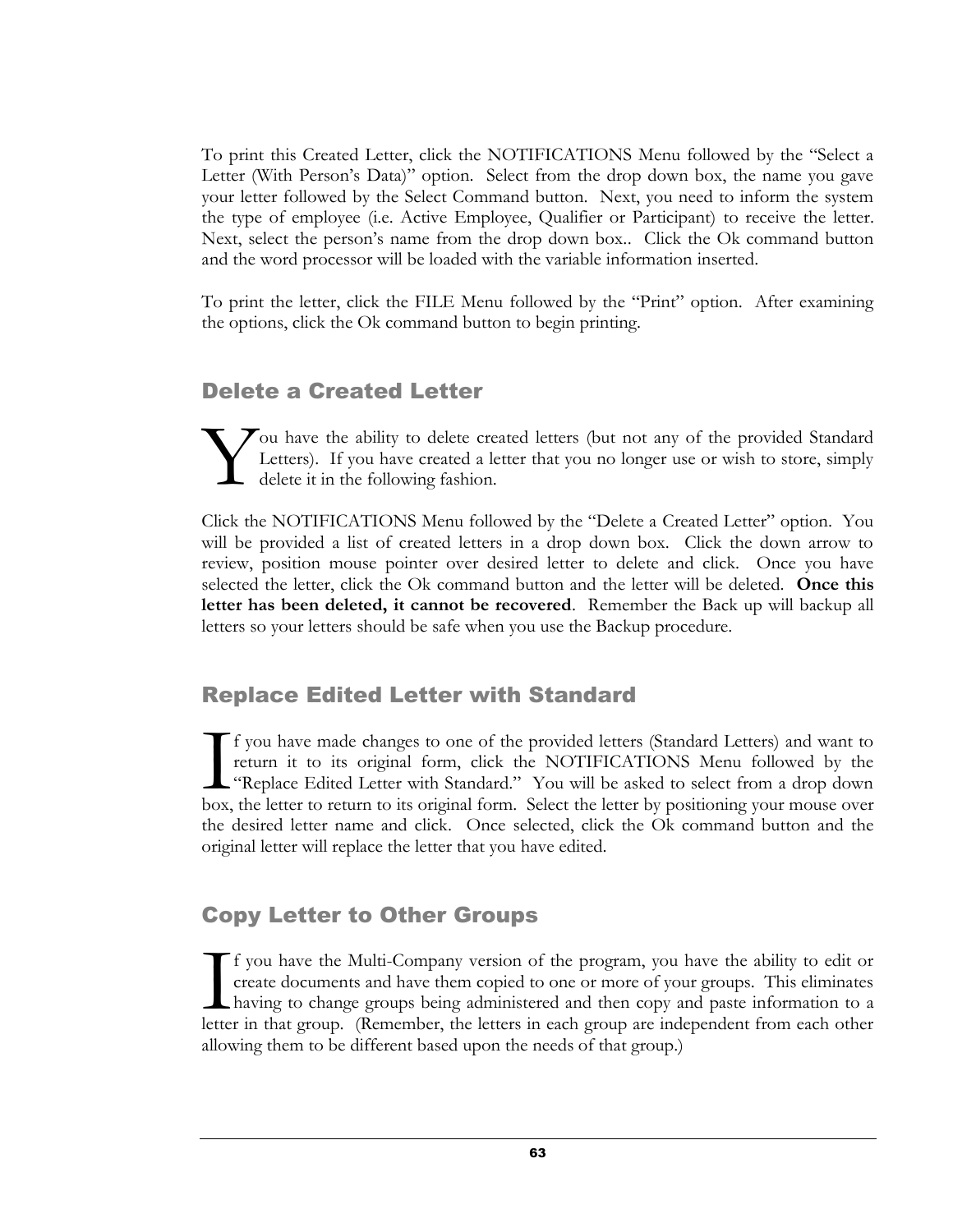

Once you have edited or created a new notice, you may copy it to any of your groups by clicking the "Copy Letter to Other Groups" option found under the NOTIFICATIONS Menu. A form will show with all the current group's notifications showing on the left-hand side. On the right, is a list of all the groups for which you administer COBRA. First, select the letter(s) on the left by clicking the box to the left of the letter name. Next, select the groups to receive a copy of the edited/produced letter in the same manner. You have the ability to add/change this notice to the root directory. If you update the template letter in the root

directory, all newly created groups will have this notice available for use. As you do updates over the Internet, letters that you edited may be copied over because the system will see a new letter is available. When it copies over the letter in the root directory, it will copy the new letter to any created group. You may want to create a new letter instead of editing a provided notice so it will not be replaced during an update. Once the letter(s) and group(s) have been selected, click the Copy Letters Now button.

### COBRA Procedures

OBRA Procedures is a document that is prepared for you to act as a guideline in administrating COBRA. Please feel free to print it out, read, edit and utilize to the best of your ability. By no means does it offer answers to all of your questions, but it COBRA Procedures is a document that is prepared for you to act as a guideline in administrating COBRA. Please feel free to print it out, read, edit and utilize to the best of your ability. By no means does it offer answers organization. (Nor should it be considered your "COBRA Manual" as recommended by the IRS and DOL.)

### Print Mailing Labels

ailing labels may be printed for sending monthly invoices, notifications or open enrollment material to active employees, COBRA Qualifiers and Participants. Through the use of the word processor, the program will create a mailing list and **M** ailing labels may be printed for sending monthly invoices, enrollment material to active employees, COBRA Quali Through the use of the word processor, the program will c may be printed directly onto 1" X 2 5/8" mailing

To print mailing labels, click the NOTIFICATIONS Menu followed by "Print Mailing Labels." First, select the employee type from the drop down box. You will be shown a list of people associated with the employee type selected. Lastly, enter the number (between 1 and 30) associated with the first label to be printed. If you previously used the first 4 labels for other work, enter a 5 (second row, middle column) into the box. When completed, click the Ok command button. The word processor will load and show the list. You may make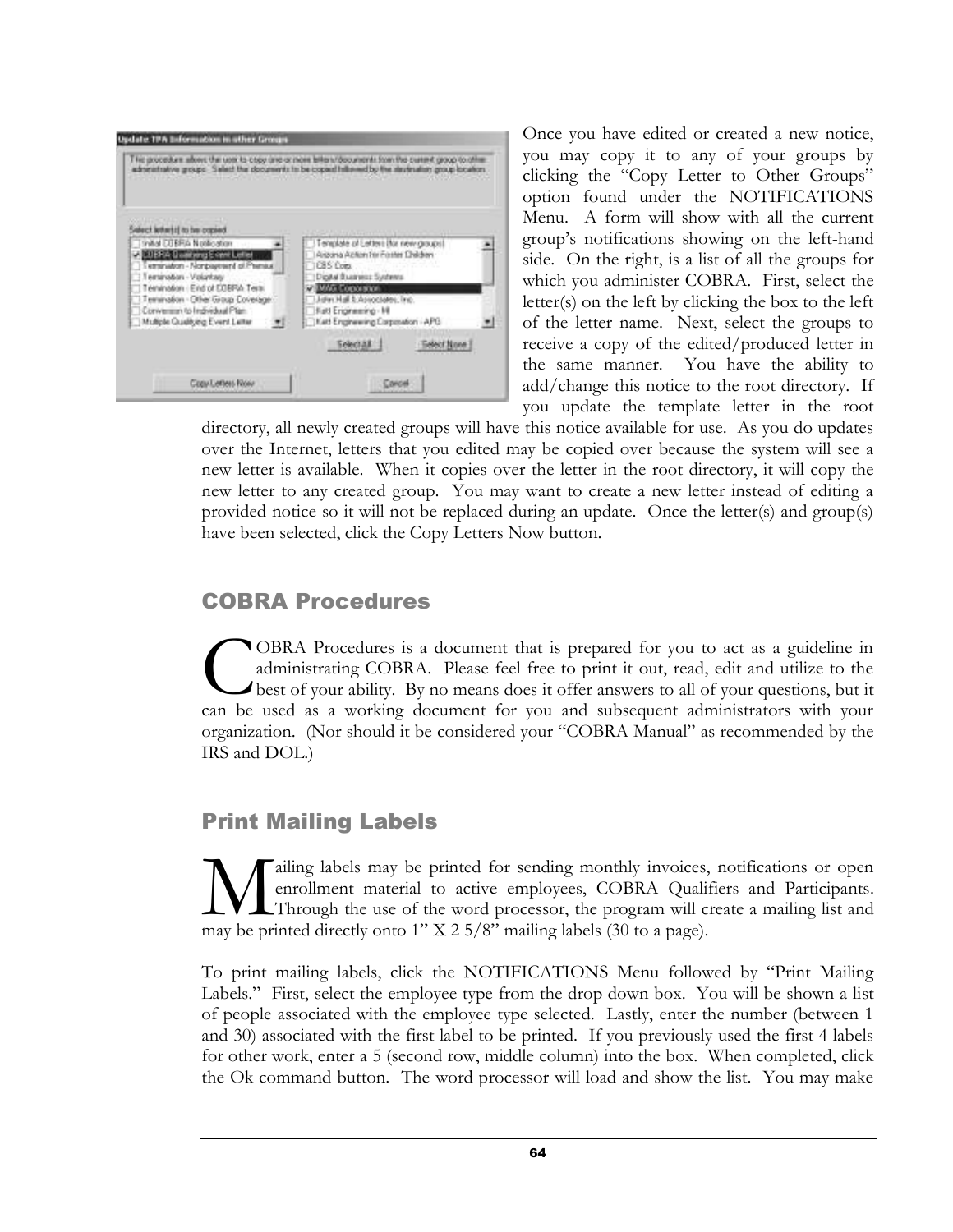any changes you would like prior to printing. To print, click the FILE Menu followed by Print. Click the Ok command button to send to the printer.

### Proof of Mailing Form

rior to 2006, COBRA required employers be able to prove a notice was sent but it was not required to prove it was received by the qualified beneficiary. There have been numerous lawsuits where a former employee stated they never received their The metal complement of the employers be able to prove a notice was sent but it was not required to prove it was received by the qualified beneficiary. There have been numerous lawsuits where a former employee stated they with a system in place, the courts viewed it as meeting the spirit of the law.

A 2006 court case found an employer in noncompliance because an Administrator stated she "did not remember placing the qualifier's letter in the mail." When you produce hundreds on notifications in a year, how would the average person remember year's later if/when they placed a letter in the mail. Because of this scenario, the Proof of Mailing form has been created. It is designed to document that the letter was produced, detail the date it was mailed, the amount of postage placed on the notice and the Administrator initials that it was placed in the mail receptacle.

If your organization places COBRA notices directly in the mail, it is recommended the Proof a Mailing form be complete and saved for future proof. The Administrator should print the form, enter the postage amount that was placed on the notification and then initial in the appropriate place on the form.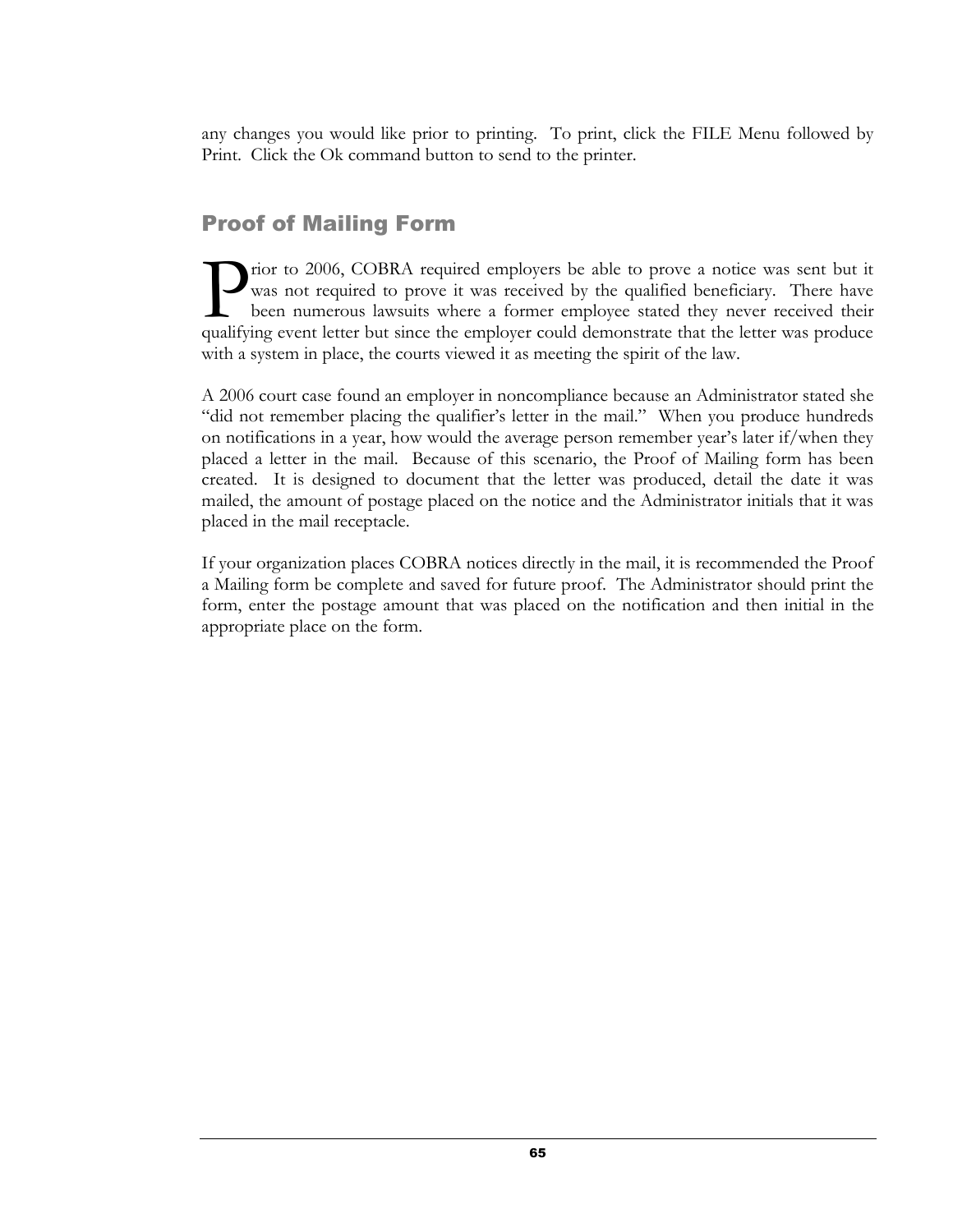# **Section** 8

## THE BILLING MENU

ollecting and tracking COBRA premiums is usually the most difficult task in administrating COBRA. Participants are late, don't send the correct amount or pay far in advance. The COBRA Administration Manager simplifies the premium **C**ollecting and tracking CC<br>administrating COBRA. P<br>far in advance. The CC<br>collection and monitoring process.

The program offers the ability to print individual invoices detailing the Participant's premiums, due dates and standard COBRA information or send a coupon payment book (much like a home mortgage payment book) and make the Participant responsible for sending in their payments in a timely fashion.

Some companies do not want to provide either invoices or coupon books and with the COBRA Administration Manager, you do not have to. Providing a invoicing document can make collections easier, Participant's are more likely to send the correct amount and eliminate you having to notify them of any over/under balances.

The program will track and record all payments throughout the Participant's COBRA time frame. You have the ability to review the person's account and track if payments were not entered. You can make adjustments to a Participant's bill to make up for any missed premiums.

Lastly, if you have more than one Company\Sub group, you may print invoices for all Participants in all company/sub groups with the click of a button.

### Prepare Coupons

any organizations have found it more cost effective and less time-consuming to send monthly coupons (versus monthly invoices) to COBRA Participants. The COBRA Administration Manager will prepare monthly coupons to be submitted Many organizations have found it m<br>
send monthly coupons (versus models)<br>
to the organization (either company or TPA).

The software may only produce coupons for which it has insurance plan rates. So, when determining how many months of coupons to prepare, the software will base the last monthly coupon on the earliest of: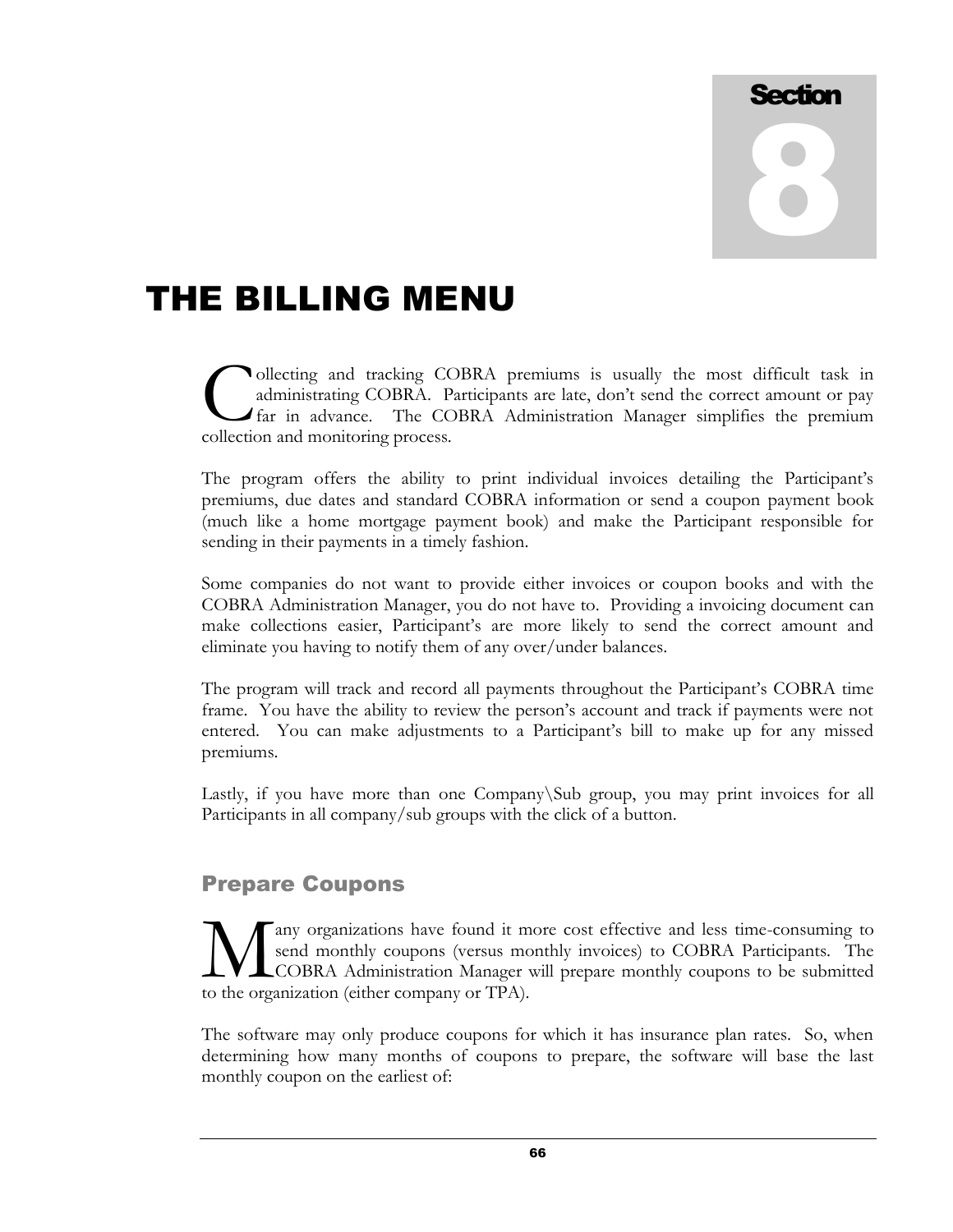- 1. The Participant's earliest renewing plan date (i.e. if the medical plan renews 10/01/2008 and the dental renews 07/01/2008, the software will produce coupons through June 2008); or
- 2. The Participant's last month of eligibility under COBRA.

For example, if your medical plan renews January 1, coupons will only be produced through December. At that time, you will need to produce new coupons and send to the COBRA Participant. (If you begin with sending coupons and decide to stop, you must inform the Participant of this change because they will be expecting a new payment book.)

Coupons utilize a template that may be found as a document in the word processor. You have the ability to edit the layout of the coupons but it is important the line spacing not be changed. The program is designed to print out three coupons to a page so that they may be cut and placed into a booklet arrangement. If you add or delete lines in the template, the coupons will not print out correctly.

| Prepare Coupons for                        |                                                  |
|--------------------------------------------|--------------------------------------------------|
|                                            | <b>Both COERA and Redeas</b>                     |
|                                            | CUBFIA Parkogants Driv<br>Retired Employees Only |
|                                            | Jones, Ridgest                                   |
|                                            |                                                  |
| IF Sand All Coupons Directly to the Presis |                                                  |

To produce coupons, click the BILLING Menu/Prepare Coupons option. Next, select the person's name from the drop down box. You have the capability to produce more than one set at a time. The word processor will be loaded on-screen and the coupons prepared. Print them and send as is or cut along the dotted lines (separating the monthly payments) and distribute.

## Create Invoice(s)

he COBRA Law does not require invoices be sent to COBRA Participants but it eliminates many accounting issues as explained above. If you have been sending invoices in the past, you will want to continue because you have set precedence. If no invoices have been sent, you can decide whether it would help with collections and eliminate over/under payment amounts. T<br>no inve

To create one or more invoices, click the BILLING Menu followed by "Create Invoice(s)." A form will be displayed offering you invoice options. You must inform the system of who will be receiving the invoice, month of coverage, due date and whether you want the system to pause after each invoice or send them directly to the print spool.

First, click the down arrow on the top drop down box. You will be shown a list of all eligible COBRA Participants and other options for producing multiple invoices at one time. Select the Participant's name or one of the multiple printing entries.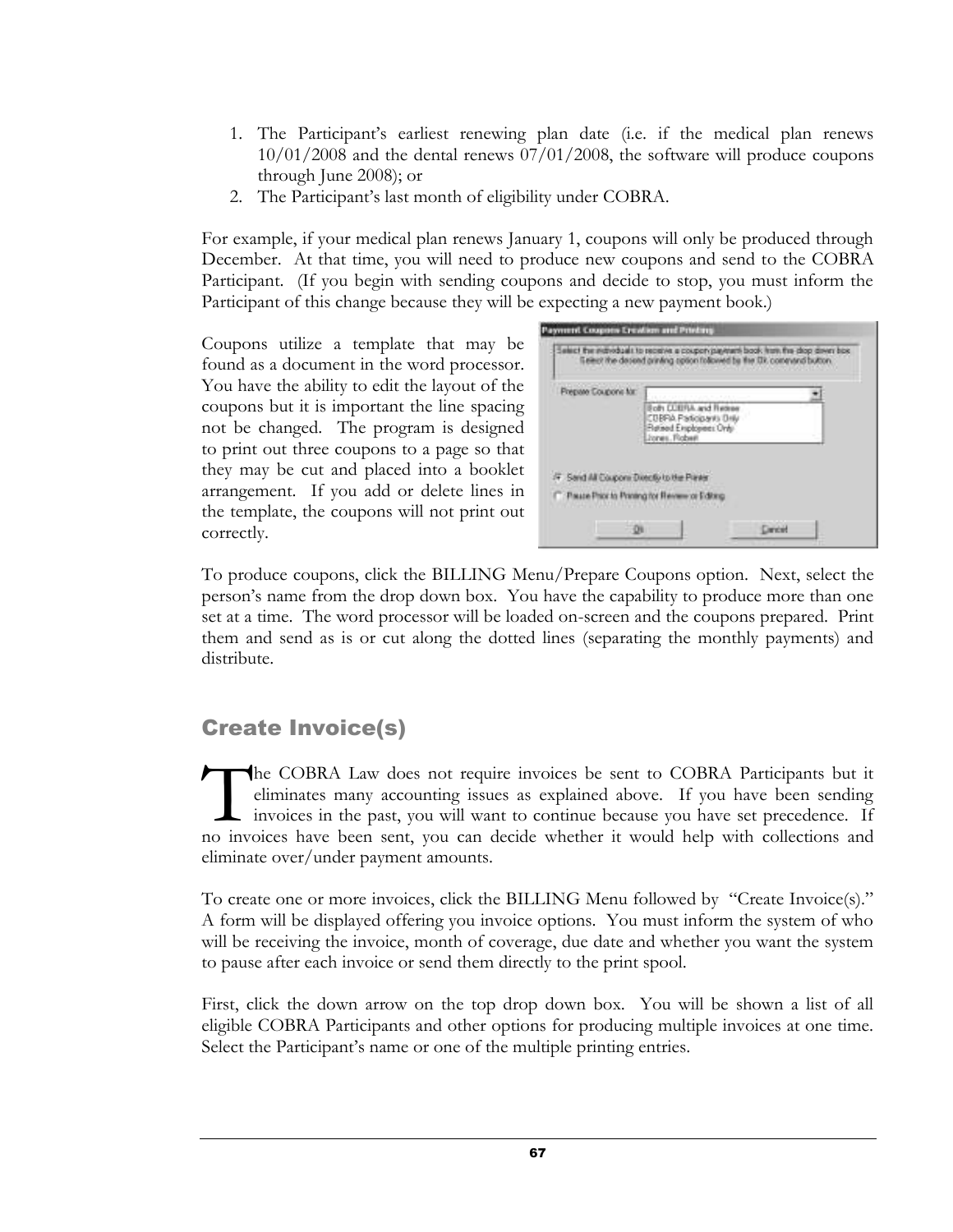Second, click the down arrow on the lower drop down box. You will be offered a list of months that you may send invoices for. Position your mouse pointer over the desired month and click.

Understanding the Month of Invoice is essential when you have Date of Termination as your termination regulation and you have selected the invoice option of monthly intervals (as apposed to prorating the first and last month). For example, if an employee is terminated on May 8th, their billing month would be May and their coverage period would be from May 9th to June 8th. They would be giving an initial forty-five (45) day grace period for payment, followed by a thirty (30) day grace period for subsequent months. Keep in mind, regardless of how many days are utilized in the month, the month still represents the month of

Billing intervals can differ depending on your plan's termination regulations. Plans with End of Month termination regs will have a monthly cycle. Date of Termination regs are slightly more complicated.

coverage. (i.e. An employee terminated on 05/30/2008; their first bill will be for the month of May even though their coverage begins on May 31st. So when you review a Participant's Account, the person will be billed a full premium in the month of May regardless of how many days they are enrolled in COBRA).

It is customary to send invoices a minimum of fifteen (15) days prior to the due date. It is recommended that you print and send invoices by the 15th of the month prior to the month of coverage. For example, April's Invoices should be sent by March 15th.

The invoices are designed to be folded and stuffed into a #10 window envelope. Fold the invoices, place them in the envelope making sure the Participant's name is showing through the window and send.

## Received Premium Payment

As you receive premium payment checks, you enter them into the program so it may track payment history. Checks are entered in the month that they are received. For example, if a Participant is submitting a check for May and it is received in April, it will be posted in April. Regardless of when it is posted, the balance will still show that the Participant is paid up through May.

| Persons Feceived for Robert Jones  |                                                                |      |
|------------------------------------|----------------------------------------------------------------|------|
| <b>Control Spinson</b><br>\$765.00 | <b>Januard Received</b><br>Date of Pottmark<br>Clintic Nurdire | time |

The form will show the Participant's Current Balance and asks you to enter the amount that you received. When entering a payment amount, do not enter the dollar sign ("\$").

The COBRA law states that payments must be postmarked by the end of the grace period (either the 30 or initial 45 days). Type the postmark date

in the format of "month/day/year." The system has an automatic date entry option (in the lower left-hand corner of the form). If selected, it will place today's date in the postmark Date field. If a payment is late, you will want to enter the postmark date on the envelope in this field.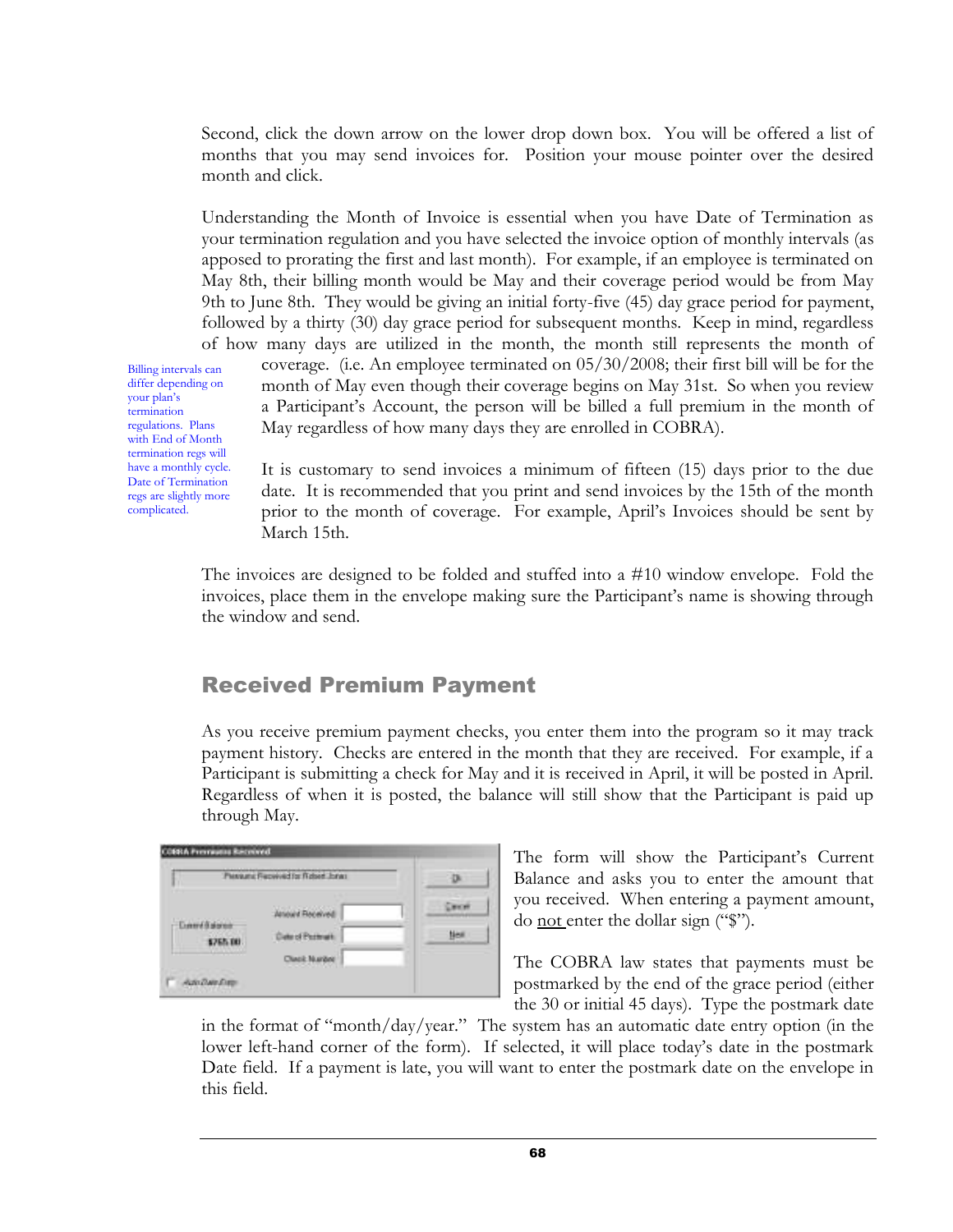Lastly, enter the check number for future audits that may arise. Upon completion of the check number, click the Ok command button and the information will be stored in the Participant's account. You can review a person's account at anytime (which is explained later in this section), making corrections if an entry was made incorrectly.

| Payment Dreakdown for Robert Jones                                                                                        |                                                    | <b>ADIX</b> |
|---------------------------------------------------------------------------------------------------------------------------|----------------------------------------------------|-------------|
| The gatem is having a difficult lime breaking down this payment. Please apply the appropriate amounts to<br>each benefit. |                                                    |             |
| - Select Plank) to Apply Funds -                                                                                          | Paintent Breakdown                                 |             |
| F Green Closs, Green Stiel<br>750.00                                                                                      | The Payment                                        | 705.00      |
|                                                                                                                           | Last Month Carp Forward                            | 0.00        |
|                                                                                                                           | Total Amount to Breakdown                          | 795.00      |
|                                                                                                                           | Applied<br><b>Nedcal</b><br>Derest<br><b>Other</b> | 750.00      |
|                                                                                                                           | Administration Free                                | 15.00       |
|                                                                                                                           | Total                                              | 765.00      |
| Administration Fee<br>$-25.00$                                                                                            | Cany Forward to Next Month:                        | 0.00        |
| Monthly Plan Rates:                                                                                                       |                                                    |             |
|                                                                                                                           |                                                    |             |

If under Invoicing Options you elected to have the system notify you upon receiving incorrect (an amount other than what is owed) payments, the program will inform you that you need to apply the premiums to the appropriate insurance plans. A form will appear and you should click the checkbox next to the first plan to apply premiums. You will notice the premium rate is shown below for the person to help you determine the amount to enter. You may carry forward a balance where funds may be used from the next check to make up the difference owed for a particular plan. Continue selecting plans and apply appropriate funds.

If you apply all the funds, it will be assumed that the amount has been accepted in full and no further payments will be applied towards this month's premiums. That is why you should only apply the complete amount/premium for a coverage type and carry the amount forward to the next month.

## Review a Payment

he program allows you to review submitted premium payments and change them when mistakes are made. (You also have the ability to change payment information directly in the Participant's Account Review.) The major reason to utilize this The program allows you to review submitted premium payments and change them when mistakes are made. (You also have the ability to change payment information directly in the Participant's Account Review.) The major reason t files so that you should not have to make manual changes.

To Review a Payment, select the option from the BILLING Menu. From the drop down box, select the Participant's name and then the payment from the lower drop down box.

Once the payment is displayed, make the necessary changes or click the Breakdown button to review how the payment was applied. Remember, if you make changes to payments other than the most recent one, it will affect the later payment breakdowns.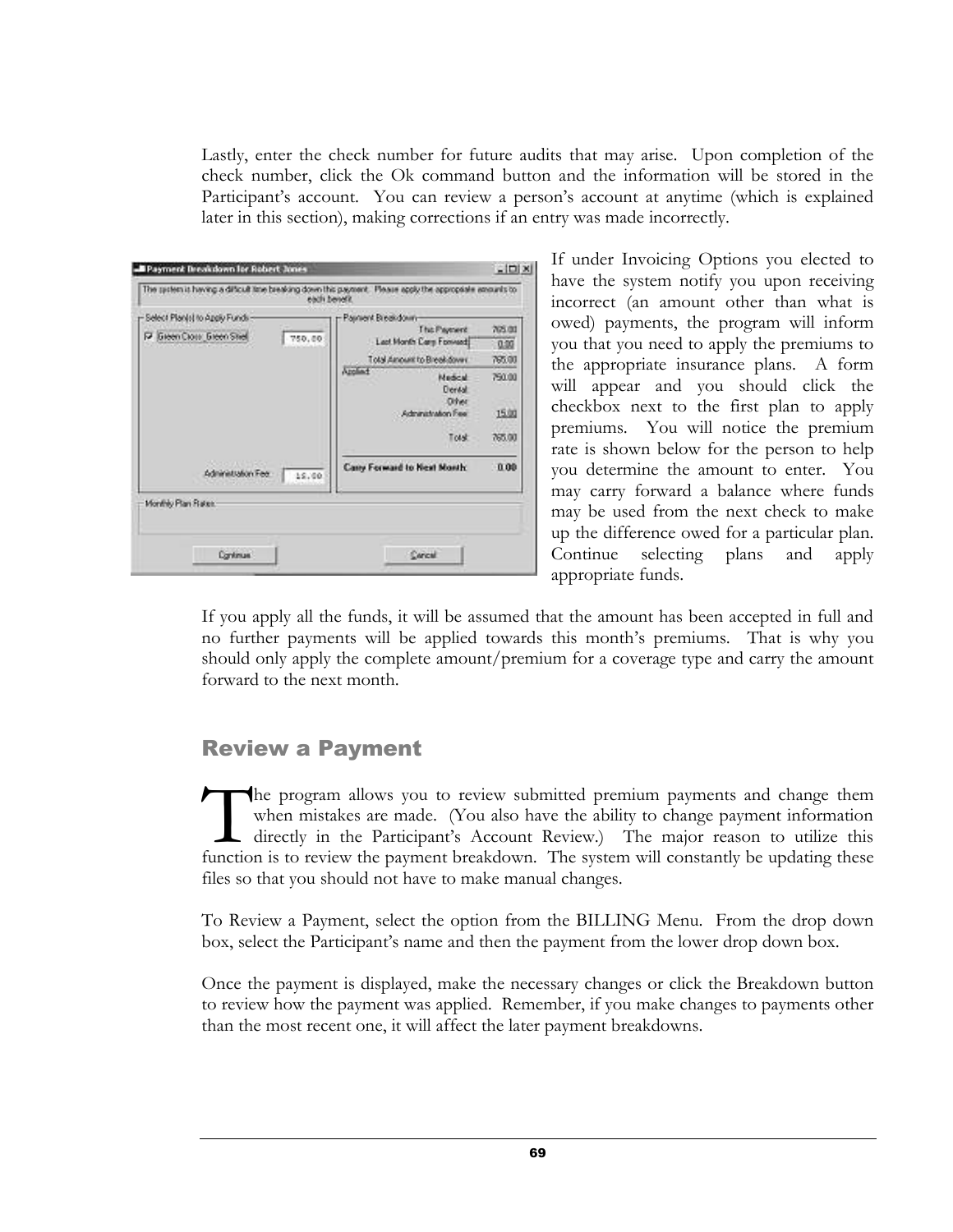## Adjustments to Invoices

f for some reason you need to adjust a Participant's bill, you can easily enter the adjustment through the "Adjustments to Invoice" option. You may never have a need for this option but we made it available in those rare occasions when it may be necessary If for some reading adjustment through<br>for this option to adjust an invoice.

Enter the amount of the adjustment in the upper textbox. It is not necessary to enter the plus sign  $(4")$  if the entry is positive but you <u>must</u> enter a negative sign  $(4")$  if the number is less than zero.

Next, enter the month where you want the adjustment to take place. Click the down arrow on the drop down box to view the list of months. You will notice that the list only has future bills. The reason - it makes no sense to adjust a bill a person has already received. Once you made the month selection, click the Ok command button to store the adjustment. Click the Cancel command to exit the form without saving the adjustment.

## Review Participant's Account

eviewing a Participant's Account gives you a payment history throughout the Participant's COBRA term. Not only can you review the person's account but you may enter changes such as monthly premiums, adjustments and paid premiums. The eviewing a Participant's Account gives you a payment history throughout the Participant's COBRA term. Not only can you review the person's account but you may enter changes such as monthly premiums, adjustments and paid pr following month, it will show as the most recent month in the review.

When reviewing a Participant's account, do NOT get caught up in what column the payment appears. It has NO baring on what month the payment is applied. Payments are applied when received and the Participant may carry a negative balance to the next month. The user should be more concerned with the "Paid Through" date listed in many of the reports and the Participant's file.

To review a Participant's Account, click the BILLING Menu followed by the "Review Participant's Account" option. The Participant's current balance will show in the Balance field under the most recent month. You have the ability to review previous payment history by clicking the "Reverse" command button. Return by clicking the "Forward" command button.

The program was not designed to enter a COBRA Participant's prior payments. We recommend that you just begin tracking entered payments from the time the software is installed.

You have the ability to make corrections or adjustments in this form by positioning your mouse pointer over the Premiums, Other Costs, Payment, Date

Received or Check # fields. You may notice that you cannot position the cursor in the Carry Forward, Total Due or Balance fields because these are just calculated amounts based upon the amounts in the other fields. There are two (2) Payment, Date Received and Check Number fields because a person may send you two checks in one month. **If more than two checks are received in a month, the program will add them to the Payment 2 field and add the check number if space exists.**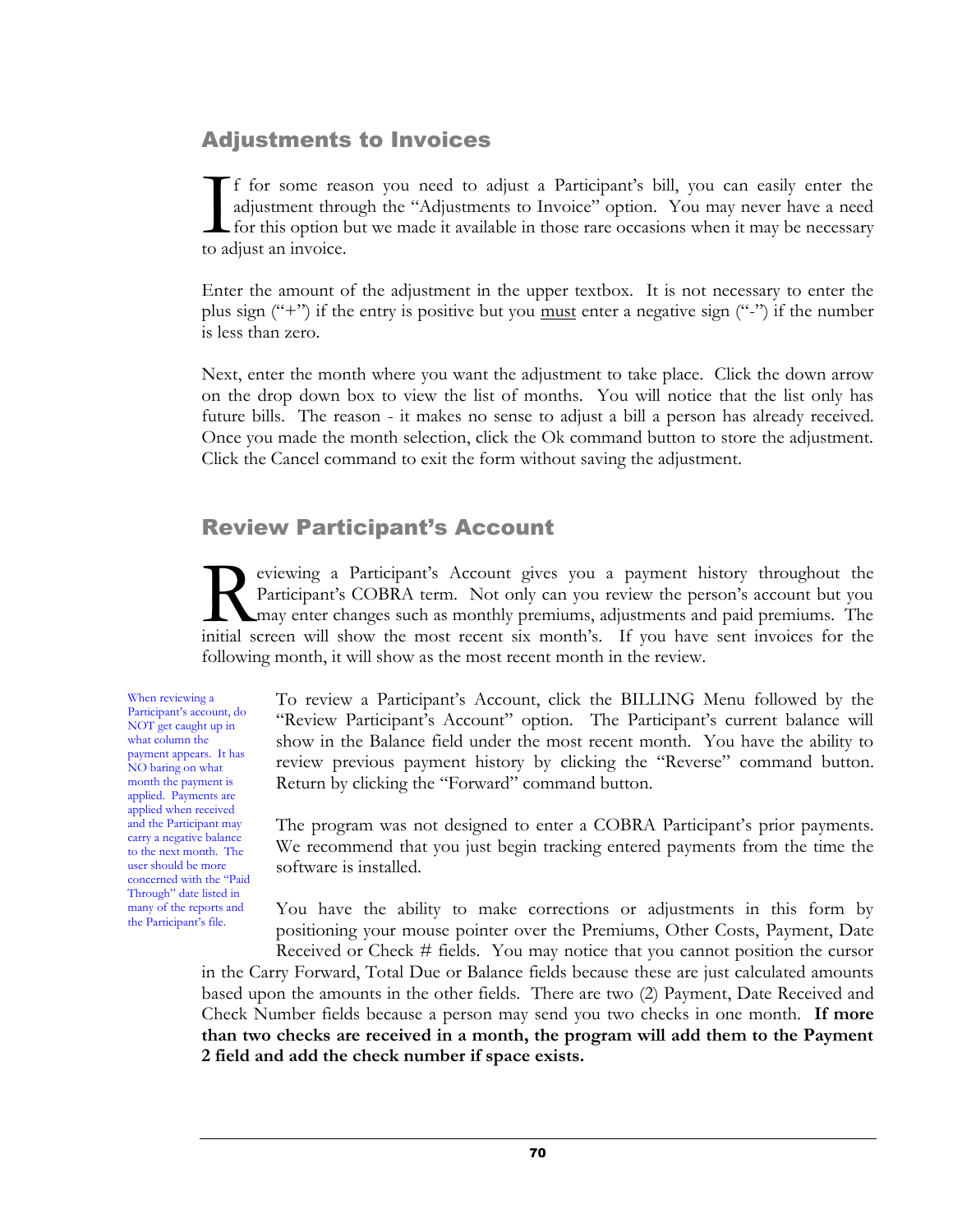The Premiums Field is the total premium of all enrolled plans plus any administration fee. These numbers are calculated from the entries in the Participant's file such as the plan(s) enrolled, tier structure (Single Family, etc.), if the Participant is Disabled and in their eleven (11) month extension period. It pulls the amounts from the figures in the Insurance Plan Entry section. If a premium amount is incorrect, you must review these two screens to make sure the information has been entered correctly. (Don't forget, the program automatically adds the administration fee established on the Company Information form.) You may want to Open the Participant's file and review the Premiums tab to get an idea as to how the premiums were calculated.

|                    |                                       |           | <b>Anthony Gonzales's Account Review</b> |          |            |                 |
|--------------------|---------------------------------------|-----------|------------------------------------------|----------|------------|-----------------|
| <b>Description</b> | Mar. 105                              | Feb. 105  | Jan. 105                                 | Dec. TH  | Nov. 04    | <b>Oct. '04</b> |
| Premirum           | \$108.61                              | CORR.61   | \$108.65                                 | \$232.34 | \$272.74   | \$232.34        |
| <b>Carry Fwd.</b>  | 0.00                                  | $-000.61$ | 0.00                                     | :272.74  | 0.00       | $-272.74$       |
| Adjustments        | 0.01                                  | 0.40      | 0.00                                     | 0.00     | $a$ , $ba$ | 6,06            |
| Total Due          | 5709.65                               | 50.00     | \$309.61                                 | 59.90    | \$272.74   | 50.00           |
| Payment 11         | 0.01                                  | 0.00      | 103.61                                   | 0.00     | 272.76     | 8.00            |
| Date Rec.          |                                       |           | 01/05/2805                               |          | 11/01/2504 |                 |
| Check <sub>#</sub> |                                       |           | 340                                      |          | 303        |                 |
| Pagment 82         | 0.01                                  | 0.40      | 103.61                                   | 0.00     | 272.74     | 0.00            |
| Date Rec.          |                                       |           | 01/28/2805                               |          | 11/29/2006 |                 |
| Check #            |                                       |           | 352                                      |          | 316        |                 |
| <b>BALANCE</b>     | 5308.63                               | 50.00     | $-5308.61$                               | 59.80    | $-5272.74$ | 59.98           |
|                    | Billing Eagle: First to End of Month. |           |                                          |          |            | ē               |

If you need to change the Premium field(s), click your mouse into the field and type the corrected amount. All other fields will be changed to reflect the new premium amount. Perform the same procedure for the Other Costs, Payment, Date Received and Check Number fields.

Once the Participant's Account looks correct, click the Close command button to exit the form. All changes will be saved to the Participant's file.

## Print Invoices for Multiple Companies

his option may not be showing on your BILLING Menu based upon the version of the product you are operating. It only appears when running the Multi-Company version. Instead of having to change to each working group and print invoices, you may click the "Print Invoices for Multiple Companies" option and be offered an option as to which company/sub group's you want to send invoices to. T<br>may clip

For consistency, most employers will produce invoices for all company/sub groups on the same day every month. Others have some sub groups that they do not send invoices to Participants

When you begin the process, a form will be displayed with two list boxes. The top list box provides a list of all accounts that are installed as Company/Sub Groups. The object is to get the names of the accounts that you want invoices printed for in the bottom (Selected Accounts) list box.

You may notice the first option in the upper list box is "Print All Accounts." If you click this option (which highlights it) followed by the Add command button, you will notice that all accounts have located in the Select Accounts textbox.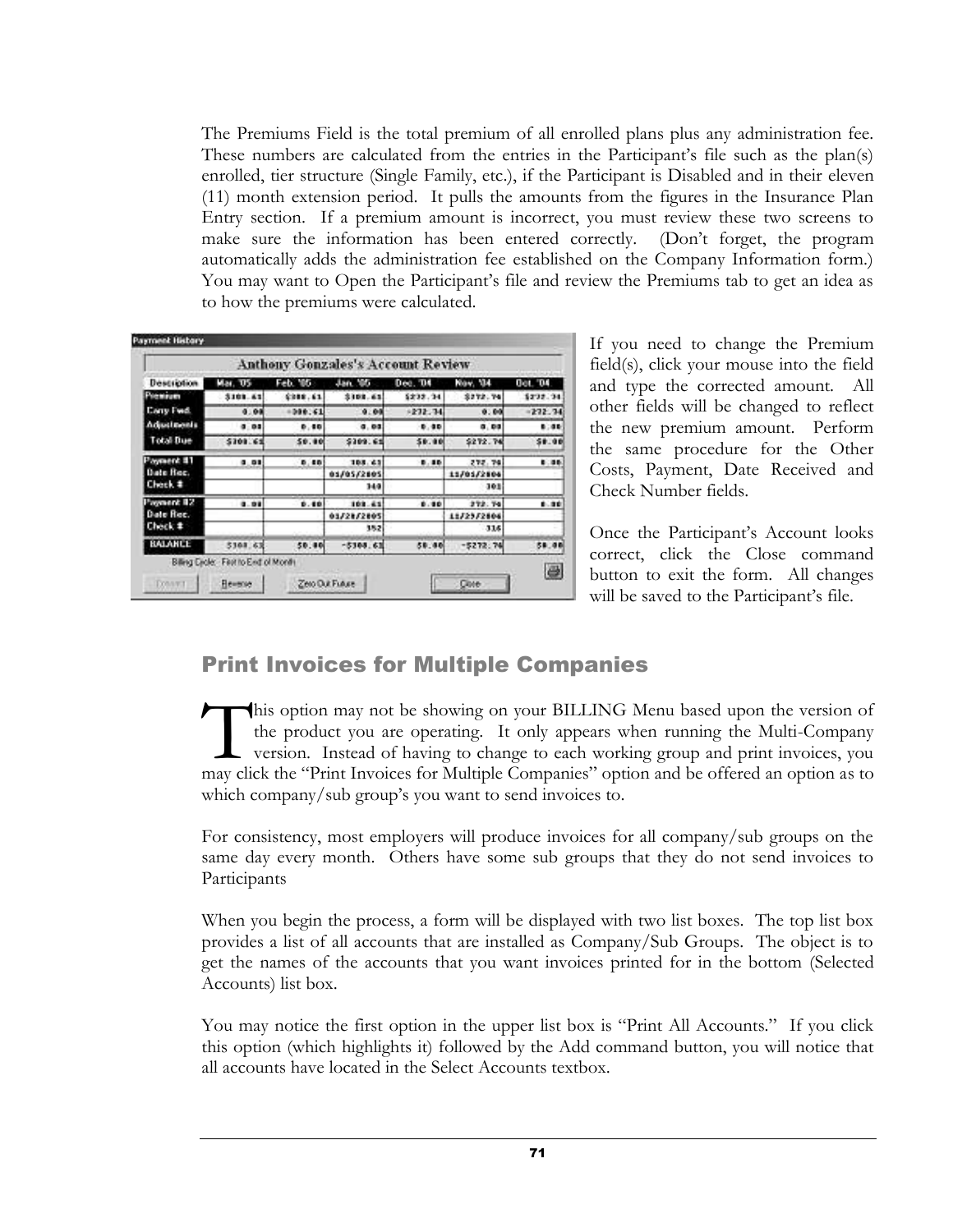If you only want to select a few accounts, highlight them by clicking over their name followed by the Add command button. To delete an account from the bottom list box, highlight the name in the upper list box and click the Delete command button.

Once the desired Account names are shown in the Selected Account (Lower) list box, click the Continue command button. You will then need to inform the program of the desired invoice month. When completed, click the Ok command button and printing will begin.

## Enter Payments for Multiple Groups

hird Party Administrators have always stated they would like to reduce the time to enter payments for all their groups. Many times, they will receive a check and not know what company the Participant is associated with. Therefore, the user spends Third Party Administrators have always stated they would like to reduce the time to enter payments for all their groups. Many times, they will receive a check and not know what company the Participant is associated with. T software, the user has the ability to click on this option under the BILLING Menu just once and can enter all checks received that day.

The system will enter the names and associated groups in a separate database. When you select this option, all Participants are added to a drop down list. Just begin typing the Participant's last name and his/her name should show in the drop down box. Press the TAB Key and the system will retrieve the Participant's Current Balance and allow you to enter the check information. Simply click the Next button to enter the next check. Like the standard payment entry screen, you will be notified of unusual check amounts and be asked to apply to appropriate plans.

## **Options**

he Options menu is designed to answer general questions for program operation. The user may elect to have the program use different notifications, how to handle "unusual" payments, the ability to change grace periods and lastly how to show social The Options menu is designed<br>The user may elect to have the<br>"unusual" payments, the ability<br>security numbers in letters and reports.

The Letter Options tab allows the user to select which letters they want the system to use when required to send a General Notice or Qualifying Event Letter. Prior to 2004, both software notices were produced by contracted attorneys to comply with the law and its amendments. With the release of the 2004 DOL final regulations, the DOL supplied sample copies of these notices. Since they have already stated you will be in compliance if you use their letters, we made them our default notifications.

You are not required to use the DOL's notifications. Many employers have had their attorneys review and edit the originally provided documents and wish to continue to use them. The system needs you to designate which letters you want to use as the default (or the document loaded in the word processor upon clicking in the Things-to-do box).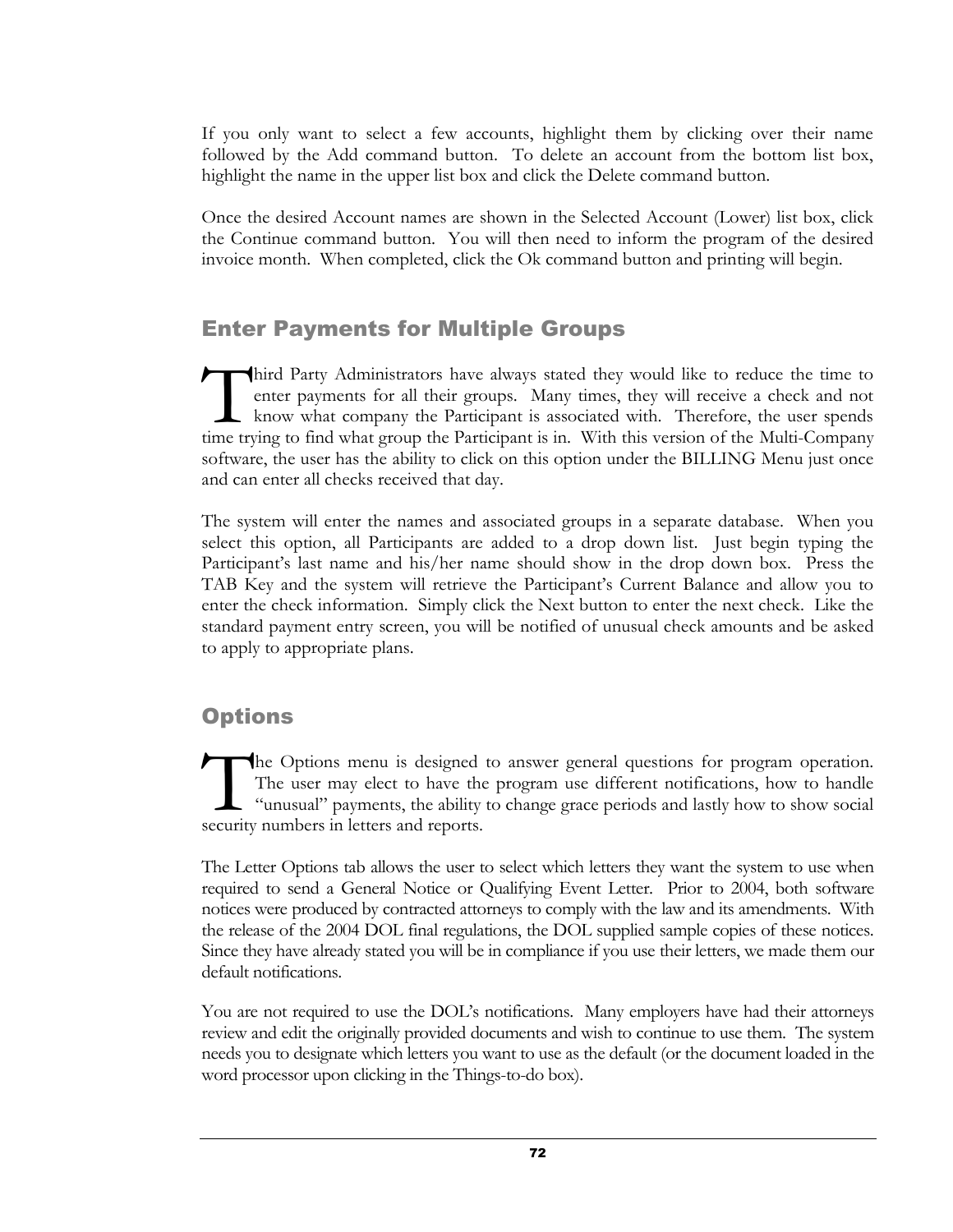Another option you have is to produce a separate letter for an enrolled spouse. Prior to the 2004 final regulations, we recommended users send a copy of notifications to both the employee and spouse. The final regulations stated one notice is sufficient provided it is sent to the same address. If the spouse resides at a different address, you will want to send a separate notice.

Many employers have called and wanted to continue to send notifications to the covered spouse. We have made this an option in the software. If you want to have the system produce a separate notification for a covered spouse, click on the checkbox on the left.

Invoicing Options lets the system know how closely you need to monitor COBRA payments. When a COBRA payment is received, it needs to be broken down into the amounts for each plan the individual is enrolled in. If the Participant sends in an exact amount the system can determine the amount automatically and the Reimbursement Reports will print out with correct amounts.

Many times, the Participant will not pay the correct amount and the system cannot determine how to distribute between the insurance plans. The software will ask the user to manually distribute the premiums between the carriers. If this is not a problem for your organization, select the top option button and the system will automatically breakdown the payments.

In situations where your organization receives pro-rated premiums or Participants do not pay the correct amounts, the system allows you to manually breakdown the amounts between the carriers. When you make this breakdown, the Reimbursement Reports will illustrate the correct amounts to be reimbursed.

It is recommended that you do not go back and forth between these options because values are maintained and if not regularly updated they may cause undesired results. If you decide to change to the option that allows you to manually breakdown the payment, it is recommended that you change the system on the first day of a reimbursement interval/period.

The other invoicing options allow an organization to either prorate premiums or have each Participant operate on one-month intervals. **If you have Date of Termination as your insurance plan's termination regulation, you are provided the option of**:

- 1. Billing the Participant on a monthly basis but with a coverage cycle that is based upon their termination date. For example, if an employee was termination on 11/20/2005 and this option is selected, the coverage period would be the 21st of a month to the 20th of the following month; or
- 2. Prorating the first and last bill based upon the days of coverage needed for the associated month. If an employee was terminated on 11/20/2005, they would be billed 10/30ths of November's premiums and 20/30ths of the last month's invoice. All other invoices would be produced on a monthly cycle.

You must make this determination upon installation or monthly premiums may be calculated incorrectly. Once an election has been made, it is recommended that you do not change it.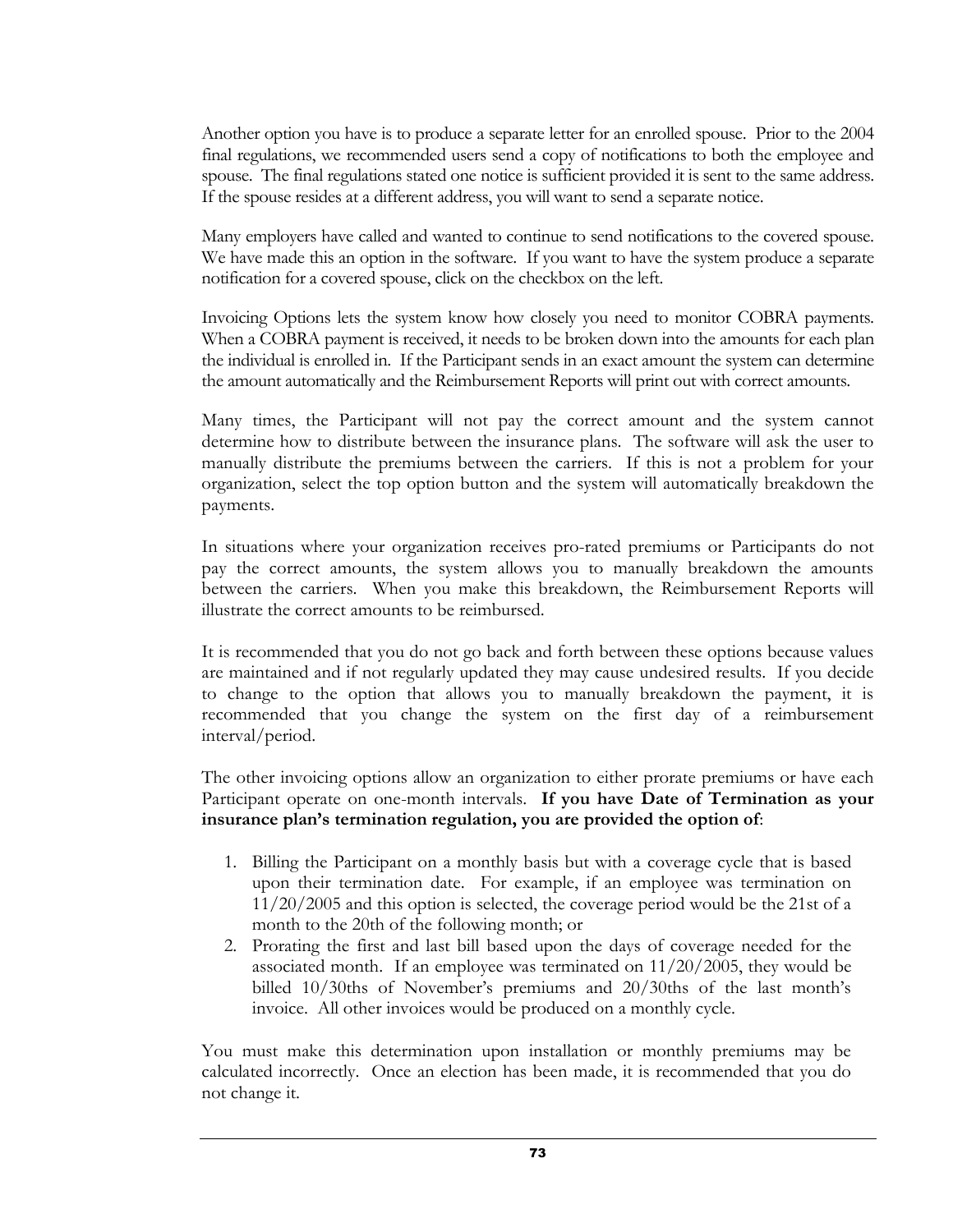Grace Periods for insignificant amounts allows the user to determine the grace period that an individual receives when their payment is short by an insignificant amount. An "insignificant amount" has been defined by law as 10%. The law mentions that they do not want Participants terminated for transposing numbers, rendering a short payment.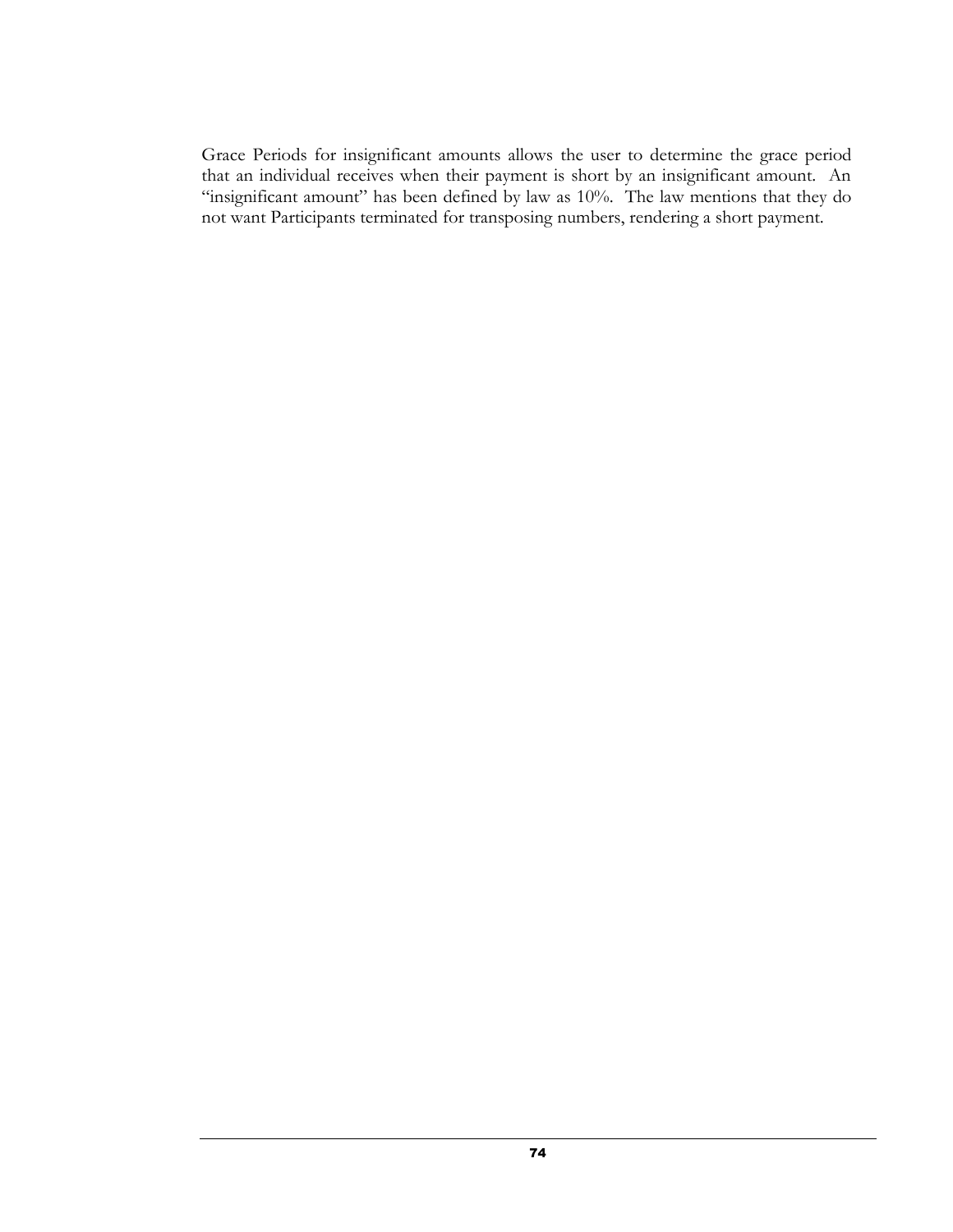# **Section** 9

## THE REPORTS MENU

ne of the key aspects of administrating COBRA is to document everything! The REPORTS Menu provides the ability to maintain a hard copy of every "qualifying event" experienced, every Qualifier that elected COBRA, every premium payment The of the key aspects of administrating COBRA is to REPORTS Menu provides the ability to maintain a hevent" experienced, every Qualifier that elected COB that a Participant made and validate every COBRA termination.

It is recommended that you print your selected monthly reports at the end of every month and store in a COBRA notebook. COBRA related lawsuits have been rapidly increasing and the difference in proper record keeping and poor record keeping may mean whether a lawsuit is won or lost.

The number of reports that you have access to is based upon the version of the program you purchased. We recommend that you review all the reports after you have entered your Active Employees, COBRA Qualifiers and Participants so that you have an understanding of the information you have available.

There are numerous reports available including reports that detail:

- 1) Active Employee Data
- 2) Insurance Enrollment
- 3) COBRA-Related Issues
- 4) Premium Reimbursement
- 5) Retiree Data
- 6) Combined Group Information (with the Multi-Company Version)

Please review the reports and determine the reports that fit your need. Most reports can provide information in a monthly time period. If you wish you may select the "User Defined Time Frame" when asked and enter your desired time frame for the report. The reports will be loaded in the program's word processor and you have the same capabilities as illustrated under the NOTIFICATIONS Menu section.

## Print Monthly Reports for All Accounts

The "Print Monthly Reports for All" option may not show in your REPORTS Menu. This is because you are administering COBRA for one organization. If you have Multi-Company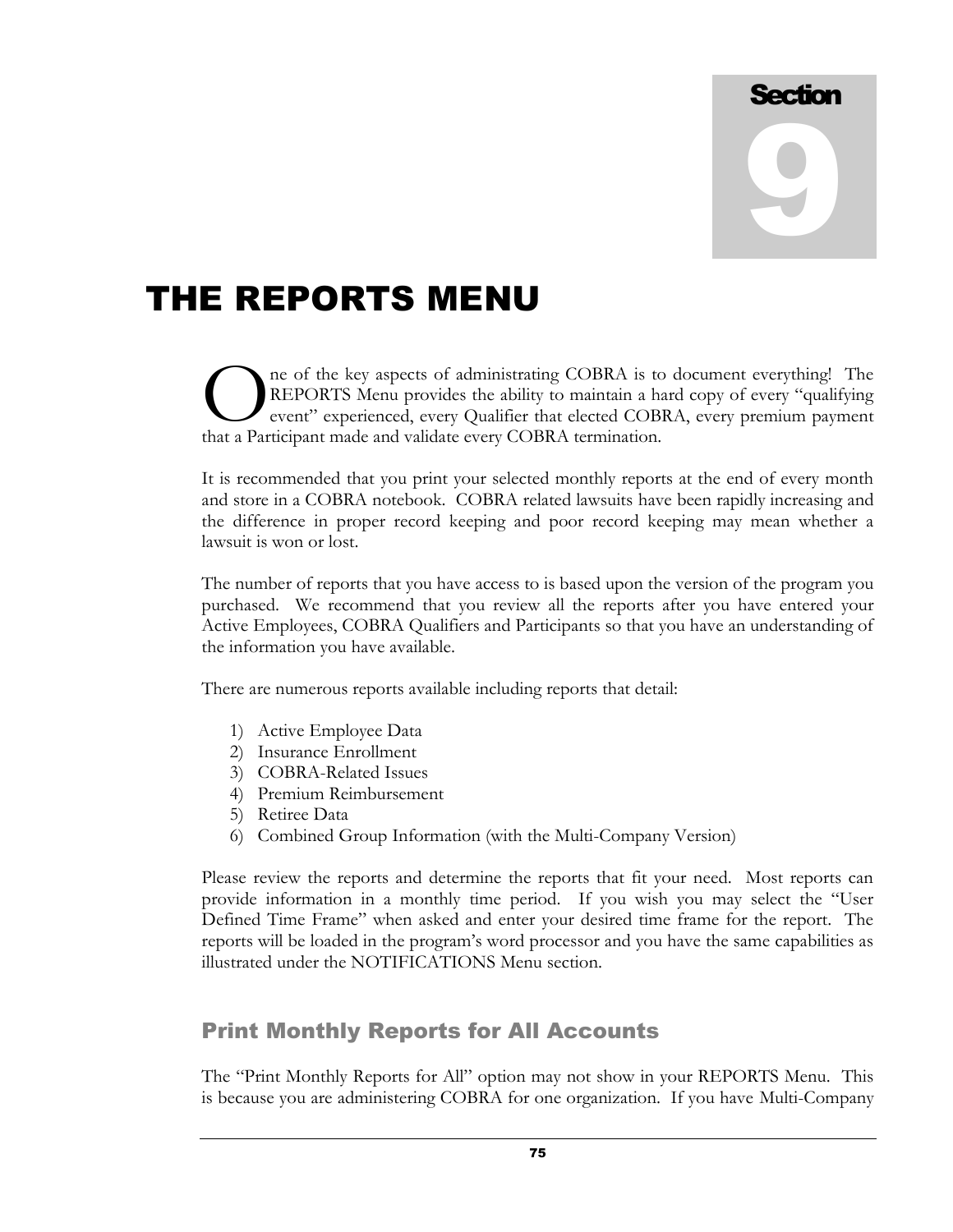Version, you are offered the ability to select the reports you wish to print and the company/sub groups to receive the reports. At this time, not all reports will be shown so you may have to go in and individually print the other desired reports.

To print multiple monthly reports for select company/sub groups, click its option in the REPORTS Menu. The Account Selection Form will appear waiting for you to select the accounts to receive the reports.

Select the groups for which you want to produce reports from the first shown form. Click the Next button to select the desired reports. The reports have been divided into six groups and found on the associated tabs. You will first need to select the time frame for the reports; either a specific month or a time frame you designate.

Once the time frame has been determined, select desired reports by clicking on the associated checkboxes. You may change the time frame for any of the reports by:

- 1) Select the report and have it highlighted;
- 2) Right click your mouse; and
- 3) Enter the new Start and End Dates

The reports can sent to the printer or you may create a PDF file of all the reports for each group. Third Party Administrators will be able to create PDFs and then e-mail client reports. This will eliminate the mailing time and the cost associated with the mail.

### Show Things-to-do List

The Things-to-do List is the form which shows up when there are COBRA matters needing your attention. When the form is displayed, you may double click the item in the list box and the program will assist with completing the item. Common occurrences are after you enter a Qualifier, you need to print a Qualifying Event Letter.

The Things-to-do List is not always displayed in the Main Menu. Routinely, you may want to check to see if any of your administration has triggered items in the Things-to-do List. To retrieve the Things-to-do List, click the REPORTS Menu followed by the Things-to-do List option. The form will then be shown, with or without further administration items.

If you feel there are issues that should be showing in the list but you are not seeing them, you may click on the Calculator in the upper right-hand corner of the screen. It will recalculate the Things-to-do and your issues should be showing.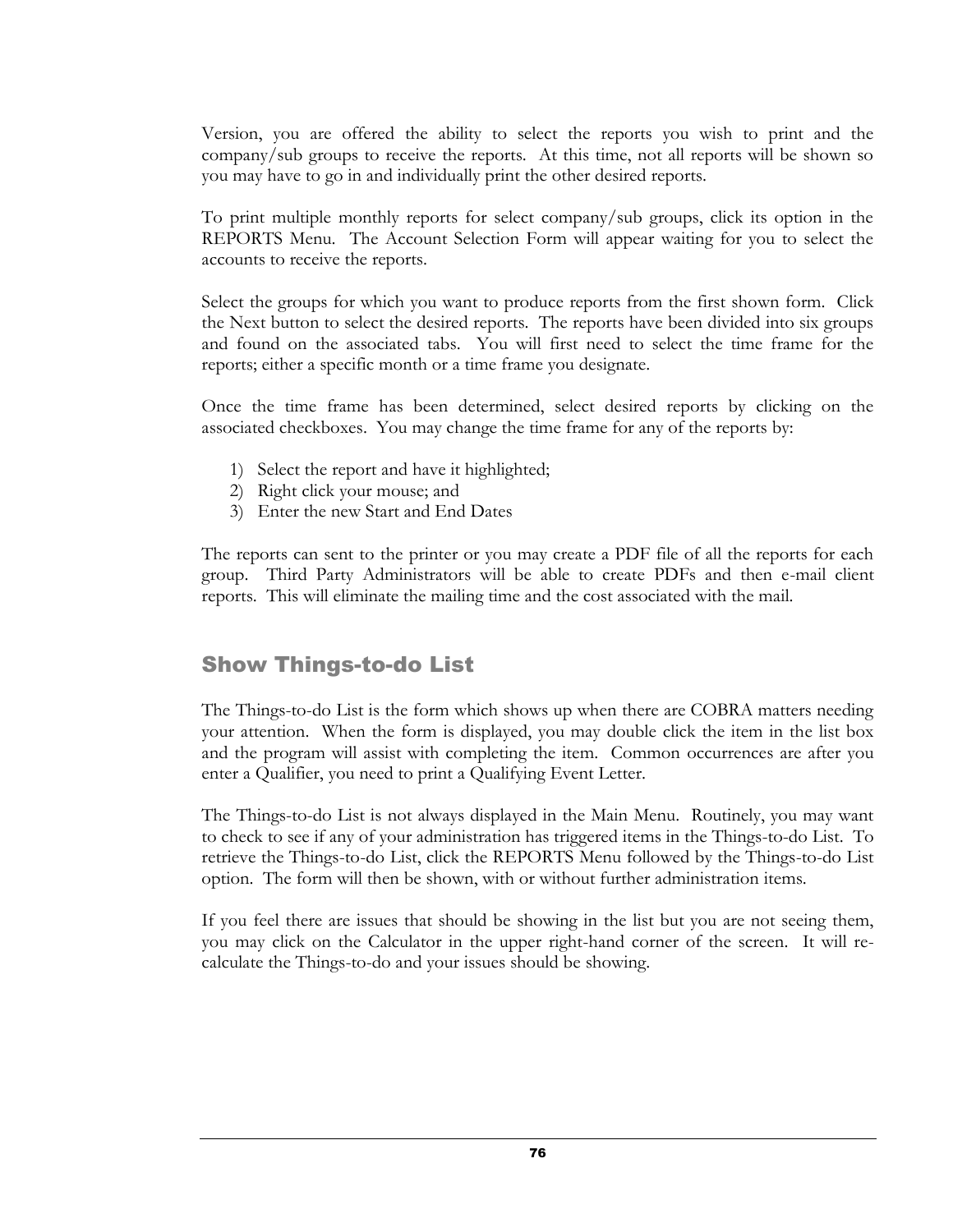

## The GRAPHS Menu

The GRAPHS Menu provides a graphic view of important time frames, billing information, plan selection, premium breakdown, acceptance, termination reason and others.

## Nine Graphs Detailing COBRA

Use these graphs to visualize areas whereby your firm may make changes (i.e. to plan design) so that COBRA does not sink its teeth into your organization's profits.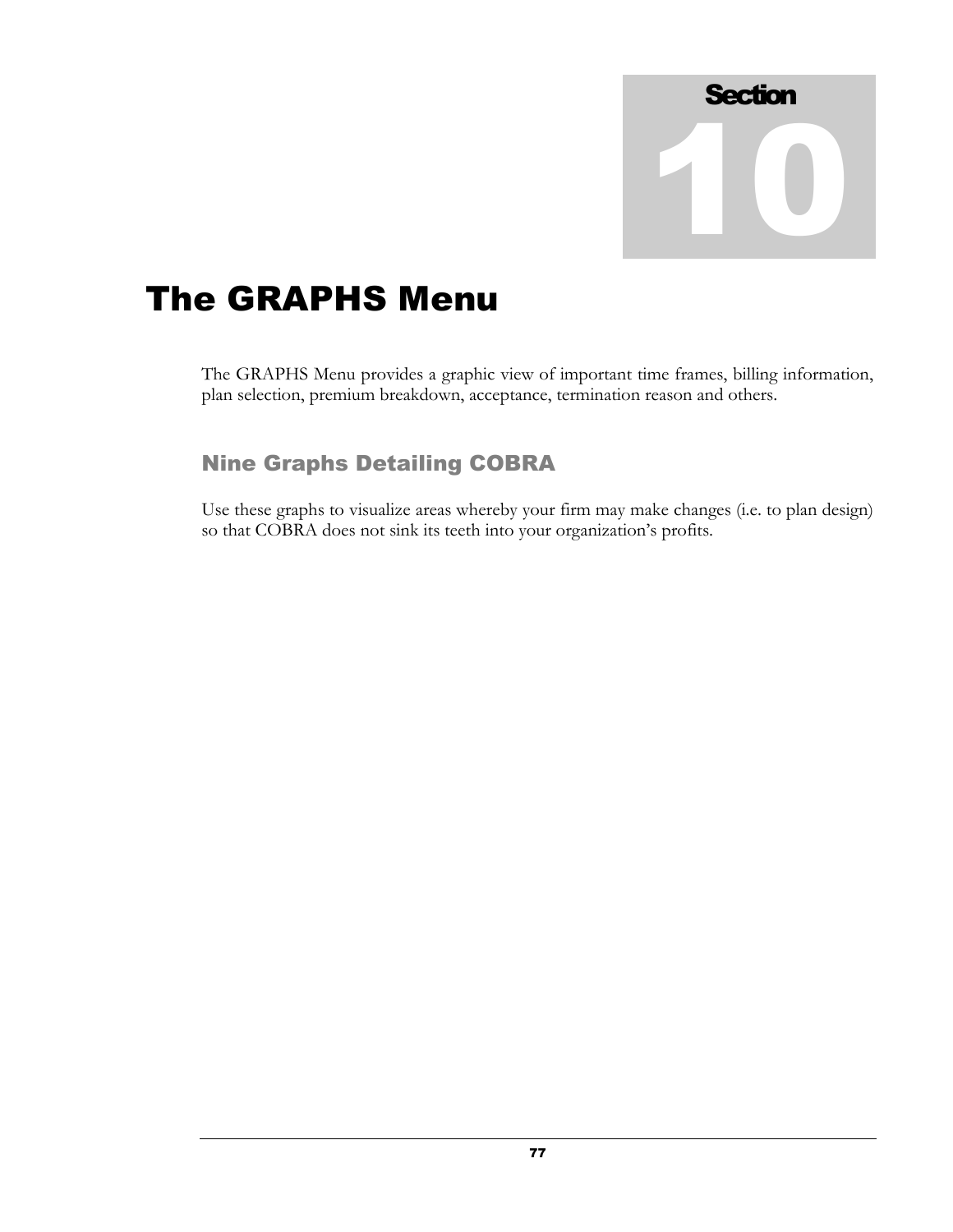# **Section** 11

## The HELP Menu

### HELP

The program provides on-screen Help by selecting this option. Help may also be obtained by pressing the F1 Key on the form help is needed. You may read the help information and print it if necessary. This manual is the basis of the Help menu and virtually everything you read in this manual may be found in the Help function.

## Internet Settings

he COBRA Administration Manager interacts with the Internet to provide updates, COBRA information and the ability to upgrade your system at the click of a button. COBRA Solutions has ongoing costs associated with providing these services and The COBRA Administration Manager in<br>
COBRA information and the ability to<br>
COBRA Solutions has ongoing costs atherefore an annual maintenance fee is charged.

To have access to the Internet features of the program, you will need to enter the USER NAME and PASSWORD (provided when the software was purchased). If you are installing to a new computer and have lost the information, you may obtain it from the old computer under the "Internet Settings" option.

Please enter the USER NAME and PASSWORD that may be found on the CD jacket or which was e-mailed to you after you purchased the program. If your USERNAME and PASSWORD do not work correctly, please check to see that you have paid your annual maintenance fee and that your Internet provider's service is currently operating.

Next, you will need to indicate whether you have a Dial-up or Direct Internet connection. A Dial-up service requires the system to call a phone number to get a "tone" prior to you having access to the Internet. An example of a Dial-up connection would be American Online. Please contact your System Administrator if you are unsure of the connection.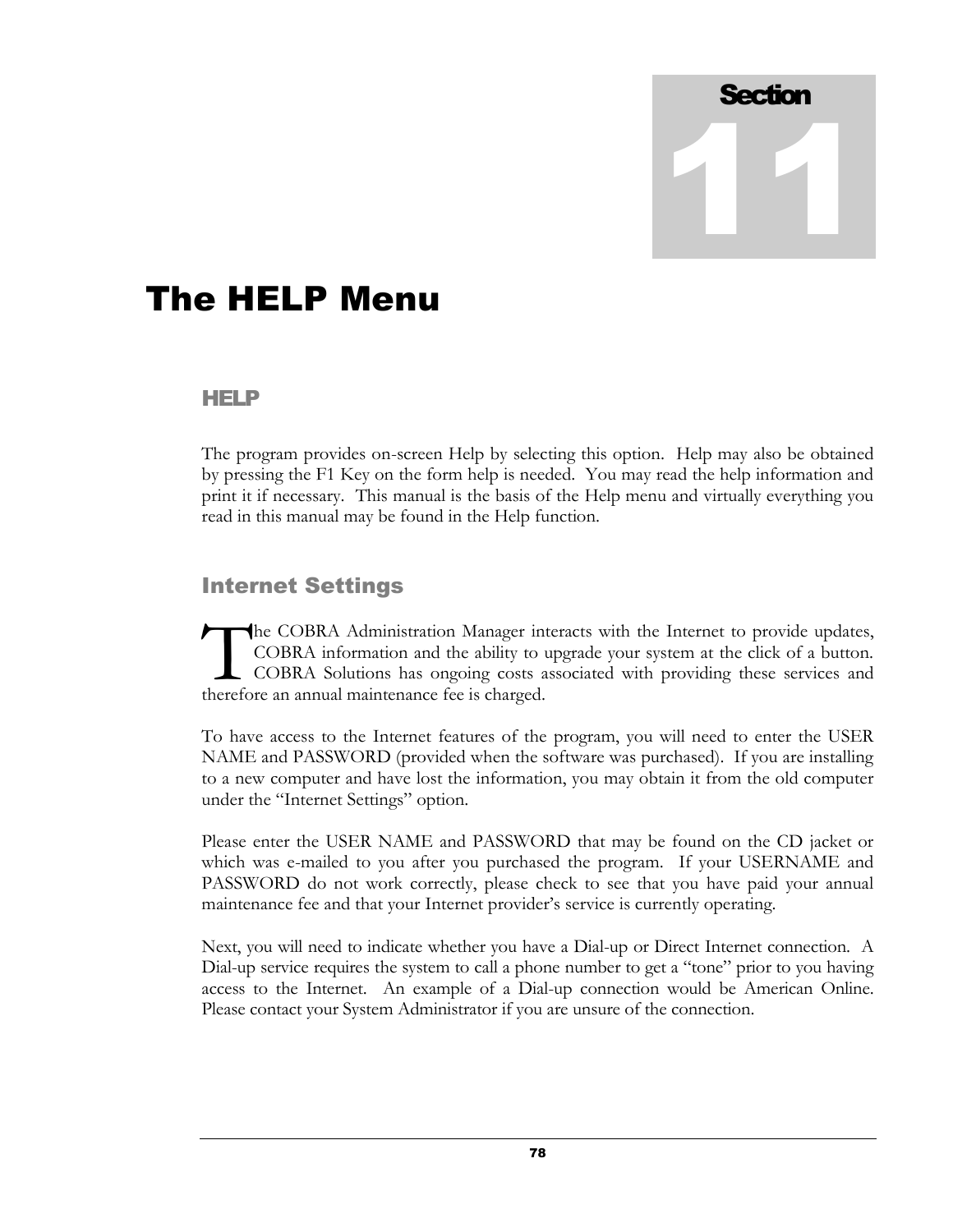## On-line Technical Support

f you cannot find the answers to your questions regarding the program's operation, you may visit our Internet Knowledge Base. It houses information on questions that our customers have sent. This database is updated constantly and may have the answers you If you canne<br>
may visit c<br>
customers<br>
are looking for.

You may submit a question to the Knowledge Base by clicking the "Contact Us" button on the left side of the screen. Enter your question and our staff will provide you with an answer, usually within 48 hours.

## Recent Developments in COBRA

ven though the final regulations were released on COBRA, court cases may alter the way COBRA should be administered. The "Recent Developments In COBRA" feature will offer quarterly articles on changes or interesting rulings with COBRA. This feature will offer quarterly articles on conservative methods. The "Recent Developments In feature will offer quarterly articles on changes or interesting rulings with This feature is only available to users enrolled

Provided you have an Annual Maintenance Agreement and your e-mail address is on file, you will be sent a quarterly e-mail newsletter called "COBRAinReview." These articles are designed to keep the user up-to-date on COBRA issues and changes to the software.

## Department of Labor and Internal Revenue Service

Both the Department of Labor (DOL) and Internal Revenue Service (IRS) will offer rulings and changes to COBRA. We have provided the ability for the user to review many of these documents. They usually are provided in a PDF format so they may be printed. These will change with updates to the software.

## CSI Logo

We have developed a company logo that helps describe our product. Some users have told us their fear of snakes and do not like having to view the logo. You may make the logo disappear by clicking on this option under the HELP Menu.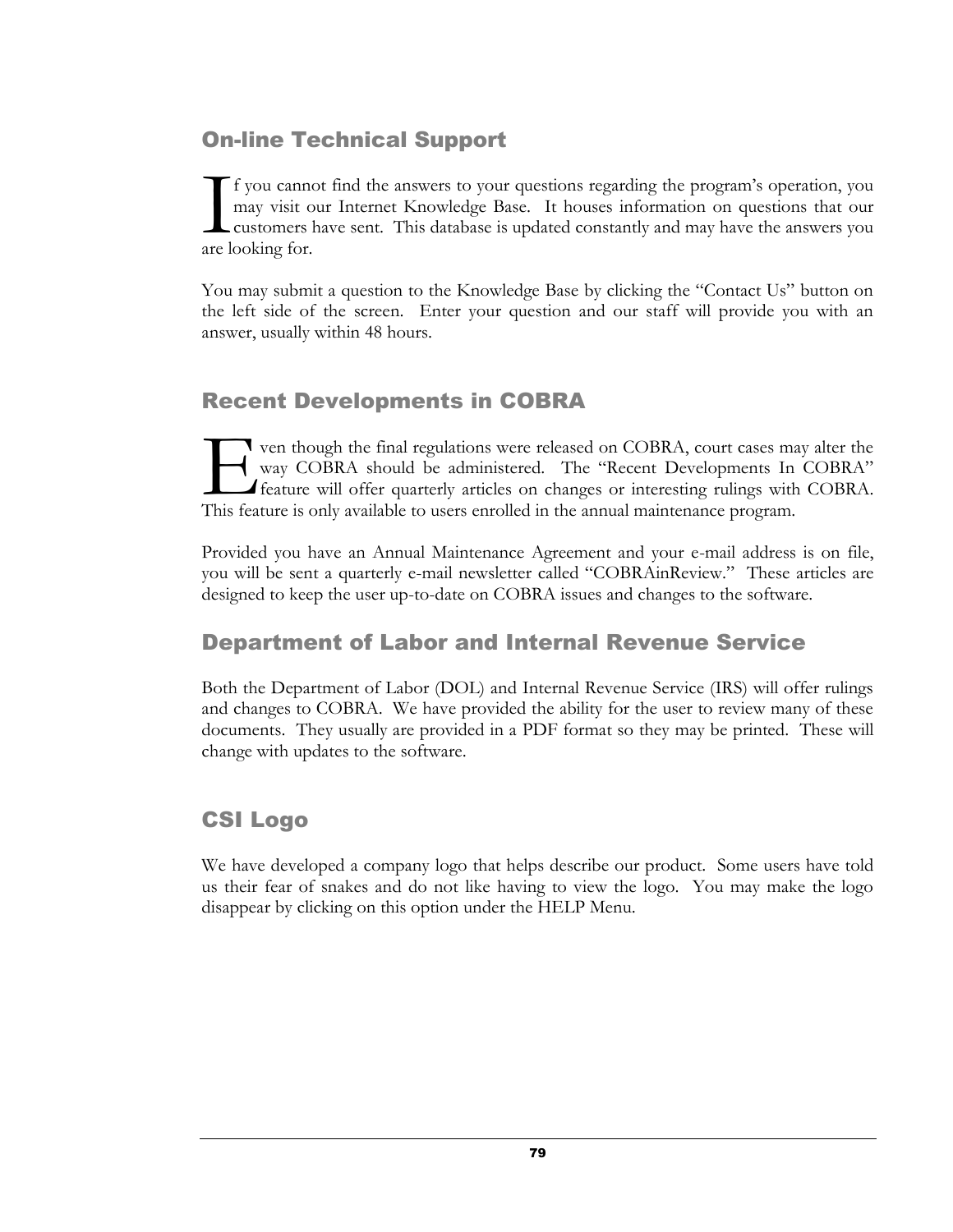## Software Registration

It is vital that you register your product with COBRA Solutions so that we have you in our database. If changes should occur, we may need to contact you and offer upgrades, specials and other products.

Please take the time upon installing the program to register the product. If your company's information has changed (i.e. company name, address, user name, etc.), please send another registration form so we may update our system.

## About COBRA Administration Manager

his feature allows the user to see what version of the program is running. If you contact COBRA Solutions for technical support, you will be asked what version of the program you are operating. T

In addition, you may click the System Info button and you will be shown the location of the database files. This may be important if you are administering for multiple companies and need to know the main directory housing the data.